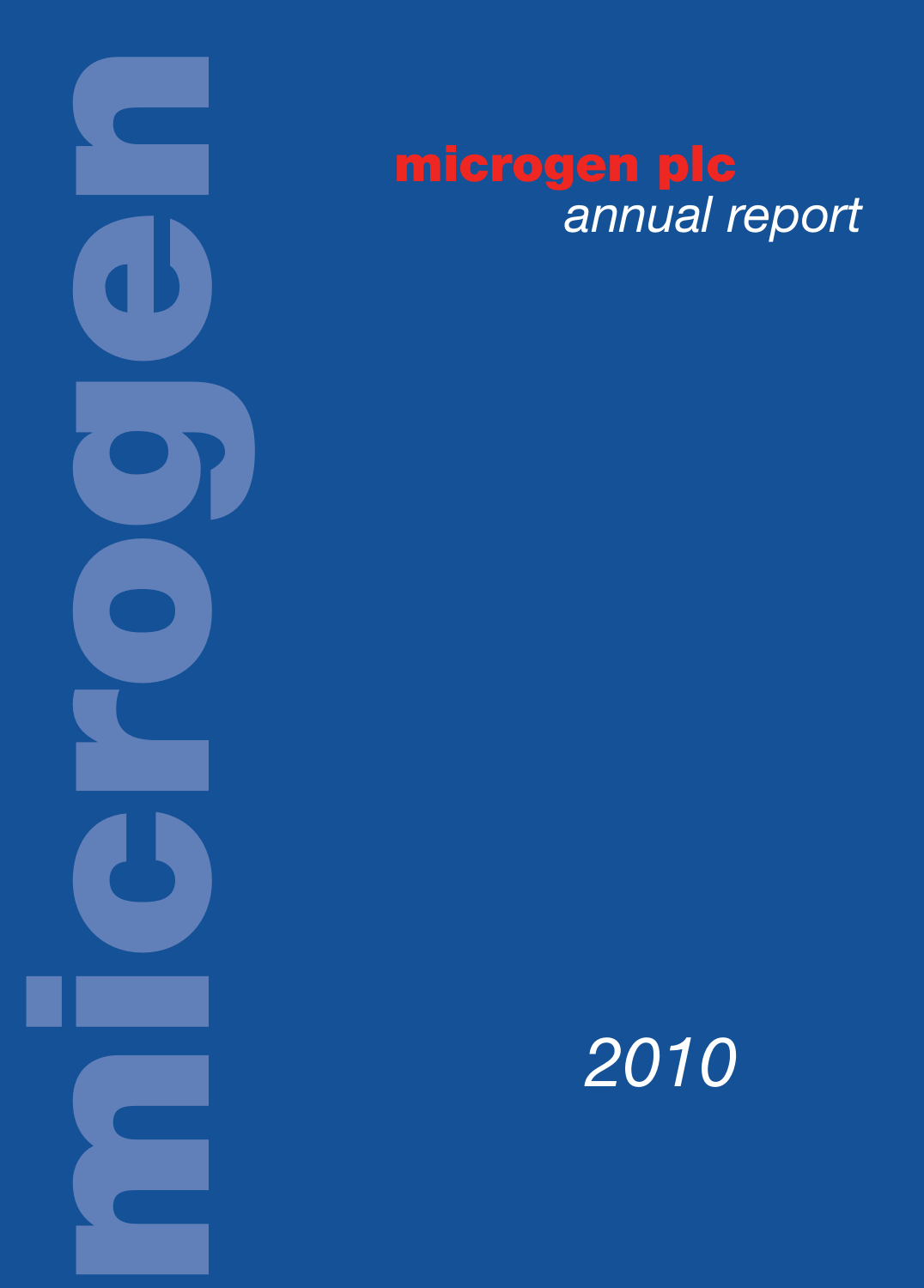

#### Martyn Ratcliffe

#### Chairman

Martyn Ratcliffe (49) was appointed a non-executive director of Microgen plc ("Microgen") on 7 May 1998 and chairman on 31 July 1998. Prior to joining Microgen, he was the senior vice-president of Dell Computer Corporation responsible for the Europe, Middle East and Africa Region. On 15 April 2010 Mr Ratcliffe was appointed Chairman of Sagentia Group plc.

#### David Sherriff

#### Chief Operating Officer

David Sherriff (47) joined Microgen on 3 May 1999 as Divisional Managing Director. He became an executive director and was appointed to the Board on 1 August 2002. Prior to joining Microgen he held senior positions within ECsoft UK from 1993 to April 1999, the last two years as Managing Director.

#### Philip Wood

#### Group Finance Director

Philip Wood (38) was appointed Group Finance Director on 2 January 2007. A Chartered Accountant, Philip spent seven years with AttentiV Systems Group plc and its group companies during which time Philip, as Group Finance Director, oversaw the group's flotation in 2004 and subsequent acquisition in 2005 by Tieto Corporation.

#### Paul Davies

#### Deputy Chairman and Non-Executive Director

Paul Davies (62) was appointed on 1 December 1999 as Group Managing Director and became Deputy Chairman and non-executive Director on 5 September 2000 and Chairman of the Remuneration Committee of the Board on 23 October 2001. On 1 June 2010 Mr Davies was appointed Chief Executive Officer of Parity plc, a role he previously held between 1994 and 1999.

#### Ralph Kanter

#### Non-Executive Director

Ralph Kanter (73) was appointed as a non-executive director on 16 September 1998 and Chairman of the Nominations Committee on 1 May 2007. He was Chairman and Chief Executive of TRACKER Network plc, a company he formed in 1990, until it was sold to a management buyout in 1999. He currently holds a wide range of directorships in small and mediumsized private companies.

#### Peter Bertram

#### Non-Executive Director

Peter Bertram (56) was appointed as a non-executive director on 3 October 2006 and Chairman of the Audit Committee on 1 May 2007. A Fellow of the Institute of Chartered Accountants in England and Wales, Mr Bertram is also Chairman of Phoenix IT Group plc, Ten Alps plc and Timeweave plc.

#### Anjum Siddiqi

#### Company Secretary and Group Legal Counsel

Anjum Siddiqi (31) was appointed as Company Secretary on 7 October 2008. Ms Siddiqi joined the Group in 2004 and she has held the role of Group Legal Counsel since 1 March 2007. She is a Solicitor of England and Wales. Ms Siddigi has been on maternity leave since 9 October 2010.

#### Independent Auditors

PricewaterhouseCoopers LLP Chartered Accountants and **Statutory Auditors** 1 Embankment Place London WC2N 6RH

#### Financial Advisors and Joint Stockbroker

Investec Bank plc 2 Gresham Street London EC2V 7QP

#### Joint Stockbroker

Arbuthnot Securities Limited 20 Ropemaker Street London EC2Y 9AR

#### Financial Public Relations

Financial Dynamics Limited Holborn Gate 26 Southampton Buildings London WC2A 1PB

#### **Registrars**

Capita Registrars Limited The Registry 34 Beckenham Road Beckenham Kent BR3 4TU

#### Registered Office

Fleet House 3 Fleetwood Park Barley Way **Fleet** Hampshire GU51 2QJ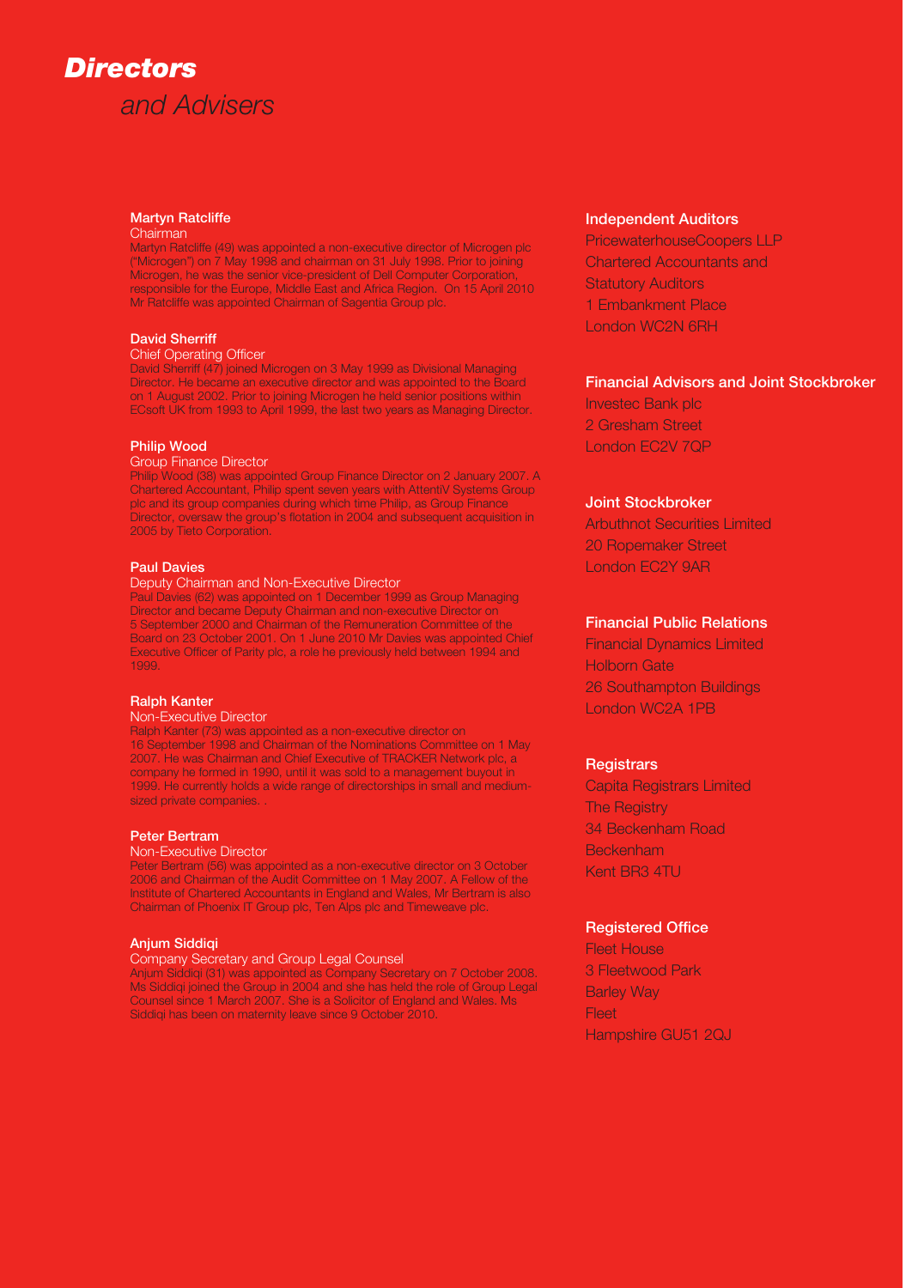

- Chairman's Statement
- Group Financial Performance and Finance Director's Report
- Divisional Review and Chief Operating Officer's Report
- Report of the Directors
- Corporate Governance Statement
- Report of the Directors on Remuneration
- Independent Auditors' Report
- Group Income Statement
- Group Statement of Comprehensive Income
- Balance Sheets
- Group Statement of Changes in Shareholders' Equity
- Company Statement of Changes in Shareholders' Equity
- Cash Flow Statements
- Notes to the Consolidated Financial Statements
- Shareholder Information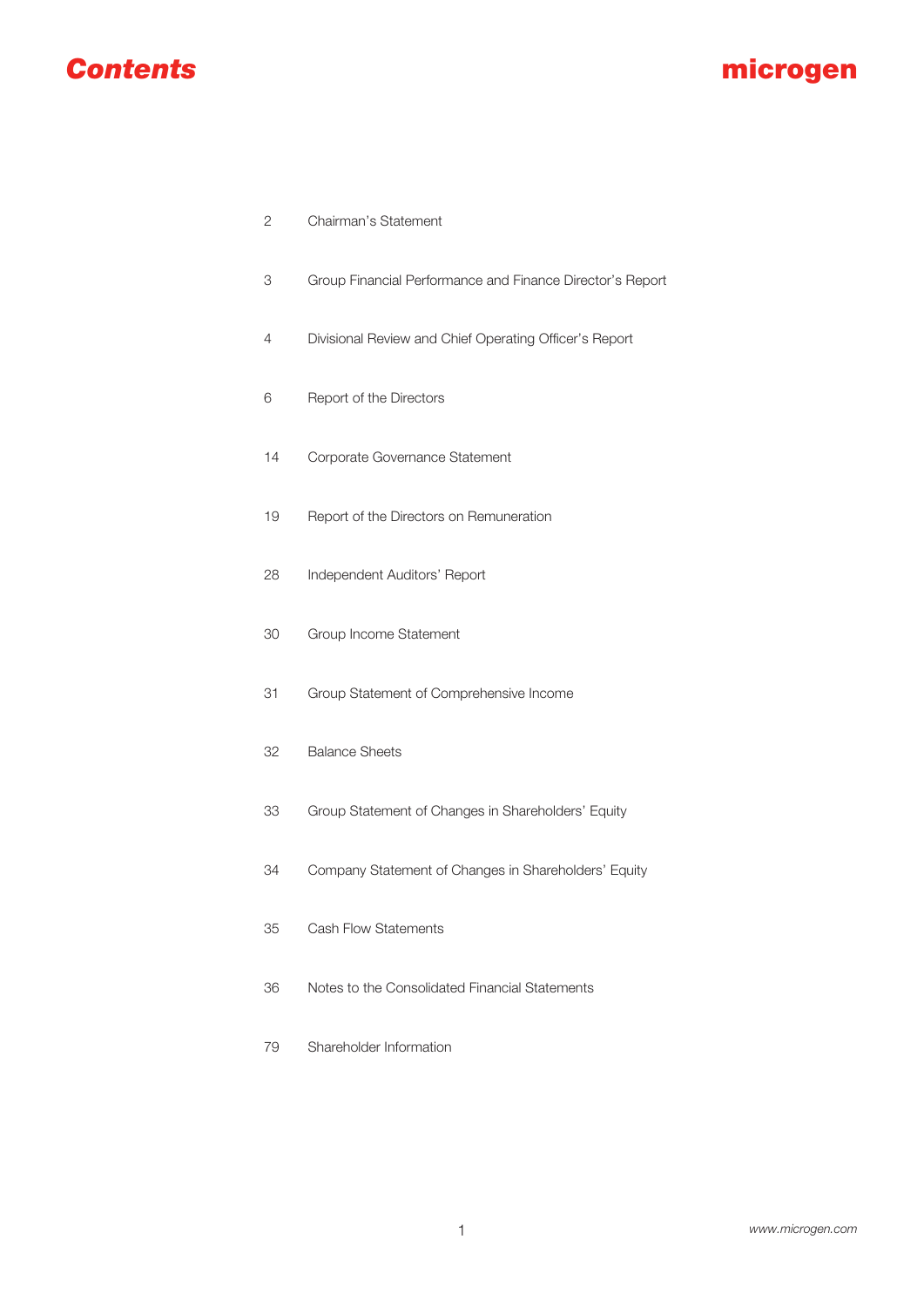

Microgen reports another year of strong operating performance for the 12 months ended 31 December 2010. Revenue growth from continuing operations was 16%, led by strong growth of 44% from the Microgen Aptitude Solutions Division ("MASD"). Operating margins from continuing operations increased to 24% (2009: 20%) while continuing to expense all research and development costs. As a result of cash generated from operations of £11.3 million (2009: £9.8 million) the Group has increased its year end cash to £25.4 million (2009: £24.2 million) after returning £8.2 million to shareholders during the year through dividends and the tender offer which completed in September.

Microgen is organised in two operating divisions, with different investment characteristics but with operating synergies through the use of a shared service model for staff and support functions.

- Microgen Aptitude Solutions Division ("MASD") is now the larger of the Group's two operating businesses and is anticipated to continue to grow in 2011 as the global customer base expands, opportunities in new sectors develop and existing customers undertake additional projects using the Microgen Aptitude technology. The operating leverage was demonstrated in 2010 with MASD reporting an operating margin of 15% (2009: 3%) as the business increased in scale. With all research and development costs having been expensed as incurred, the profitability of MASD should increase accordingly, although some further investment in global infrastructure and sales capability is anticipated in 2011 to support the continued growth.
- Financial Systems Division ("FSD") provides software products and services in mature financial market sectors where growth is more limited. The division is highly profitable producing operating margins of 48% in 2010 (2009: 48%) with strong cash flow and high recurring revenues. The Board anticipates the market and business characteristics of FSD to continue in 2011.

In summary, the Board is pleased with the performance of the Group in 2010 and satisfied with the position as we start the New Year. The success of MASD during 2010 and the stability of FSD provide a good platform for the Group in the year ahead and enable the Board to explore strategic opportunities as they arise.

The Board also recognises the need for operational performance to convert into shareholder value and to this end introduced the Value Enhancement and Realisation Bonus Scheme ("VERBS") in October 2008. At that time, the market capitalisation of Microgen was £37.0 million with a share price of 36 pence. Since the introduction of this bonus scheme, the Board have returned £21.5 million through tender offers and dividends, representing 58% of the market capitalisation prior to the introduction of VERBS. Furthermore, at 31 December 2010, Microgen had a market capitalisation of £86.5 million including net funds of £23.6 million.

Reflecting the strong operating performance and consistent with delivering attractive returns to shareholders, the Board is recommending a final dividend of 2.1 pence per share (2009: 1.5 pence) increasing the full year dividend by 30% to 3.0 pence (2009: 2.3 pence in addition to the special dividend of 4.0 pence per share paid in December 2009). The final dividend will be payable on 6 May 2011 to shareholders on the register at the close of business on 15 April 2011.

### **Martyn Ratcliffe Chairman**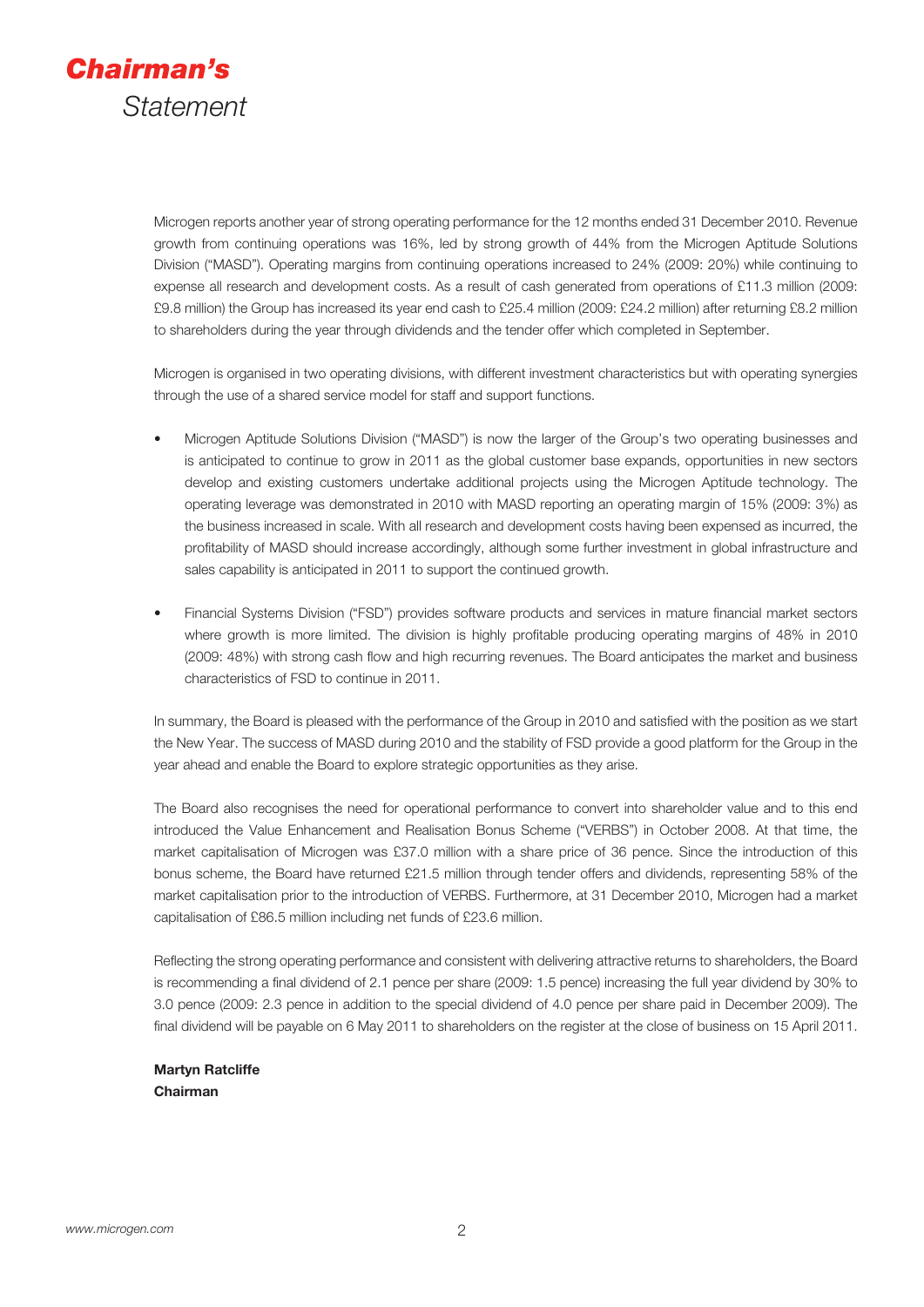### *Group Financial Performance and*

### microgen

*Finance Director's Report*

Revenue from continuing operations for the year ended 31 December 2010 was £33.7 million (2009: £29.1 million) producing an adjusted operating profit of £8.1 million (2009: £5.9 million). (Throughout this statement adjusted operating profit and margin from continuing operations excludes goodwill, property and intangible impairment/amortisation, exceptional items and discontinued operations, unless stated to the contrary.)

The Group reported a profit for the year attributable to equity shareholders of £6.5 million (2009: £8.5 million with 2009 including the exceptional gain on disposal of the Billing Services Division of £6.2 million less a £2.9 million goodwill and property impairment).

In accordance with IFRS, the Board has continued to determine that all internal research and development costs incurred in the year are expensed and therefore the Group has no capitalisation of development expenditure. This is consistent with the Group's conservative accounting policies. The overall group expenditure on research, development and support activities in 2010 was £4.9 million (2009: £4.9 million) of which £2.8 million (2009: £2.8 million) was incurred by the Microgen Aptitude Solutions Division.

Headcount at 31 December 2010 was 264 including 21 contractors and associates (31 December 2009: 259 including 18 contractors and associates). At the year end there were 154 individuals (2009: 145) working within the Microgen Aptitude Solutions Division ("MASD") and 84 individuals (2009: 91) within the Financial Systems Division ("FSD"). In addition 26 individuals (2009: 23) were working at the year end within Group and Central Functions which includes both Group headcount together with individuals working for shared service departments whose costs are recharged to MASD and FSD.

Adjusted diluted earnings per share for the year ended 31 December 2010 was 6.8 pence (2009: 5.0 pence) with diluted earnings per share of 7.5 pence (2009: 9.6 pence). The Group's tax rate used in calculating adjusted earnings per share is 27.4% (2009: 26.4%). The total tax charge of £1.3 million (2009: £1.0 million) represents 17% of the Group's profit before tax (2009: 43%, a higher rate than 2010 due to £3.6 million of exceptional costs in 2009 which were not deductible for tax purposes).

Cash generated from operations in the year was £11.3 million (2009: £9.8 million) enhanced by excellent year end cash collections and some client payments in advance. (The seasonal cash flow peaks towards the end of the financial year with a number of payments, including the 2010 final dividend and management bonuses, payable in the first half of 2011). After returning £8.2 million (2009: £5.4 million) of cash to shareholders through dividends and the tender offer the Group continues to have a strong balance sheet with cash of £25.4 million (2009: £24.2 million) and net funds of £23.6 million (2009: £22.0 million) at 31 December 2010.

### **Philip Wood Group Finance Director**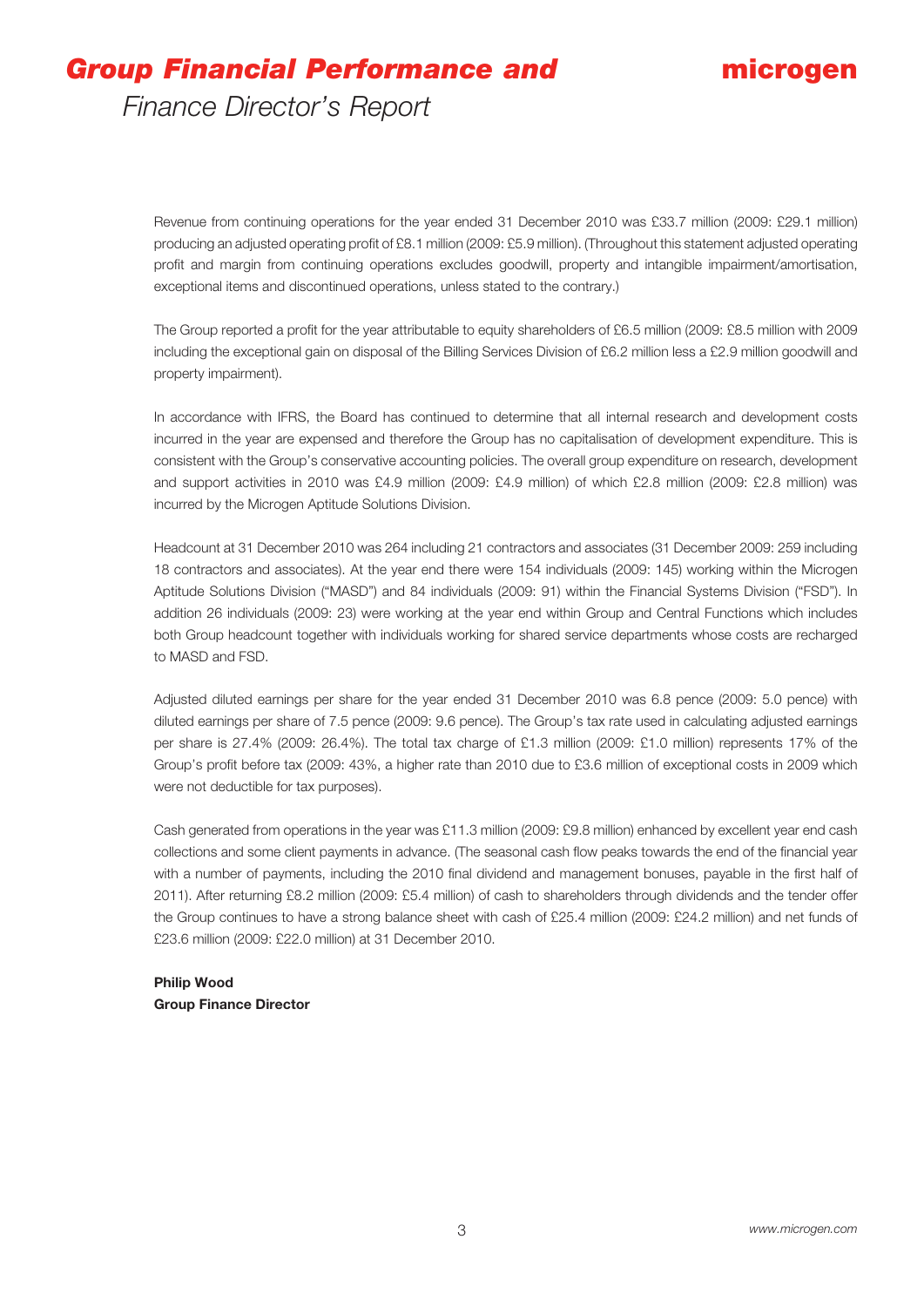### *Divisional Review and*

*Chief Operating Officer's Report*

Microgen's two operating divisions performed well in 2010 with the Microgen Aptitude Solutions Division reporting strong growth and increasing profitability as the business achieves scale and the Financial Systems Division maintaining very strong operating margins and high recurring revenues.

The Group continues to promote software licence sales on multi-year annual licence contracts, with a conservative revenue recognition policy, although some customers with capital budgets do require traditional initial/maintenance software licensing models. The Group has also maintained its disciplined approach to overhead and operating costs, while selectively investing in key areas to support growth in new geographies and market sectors.

#### **Microgen Aptitude Solutions Division ("MASD")**

Combining the capability of Microgen Aptitude, a very high performance Business Process Platform, with the Group's business domain knowledge and experience, Microgen currently provides products and solutions for the financial services (primarily investment banking and insurance), digital media/entertainment and commercial markets. In addition MASD is currently developing new name opportunities in a number of new sectors. Growth during 2010 was generated from existing clients extending their use of Microgen software and the addition of new clients commencing their first implementations. In particular the functionally-rich Microgen Accounting Hub ("MAH"), which is based on Microgen Aptitude, continues to provide strong differentiation against the large global providers of software in both the financial services and digital media/entertainment sectors.

Revenue in MASD increased by 44% to £17.0 million (2009: £11.8 million) and the division reported an operating profit of £2.6 million (2009: £0.3 million). MASD is now the larger of the Group's two operating divisions. With a number of projects continuing into 2011, together with a number of new business opportunities, the strong performance demonstrated in 2010 is anticipated to continue in 2011.

The MASD software development operation, based in Poland, continues to deliver innovative, market-leading functionality and in 2010 MASD launched Version 3 of Microgen Aptitude, significantly extending the transaction processing performance of the core product. Furthermore, innovative and functionally rich enhancement modules were launched in September offering even greater transaction processing performance and graphical in-database analytics. Following the release MAH was also released on the Teradata EDW Platform enabling greater levels of transaction and data processing.

#### **Financial Systems Division ("FSD")**

The Financial Systems Division has a well-established customer base with 86% (2009: 83%) of divisional revenue being derived from financial systems software. Recurring revenues account for approximately 80% of the divisional revenue.

The Financial Systems Division delivers:

- Wealth Management software and solutions;
- Banking software and solutions;
- Asset Management software and solutions; and
- Energy software and Application Management.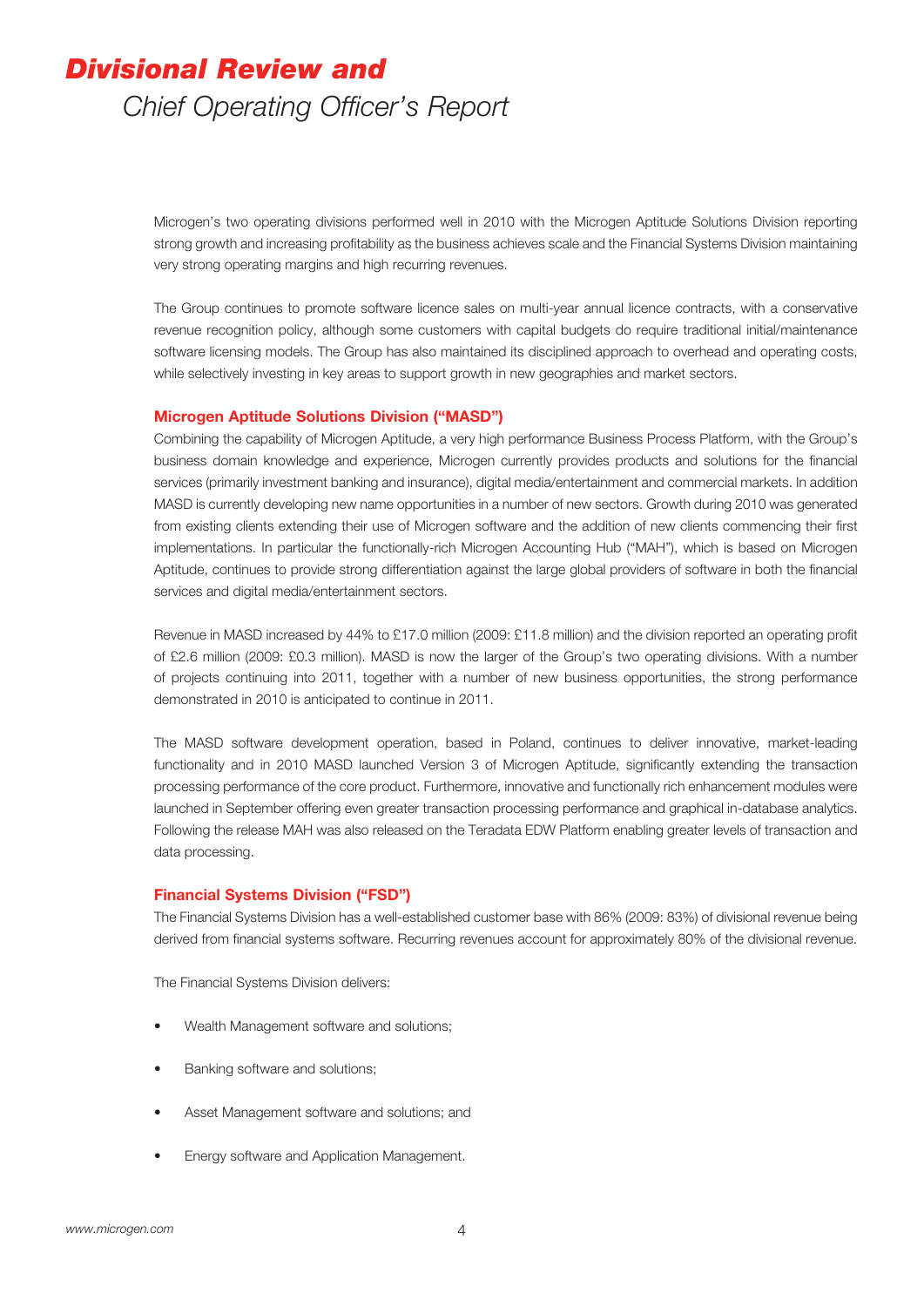Revenue in 2010 decreased to £16.7 million (2009: £17.3 million including £0.3 million from previously announced endof-life products). Operating margins have been maintained at the high level of 48% (2009: 48%). The Board anticipate conditions within the FSD market sectors remaining similar in 2011.

#### **Operations Summary**

The Group has a strong and established portfolio of products and solutions, combining proven domain and industry expertise with leading technical and functional capability. The benefits of scale are achieved through the use of shared services centres for support functions. This foundation provides a good platform from which to continue to leverage the success of Microgen Aptitude and its associated application products and to integrate acquisition opportunities, if appropriate, into FSD.

**David Sherriff Chief Operating Officer**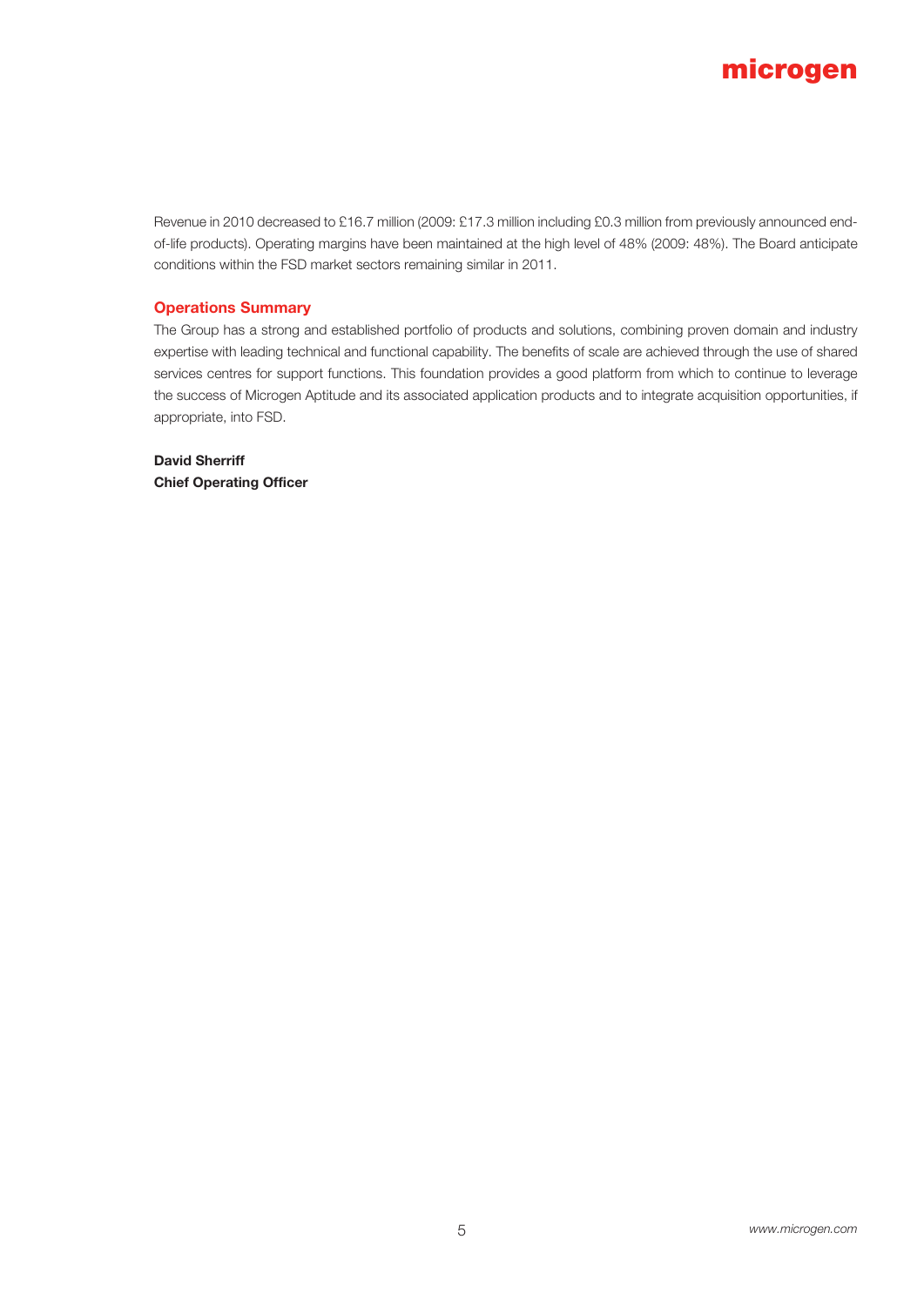

The directors submit their report together with the audited consolidated and company financial statements for the year ended 31 December 2010.

### **Results and Dividends**

The results for the period are set out in the financial statements and notes that appear on pages 30 to 78. As explained in the Chairman's Statement, the directors propose the payment of a final dividend of 2.1 pence per share, making a total of 3.0 pence per share for the year (2009: 2.3 pence in addition to a special dividend of 4.0 pence per share paid in December 2009 following the disposal of the Group's Billing Services Division).

#### **Principal Activities**

The Company is a holding company, with the Group's principal activity being the provision of IT services and solutions, including software, managed services and consultancy, to the business community. The Group's services are provided through two operating businesses which are detailed within the Chief Operating Officer's Report.

#### **Review of the Business**

The information that fulfils the requirements of the Business Review can be found in the Chairman's Statement, the Group Finance Director's Report and Chief Operating Officer's Report on pages 2 to 5 which are incorporated into this report by reference.

#### **Principal Risks and Uncertainties**

The management of the business and the execution of the Group's strategy are subject to a number of risks. As detailed on page 14 risks are formally reviewed by the Board and appropriate processes put in place to monitor and mitigate them. The key business risks for the Group are set out in the table on pages 8 and 9.

#### **Directors' Responsibilities**

The directors are responsible for preparing the Annual Report, the Report of the Directors on Remuneration and the financial statements in accordance with applicable UK law and regulations.

UK Company law requires the directors to prepare financial statements for each financial year. Under that law the directors have elected to prepare the group and parent company financial statements in accordance with International Financial Reporting Standards (IFRSs) as adopted by the European Union. Under company law the directors must not approve the financial statements unless they are satisfied that they give a true and fair view of the state of affairs of the Company and the Group and of the profit or loss of the Group for that period.

In preparing those financial statements, the directors are required to:

- select suitable accounting policies and then apply them consistently:
- make judgements and estimates that are reasonable and prudent;
- state whether applicable IFRSs as adopted by the European Union have been followed, subject to any material departures disclosed and explained in the financial statements; and
- prepare the financial statements on a going concern basis unless it is inappropriate to presume that the company will continue in business.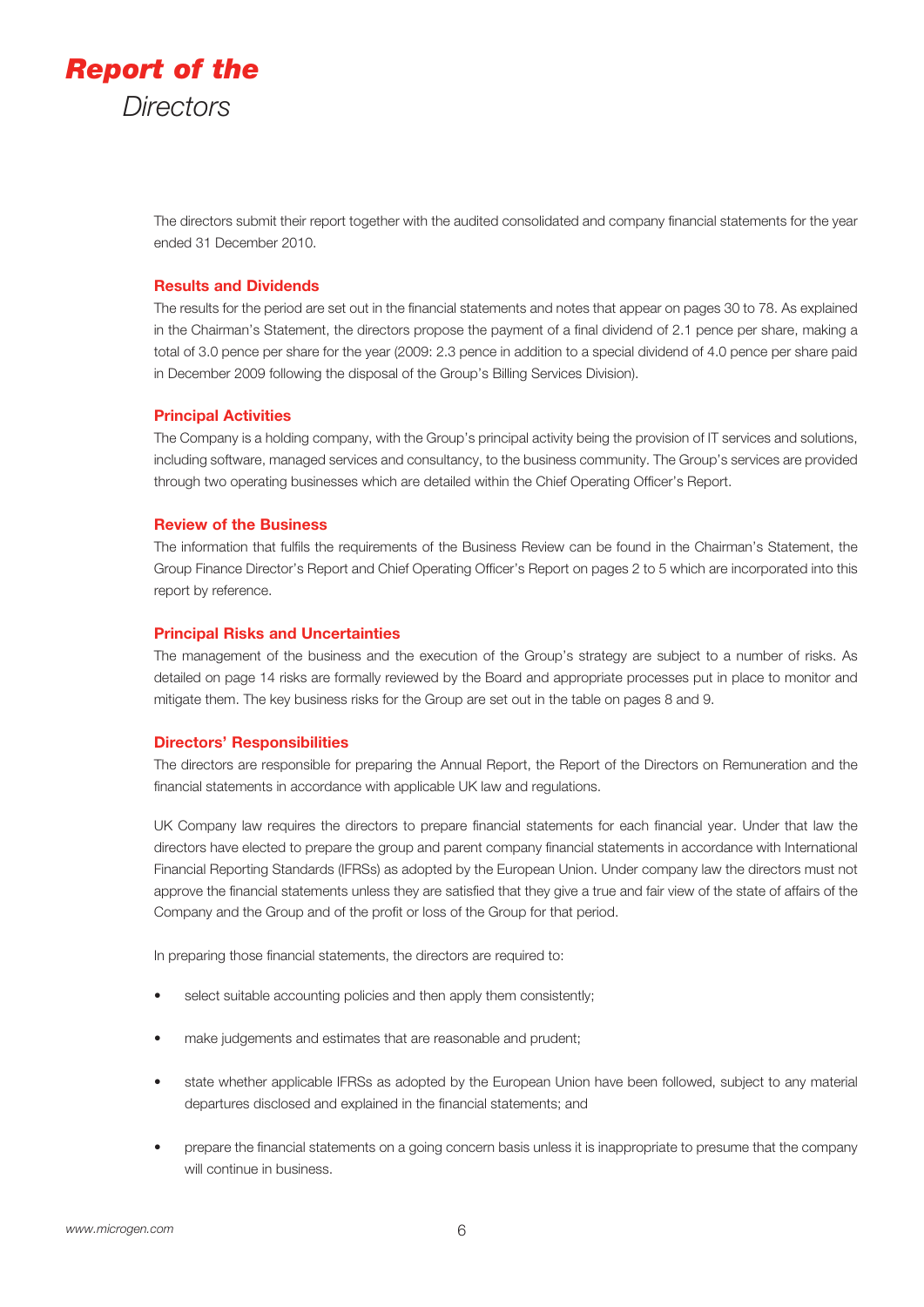

The directors are responsible for keeping proper accounting records that are sufficient to show and explain the company's transactions and disclose with reasonable accuracy at any time the financial position of the Company and the Group and to enable them to ensure that the financial statements and the Report of the Directors on Remuneration comply with the Companies Act 2006 and, as regards the group financial statements, Article 4 of the IAS Regulation. They are also responsible for safeguarding the assets of the Company and the Group and hence for taking reasonable steps for the prevention and detection of fraud and other irregularities.

Each of the directors, whose names and functions are listed at the front of this report confirm that, to the best of their knowledge:

- the group financial statements, which have been prepared in accordance with IFRS, as adopted by the EU, give a true and fair view of the assets, liabilities, financial position and profit of the Group; and
- the information contained in pages 2 to 5 of this Annual Report includes a fair review of the development and performance of the business and the position of the Group. A description of the principal risks and uncertainties of the Group is set out on pages 8 and 9.

A copy of the Group's financial statements are posted on the Group's website www.microgen.com. The directors are responsible for the maintenance and integrity of the Company's website and the financial information included in the website. Information published on the website is accessible in many countries with differing legal requirements. Legislation in the United Kingdom governing the preparation and dissemination of financial statements may differ from legislation in other jurisdictions.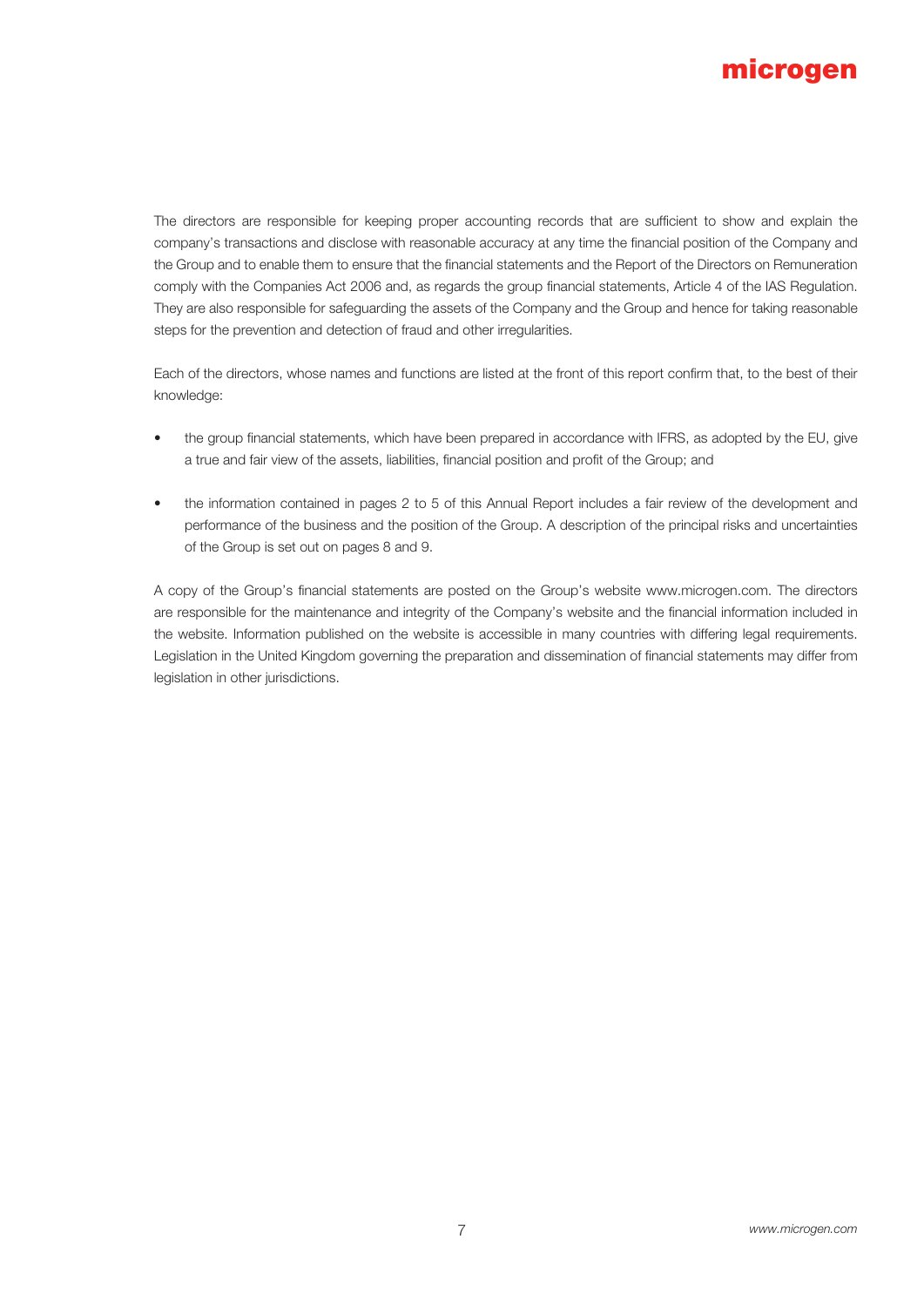

### **Table detailing Principal Risks and Uncertainties**

| Demand for the Group's<br>products may be adversely<br>affected if economic and market<br>conditions are unfavourable                                                                                             | Adverse economic conditions worldwide may contribute to slowdowns in the Information Technology spending environment<br>and may impact the Group's business resulting in reduced demand for its products as a result of decreased spending by<br>customers and increased price competition for the Group's products. The Group's revenues, expenses and operating results<br>could vary significantly from period to period as a result of a variety of factors, some of which are outside the Directors'<br>control. These factors include general economic conditions, adverse movements in interest rates, capital expenditure and<br>other costs and the introduction of new products or services by competitors.                                                                                                                                                                                                                                                                                                                                                                                        |
|-------------------------------------------------------------------------------------------------------------------------------------------------------------------------------------------------------------------|--------------------------------------------------------------------------------------------------------------------------------------------------------------------------------------------------------------------------------------------------------------------------------------------------------------------------------------------------------------------------------------------------------------------------------------------------------------------------------------------------------------------------------------------------------------------------------------------------------------------------------------------------------------------------------------------------------------------------------------------------------------------------------------------------------------------------------------------------------------------------------------------------------------------------------------------------------------------------------------------------------------------------------------------------------------------------------------------------------------|
| If the Group does not expand<br>or enhance its product<br>offerings or respond effectively<br>to technological change, the<br>business may not grow or may<br>decline                                             | The Group's future performance will depend on the successful development, introduction and market acceptance of new and<br>enhanced products that address customer requirements in a cost effective manner. If the Group does not expand or enhance its<br>product offerings or respond effectively to technological change, its business may not grow or may potentially decline. Additionally,<br>there is a risk that the Group's technological approach will not achieve broad market acceptance or that other technologies or<br>solutions will supplant the Group's approach. Some of the Group's markets are characterised by rapid technological change,<br>frequent introduction of new products, changes in customer requirements and evolving industry standards.                                                                                                                                                                                                                                                                                                                                 |
| There is substantial competition<br>in the Group's markets which<br>could adversely affect the Group                                                                                                              | Some of the markets for the Group's products are intensely competitive, rapidly evolving and subject to rapid technological<br>change. As a result the Group expects competition to persist, intensify and increase in the future. There are no substantial<br>barriers to entry into these markets and some of the Group's competitors are large organisations with far greater financial<br>resources than Microgen. The Group's ability to compete is dependent upon many factors within and beyond the Group's<br>control, including (a) timing and market acceptance of new solutions and enhancements to existing solutions developed<br>by the Group and its competitors (b) performance, ease of use and reliability of the Group's products (c) price (d) customer<br>service and support and (e) sales and marketing efforts.                                                                                                                                                                                                                                                                      |
| The Group's products have<br>lengthy sales and implementation<br>cycles, which could adversely<br>affect the Group's business                                                                                     | Sales of the Group's software products may require the Group to engage in a lengthy sales effort, and these lengthy periods<br>or delays in customer deployment of a product could materially adversely affect the Group's operating results or financial<br>condition. The Group's sales efforts include significant education of prospective customers regarding the use and benefits<br>of the Group's products. As a result, the sales cycle for the Group's products varies. In addition, the implementation of<br>the Group's products involves a significant commitment of resources by customers over an extended period of time. The<br>Group's sales and customer implementation cycles may be subject to a number of potential delays. These include delays<br>related to product development and implementation as well as delays over which the Group has little or no control, including<br>(a) customers' budgetary constraints (b) internal acceptance reviews (c) customer's purchasing process (d) the complexity of<br>customer's technical needs and (e) changing customer requirements. |
| The Group's operating<br>businesses are dependent on<br>a number of major clients and<br>contracts                                                                                                                | A significant part of the revenue of the Group's operating businesses may be derived from large contracts. Loss of turnover from<br>any one of these clients (either as a result of external factors or other factors such as performance on contracts) as well as any<br>expiry without renewal or delay of these contracts could adversely affect the Group's business and results of operations.                                                                                                                                                                                                                                                                                                                                                                                                                                                                                                                                                                                                                                                                                                          |
| Consultancy and development<br>fee rates could decrease                                                                                                                                                           | The Group may experience fluctuations in future revenues and profits if fee rates charged for the Group's consultants and/<br>or chargeable development engineers decline. The fee rates could decrease in the future in response to competitive pricing<br>pressures, general market conditions, increased adoption of offshore services, competitor actions or other factors. The<br>Group may not be able to increase sales sufficiently to prevent its revenue and operating margins from declining. Due to<br>contractual or commercial considerations the Group might not be able to pass on any increase it experiences in relation to<br>the delivery of services or products.                                                                                                                                                                                                                                                                                                                                                                                                                       |
| If the Group loses its key<br>personnel or cannot recruit<br>additional personnel, the Group's<br>business may suffer                                                                                             | The Group's success greatly depends on its ability to hire, train, retain and motivate qualified personnel, particularly in<br>sales, marketing, research and development, consultancy services and support. The Group faces significant competition<br>for individuals with the skills required to perform the services the Group will offer. If the Group is unable to attract and retain<br>qualified personnel it could be prevented from effectively managing and expanding its business.                                                                                                                                                                                                                                                                                                                                                                                                                                                                                                                                                                                                               |
| Failure to adequately protect<br>the Group's intellectual property<br>could result in significant harm to<br>its business                                                                                         | The Directors regard the Group's intellectual property as fundamental to its success. The Group's future success may<br>depend in part on its ability to protect its proprietary rights and the technologies used in the Group's principal products.<br>Disputes concerning the ownership or rights to use intellectual property could be costly and time consuming, may distract<br>management from other tasks related to the Group's business and may result in the Group's loss of significant rights or the<br>loss of the Group's right to operate its business.                                                                                                                                                                                                                                                                                                                                                                                                                                                                                                                                       |
| Claims by others that the Group<br>infringes on their intellectual<br>property rights could be costly<br>to defend and could harm the<br>Group's business                                                         | The Group may be subject to claims by others that the Group's products or brands infringe on or misappropriate their<br>intellectual property or other property rights. These claims, whether or not valid, could require the Group to spend significant<br>sums in litigation, distract management attention from the business, pay damages, delay or cancel product shipments, re-<br>brand or re-engineer the Group's products or acquire licences to third party intellectual property. In the event that the Group<br>needs to acquire a third party licence, the Group may not be able to secure it on commercially reasonable terms, or at all.                                                                                                                                                                                                                                                                                                                                                                                                                                                       |
| The Group is sometimes unable<br>to pass on increased costs to<br>its clients                                                                                                                                     | Due to contractual or commercial considerations the Group might not be able to pass on any increase it experiences in<br>relation to the delivery of services or products.                                                                                                                                                                                                                                                                                                                                                                                                                                                                                                                                                                                                                                                                                                                                                                                                                                                                                                                                   |
| The Group's reputation as a<br>quality professional service<br>provider may be adversely<br>affected by any failure to meet its<br>contractual obligations, customer<br>expectations or agreed services<br>levels | The Group's ability to attract new customers or retain existing customers is largely dependent on its ability to provide<br>reliable high quality products and services to them and to maintain a good reputation. Because many of the engagements<br>of the Group involve projects that are critical to the business operations and information systems of their clients, the failure<br>or inability of the Group to meet a client's expectations could have an adverse effect on the client's operations and could<br>result in damage to the reputation of the Group. Certain contracts may provide for a reduction in fees payable by the client if<br>service levels fall below certain specified thresholds, thus potentially reducing or eliminating the profit margin on any particular<br>contract. If the Group fails to meet its contractual obligations or perform to client expectations, it could be subject to legal<br>liability or damage to its reputation and the client may ultimately be entitled to terminate the contract.                                                           |
| The Group's software products<br>may contain undetected errors                                                                                                                                                    | The Group's products involve sophisticated hardware and software technology that perform critical functions to highly<br>demanding standards. Software products as complex as those offered by the Group might contain undetected errors or<br>failures. If flaws in design, production, assembly or testing of the Group's products (by the Group or the Group's suppliers)<br>were to occur, the Group could experience a rate of failure in its products that would result in substantial repair, replacement<br>or service costs and potential liability and damage to the Group's reputation. The Group will not be able to be certain that,<br>despite testing by the Group and by current and prospective customers, flaws will not be found in products or product<br>enhancements. Any flaws found may cause substantial harm to the Group's reputation and result in additional unplanned<br>expenses to remedy any defects, and liability stemming therefrom, as well as a loss in revenue and profit.                                                                                            |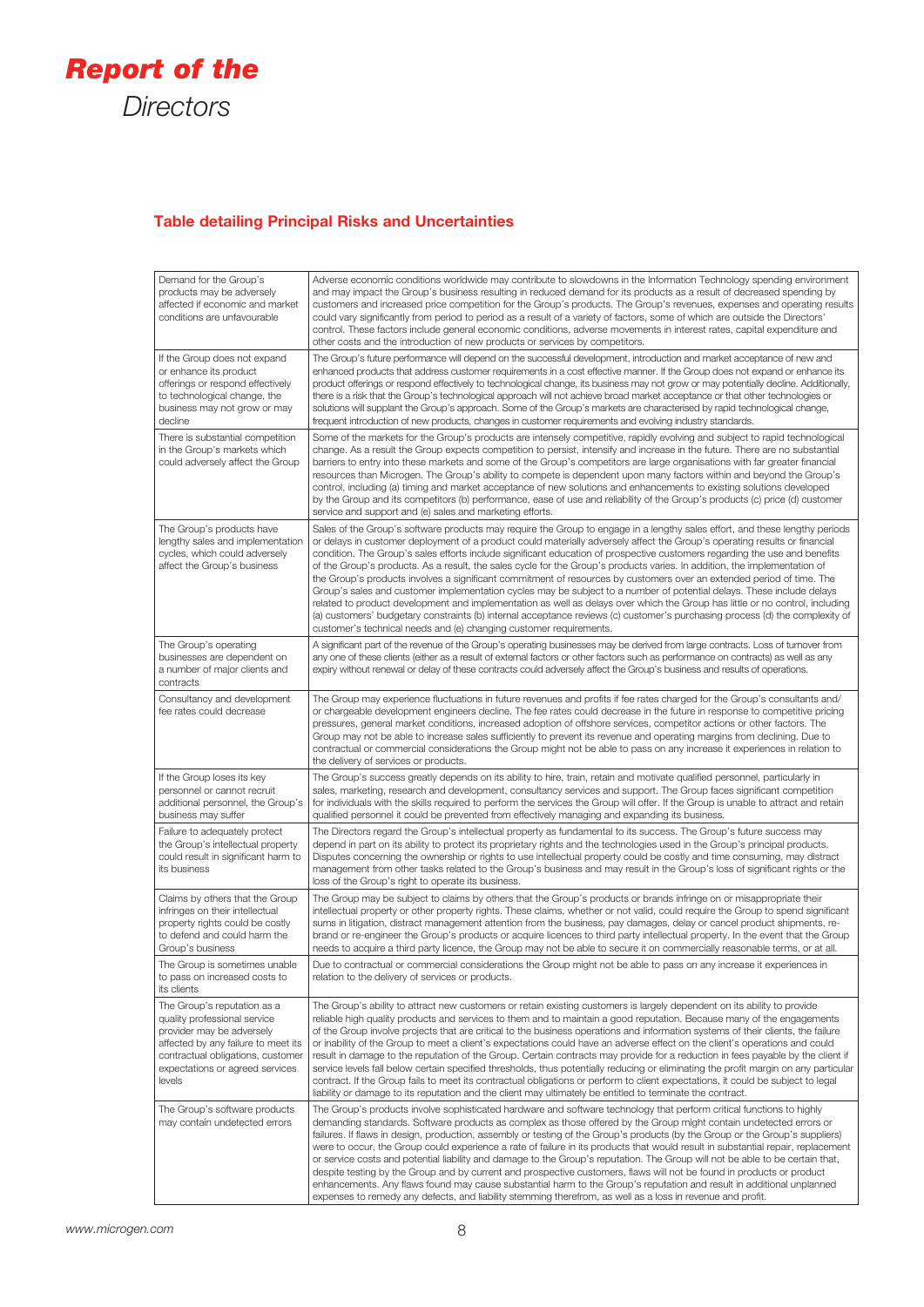

| The Group's products contain,<br>and are integrated with, third<br>party products the loss of<br>which could adversely affect the<br>Group's business | Third party products and databases have been included in or integrated with the Group's products under licences granted<br>to the Group or its customers if any such licence was to expire without renewal or be otherwise terminated, the Group or<br>the relevant customer would need to cease use of, and remove or disintegrate, the relevant third party product or database<br>which could be costly, time-consuming and cause significant disruption to the Group's business. Any such removal or<br>disintegration of third party products or databases would necessitate changes to, and/or the re-engineering of, the Group's<br>products which could also be costly, time-consuming and cause significant disruption to the Group's product development<br>strategies and otherwise adversely affect the Group's business. Even if such third party licences are not terminated, the<br>Group's reliance on third party products or databases could limit and/or adversely affect its ability to control the future<br>development of its own products. |
|-------------------------------------------------------------------------------------------------------------------------------------------------------|--------------------------------------------------------------------------------------------------------------------------------------------------------------------------------------------------------------------------------------------------------------------------------------------------------------------------------------------------------------------------------------------------------------------------------------------------------------------------------------------------------------------------------------------------------------------------------------------------------------------------------------------------------------------------------------------------------------------------------------------------------------------------------------------------------------------------------------------------------------------------------------------------------------------------------------------------------------------------------------------------------------------------------------------------------------------|
| Potential future acquisitions by<br>the Group may have unexpected<br>material adverse consequences                                                    | The Group's business is competitive and its growth is dependent upon a number of factors including market growth and its<br>ability to enhance existing products and introduce new products on a timely basis. One of the ways the Group addresses the<br>need to develop new products is by considering acquisitions of complementary businesses and technologies. Acquisitions<br>involve numerous risks, including the following:                                                                                                                                                                                                                                                                                                                                                                                                                                                                                                                                                                                                                               |
|                                                                                                                                                       | $\bullet$<br>difficulties in integration of the operations, technologies, products and personnel of the acquired companies;<br>$\bullet$<br>the risk of diverting management's attention from normal daily operations of the business;                                                                                                                                                                                                                                                                                                                                                                                                                                                                                                                                                                                                                                                                                                                                                                                                                             |
|                                                                                                                                                       | accounting consequences, including changes in purchased research and development expenses, resulting in variability<br>in earnings;<br>potential difficulties in completing projects associated with purchased in-process research and development and<br>$\bullet$<br>customer implementations;                                                                                                                                                                                                                                                                                                                                                                                                                                                                                                                                                                                                                                                                                                                                                                   |
|                                                                                                                                                       | risks of entering markets in which the Group has no or limited direct prior experience and where competitors in these<br>$\bullet$<br>markets have stronger market positions;<br>the potential loss of key employees of the acquired company;<br>$\bullet$                                                                                                                                                                                                                                                                                                                                                                                                                                                                                                                                                                                                                                                                                                                                                                                                         |
|                                                                                                                                                       | the assumption of known and potentially unknown liabilities of the acquired company;<br>the Group may find that the acquired company or assets do not further its business strategy or that it paid more than<br>$\bullet$<br>what the company or assets are worth;                                                                                                                                                                                                                                                                                                                                                                                                                                                                                                                                                                                                                                                                                                                                                                                                |
|                                                                                                                                                       | the Group may have product liability or intellectual property associated with the sale of the acquired company's products;<br>the Group may have difficulty maintaining uniform standards, controls, procedures and policies;<br>$\bullet$                                                                                                                                                                                                                                                                                                                                                                                                                                                                                                                                                                                                                                                                                                                                                                                                                         |
|                                                                                                                                                       | the Group's relationship with current and new employees and clients could be impaired;<br>$\bullet$<br>the acquisition may result in litigation from any terminated employees or third parties who believe a claim against the<br>Group would be valuable to pursue;                                                                                                                                                                                                                                                                                                                                                                                                                                                                                                                                                                                                                                                                                                                                                                                               |
|                                                                                                                                                       | insufficient revenues to offset increased expenses associated with acquisitions;<br>inability to renew third party software licence agreements;<br>$\bullet$                                                                                                                                                                                                                                                                                                                                                                                                                                                                                                                                                                                                                                                                                                                                                                                                                                                                                                       |
|                                                                                                                                                       | the Group's due diligence process may fail to identify significant issues with product quality, product architecture and<br>$\bullet$<br>legal contingencies, among other matters;<br>market acceptance of new products; and                                                                                                                                                                                                                                                                                                                                                                                                                                                                                                                                                                                                                                                                                                                                                                                                                                       |
|                                                                                                                                                       | $\bullet$<br>the customers, suppliers or partners of the acquired company might not wish to continue to work with the organisation<br>following the acquisition by the Group.                                                                                                                                                                                                                                                                                                                                                                                                                                                                                                                                                                                                                                                                                                                                                                                                                                                                                      |
| Changes in accounting<br>standards                                                                                                                    | The Group prepared its financial statements under IFRS. Given the ongoing assessment by the regulatory authorities of<br>the definition of certain key financial reporting standards and the endorsement process by the European Union, it is likely<br>that IFRS will continue to change in the coming years. These changes may affect the reporting of the financial results of the<br>Group. This may have an adverse affect on the market price of shares in the Company.                                                                                                                                                                                                                                                                                                                                                                                                                                                                                                                                                                                      |
| United Kingdom and other<br>taxation                                                                                                                  | Current taxation and revenue legislation and practice in the UK and/or other jurisdictions may change. The effective rate of<br>tax paid by the Group may be increased by a number of factors including changes in law and accounting standards and the<br>Group's overall approach to such matters. Additionally, the Group has trading activity in a number of jurisdictions outside<br>the UK. Failure to comply with local tax requirements might result in increased taxes, penalties or damage to the Group's<br>reputation.                                                                                                                                                                                                                                                                                                                                                                                                                                                                                                                                 |
| Foreign exchange                                                                                                                                      | The Group conducts business internationally and its operations involve both payments from customers and also payments<br>to staff and suppliers in currencies other than Sterling. It is therefore subject to the risks normally associated with foreign<br>businesses, including the need to translate foreign assets and liabilities, income and expenses into Sterling. The US dollar,<br>Polish Zloty, South African Rand and the Euro are the major currencies to which the Group will be exposed. While the Group<br>has taken precautions where appropriate to hedge certain foreign exchange exposure, there is no guarantee that it can<br>insulate itself entirely from the effects of exchange rate fluctuations.                                                                                                                                                                                                                                                                                                                                       |
| Economic conditions affecting<br>financial circumstances of<br>customers of Group                                                                     | The profitability of the Group's businesses could be adversely affected by the continuation or worsening of general economic<br>conditions in the United Kingdom and overseas by virtue of the financial failure of customers or potential customers of the<br>Group. It may also involve customers defaulting on the payment of invoices issued by the Group or delaying payment of<br>invoices which may have a significant impact on the income and the business of the Group.                                                                                                                                                                                                                                                                                                                                                                                                                                                                                                                                                                                  |

### **Going Concern**

The directors, having made appropriate enquiries, consider that the Company and the Group have adequate resources to continue in operational existence for the foreseeable future and that therefore it is appropriate to adopt the going concern basis in preparing the financial statements.

#### **Employment Policies**

The Group is committed to offering equal employment opportunities and its policies are designed to attract, retain and motivate the best staff regardless of sex, race, religion, age or disability. The Group gives proper consideration to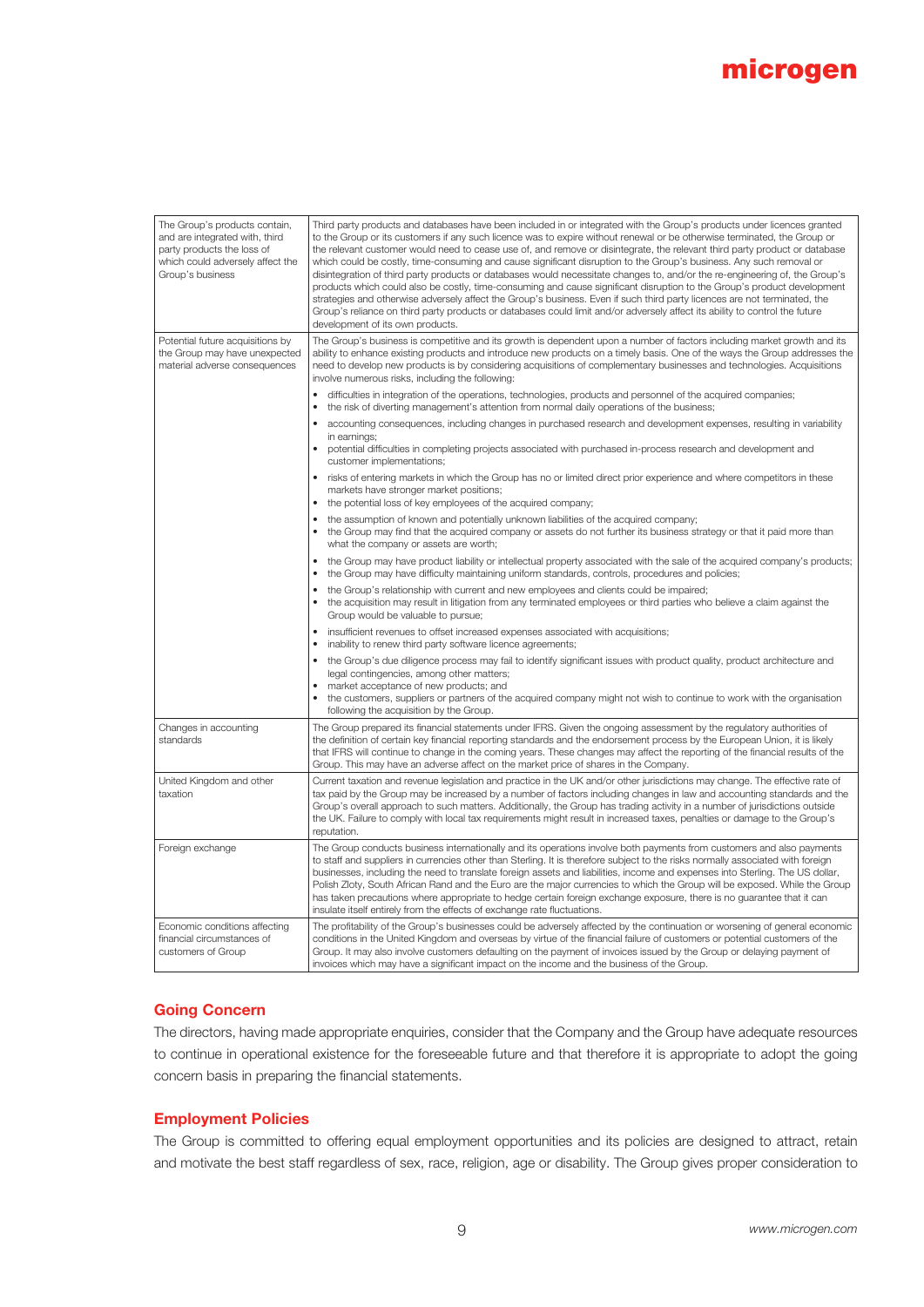

applications for employment when these are received from disabled persons and will employ them in posts whenever suitable vacancies arise. Staff who become disabled will be retained whenever possible through retraining, use of appropriate technology and making available suitable alternative employment. The Group encourages the participation of all employees in the operation and development of the business and has a policy of regular communications including overviews of the Group's financial performance. The Group incentivises employees and senior management through the payment of bonuses linked to performance objectives, together with the other components of remuneration detailed in the Report of the Directors on Remuneration.

#### **Environmental Policy**

As a supplier of software solutions the Group's operations do not have a material impact on the environment. The Group has no manufacturing facilities and its premises exclusively comprise offices. Any obsolete office equipment and computers are resold or recycled to the extent practicable. The Group has recycling facilities in all of its offices and use of waste paper is minimised by promoting a paperless process and downloadable software products. However the Group recognises that its activities should be carried out in an environmentally friendly manner and therefore aims to:

- comply with relevant environmental legislation;
- reduce waste and, where practicable, re-use and recycle consumables;
- dispose of non-recyclable items in an environmentally friendly manner;
- minimise the consumption of energy and resources in the Group's operations; and
- reduce the environmental impact of the Group's activities and where possible increase the procurement of environmentally friendly products.

#### **Health and Safety**

The Group adopts a health and safety policy which is designed to provide and maintain safe and healthy working conditions for all employees. Appropriate information, training and supervision is provided by the Group to support this policy.

#### **Donations**

The charitable donation in the period by the Company and its subsidiaries of £1,000 (2009: £12,500) was a donation to Macmillan Cancer Support who cared for one of the Group's employees during the year. No political donations have been made.

#### **Articles of Association**

New Articles of Association were adopted at the Company's Annual General Meeting on 22 March 2010 to reflect best practice following the earlier phased implementation of the Companies Act 2006.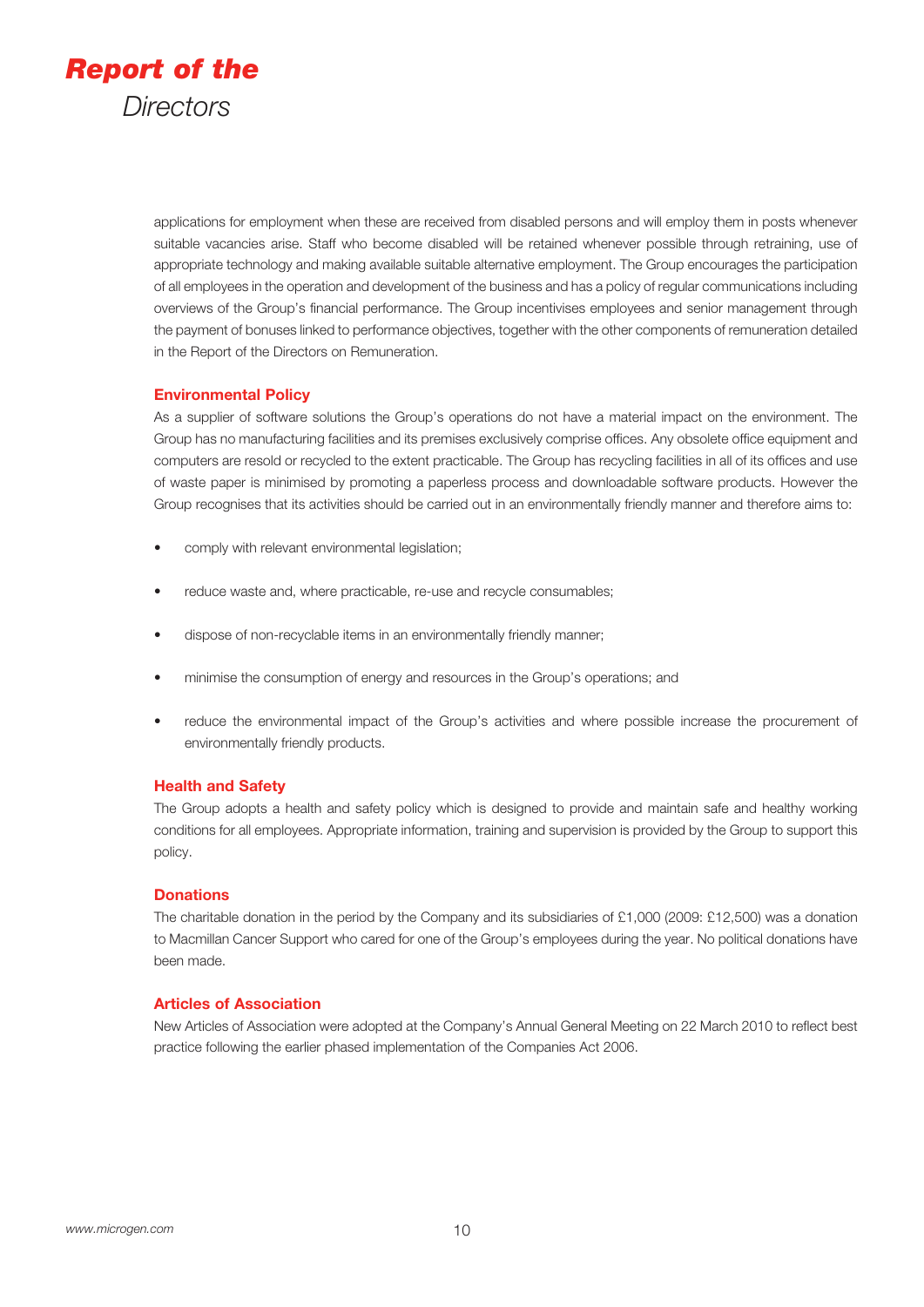#### **Substantial Shareholdings**

As at the date of this report, the directors have been notified of the following interests in excess of 3% of the total voting rights of the issued share capital of the Company and are not aware of any other such interests.

|                                       | Number of<br>shares | % Issued<br><b>Share</b><br>Capital |
|---------------------------------------|---------------------|-------------------------------------|
| Schroders plc*                        | 14,745,303          | 18.24%                              |
| Aberforth Partners LLP**              | 13,641,377          | 16.88%                              |
| P F and C C M Barbour***              | 6,865,327           | 8.49%                               |
| M R Ratcliffe                         | 5,294,524           | 6.55%                               |
| Invesco Limited                       | 4,584,349           | 5.67%                               |
| L G Crisp and Mrs H Crisp             | 3,726,602           | 4.61%                               |
| Highclere International Investors LLP | 3,234,973           | 4.00%                               |
|                                       |                     |                                     |

In addition Schroders plc is interested in a further 2,400,000 shares although it does not have access to the voting rights of these shares. Included within Schroders plc's interest are 4,006,692 shares (4.96 per cent.) held by Mineworkers Pension Scheme and 3,588,605 shares (4.44 per cent.) held by British Coal Staff Superannuation Scheme.

In addition Aberforth Partners LLP is interested in a further 3,941,300 shares although it does not have access to the voting rights of these shares. Included within Aberforth Partners LLP's interest are 8,687,826 shares (10.75 per cent.) held by Aberforth Smaller Companies Trust plc and 2,712,851 shares (3.36 per cent.) held by Aberforth UK Small Companies Fund.

CCM Barbour holds 4,734,531 of the voting rights of these shares. Both CCM Barbour and PF Barbour are interested in 2,130,796 shares however neither have any voting rights in these shares.

#### **The Takeovers Directive**

The Company has one class of share capital, ordinary shares. All the shares rank pari passu. There are no special control rights in relation to the Company's shares. The Microgen Employee Share Participation Trust owns 60,000 ordinary shares in the Company (0.1 per cent); any voting or other similar decisions relating to those shares would be taken by the trustees, who may take account of any recommendation of the Company.

Awards under the Microgen Value Enhancement and Realisation Bonus Scheme, as detailed on pages 25 to 27 of the Report of the Directors on Remuneration, would be payable following a change of control of Microgen provided that the base level valuations of one or more of the divisions have been exceeded.

Additionally, under the Company's share option schemes, a change of control of the Company following a takeover bid would be considered a vesting event. This would allow the exercise of awards subject to the relevant performance conditions being satisfied. There are a small number of customer contracts which include a change of control clause. Two directors have agreements providing for compensation in the event of a change in control and these have been disclosed in the Report of Directors on Remuneration. Three other senior managers have change of control agreements which increases the notice receivable by one individual from 3 to 6 months and the other two individuals from 6 to 12 months in the event of a change of control.

#### **Repurchase of own shares**

On 22 July 2010 the Company announced its intention to return up to £10 million to shareholders by way of a tender offer. The tender offer completed in September 2010 with the Company purchasing 6,837,339 ordinary shares for a cash consideration, excluding expenses, of £6.2 million.

At the General Meeting held on 19 August 2010 members renewed the authority under section 701 of the Companies Act 2006 to make market purchases on the London Stock Exchange of up to 12,002,358 ordinary shares of 5p each. Such purchases could be made at no more than 5% above the middle market quotation in the London Stock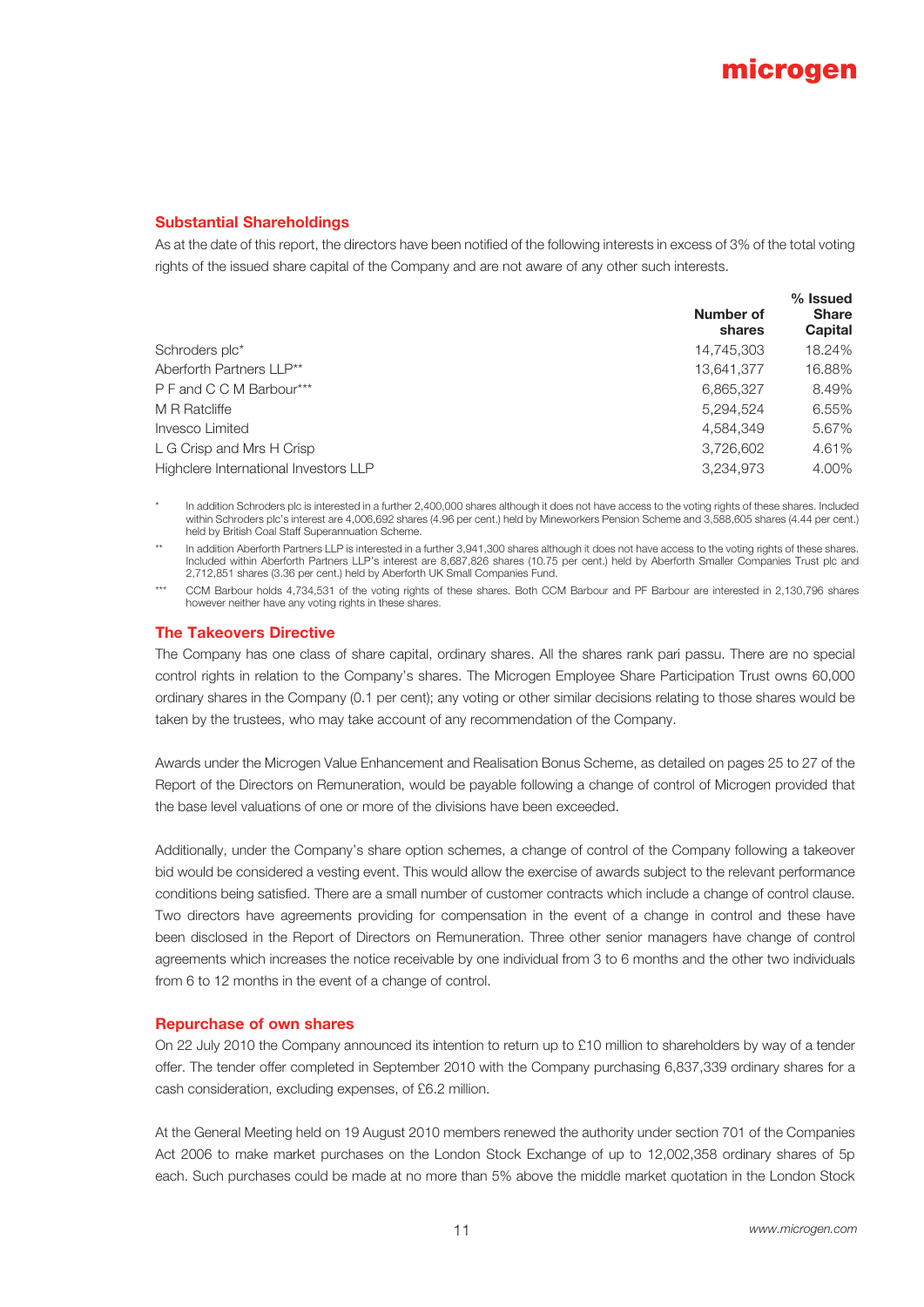

Exchange daily official list on the five business days prior to the date of purchase, nor less than 5p each. No shares have been purchased under this authority since it was last renewed on 19 August 2010, however, a resolution to renew this authority is to be proposed at the forthcoming Annual General Meeting.

#### **Significant Contracts**

There did not exist at any time during the period any contract involving the Company or any of its subsidiaries in which a director of the Company was or is materially interested or any contract which was either a contract of significance with a controlling shareholder or a contract for the provision of service by a controlling shareholder.

#### **Directors**

Details of directors who have held office during the period and up to the date of signing these financial statements are given below:

M R Ratcliffe D J Sherriff P B Wood P M Bertram P Davies R T L Kanter

Biographical details of the current directors are given on the inside front cover of this Annual Report. At the forthcoming Annual General Meeting Mr Sherriff, who retires by rotation, will stand for re-election. In addition, in accordance with the Combined Code on Corporate Governance, Mr Davies and Mr Kanter will stand for re-election as they have both completed more than nine years of service as non-executive directors of the Company, however, after 12 years of service Mr Kanter has advised the Company of his intention to resign from the Board with effect from the day of the 2012 Annual General Meeting. A search for a replacement non-executive director will be undertaken in 2011 to effect a smooth transition.

The Company has purchased and maintained throughout the year directors' and officers' liability insurance in respect of itself and its directors. The directors also have the benefit of the indemnity provision contained at article 138 of the Company's articles of association. On 24 April 2006 the Company executed a deed poll granting an indemnity for the benefit of current and future directors of the Company in respect of liabilities which may attach to them in their capacity as directors of the Company. These provisions, which are qualifying third party indemnity provisions as defined by s.234 of the Companies Act 2006 as applicable, have been in force during the period 24 April 2006 to 23 February 2011 and continue in force for the benefit of the directors.

#### **Treasury and Foreign Exchange**

The Group has in place appropriate treasury policies and procedures, which are approved by the Board. The treasury function manages interest rates for both borrowings and cash deposits for the Group and is also responsible for ensuring there is sufficient headroom against any banking covenants contained within its credit facilities, and for ensuring there are appropriate facilities available to meet the Group's strategic plans.

In order to mitigate and manage exchange rate risk, the Group routinely enters into forward contracts in respect of monthly transactions with the Group's Polish development organisation. The Group continues to monitor exchange rate risk in respect of other foreign currency exposures.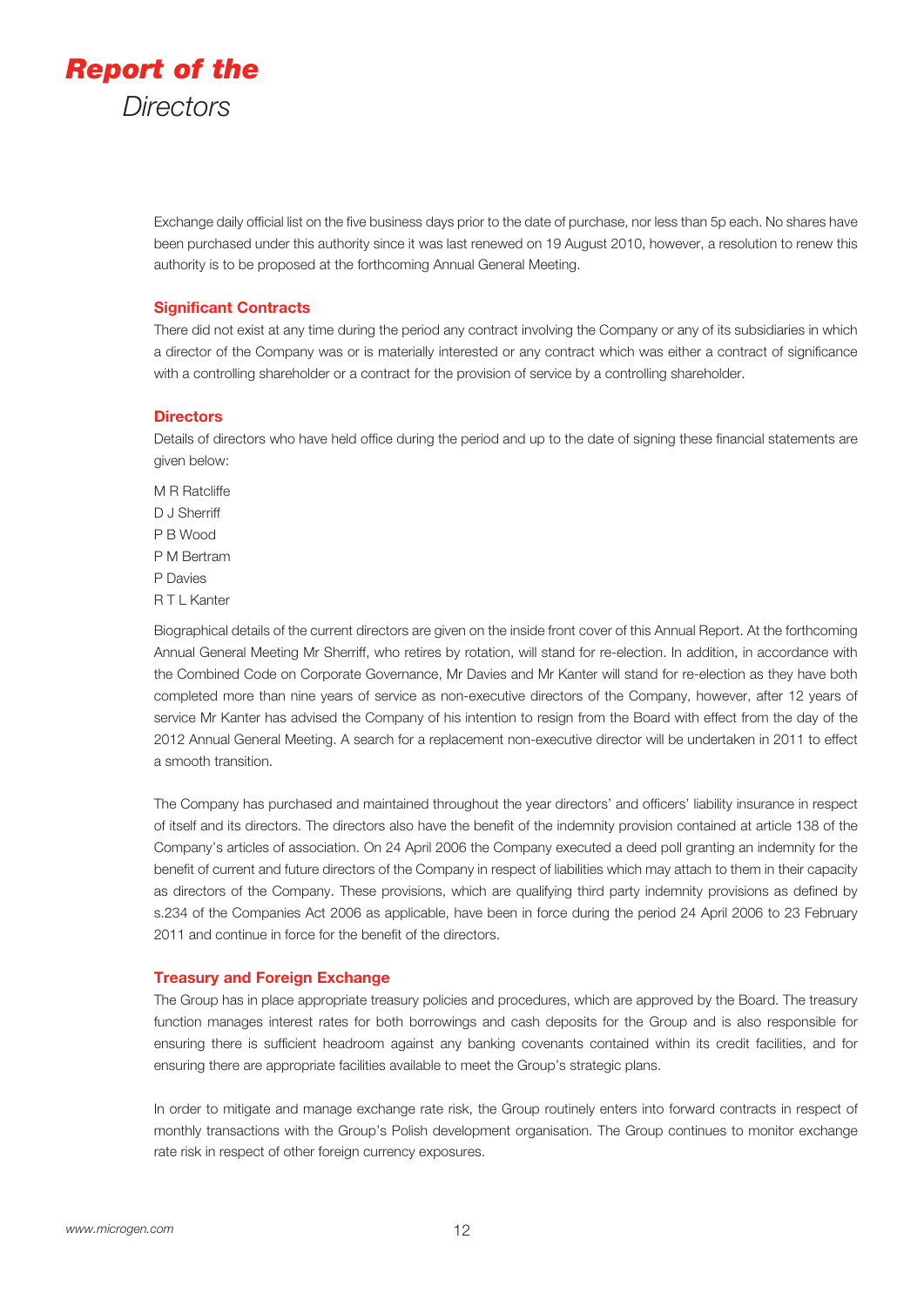

In order to mitigate and manage interest rate risk the Group has in place an interest rate hedge to manage exposure on borrowings. Interest rate swaps are used as cash flow hedges of future interest payments, which have the effect of increasing the proportion of fixed interest debt.

All these treasury policies and procedures are regularly monitored and reviewed and conservatively managed. It is the Group's policy not to undertake speculative transactions which create additional exposures over and above those arising from normal trading activity.

See page 45 for further information on the Group's management of financial risk.

#### **Creditor Payment Policy**

The Group agrees terms and conditions for its business transactions with suppliers. Payment is then made in line with these terms, subject to the terms and conditions being met by suppliers.

The Company has no trade creditors (2009: nil).

At 31 December 2010, for the main UK trading subsidiaries the average number of days of annual purchases represented by year end creditors reduced to 6 days (31 December 2009: 48 days).

#### **Independent Auditors and Disclosure of Information to Auditors**

As far as the directors are aware, there is no relevant audit information (as defined by section 418(3) of the Companies Act 2006) of which the Company's auditors are unaware and each of the directors have taken all the steps that they ought to have taken as directors in order to make themselves aware of any relevant audit information and to establish that the Company's auditors are aware of that information.

The auditors, PricewaterhouseCoopers LLP, have indicated their willingness to continue in office, and a resolution that they be re-appointed will be proposed at the Annual General Meeting.

#### **Corporate Governance**

The Group's statement on corporate governance is included in the corporate governance report on pages 16 to 18, and is incorporated into the report of directors by cross reference.

#### **Annual General Meeting**

The forthcoming Annual General Meeting will be held at 9.00 am on 19 April 2011 at Fleet House, 3 Fleetwood Park, Barley Way, Fleet, Hampshire, GU51 2QJ. The notice of the Annual General Meeting contains the full text of resolutions to be proposed.

By Order of the Board

**P Wood Director** 23 February 2011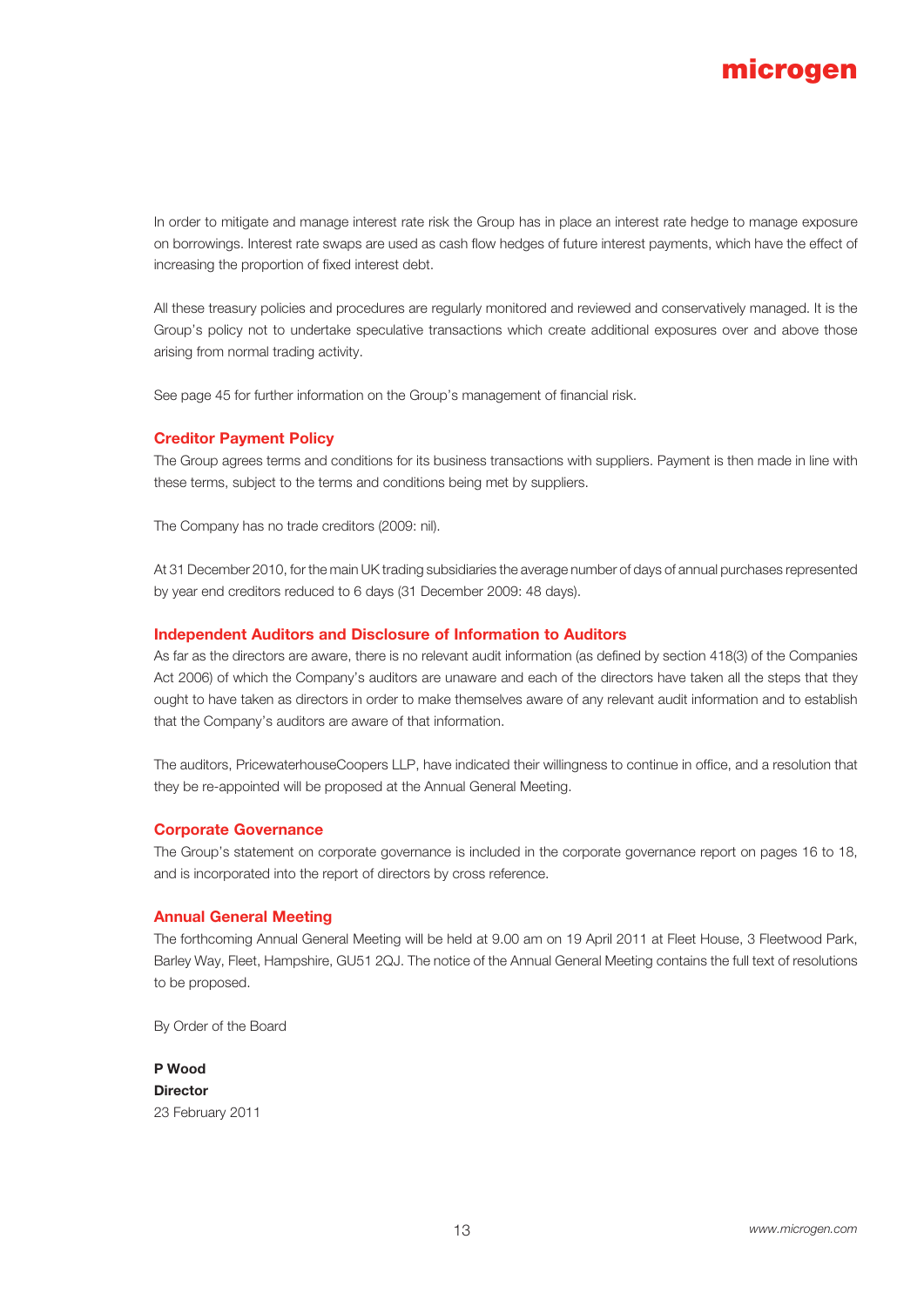# *Corporate Governance Statement*

#### **Statement of Compliance**

The Group has applied the principles set out in section 1 of the Combined Code on Corporate Governance issued by the Financial Reporting Council in June 2008, as referred to in the UK Listing Authority Listing Rules ("Combined Code") which is available online at www.frc.org.uk. A full statement of compliance with the Combined Code's main principles of the Code of Best Practice is on page 18. The Company has complied with the Combined Code throughout the year ended 31 December 2010, other than the limited exceptions stated as follows:

A.3.1 of the Combined Code - Mr Davies was an employee of the Group in 1999 and, together with Mr Kanter, have served on the Board for more than 9 years from the date of their first election.

The Board considers that all of the non-executive directors are independent in character and judgement of the management of the Company and free from any business or other relationship which could materially interfere with the exercise of their independent judgement. All of the non-executive directors have extensive business experience.

As detailed within the Report of the Directors, after 12 years of service Mr Kanter has advised the Company of his intention to resign from the Board with effect from the day of the 2012 Annual General Meeting. A search for a replacement non-executive director will be undertaken in 2011 to effect a smooth transition.

### **Board of Directors**

The Board of Directors meets regularly to review strategic, operational and financial matters, including proposed acquisitions and divestments, and has a formal schedule of matters reserved to it for decision. It approves the interim and preliminary financial statements, the annual financial plan, significant contracts and capital investment in addition to reviewing the effectiveness of the internal control systems and business risks faced by the Group. Where appropriate, it has delegated authority to committees of directors. Information is supplied to the Board in advance of meetings and the Chairman ensures that all directors are properly briefed on the matters being discussed. The Board also receives detailed presentations from senior managers at the scheduled monthly Board meetings.

It is the Group's policy that the roles and the responsibilities of the Chairman and Chief Operating Officer are separate. The Chairman is primarily responsible for strategy, corporate development and ensuring effective communication with shareholders. The Chief Operating Officer is responsible for managing the Group's operating businesses.

Non-executive directors are appointed for specified terms, up to a maximum of three years, and reappointment is not automatic. There is a formal selection process to appoint non-executive directors and a separate Nomination Committee was formed in 2001. Mr Davies is the independent senior non-executive director.

All directors have access to the advice and services of the Company Secretary or suitably qualified alternative, and all the directors are able to take independent professional advice, if necessary, at the Company's expense.

Directors offer themselves for re-election at the Annual General Meeting following their appointment and thereafter in accordance with the Company's current Articles of Association which requires directors to retire from office and offer themselves for reappointment by the members if they were not appointed or reappointed at one of the preceding two Annual General Meetings.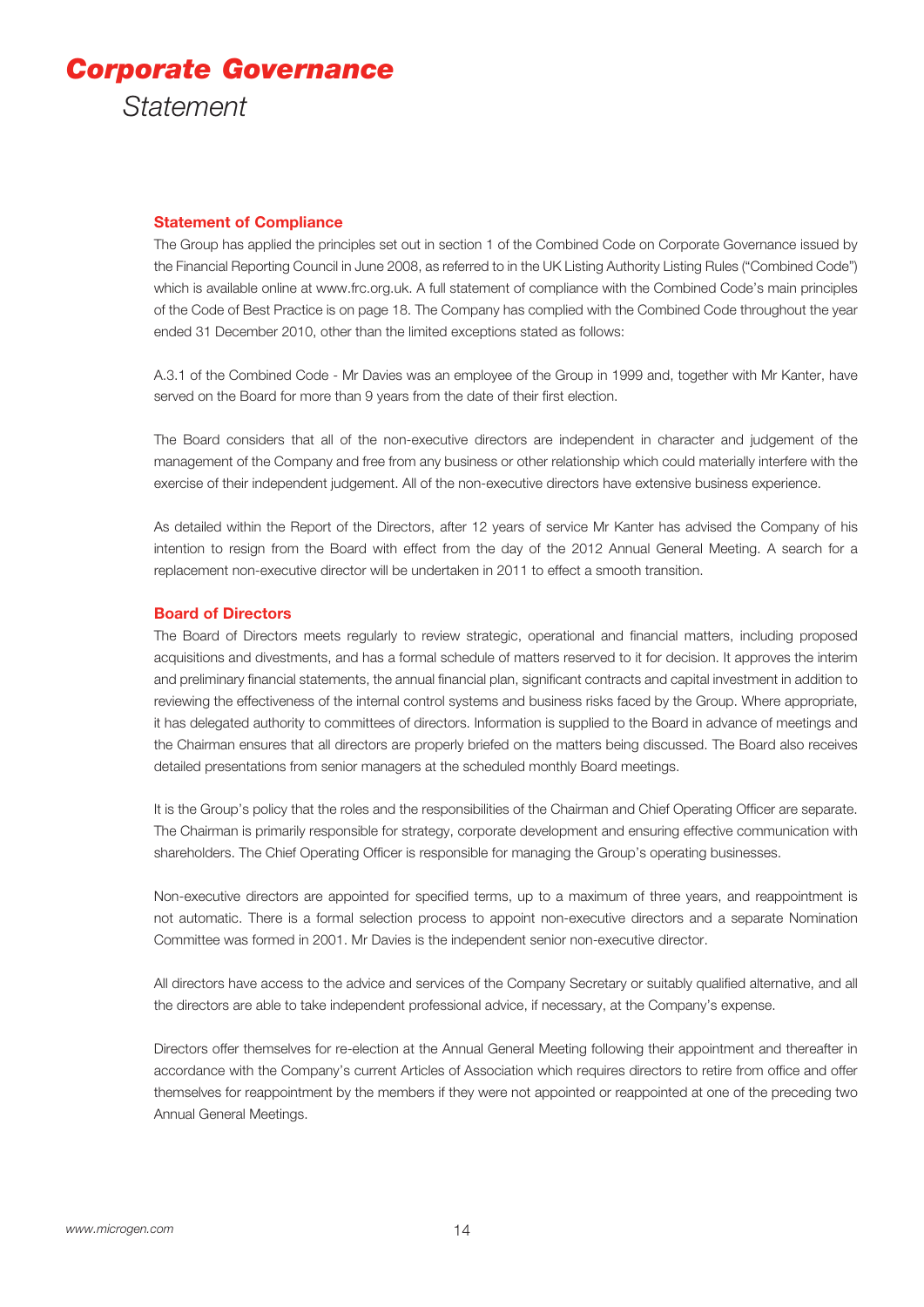### **Board Committees**

Each of Mr Bertram, Mr Davies and Mr Kanter serve on the Nomination, Remuneration and Audit Committees. The Committees have written terms of reference which clearly specify their authority and duties and those terms of reference are available upon written request to the Company.

The Nomination Committee is chaired by Mr Kanter and the Committee also comprises Mr Bertram, Mr Davies and Mr Ratclilffe.

Mr Davies is chairman of the Remuneration Committee and the Committee also comprises Mr Bertram and Mr Kanter. The report of the directors on remuneration appears on pages 19 to 27.

Mr Bertram, a Fellow of the Institute of Chartered Accountants in England and Wales, is chairman of the Audit Committee and the Committee also comprises Mr Davies and Mr Kanter. The Audit Committee meets regularly with management and the external auditors to review and monitor the financial reporting process, the statutory audit of the consolidated financial statements, audit procedures, internal controls and financial matters.

The Audit Committee also recommends the appointment, reappointment or removal of the Company's external auditors. The Chairman, Chief Operating Officer and Group Finance Director attend the meetings by invitation, however, the Audit Committee meets at least annually with the Company's external auditors without the other directors present. The auditors have unrestricted access to the Audit Committee.

Where the external auditors provide non audit services such work has been put out to tender as appropriate and the Board considers that the auditors' objectivity and independence is safeguarded. The expenditure on non audit services is set out on page 54.

#### **Board Attendance**

Details of the number of meetings of the Board (including sub-committees at which only certain directors are required to attend) and committees and individual attendances by directors are set out in the table below.

|                                 | <b>Board</b><br><b>Meetings</b> | <b>Audit</b><br>Committee | <b>Remuneration</b><br><b>Committee</b> | <b>Nomination</b><br><b>Committee</b> |
|---------------------------------|---------------------------------|---------------------------|-----------------------------------------|---------------------------------------|
| Number of Meetings held in 2010 | 11                              | 6                         | 9                                       |                                       |
| M R Ratcliffe                   | 11                              | $6*$                      | $9*$                                    |                                       |
| D J Sherriff                    | 10                              | $5^*$                     | $8*$                                    | <b>+ +</b>                            |
| P B Wood                        | 11                              | $6*$                      | $9*$                                    | $+ *$                                 |
| P Davies                        | 11                              | 6                         | 9                                       |                                       |
| R T L Kanter                    | 11                              | 6                         | 9                                       |                                       |
| P M Bertram                     | 11                              | 6                         | 9                                       |                                       |

\* attendance by invitation.

The above table details attendance at scheduled meetings. In addition 13 ad hoc meetings were held, of these meetings, 8 meetings were held in relation to the exercise of share options.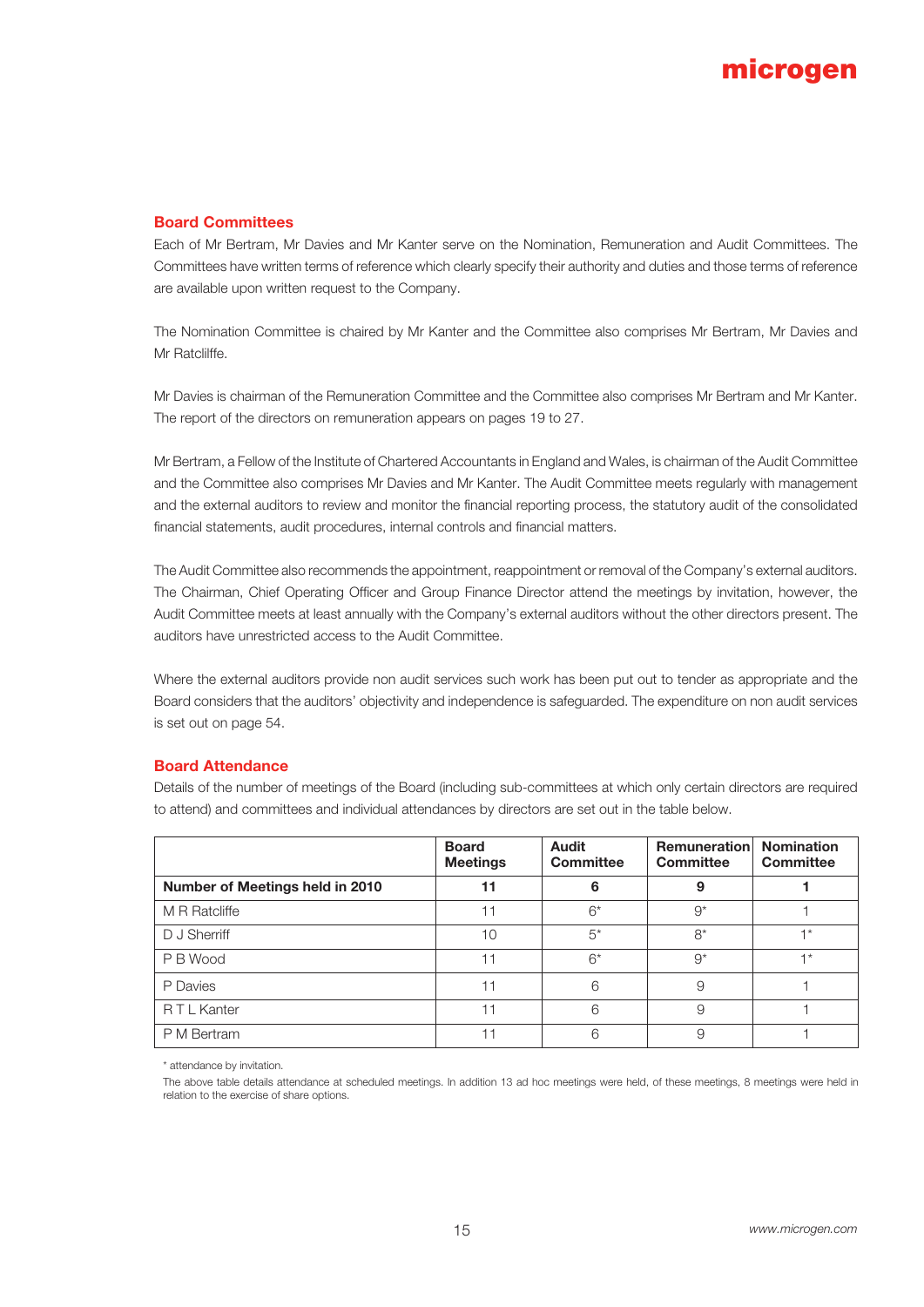# *Corporate Governance Statement*

#### **Operating Board**

The Operating Board is chaired by the Chief Operating Officer and also comprises the Chairman, Group Finance Director and other senior managers within the Group. The Operating Board normally meets on a monthly basis to discuss policy and operational issues. Those issues outside the delegated authority levels set by the plc Board are referred to the plc Board for its decision.

#### **Relations with Shareholders**

In order to maintain dialogue with institutional shareholders the Chairman, Chief Operating Officer and Group Finance Director meet with them following interim and final results announcements, or as appropriate, with other directors available to meet institutional shareholders on request. Where practicable the Annual Report is sent to shareholders at least 20 working days before the Annual General Meeting and each issue for consideration at the Annual General Meeting is proposed as a separate resolution. All directors generally attend the Annual General Meeting.

#### **Social, Ethical and Environmental Risks**

The Board takes regular account of the significance of social, environmental and ethical ("SEE") matters to the Group's business of providing IT services and solutions (including software, managed services and consultancy) to the business community.

The Board considers that it has received adequate information to enable it to assess any significant risks to the Company's short and long-term value arising from SEE matters and has concluded that the risks associated with SEE matters are minimal. The Board will continue to monitor those risks on an ongoing basis and will implement appropriate policies and procedures if those risks become significant.

#### **Internal Control**

The Group maintains an ongoing process in respect of internal control to safeguard the shareholders' investment and the Group's assets and to facilitate the effective and efficient operation of the Group.

These processes enable the Group to respond appropriately, and in a timely fashion, to significant business, operational, financial, compliance and other risks, in line with the Turnbull Guidance, which may otherwise prevent the achievement of the Group's objectives.

The Group recognises that it operates in a highly competitive market that can be affected by factors and events outside its control. Details of the risks faced by the Group are set out in the table on pages 8 and 9. It is committed to minimising risks arising wherever possible and accepts that internal controls, rigorously applied and monitored, are an essential tool in achieving this objective.

The key elements of Group internal control, which have been effective during 2010 and up to the date of approval of these financial statements, are set out below:

- The existence of a clear organisational structure with defined lines of responsibility and delegation of authority from the Board to its executive directors and operating divisions;
- A procedure for the regular review of reporting business issues and risks by operating divisions;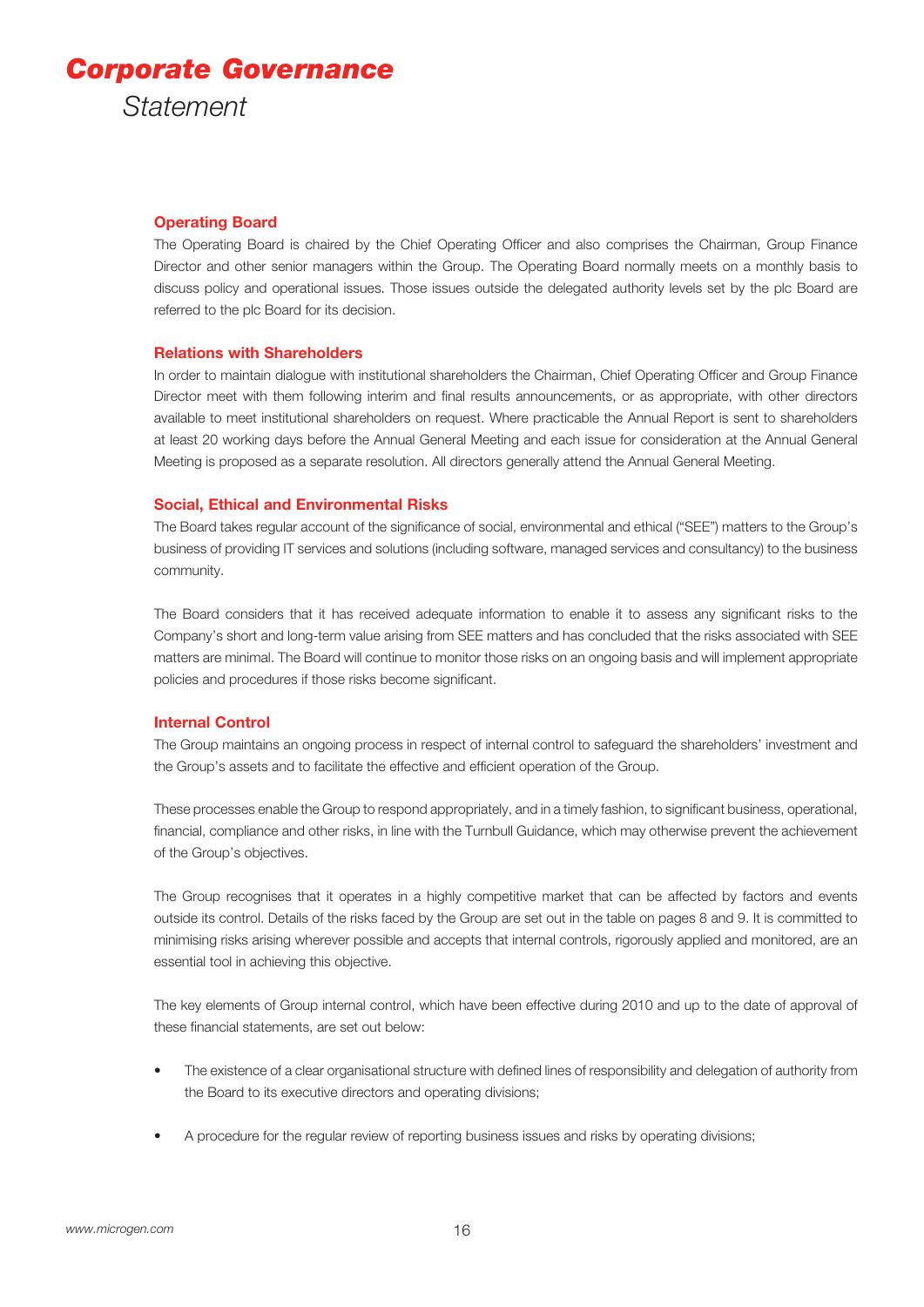- Regular review meetings with the operating management;
- A planning and management reporting system operated by each division and the executive directors; and
- The establishment of prudent operating and financial policies.

The directors have overall responsibility for establishing financial and other reporting procedures to provide them with a reasonable basis on which to make proper judgements as to the financial position and prospects of the Group, and have responsibility for establishing the Group's system of internal control and for monitoring its effectiveness. The Group's systems are designed to provide directors with reasonable assurance that physical and financial assets are safeguarded, transactions are authorised and properly recorded and material errors and irregularities are either prevented or detected with the minimum delay. However, systems of internal financial control can provide only reasonable and not absolute assurance against material misstatement or loss.

The key features of the systems of internal financial control include:

- financial planning process with an annual financial plan approved by the Board. The plan is regularly updated providing an updated forecast for the year;
- monthly comparison of actual results against plan;
- written procedures detailing operational and financial internal control policies which are reviewed on a regular basis;
- regular reporting to the Board on treasury and legal matters;
- defined investment control guidelines and procedures;
- periodic reviews by the Audit Committee of the Group's systems and procedures.

The majority of the Group's financial and management information is processed and stored on computer systems. The Group is dependent on systems that require sophisticated computer networks. The Group has established controls and procedures over the security of data held on such systems, including business continuity arrangements.

On behalf of the Board, the Audit Committee has reviewed the operation and effectiveness of this framework of internal control for the year ended 31 December 2010, and up to the date of approval of the annual report.

#### **Internal Audit**

The need for an internal audit function is reviewed on an annual basis by the Audit Committee taking into account the size and complexity of the Group. At present there is no intention to establish an internal audit function.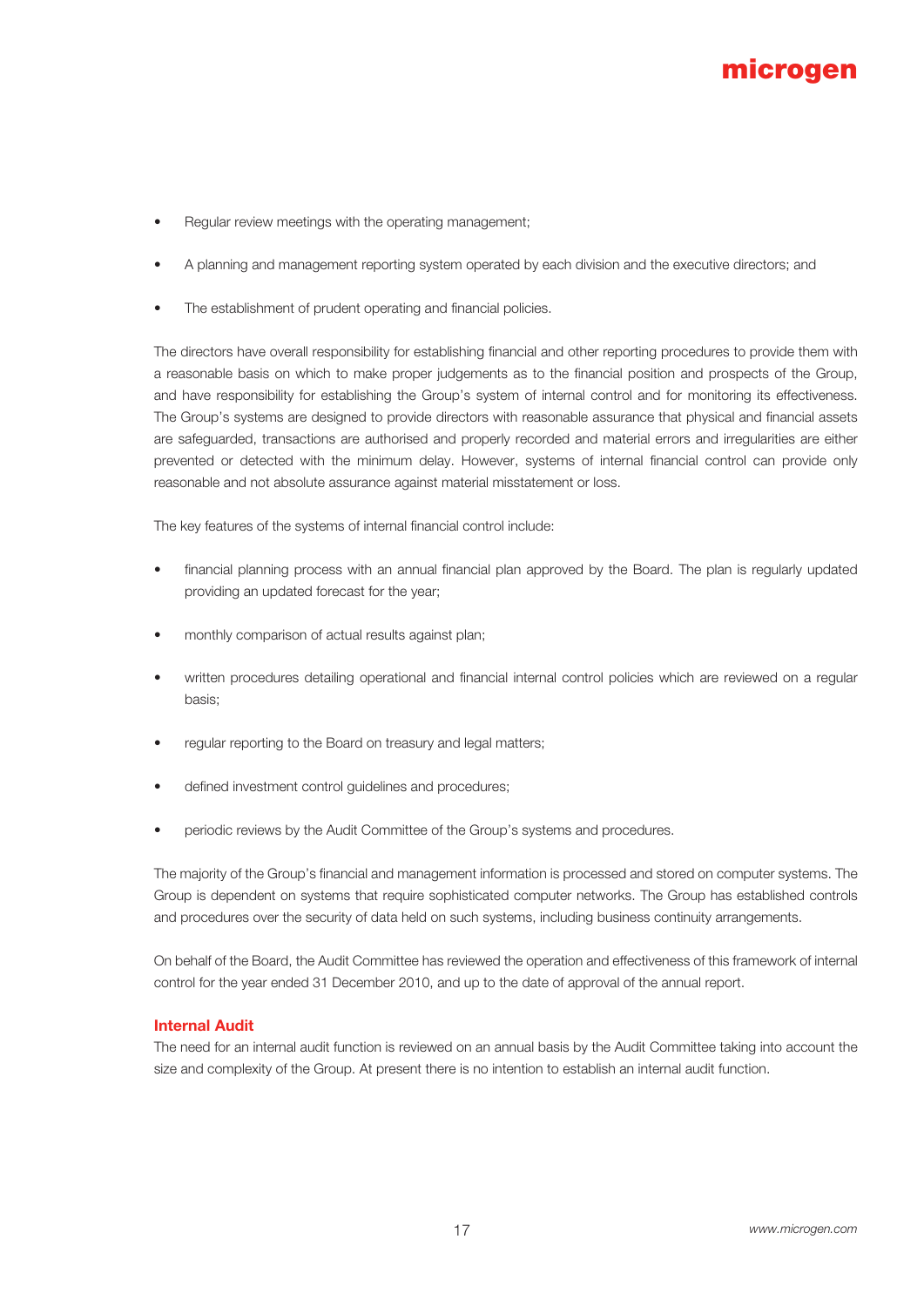# *Corporate Governance Statement*

|                         | <b>COMPLIANCE WITH THE COMBINED CODE ON CORPORATE GOVERNANCE</b>                                                                                                                                                                                                                                                                                                                                                                 |                                                                                                                                                                                                                                                                                                                                                                                                                                                                                                                                                                                                                                                                                                                                                                                                                                                                                                                                                                                                         |
|-------------------------|----------------------------------------------------------------------------------------------------------------------------------------------------------------------------------------------------------------------------------------------------------------------------------------------------------------------------------------------------------------------------------------------------------------------------------|---------------------------------------------------------------------------------------------------------------------------------------------------------------------------------------------------------------------------------------------------------------------------------------------------------------------------------------------------------------------------------------------------------------------------------------------------------------------------------------------------------------------------------------------------------------------------------------------------------------------------------------------------------------------------------------------------------------------------------------------------------------------------------------------------------------------------------------------------------------------------------------------------------------------------------------------------------------------------------------------------------|
|                         | <b>Code of Best Practice - Principles</b>                                                                                                                                                                                                                                                                                                                                                                                        | <b>Microgen Compliance Statement</b>                                                                                                                                                                                                                                                                                                                                                                                                                                                                                                                                                                                                                                                                                                                                                                                                                                                                                                                                                                    |
| A                       | <b>DIRECTORS</b>                                                                                                                                                                                                                                                                                                                                                                                                                 |                                                                                                                                                                                                                                                                                                                                                                                                                                                                                                                                                                                                                                                                                                                                                                                                                                                                                                                                                                                                         |
| 1                       | <b>The Board</b><br>Every company should be headed by an effective board, which is collectively re-<br>sponsible for the success of the company.                                                                                                                                                                                                                                                                                 | The directors' responsibilities are outlined in the Report of the Directors. The Board<br>meets regularly on a formal basis plus additional ad hoc meetings as necessary.                                                                                                                                                                                                                                                                                                                                                                                                                                                                                                                                                                                                                                                                                                                                                                                                                               |
| $\overline{2}$          | <b>Chairman and Chief Executive</b><br>There should be a clear division of responsibilities at the head of the company<br>between the running of the board and the executive responsibility for the running<br>of the company's business. No one individual should have unfettered powers of<br>decision.                                                                                                                        | It is the Group's policy that the roles and responsibilities of the Chairman and Chief<br>Operating Officer are separate. The Chairman is primarily responsible for strategy,<br>corporate development and ensuring effective communication with shareholders.<br>The Chief Operating office is responsible for managing the Group's operating<br>businesses.                                                                                                                                                                                                                                                                                                                                                                                                                                                                                                                                                                                                                                           |
| 3                       | <b>Board Balance and Independence</b><br>The board should include a balance of executive and non-executive directors (and<br>in particular independent non-executive directors) such that no individual or small<br>group of individuals can dominate the board's decision taking.                                                                                                                                               | The Board consists of the Chairman, Chief Operating Officer and Group Finance<br>Director plus three non-executive directors. All of the non-executive directors<br>(including those detailed in the Statement of Compliance) are considered by the<br>Board to be independent of the management of the company and free from any<br>business or other relationship which could materially interfere with the exercise of<br>their independent judgement.                                                                                                                                                                                                                                                                                                                                                                                                                                                                                                                                               |
| $\overline{\mathbf{4}}$ | <b>Appointments to the Board</b><br>There should be a formal, rigorous and transparent procedure for the appointment<br>of new directors to the board.                                                                                                                                                                                                                                                                           | A separate Nomination Committee, comprising of all the non-executive directors<br>together with the Chairman, is responsible for identifying and nominating candidates<br>to fill Board vacancies.                                                                                                                                                                                                                                                                                                                                                                                                                                                                                                                                                                                                                                                                                                                                                                                                      |
| 5                       | <b>Information and Professional Development</b><br>The board should be supplied in a timely manner with information in a form and of<br>a quality appropriate to enable it to discharge its duties. All directors should receive<br>induction on joining the board and should regularly update and refresh their skills<br>and knowledge.                                                                                        | The Board is supplied with full management accounts and detailed operational<br>reviews prior to each meeting. All non-executive directors have extensive business<br>experience and possess relevant and updated skills and knowledge to perform<br>their duties.                                                                                                                                                                                                                                                                                                                                                                                                                                                                                                                                                                                                                                                                                                                                      |
| 6                       | <b>Performance Evaluation</b><br>The board should undertake a formal and rigorous annual evaluation of its own<br>performance and that of its committees and individual directors.                                                                                                                                                                                                                                               | Given Microgen's size and Board structure, performance evaluation is an ongoing<br>process. A performance evaluation is undertaken for all directors at the time of their<br>proposed reappointment. The Chief Operating Officer and Group Finance Director<br>receive an annual performance appraisal as part of the Senior Management Bonus<br>Scheme. The performance of each Board Committee is reviewed on an annual<br>basis.                                                                                                                                                                                                                                                                                                                                                                                                                                                                                                                                                                     |
| $\overline{7}$          | Re-election<br>All directors should be submitted for re-election at regular intervals, subject to<br>continued satisfactory performance. The board should ensure planned and<br>progressive refreshing of the Board.                                                                                                                                                                                                             | Non-executive directors are appointed for specific terms, up to a maximum of<br>three years and re-appointment is not automatic. All directors offer themselves for<br>election at the AGM following their appointment and for re-election thereafter in<br>accordance with the company's articles, which require one-third of directors to<br>retire in rotation at each AGM.                                                                                                                                                                                                                                                                                                                                                                                                                                                                                                                                                                                                                          |
| в                       | <b>REMUNERATION</b>                                                                                                                                                                                                                                                                                                                                                                                                              |                                                                                                                                                                                                                                                                                                                                                                                                                                                                                                                                                                                                                                                                                                                                                                                                                                                                                                                                                                                                         |
| 1                       | The Level and Make-up of Remuneration<br>Levels of remuneration should be sufficient to attract, retain and motivate directors<br>of the quality required to run the company successfully, but a company should<br>avoid paying more than is necessary for this purpose. A significant proportion of<br>executive directors' remuneration should be structured so as to link rewards to<br>corporate and individual performance. | The Chief Operating Officer and Group Finance Director's remuneration consists of<br>basic salary and a variable annual bonus. Basic salaries are reviewed annually in<br>the light of individual performance and market comparisons for similar jobs. Annual<br>bonus may be paid, at the sole discretion of the Remuneration Committee, at a<br>target level of up to 50% with an overall cap of 100% of basic salary. The annual<br>bonus payment is determined on the basis of individual and corporate performance.<br>In addition there are long term incentive schemes in place as detailed in the Report<br>of the Directors on Remuneration. These long term incentive schemes include the<br>Microgen Value Enhancement and Realisation Bonus Scheme, Performance Share<br>Plan and Share Option Plans.<br>As at 31 December 2010 neither the Chief Operating Officer nor Group Finance<br>Director hold non-executive positions with other companies for which they receive<br>remuneration. |
| $\overline{2}$          | Procedure<br>There should be a formal and transparent procedure for developing policy on<br>executive remuneration and for fixing the remuneration packages of individual<br>directors. No director should be involved in deciding his or her own remuneration.                                                                                                                                                                  | Remuneration packages for individual directors are set by the Remuneration<br>Committee after receiving information from independent sources and the<br>company's Human Resources function. The Chairman, Chief Operating Officer and<br>Group Finance Director may be invited to attend the Committee's meetings.                                                                                                                                                                                                                                                                                                                                                                                                                                                                                                                                                                                                                                                                                      |
| с                       | <b>ACCOUNTABILITY AND AUDIT</b>                                                                                                                                                                                                                                                                                                                                                                                                  |                                                                                                                                                                                                                                                                                                                                                                                                                                                                                                                                                                                                                                                                                                                                                                                                                                                                                                                                                                                                         |
| 1                       | <b>Financial Reporting</b><br>The board should present a balanced and understandable assessment of the<br>company's position and prospects.                                                                                                                                                                                                                                                                                      | The Board considers it is in compliance with this requirement.                                                                                                                                                                                                                                                                                                                                                                                                                                                                                                                                                                                                                                                                                                                                                                                                                                                                                                                                          |
| $\overline{2}$          | <b>Internal Control</b><br>The board should maintain a sound system of internal control to safeguard<br>shareholders' investment and the company's assets.                                                                                                                                                                                                                                                                       | The Company operates a detailed internal control process which is reviewed at<br>least on an annual basis by the Audit Committee and endorsed by the Board.<br>Further information is provided in the Corporate Governance Statement.                                                                                                                                                                                                                                                                                                                                                                                                                                                                                                                                                                                                                                                                                                                                                                   |
| 3                       | <b>Audit Committee and Auditors</b><br>The board should establish formal and transparent arrangements for considering<br>how they should apply the financial reporting and internal control principles and for<br>maintaining an appropriate relationship with the company's auditors.                                                                                                                                           | The Audit Committee consists of all non-executive directors and meets at least<br>three times a year. The Chairman, Chief Operating Officer and Group Finance<br>Director are invited to attend but the Audit Committee meets at least annually with<br>the company's auditors without the other directors present.                                                                                                                                                                                                                                                                                                                                                                                                                                                                                                                                                                                                                                                                                     |
| D                       | <b>RELATIONS WITH SHAREHOLDERS</b>                                                                                                                                                                                                                                                                                                                                                                                               |                                                                                                                                                                                                                                                                                                                                                                                                                                                                                                                                                                                                                                                                                                                                                                                                                                                                                                                                                                                                         |
| 1                       | Dialogue with Institutional Shareholders<br>There should be a dialogue with shareholders based on the mutual understanding<br>of objectives. The board as a whole has responsibility for ensuring that a satisfactory<br>dialogue with shareholders takes place.                                                                                                                                                                 | The Chairman, Chief Operating Officer and Group Finance Director meet on a<br>regular basis with the company's major shareholders. Non-executive directors are<br>available to meet institutional shareholders on an ad hoc basis.                                                                                                                                                                                                                                                                                                                                                                                                                                                                                                                                                                                                                                                                                                                                                                      |
| $\overline{\mathbf{2}}$ | <b>Constructive Use of the Annual General Meeting</b><br>The board should use the Annual General Meeting to communicate with investors<br>and to encourage their participation.                                                                                                                                                                                                                                                  | All directors make themselves available at the Annual General Meeting to respond<br>to any questions raised by the investors in attendance.                                                                                                                                                                                                                                                                                                                                                                                                                                                                                                                                                                                                                                                                                                                                                                                                                                                             |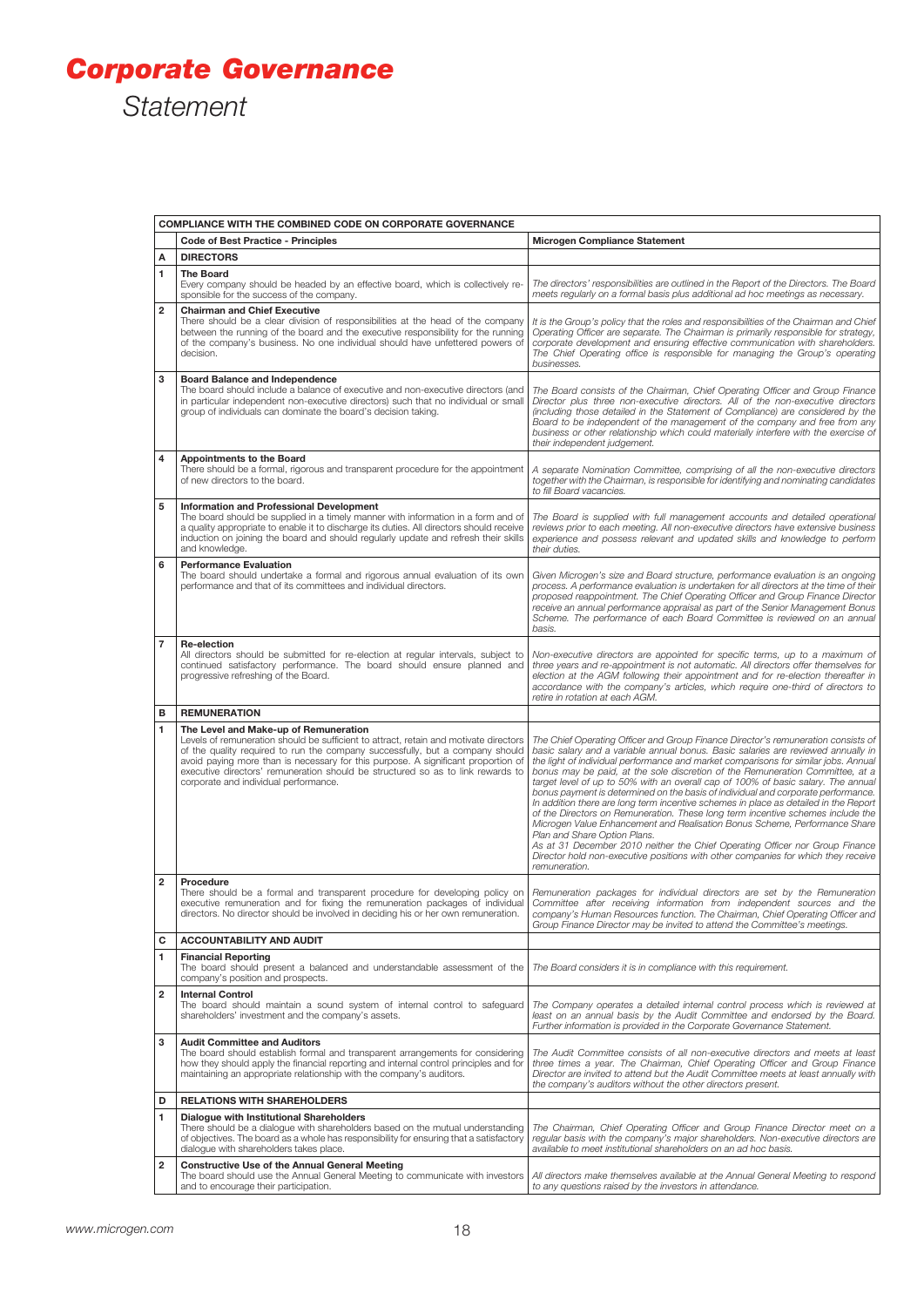# *Report of the Directors on*

## microgen

*Remuneration*

### **Remuneration Committee**

This report by the Remuneration Committee has been approved by the Board of Directors for submission to shareholders for their approval at the forthcoming Annual General Meeting.

### **Membership**

The membership of the Remuneration Committee during the year ended 31 December 2010 was comprised of Mr Bertram, Mr Davies and Mr Kanter. During the year the Committee was chaired by Mr Davies.

### **Policy Statement**

The Remuneration Committee sets the overall policy on remuneration and other terms of employment for directors of the Company and for the senior management. The Committee determines remuneration packages by reference to individual performance, experience and market conditions with a view to providing a package which is appropriate for the responsibilities involved. The Committee also oversees the operation of the Company's share option and other incentive schemes.

It is the Committee's intention to continue to seek to align the interests of the directors and senior management with those of the shareholders.

The Group operates a policy for directors and senior management designed to ensure it attracts and retains the management skills required to operate and develop the Group's businesses.

In fulfilling its role the Remuneration Committee seeks professional advice when considered appropriate to do so.

#### **Components of Remuneration**

#### *Base Salary*

Base salaries are reviewed on an annual basis by the Remuneration Committee or when an individual changes roles or responsibilities.

#### *Senior Management Bonus Scheme*

The Group operates a Senior Management Bonus Scheme, which is determined by the Remuneration Committee on an annual basis by reference to Group, Division and personal performance during the financial period. Annual bonus targets for the participants for the financial period were set at a level up to 50%, with an overall cap of 100% of basic salary. Mr Ratcliffe does not participate in the Senior Management Bonus Scheme and any bonus paid to Mr Ratcliffe is separately determined by the Remuneration Committee.

#### *The Microgen Value Enhancement and Realisation Bonus Scheme*

A long term incentive scheme introduced on 14 October 2008 to incentivise the Group's senior management to enhance and realise shareholder value.

#### *Performance Share Plan*

Under the Performance Share Plan introduced in 2006 ("PSP") the Remuneration Committee is allowed to grant conditional allocations of par value options to key executives with a maximum value of (normally) 100 per cent. of base salary per annum. Awards granted under the PSP will normally only vest after three years provided the participant is still employed in the Group and that demanding performance conditions have first been achieved.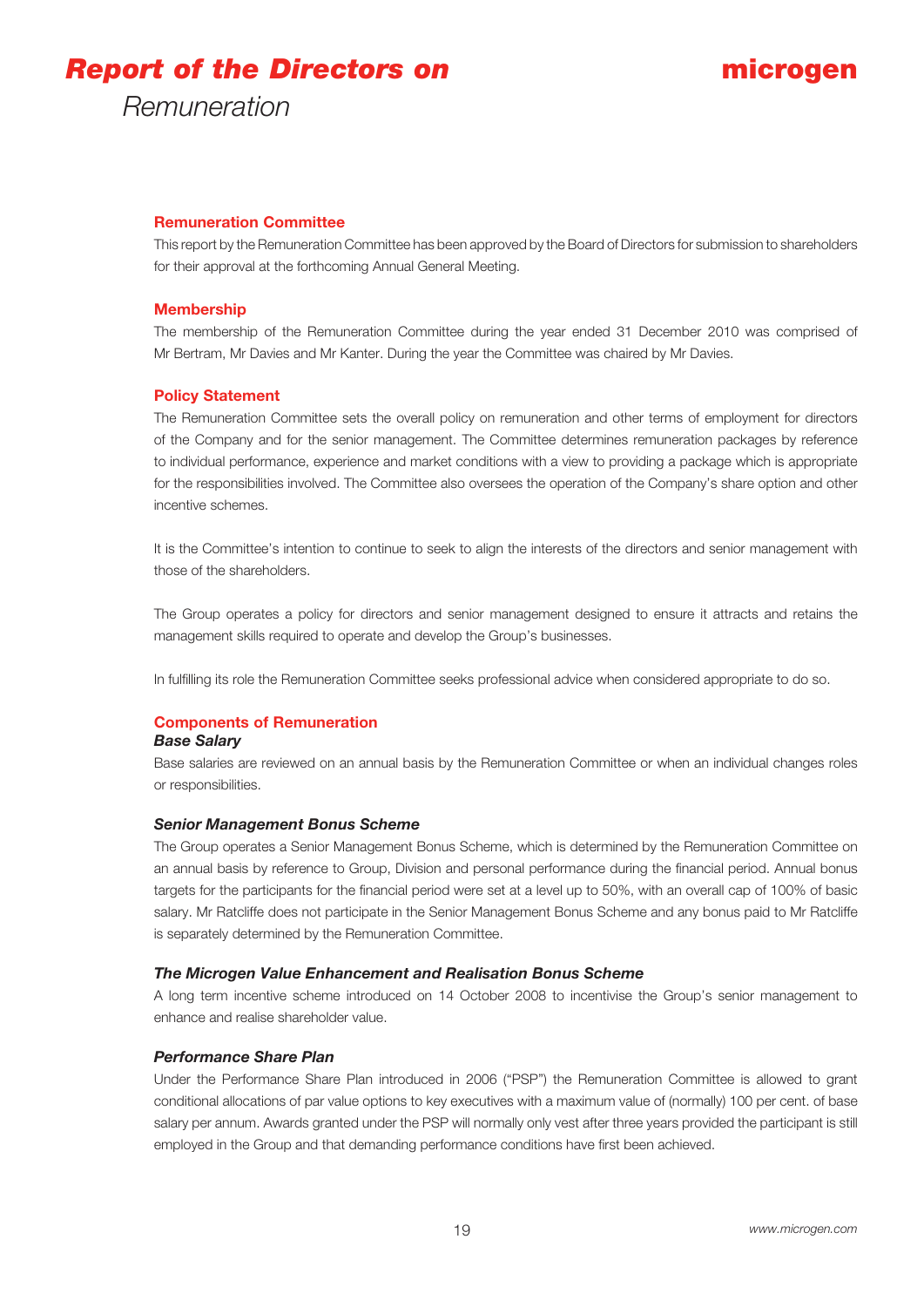# *Report of the Directors on*

*Remuneration*

### *Share Option Plans*

Option grants are made, at the discretion of the Remuneration Committee, to senior executives and managers across the Group, as well as other staff to recognise significant achievement.

Exercise of Executive Share Options is not permitted until three years after the date of grant and only if specific performance criteria, aligning the interests of executives and management with those of shareholders, have been met.

A Company Share Option Plan ("CSOP"), approved by HMRC, was introduced in 2006. Grants under this CSOP are subject to similar performance conditions as the existing Executive Option Plans.

#### *Service Contracts*

No employee or director has a service contract which incorporates more than one year's notice of termination from the Company.

Details of the directors' service contracts and/or terms of appointment are shown in the table below:

| <b>Director</b>      | Initial agreement<br>date | <b>Expiry date of</b><br>current agreement | Notice to<br>be given by<br>employer | Notice to<br>be given by<br>individual |
|----------------------|---------------------------|--------------------------------------------|--------------------------------------|----------------------------------------|
| <b>M R Ratcliffe</b> | 30 July 1998              | Indefinite                                 | 6 months                             | 6 months                               |
| D J Sherriff         | 4 May 1999                | Indefinite                                 | 6 months                             | 12 months                              |
| P B Wood             | 21 October 2006           | Indefinite                                 | 6 months                             | 12 months                              |
| P Davies             | 5 September 2000          | 14 April 2012                              | 3 months                             | 3 months                               |
| R T L Kanter         | 16 September 1998         | 14 April 2012                              | 3 months                             | 3 months                               |
| P M Bertram          | 3 October 2006            | 14 April 2012                              | 3 months                             | 3 months                               |

Mr Sherriff and Mr Wood are entitled to receive bonus payments, separate to both the Microgen Value Enhancement and Realisation and the Senior Management bonus scheme, in the event of any change of control of Microgen up to a maximum of £100,000 and such change of control will amend the notice provisions of their contracts so that the notice period to be given by the employer to either Mr Sherriff or Mr Wood is increased from six to twelve months.

The unexpired term of the service contracts or period of appointment of those directors who seek re-election at the Annual General Meeting are detailed above.

#### **Pension Schemes**

The directors, management and staff (excluding Mr Ratcliffe and the non-executive directors) are all eligible to participate on the same basis in the Group Personal Pension Scheme with directors permitted to opt for contributions on their behalf to be paid into self-invested personal pension schemes. The Group Personal Pension Scheme is a defined contribution scheme to which currently the Group contributes up to 7% of basic earnings and the employee contributes a minimum of 3%. With effect from 1 April 2011 the Group will match employee contributions on a 2 (employer) : 1 (employee) basis with employer contributions not exceeding 6% of basic earnings (excluding variable rewards). The Group currently contributes 7% of basic salary on behalf of Mr Sherriff (reducing to 6% with effect from 1 April 2011) and 6% on behalf of Mr Wood. The contributions for Mr Wood are paid into a self-invested personal pension scheme. The scheme also offers income protection for all employees, including the directors (but excluding Mr Ratcliffe and the non-executive directors), in the case of permanent ill-health as well as lump sum and dependants' pension payable where death occurs in service or in retirement.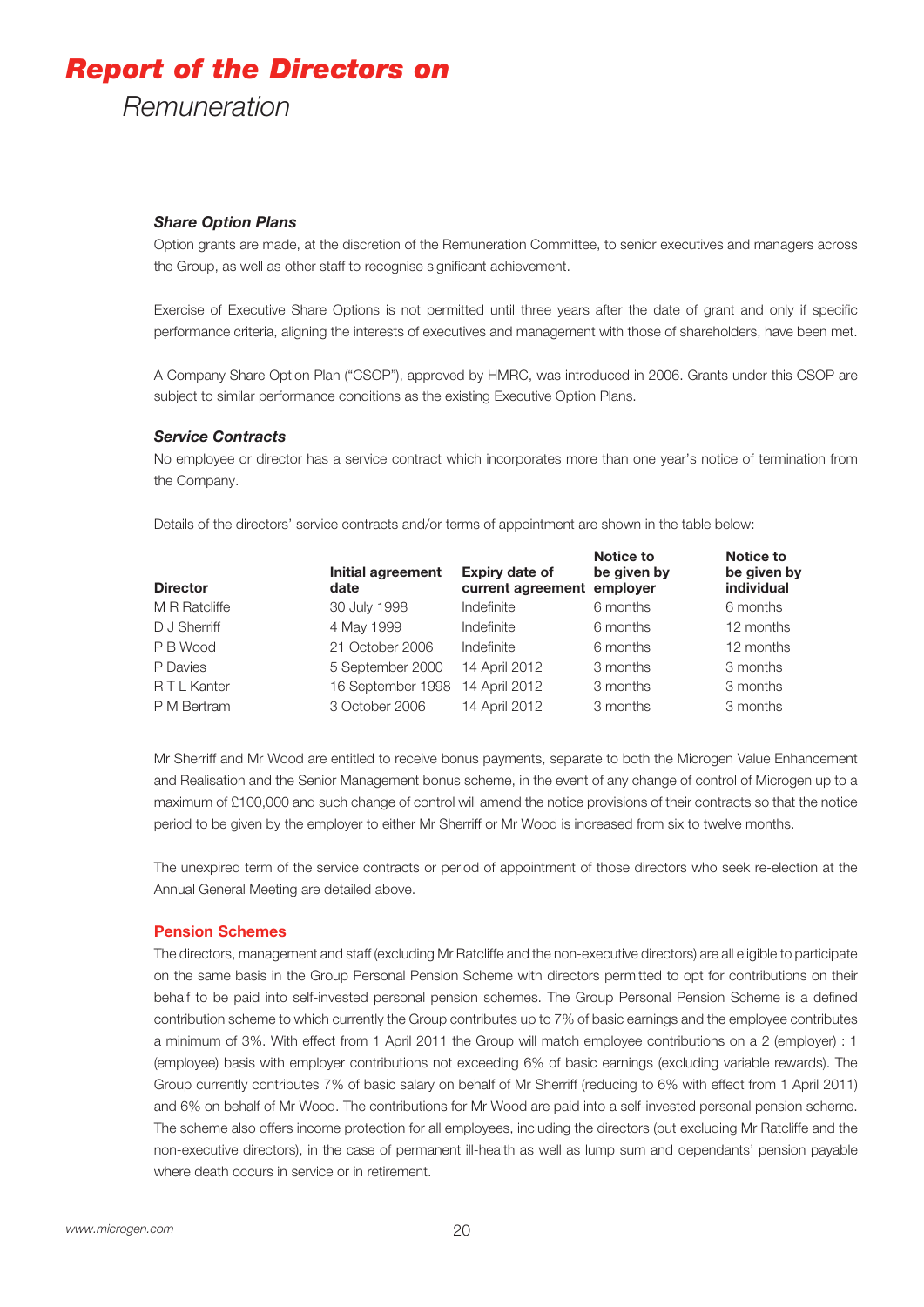### **Performance Graph**

The following graph shows the Company's performance, measured by total shareholder return, compared with the performance of the FTSE All Share Software and Computer Services Index for the five years ended 31 December 2010 measured by total shareholder return. The Remuneration Committee consider that the FTSE All Share Software and Computer Services Index is the most appropriate comparison given the similarities between the Company and the companies forming this index.

The total shareholder return performance for the Company includes the impact of the dividends paid to its shareholders across the period, however, it does not reflect either the £8.0m or £6.2m returned to shareholders via Tender Offer in 2008 and 2010 respectively.



In determining the senior management compensation, the Remuneration Committee takes into account the relative operational performance of Microgen compared with that of companies of similar size in the same sector.

#### **Directors' Remuneration**

The remuneration of all directors who served during the period was as follows:

|                                            | 2010    | 2009<br>£         |
|--------------------------------------------|---------|-------------------|
| <b>Emoluments</b>                          |         | 939,566 1,108,779 |
| Defined contribution pension contributions | 22.626  | 21.517            |
|                                            | 962.192 | 1,130,296         |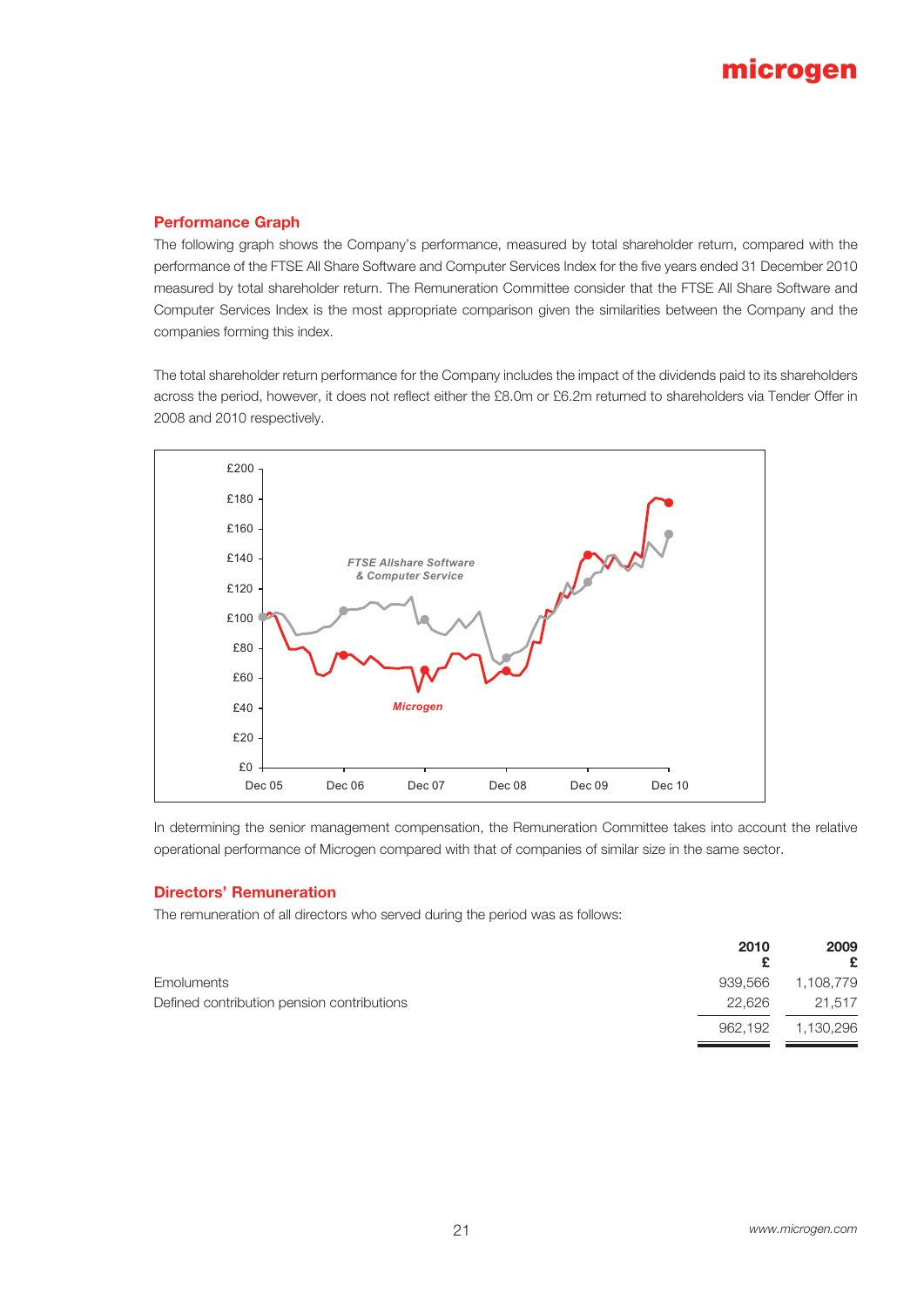# *Report of the Directors on*

*Remuneration*

| <b>Directors</b> | <b>Basic</b><br>salary/fees<br>£ | <b>Variable</b><br>reward<br>£ | <b>Benefits</b><br>in kind<br>£ | <b>Pension</b><br>£ | 2010<br>total<br>£ | 2009<br>total<br>£ |
|------------------|----------------------------------|--------------------------------|---------------------------------|---------------------|--------------------|--------------------|
| M R Ratcliffe    | 250,000                          |                                | 2,296                           |                     | 252,296            | 350,931            |
| D J Sherriff     | 215,750                          | 110,000                        | 5.965                           | 14,001              | 345,716            | 395,755            |
| P B Wood         | 164.625                          | 65,000                         | 3.430                           | 8,625               | 241,680            | 261,110            |
| R T L Kanter     | 40,000                           |                                |                                 |                     | 40,000             | 40,000             |
| P Davies         | 40,000                           |                                |                                 |                     | 40,000             | 40,000             |
| P M Bertram      | 42,500                           |                                |                                 |                     | 42,500             | 42,500             |
|                  | 752.875                          | 175,000                        | 11,691                          | 22,626              | 962,192            | 1.130.296          |

Total benefits in kind of £11,691 (2009: £9,812) include private health care and fuel benefits. No director waived any emoluments.

### **Directors' Interests**

The interest of the current directors as at 31 December 2010 and at 31 December 2009 in the share capital of the Company are as follows:

|                          |                         | Ordinary shares of 5p |
|--------------------------|-------------------------|-----------------------|
| <b>Current Directors</b> | 31 Dec 2010 31 Dec 2009 |                       |
| M R Ratcliffe            | 5,294,524               | 5,294,524             |
| D J Sherriff             | 189,000                 | 189,000               |
| P B Wood                 | 60,000                  | 30,000                |
| R T L Kanter             | 291,205                 | 222,205               |
| P Davies                 | 96,160                  | 96,160                |
| P M Bertram              | 46.022                  | 46,022                |
|                          | 5.976.911               | 5.877.911             |

No changes to the directors' shareholdings or share options took place between 1 January 2011 and the date of this report.

No director had at any time during the year a material interest in any contract of significance to which the Company or any of its subsidiaries was a party.

### **Performance Share Plan**

| <b>Exercise price</b>  | Date of grant | <b>Earliest exercise</b><br>date or date<br>of lapse | <b>Expiry date</b> | D J Sherriff | P B Wood |
|------------------------|---------------|------------------------------------------------------|--------------------|--------------|----------|
| As at 31 December 2009 |               |                                                      |                    | 554.771      | 225,000  |
| Lapsed                 |               |                                                      |                    |              |          |
| 5.0 <sub>p</sub>       | 5 March 2007  | 22 March 2010                                        | N/A                |              | (6,660)  |
| 5.0 <sub>p</sub>       | 6 August 2007 | 6 August 2010                                        | N/A                | (6,660)      | (4,995)  |
| As at 31 December 2010 |               |                                                      |                    | 548.111      | 213,345  |

Mr Sherriff is also a recipient of share options detailed in the section 'Share Options' below.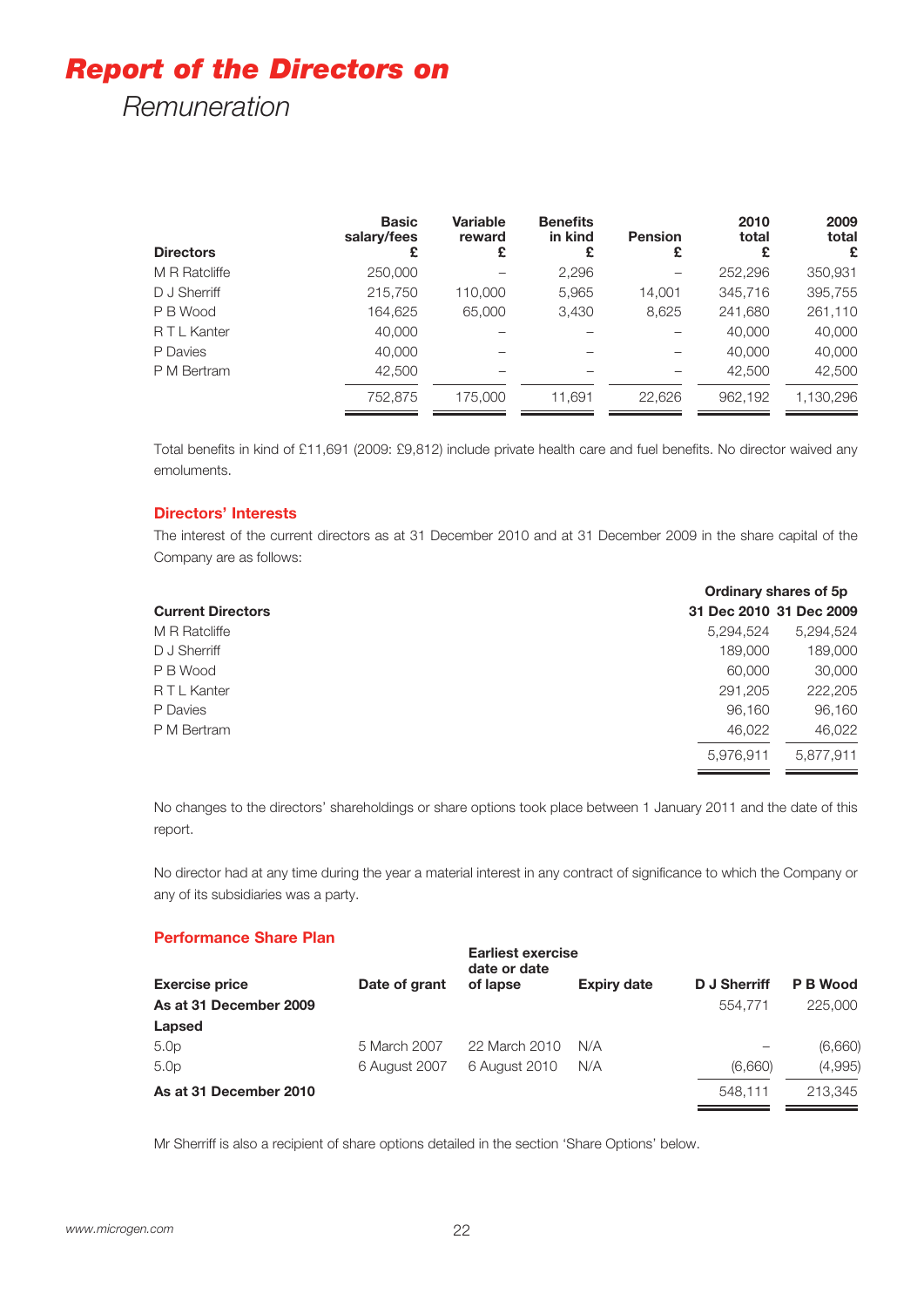On 22 March 2010 93,340 of Mr Wood's options under the PSP vested, with 6,660 options lapsing, following the approval of the Report of the Directors on Remuneration by shareholders at the Annual General Meeting held on that date.

On 6 August 2010 93,340 of Mr Sherriff's options and a further 70,005 of Mr Wood's options under the PSP vested, with 6,660 of Mr Sherriff's options and 4,995 of Mr Wood's options lapsing, following the approval of the Report of the Directors on Remuneration by shareholders at the Annual General Meeting on 22 March 2010.

The PSP performance conditions are as follows:

- 1. 50% of awards are based on the Company's adjusted earnings per share ("Adjusted EPS") growth over each of the three financial years which together comprise the performance period. To achieve the maximum 50% vesting, Adjusted EPS performance must reach the maximum level shown in the relevant table on page 24. If the minimum performance is achieved, then half of the Adjusted EPS proportion will vest. If the actual performance level is between the minimum and maximum criteria, then the quantity vesting will be on a sliding scale between 50% and 100% of the Adjusted EPS proportion.
- 2. The remaining 50% of the award is based on the Company's relative total shareholder return index ("TSR Index") measured against the FTSE All Share Software and Computer Services Index over each of the three financial years of the performance period. Minimum vesting will require the TSR Index to match the FTSE All Share Software and Computer Services Index. Maximum vesting will apply if the TSR Index outperforms the FTSE All Share Software and Computer Services Index by 10%. If the actual performance level is between the minimum and maximum criteria, then the quantity vesting will be on a sliding scale between 50% and 100% of the TSR proportion.

#### **Proposed vesting of the 2008 grants under the PSP**

In 2008 Mr Sherriff and Mr Wood were granted 56,780 and 50,000 options respectively at an option price of 5p under the PSP. The earliest date of exercise in respect of these options is 2 December 2011. A further 25,000 options, at an option price of 5p, granted to another senior executive has an earliest date of exercise of 19 April 2011 with 245,000 options, at an option price of 5p, granted to other senior executives with an earliest date of exercise of 2 December 2011.

Following completion of the 2010 financial year the Remuneration Committee has reviewed the performance conditions of these options and is able to propose that 91.67% of each individual's options vest. 91.67% is the average of the Adjusted EPS Element (83.33% as detailed on page 24 below) and the TSR Element (100.0% as detailed on page 24 below).

If the Remuneration Committee proposals are supported by shareholders, by approval of the Report of the Directors on Remuneration at the AGM, a total of 345,393 options will vest under the Performance Share Plan as follows:

- 52,050 of Mr Sherriff's options on 2 December 2011;
- 45,835 of Mr Wood's options on 2 December 2011;
- 22,917 of one other senior executive's options on 19 April 2011; and
- 224,591 of other senior executives' options on 2 December 2011.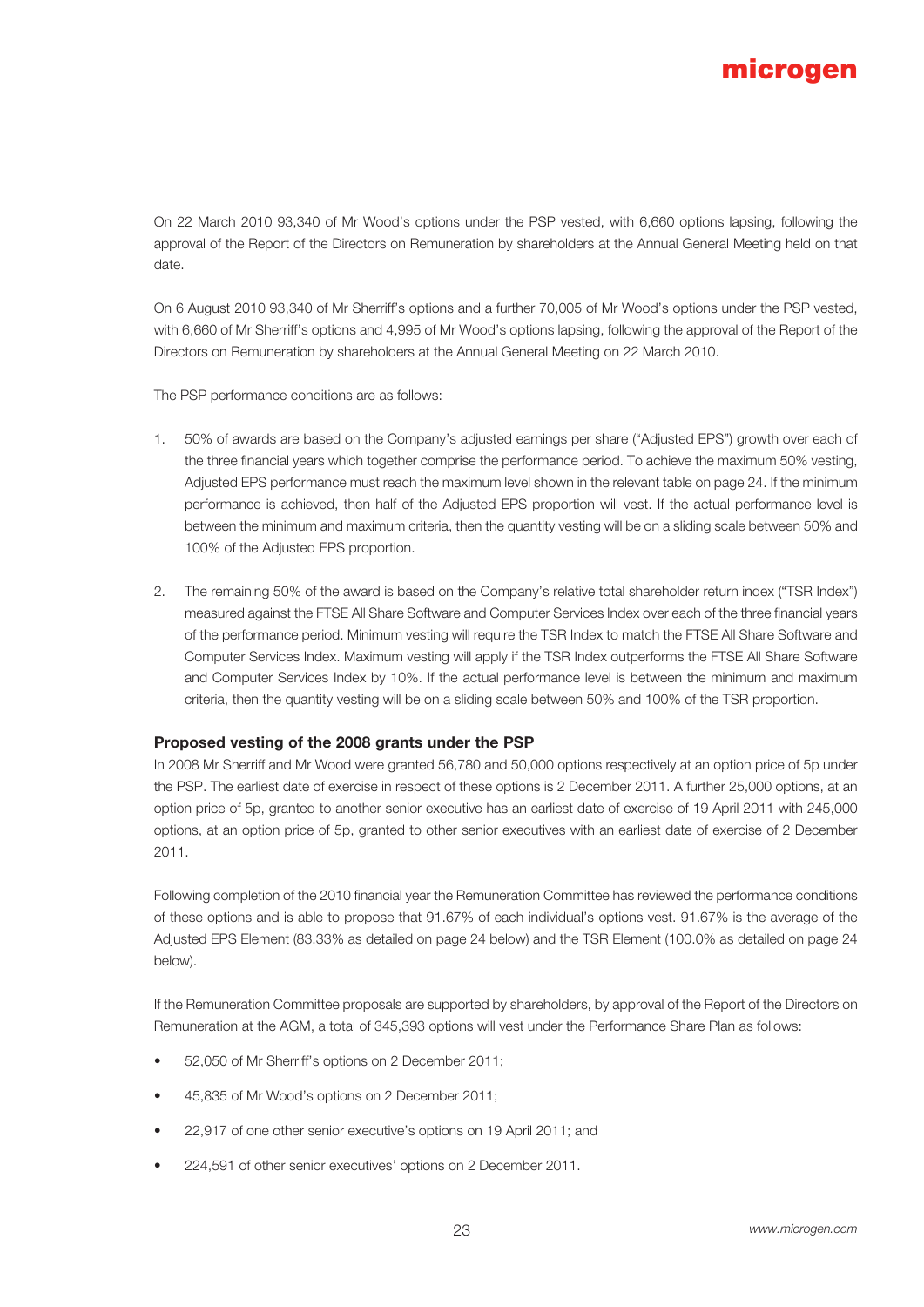# *Report of the Directors on*

### *Remuneration*

### Adjusted EPS Element in respect of 2008 grants

The Remuneration Committee has assessed whether or not the Adjusted EPS element is satisfied by considering the performance for each financial year. The Remuneration Committee proposes an award in respect of the Adjusted EPS Element of 83.33% as detailed in the table below:

|              | <b>Minimum</b><br>target | <b>Maximum</b><br>target | <b>Maximum</b><br>percentage<br>available | <b>Actual</b><br>performance* | <b>Proposed</b><br>Award |
|--------------|--------------------------|--------------------------|-------------------------------------------|-------------------------------|--------------------------|
| 2008         | 4.8 <sub>p</sub>         | 5.1 <sub>p</sub>         | 33.33%                                    | 4.8 <sub>D</sub>              | 16.66%                   |
| 2009         | 5.1 <sub>D</sub>         | 5.6 <sub>p</sub>         | 33.33%                                    | 6.3p                          | 33.33%                   |
| 2010         | 5.3p                     | 6.1p                     | 33.34%                                    | 7.0 <sub>D</sub>              | 33.34%                   |
| <b>Total</b> |                          |                          | 100.00%                                   |                               | 83.33%                   |

\* Actual performance for 2008 is as originally reported prior to any adjustment for the disposal of the Billing Services Division. Actual adjusted EPS for 2009 was reported at 5.1p. For the purposes of the 2008 grants under the PSP this has been increased by 1.2p for the Billing Services Division's contribution in 2009 up to the point of its disposal. The exceptional gain arising on the disposal of the division is not included. No adjustment has been made to the 2010 actual performance, or the minimum or maximum targets, pursuant to the disposal of the Billing Services Division which completed in 2009.

### TSR Element in respect of 2008 grants

For the period 1 January 2008 to 31 December 2010 the Company's relative total shareholder return index ("TSR Index") has outperformed the FTSE All Share Software and Computer Services Index by an average of 29.7% per annum on one month averaging basis as detailed in the table below:

|                                                     | <b>Performance</b><br>1 January 2008 to<br>31 December 2010 |
|-----------------------------------------------------|-------------------------------------------------------------|
| Microgen's TSR Index                                | 175.4%                                                      |
| FTSE All Share Software and Computer Services Index | 57.2%                                                       |
| Outperformance in period by Microgen's TSR Index    | $+118.2%$                                                   |
| Average annual outperformance in three year period  | $+29.7%$                                                    |

The Remuneration Committee considers that the Maximum Vesting of 100% of the TSR element has been achieved by the TSR Index exceeding the FTSE All Share Software and Computer Services Index as at 31 December 2010 by greater than the required 10%.

As a result the Remuneration Committee propose that 100% of TSR Element is satisfied.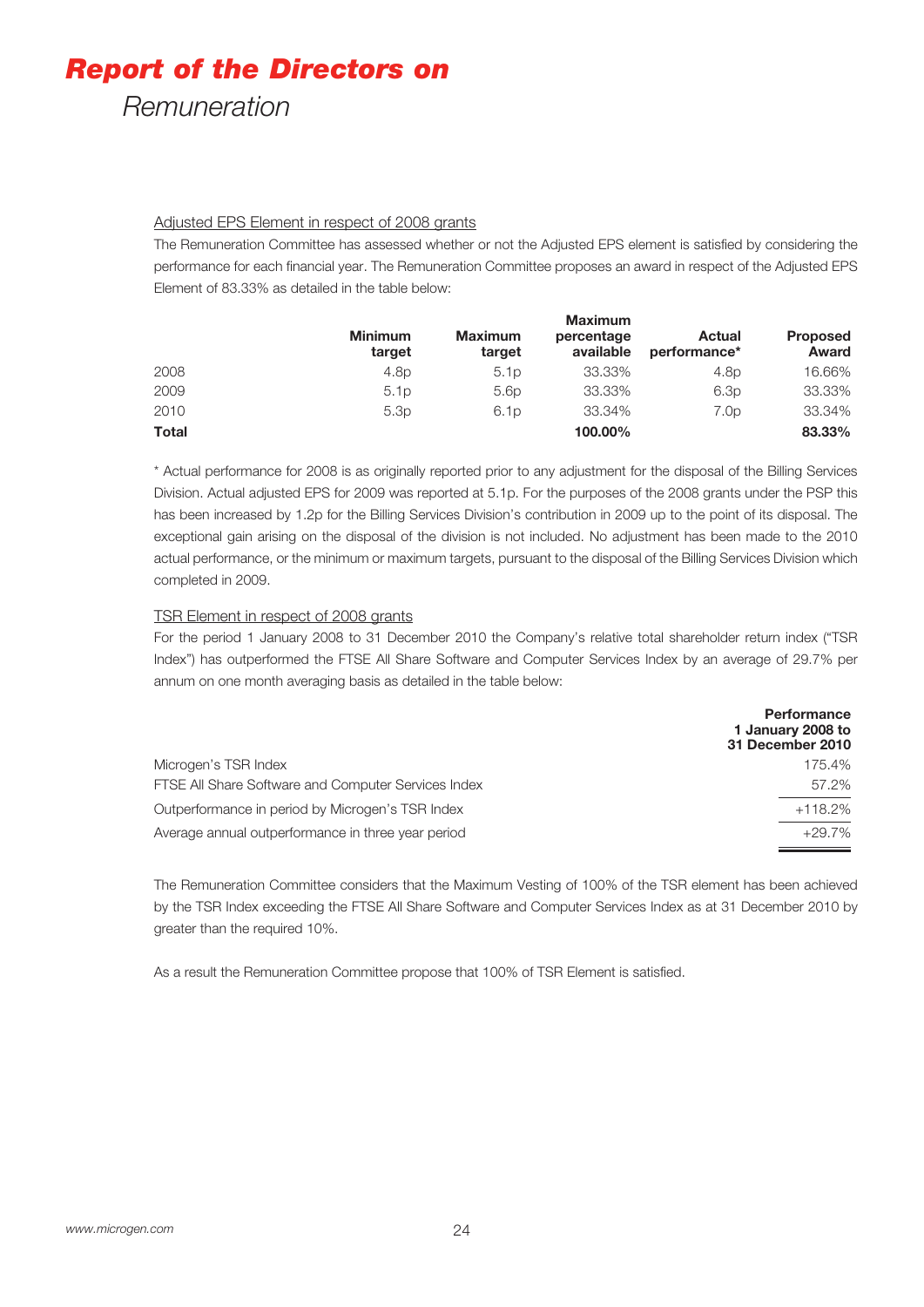

#### **Share Options**

|               | <b>ODUCITS OVER ORIGINALLY SHARES OF JD</b> |                          |        |             |  |  |
|---------------|---------------------------------------------|--------------------------|--------|-------------|--|--|
|               | 31 Dec 2009                                 | Exercised                | Lapsed | 31 Dec 2010 |  |  |
| M R Ratcliffe | 1.000.000                                   | $\overline{\phantom{a}}$ | $\sim$ | 1.000.000   |  |  |
| D J Sherriff  | 300,000                                     |                          |        | 300,000     |  |  |

**Options over ordinary shares of 5p**

The Company's Register of Directors' Interests held at the registered office contains full details of directors' shareholdings and options to subscribe.

Share options by option price, date of grant, exercise date and expiry date are:

| <b>Exercise</b><br>price | Date of<br>grant | <b>Earliest</b><br>exercise date<br>or dates of<br>exercise/<br>lapse | <b>Expiry</b><br>date | <b>MR</b><br><b>Ratcliffe</b> | D J<br><b>Sherriff</b> |
|--------------------------|------------------|-----------------------------------------------------------------------|-----------------------|-------------------------------|------------------------|
| 87.5p                    | 26 Oct 01        | 28 Oct 04                                                             | 26 Oct 11             |                               | 50,000                 |
| 42.5p                    | 22 Jul 02        | 22 Jul 05                                                             | 22 Jul 12             |                               | 25,000                 |
| 24.5p                    | 24 Feb 03        | 24 Feb 06                                                             | 24 Feb 13             |                               | 50,000                 |
| 42.5p                    | 07 Nov 03        | 07 Nov 06                                                             | 07 Nov 13             |                               | 75,000                 |
| 70.5p                    | 22 Sep 05        | 22 Sep 08                                                             | 22 Sep 15             |                               | 100,000                |
| 52.33p                   | 2 May 08         | 2 May 11                                                              | 2 May 18              | 1,000,000                     |                        |
| As at 31 December 2010   |                  |                                                                       |                       | 1,000,000                     | 300,000                |

All options were granted at no cost to the directors and can be exercised once performance conditions are met and the initial 3 year vesting period has elapsed. Mr Bertram, Mr Davies and Mr Kanter do not participate in the Company share schemes.

There are a number of different performance criteria including requirements for a specified minimum share price being reached during the performance period and earnings per share related criteria.

The mid-market price of the Company's shares at 31 December 2010 was 107.0 pence and the range during the year was 78.0 pence to 111.0 pence.

### **The Microgen Value Enhancement and Realisation Bonus Scheme**

The scheme was introduced on 14 October 2008 at the time the Group established three independent Divisions with different strategies to enhance and ultimately realise shareholder value over time. The market capitalisation of the Group has increased from £37.0 million on 13 October 2008, the day prior to the announcement of the scheme, to £86.5 million on 31 December 2010. In addition to the £49.5 million increase in the Group's market capitalisation during this period a total of £21.5 million has been returned to shareholders by way of tender offer and ordinary and special dividends.

The scheme is one based on the incentive models adopted by private equity organisations and is structured to incentivise management to enhance and ultimately realise shareholder value. A cash payment will be available under the Scheme by reference to the absolute value enhancement above a base level valuation of each division.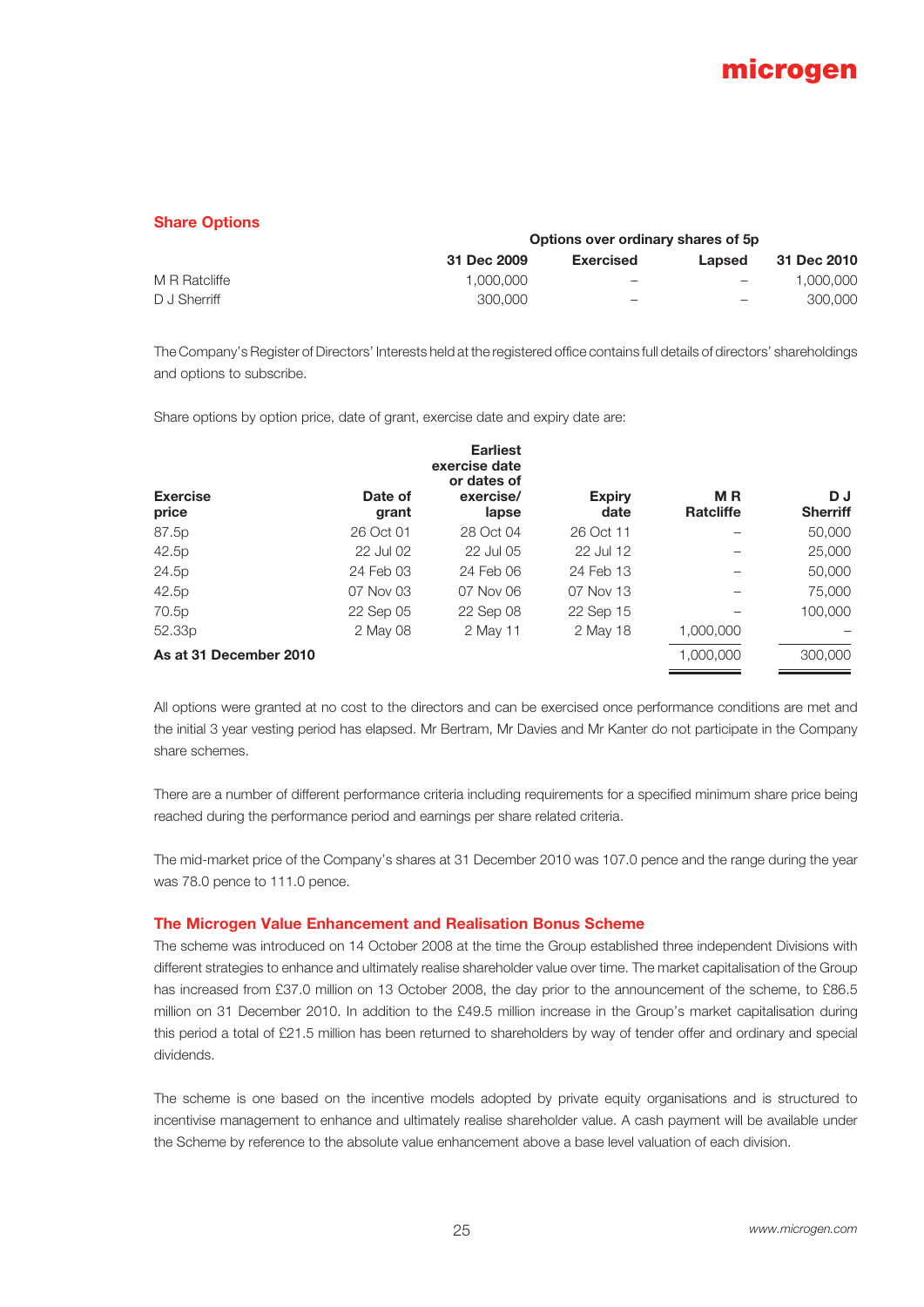## *Report of the Directors on Remuneration*

The aggregate base level valuations of the Group's divisions (including the Billing Services Division disposed of in November 2009) were originally set at a level equivalent to an aggregate base level valuation in excess of 70 pence per share which was 95% higher than the closing mid-market share price of 36 pence on the day prior to the announcement of the scheme.

Each of the Group's two continuing divisions are independently incentivised with not more than 25% of the value enhancement above the divisional base level valuation being allocated to employees at realisation. No awards are payable under the Scheme unless and until the Group has realised the full base level value of a division through either its full or partial disposal or by cash from operating profits being paid back to shareholders. Under no circumstances will awards be payable if the base value of a division has not been realised in full. Awards are also payable following a change of control of Microgen provided that the base level valuations of one or more divisions have been exceeded. Participants are awarded a percentage of the realised gain of a division. The following table details the participation of the directors together with the maximum aggregate of other employees' participation and the maximum participation of all directors and employees in the realised gain of each division:-

|                                    | <b>Microgen</b><br>Aptitude<br><b>Solutions</b><br><b>Division</b> | <b>Financial</b><br><b>Systems</b><br><b>Division</b> |
|------------------------------------|--------------------------------------------------------------------|-------------------------------------------------------|
| M R Ratcliffe                      | 5.0%                                                               | 5.0%                                                  |
| D J Sherriff                       | 5.0%                                                               | 5.0%                                                  |
| P B Wood                           | 1.5%                                                               | 2.0%                                                  |
| Maximum for all other participants | 13.5%                                                              | 13.0%                                                 |
| <b>Maximum participation</b>       | 25.0%                                                              | 25.0%                                                 |

Completion of the disposal of the Billing Services Division on 30 November 2009 did not result in a payment to the scheme's participants because the consideration was below the base level valuation for that division. In order to protect Shareholder interests by maintaining the aggregate base level valuation, the Remuneration Committee of the Board determined to allocate the shortfall associated with the disposal to the businesses of the continuing group, thereby increasing the base level valuations of the Microgen Aptitude Solutions Division and the Financial Systems Division.

#### Application of the scheme

During the scheme's second year the remuneration committee performed a review of the scheme's operation. Following this review the Board has approved two amendments to the scheme's rules which are considered to further align the interests of the shareholders and management participating in the scheme. The changes are as follows:-

- Commencing on 1 January 2009, an annual net cost of capital of 15% will be applied to the base level valuation of the Microgen Aptitude Solutions Division and cash generated from operating profits by the division will not reduce the base level valuation of the division; and
- Cash generated from operating profits by the Financial Systems Division will not reduce the base level valuation of the division below 50% of the base level valuation originally set for the division by the remuneration committee when the scheme was originally announced on 14 October 2008. Disposal of part of the division can lower the base level valuation of the division below the figure set above as provided for within the scheme rules.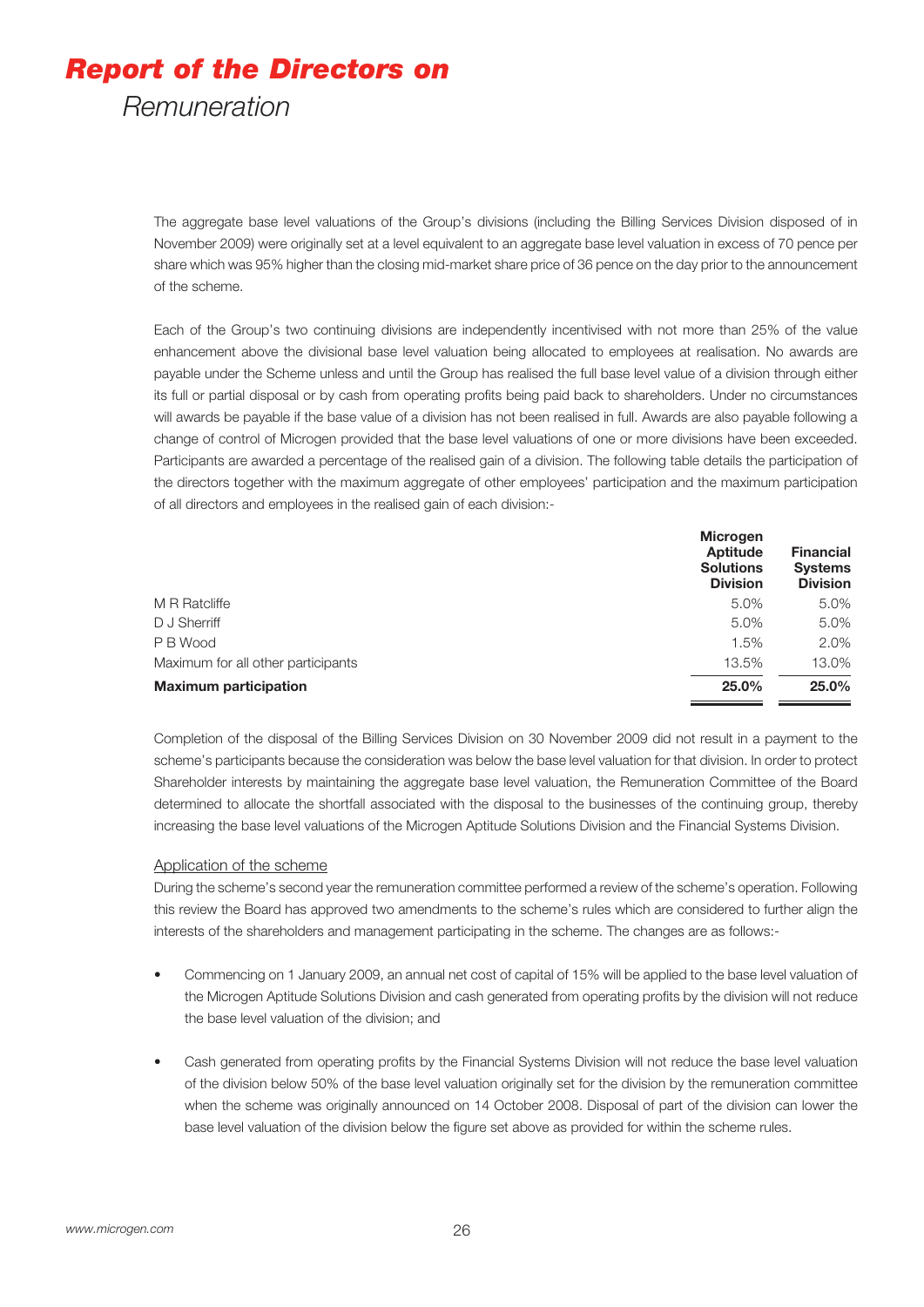#### Illustration of potential award under the scheme

At 31 December 2010 the share price was 107 pence representing a total shareholder return of over 210% since the day prior to the announcement of the scheme on 13 October 2008 at which point the share price was 36 pence. The market capitalisation of the Group has increased from £37.0 million on 13 October 2008 to £86.5 million on 31 December 2010. In addition to the £49.5 million increase in the Group's market capitalisation during this period a total of £21.5 million has been returned to shareholders by way of tender offer and ordinary and special dividends. If a change of control of Microgen plc had completed at 31 December 2010 at the share price on that date the maximum potential award would have been approximately £7 million. In determining the maximum potential award the remuneration committee has allocated the consideration to each of the two divisions on a fair and equitable basis.

#### **Information Subject to Audit**

The sections of the Report of the Directors on Remuneration that are subject to audit by PricewaterhouseCoopers LLP are those headed "Directors' Remuneration", "Performance Share Plan" and "Share Options". The remaining sections are unaudited.

#### **Resolution**

A resolution to shareholders to accept the report of the Remuneration Committee will be put forward at the Annual General Meeting.

By Order of the Board

#### **P Davies**

Remuneration Committee Chairman 23 February 2011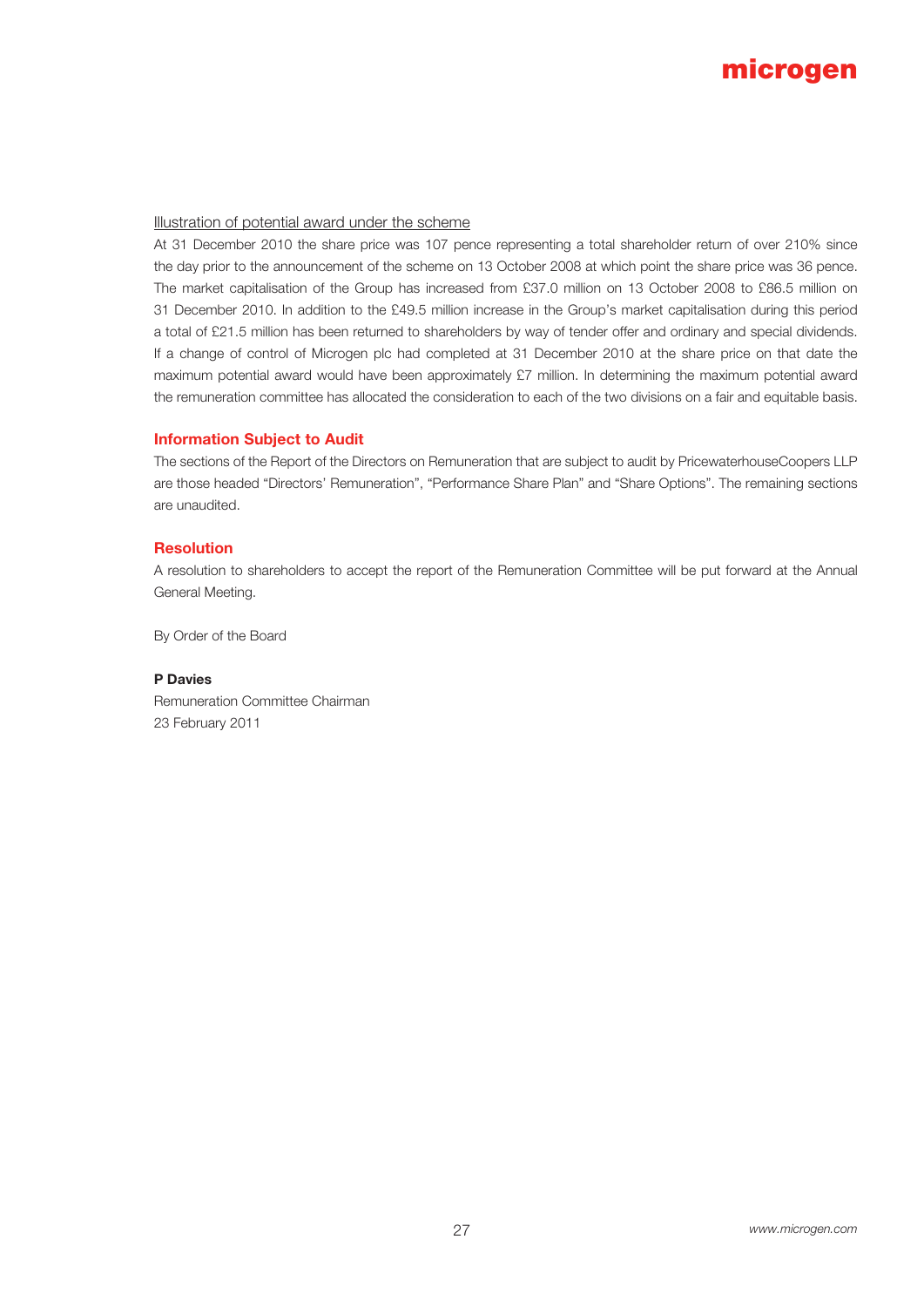# *Independent Auditors'*

*Report*

#### **Independent Auditors' Report to the members of Microgen plc**

We have audited the financial statements of Microgen plc for the year ended 31 December 2010 which comprise the Group Income Statement, the Group Statement of Comprehensive Income, the Group and Parent Company Balance Sheets, the Group and Parent Company Statements of Changes in Equity, the Group and Parent Company Cash Flow Statements, the Accounting Policies and the related notes. The financial reporting framework that has been applied in their preparation is applicable law and International Financial Reporting Standards (IFRSs) as adopted by the European Union and, as regards the parent company financial statements, as applied in accordance with the provisions of the Companies Act 2006.

#### **Respective responsibilities of directors and auditors**

As explained more fully in the Directors' Responsibilities Statement set out on page 6, the directors are responsible for the preparation of the financial statements and for being satisfied that they give a true and fair view. Our responsibility is to audit and express an opinion on the financial statements in accordance with applicable law and International Standards on Auditing (UK and Ireland). Those standards require us to comply with the Auditing Practices Board's Ethical Standards for Auditors.

This report, including the opinions, has been prepared for and only for the company's members as a body in accordance with Chapter 3 of Part 16 of the Companies Act 2006 and for no other purpose. We do not, in giving these opinions, accept or assume responsibility for any other purpose or to any other person to whom this report is shown or into whose hands it may come save where expressly agreed by our prior consent in writing.

#### **Scope of the audit of the financial statements**

An audit involves obtaining evidence about the amounts and disclosures in the financial statements sufficient to give reasonable assurance that the financial statements are free from material misstatement, whether caused by fraud or error. This includes an assessment of: whether the accounting policies are appropriate to the Group's and the Parent Company's circumstances and have been consistently applied and adequately disclosed; the reasonableness of significant accounting estimates made by the directors; and the overall presentation of the financial statements.

#### **Opinion on financial statements**

In our opinion:

- the financial statements give a true and fair view of the state of the Group's and of the Parent Company's affairs as at 31 December 2010 and of the Group's profit and Group's and Parent Company's cash flows for the year then ended;
- the Group financial statements have been properly prepared in accordance with IFRSs as adopted by the European Union;
- the Parent Company financial statements have been properly prepared in accordance with IFRSs as adopted by the European Union and as applied in accordance with the provisions of the Companies Act 2006; and
- the financial statements have been prepared in accordance with the requirements of the Companies Act 2006 and, as regards the group financial statements, Article 4 of the lAS Regulation.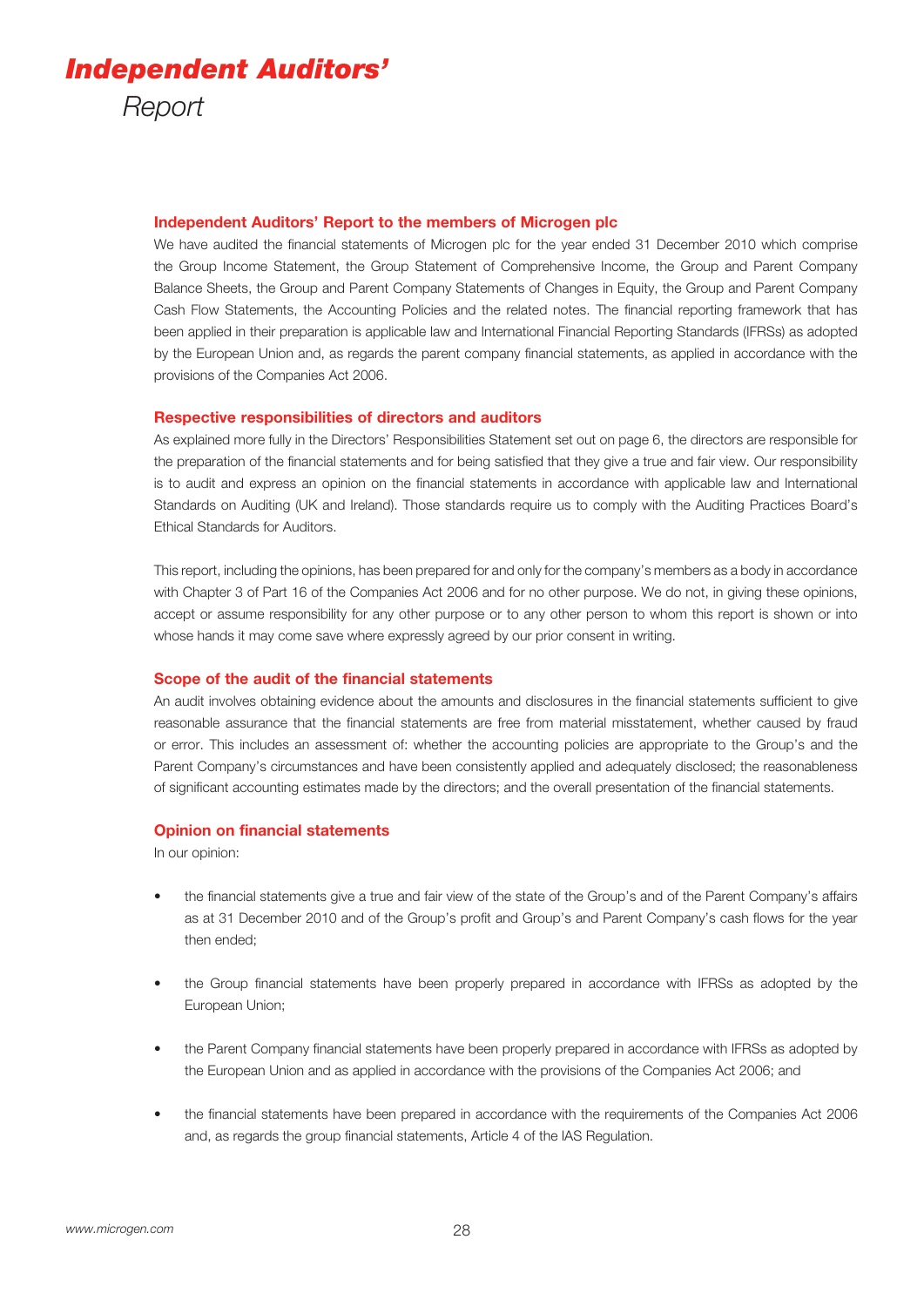#### **Opinion on other matters prescribed by the Companies Act 2006**

In our opinion:

- the part of the Directors' Remuneration Report to be audited has been properly prepared in accordance with the Companies Act 2006;
- the information given in the Directors' Report for the financial year for which the financial statements are prepared is consistent with the financial statements; and
- the information given in the Corporate Governance Statement set out on pages 14 to 18 and at www.microgen.com with respect to internal control and risk management systems and about share capital structures is consistent with the financial statements.

#### **Matters on which we are required to report by exception**

We have nothing to report in respect of the following:

Under the Companies Act 2006 we are required to report to you if, in our opinion:

- adequate accounting records have not been kept by the Parent Company, or returns adequate for our audit have not been received from branches not visited by us; or
- the Parent Company financial statements and the part of the Directors' Remuneration Report to be audited are not in agreement with the accounting records and returns; or
- certain disclosures of directors' remuneration specified by law are not made; or
- we have not received all the information and explanations we require for our audit; or
- a corporate governance statement has not been prepared by the parent company.

Under the Listing Rules we are required to review:

- the directors' statement, set out on page 9, in relation to going concern;
- the parts of the Corporate Governance Statement relating to the company's compliance with the nine provisions of the June 2008 Combined Code specified for our review; and
- certain elements of the report to shareholders by the Board on directors' remuneration.

#### **Roger de Peyrecave (Senior Statutory Auditor)**

for and on behalf of PricewaterhouseCoopers LLP Chartered Accountants and Statutory Auditors London

23 February 2011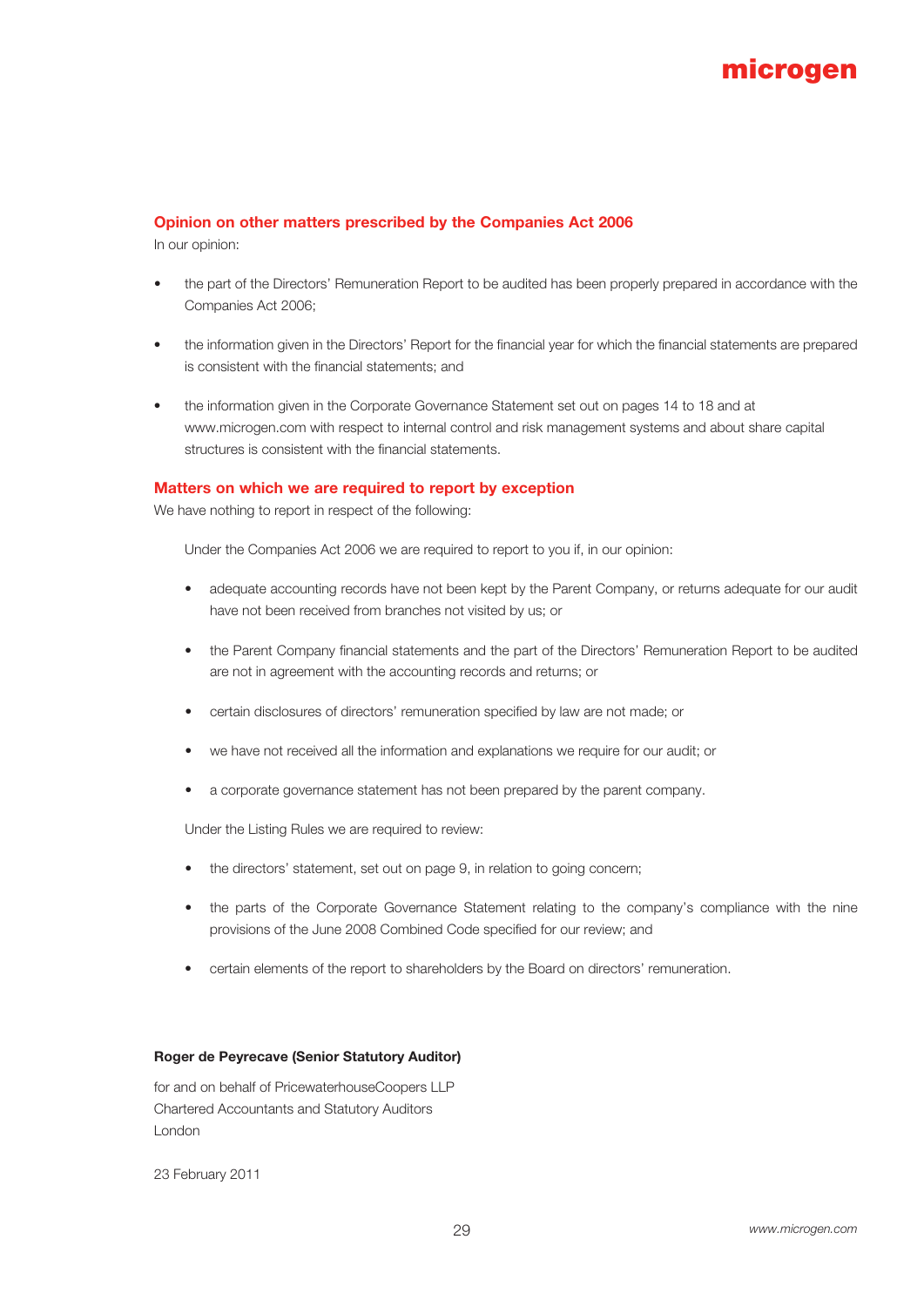|                                                                                       |                | Year ended 31 December 2010          |                            |              |                                                                                                                  | Year ended 31 December 2009                                                                            |              |  |
|---------------------------------------------------------------------------------------|----------------|--------------------------------------|----------------------------|--------------|------------------------------------------------------------------------------------------------------------------|--------------------------------------------------------------------------------------------------------|--------------|--|
|                                                                                       | Note           | Before<br>intangible<br>amortisation | Intangible<br>amortisation | <b>Total</b> | Before<br>goodwill,<br>property and<br>intangible<br>impairment /<br>amortisation<br>and<br>exceptional<br>items | Goodwill,<br>property and<br>intangible<br>impairment /<br>amortisation<br>and<br>exceptional<br>items | <b>Total</b> |  |
|                                                                                       |                | £000                                 | £000                       | £000         | £000                                                                                                             | £000                                                                                                   | £000         |  |
| <b>Continuing operations</b>                                                          |                |                                      |                            |              |                                                                                                                  |                                                                                                        |              |  |
| Revenue                                                                               | 1              | 33,669                               |                            | 33,669       | 29,060                                                                                                           |                                                                                                        | 29,060       |  |
| Operating costs                                                                       | 1, 3           | (25, 576)                            | (255)                      | (25, 831)    | (23, 116)                                                                                                        | (3,635)                                                                                                | (26, 751)    |  |
| Operating profit                                                                      | 3              | 8,093                                | (255)                      | 7,838        | 5,944                                                                                                            | (3,635)                                                                                                | 2,309        |  |
|                                                                                       |                |                                      |                            |              |                                                                                                                  |                                                                                                        |              |  |
| Finance income                                                                        | 5              | 140                                  |                            | 140          | 162                                                                                                              |                                                                                                        | 162          |  |
| Finance costs                                                                         | 5              | (126)                                |                            | (126)        | (198)                                                                                                            |                                                                                                        | (198)        |  |
|                                                                                       |                | 14                                   |                            | 14           | (36)                                                                                                             |                                                                                                        | (36)         |  |
|                                                                                       |                |                                      |                            |              |                                                                                                                  |                                                                                                        |              |  |
| Profit before income tax                                                              |                | 8,107                                | (255)                      | 7,852        | 5,908                                                                                                            | (3,635)                                                                                                | 2,273        |  |
| Income tax expense                                                                    | 6              |                                      |                            | (1, 341)     |                                                                                                                  |                                                                                                        | (974)        |  |
| Profit for the year from<br>continuing operations                                     |                |                                      |                            | 6,511        |                                                                                                                  |                                                                                                        | 1,299        |  |
| <b>Discontinued operations</b><br>Profit for the year from<br>discontinued operations | $\sqrt{2}$     |                                      |                            |              |                                                                                                                  |                                                                                                        | 7,243        |  |
| Profit for the year                                                                   |                |                                      |                            | 6,511        |                                                                                                                  |                                                                                                        | 8,542        |  |
|                                                                                       |                |                                      |                            |              |                                                                                                                  |                                                                                                        |              |  |
| Earnings per share                                                                    |                |                                      |                            |              |                                                                                                                  |                                                                                                        |              |  |
| Basic                                                                                 | $\overline{7}$ |                                      |                            | 7.7p         |                                                                                                                  |                                                                                                        | 9.8p         |  |
| Diluted                                                                               | $\overline{7}$ |                                      |                            | 7.5p         |                                                                                                                  |                                                                                                        | 9.6p         |  |
| <b>Dividends</b>                                                                      |                |                                      | pence<br>per share         | £000         |                                                                                                                  | pence<br>per share                                                                                     | £000         |  |
| Paid                                                                                  | 8              |                                      | 2.4p                       | 2,084        |                                                                                                                  | 2.2p                                                                                                   | 1,900        |  |
| Proposed                                                                              | 8              |                                      | 2.1p                       | 1,698        |                                                                                                                  | 1.5p                                                                                                   | 1,303        |  |
| <b>Special Dividend</b>                                                               |                |                                      | pence<br>per share         | £000         |                                                                                                                  | pence<br>per share                                                                                     | £000         |  |
| Paid                                                                                  |                |                                      |                            |              |                                                                                                                  | 4.0p                                                                                                   | 3,472        |  |

The accounting policies and notes on pages 36 to 78 form part of these financial statements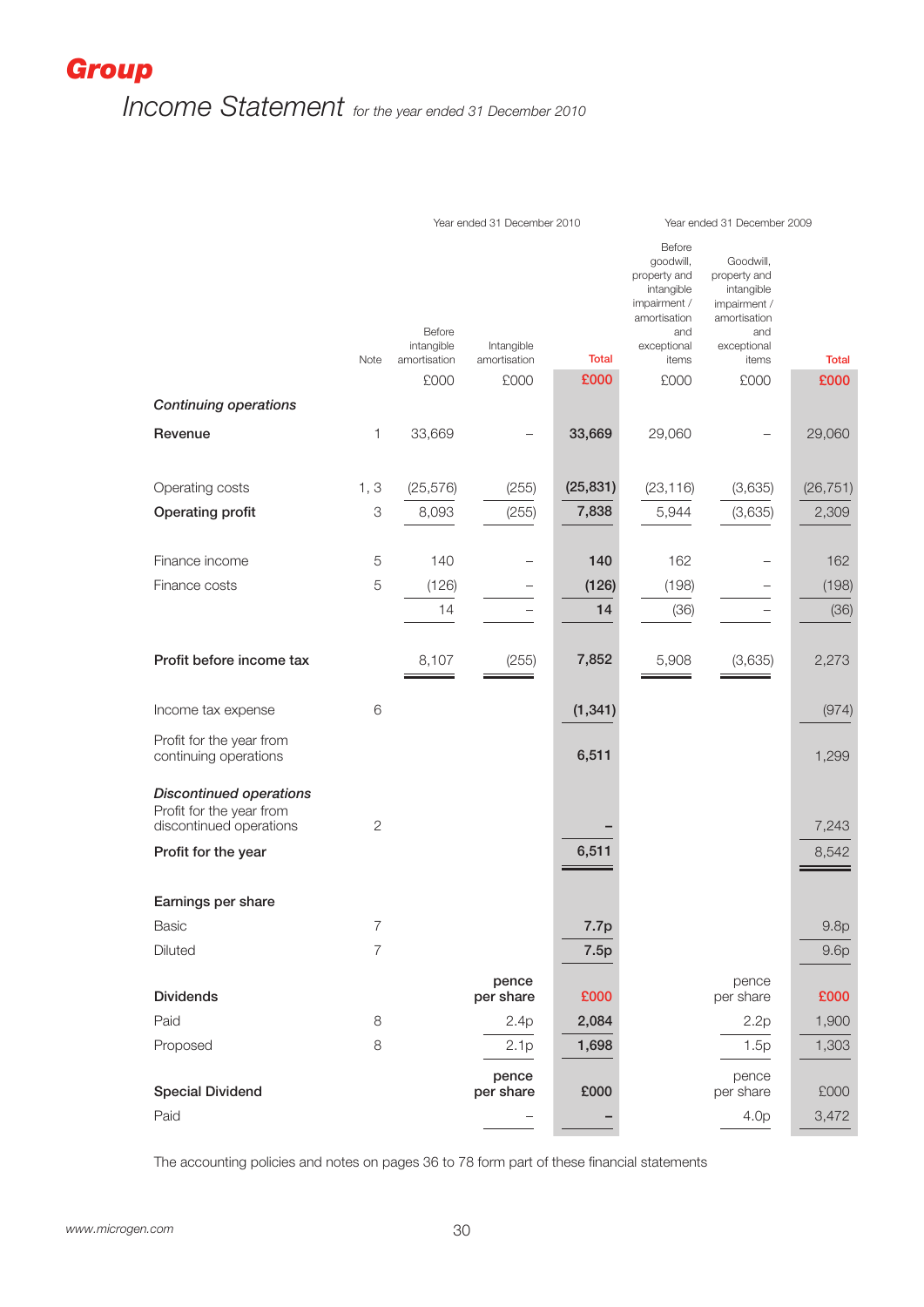# *Group Statement*

microgen

*Of Comprehensive Income for the year ended 31 December 2010*

|                                                       | Group<br><b>Year ended</b><br>31 Dec 2010 | Group<br>Year ended<br>31 Dec 2009 |
|-------------------------------------------------------|-------------------------------------------|------------------------------------|
| <b>Note</b>                                           | £000                                      | £000                               |
| Profit for the year                                   | 6,511                                     | 8,542                              |
| Other comprehensive income                            |                                           |                                    |
| $12 \overline{ }$<br>Fair value gain on investment    |                                           | 70                                 |
| 12<br>Reversal of prior year impairment               |                                           | 354                                |
| 22<br>Cash flow hedges, net of tax                    | (36)                                      | 37                                 |
| Currency translation difference                       | 95                                        | 39                                 |
|                                                       |                                           |                                    |
| Other comprehensive income for the period, net of tax | 59                                        | 500                                |
| Total comprehensive income for the period             | 6,570                                     | 9,042                              |

The accounting policies and notes on pages 36 to 78 form part of these financial statements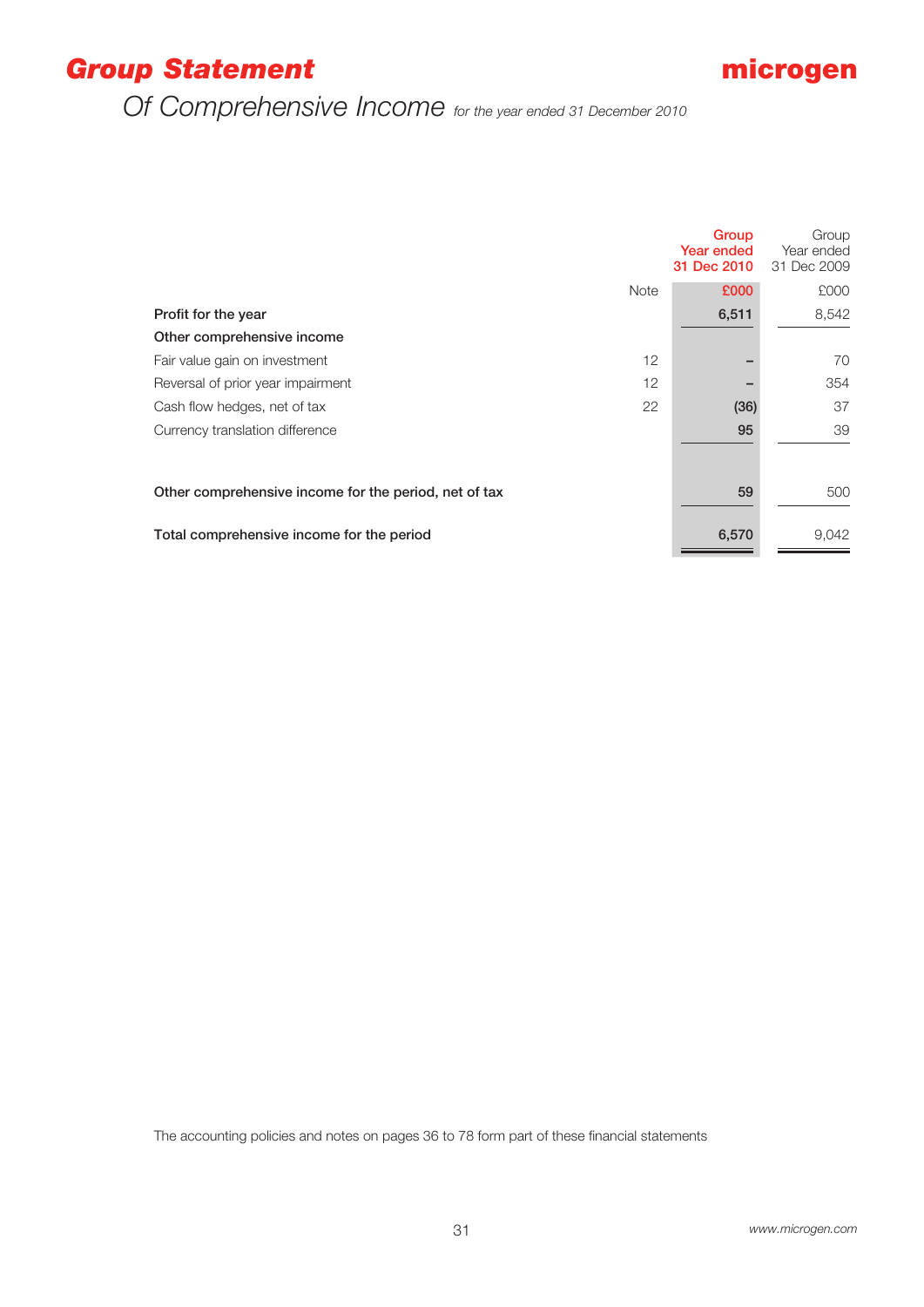

# *Sheets at 31 December 2010*

Company registered number: 1602662

|                                                               |             | Group<br>as at<br>31 Dec 2010 | Group<br>as at<br>31 Dec 2009 | Company<br>as at<br>31 Dec 2010 | Company<br>as at<br>31 Dec 2009 |
|---------------------------------------------------------------|-------------|-------------------------------|-------------------------------|---------------------------------|---------------------------------|
|                                                               | <b>Note</b> | £000                          | £000                          | £000                            | £000                            |
| <b>ASSETS</b>                                                 |             |                               |                               |                                 |                                 |
| Non-current assets                                            |             |                               |                               |                                 |                                 |
| Property, plant and equipment                                 | 11          | 5,157                         | 5,224                         |                                 |                                 |
| Goodwill                                                      | 9           | 41,774                        | 41,774                        |                                 |                                 |
| Intangible assets                                             | 10          | 235                           | 490                           |                                 |                                 |
| Investments                                                   | 12          |                               | 336                           | 40,576                          | 40,539                          |
| Deferred income tax asset                                     | 13          | 1,402                         | 1,350                         |                                 |                                 |
|                                                               |             | 48,568                        | 49,174                        | 40,576                          | 40,539                          |
| <b>Current assets</b>                                         |             |                               |                               |                                 |                                 |
| Trade and other receivables                                   | 14          | 5,971                         | 7,627                         | 20,678                          | 26,989                          |
| Financial assets - derivative financial instruments           | 19          | 56                            | 87                            |                                 |                                 |
| Cash and cash equivalents                                     | 15          | 25,412                        | 24,178                        | 21,025                          | 19,718                          |
|                                                               |             | 31,439                        | 31,892                        | 41,703                          | 46,707                          |
| <b>Total assets</b>                                           |             | 80,007                        | 81,066                        | 82,279                          | 87,246                          |
| <b>LIABILITIES</b>                                            |             |                               |                               |                                 |                                 |
| <b>Current liabilities</b>                                    |             |                               |                               |                                 |                                 |
| <b>Financial liabilities</b>                                  |             |                               |                               |                                 |                                 |
| - borrowings associated with property                         | 16          | (370)                         | (370)                         |                                 |                                 |
| - derivative financial instruments                            | 19          | (115)                         | (74)                          |                                 |                                 |
| Trade and other payables                                      | 17          | (18, 205)                     | (17, 537)                     | (22, 291)                       | (19, 624)                       |
| Current income tax liabilities                                |             | (408)                         | (648)                         |                                 |                                 |
| Provisions for other liabilities and charges                  | 18          | (150)                         | (43)                          |                                 |                                 |
|                                                               |             | (19, 248)                     | (18, 672)                     | (22, 291)                       | (19, 624)                       |
| Net current assets                                            |             | 12,191                        | 13,220                        | 19,412                          | 27,083                          |
| Non-current liabilities                                       |             |                               |                               |                                 |                                 |
| Financial liabilities - borrowings associated                 |             |                               |                               |                                 |                                 |
| with property<br>Provisions for other liabilities and charges | 16<br>18    | (1, 482)                      | (1,852)                       |                                 |                                 |
|                                                               |             | (139)                         | (179)                         |                                 |                                 |
|                                                               |             | (1,621)                       | (2,031)                       |                                 |                                 |
| <b>NET ASSETS</b>                                             |             | 59,138                        | 60,363                        | 59,988                          | 67,622                          |
| <b>SHAREHOLDERS' EQUITY</b>                                   |             |                               |                               |                                 |                                 |
| Ordinary shares                                               | 20          | 4,041                         | 4,344                         | 4,041                           | 4,344                           |
| Share premium account                                         | 21          | 11,531                        | 11,285                        | 11,531                          | 11,285                          |
| Capital redemption reserve                                    | 22          | 1,146                         | 804                           | 1,146                           | 804                             |
| Other reserves                                                | 22          | 37,066                        | 37,293                        | 20,257                          | 20,448                          |
| Retained earnings                                             | 23          | 5,354                         | 6,637                         | 23,013                          | 30,741                          |
| <b>TOTAL EQUITY</b>                                           |             | 59,138                        | 60,363                        | 59,988                          | 67,622                          |

The financial statements on pages 30 to 78 were approved by the Board of Directors on 23 February 2011 and were signed on its behalf by:

| <b>M R Ratcliffe</b> | P B Wood |
|----------------------|----------|
| Director             | Director |

The accounting policies and notes on pages 36 to 78 form part of these financial statements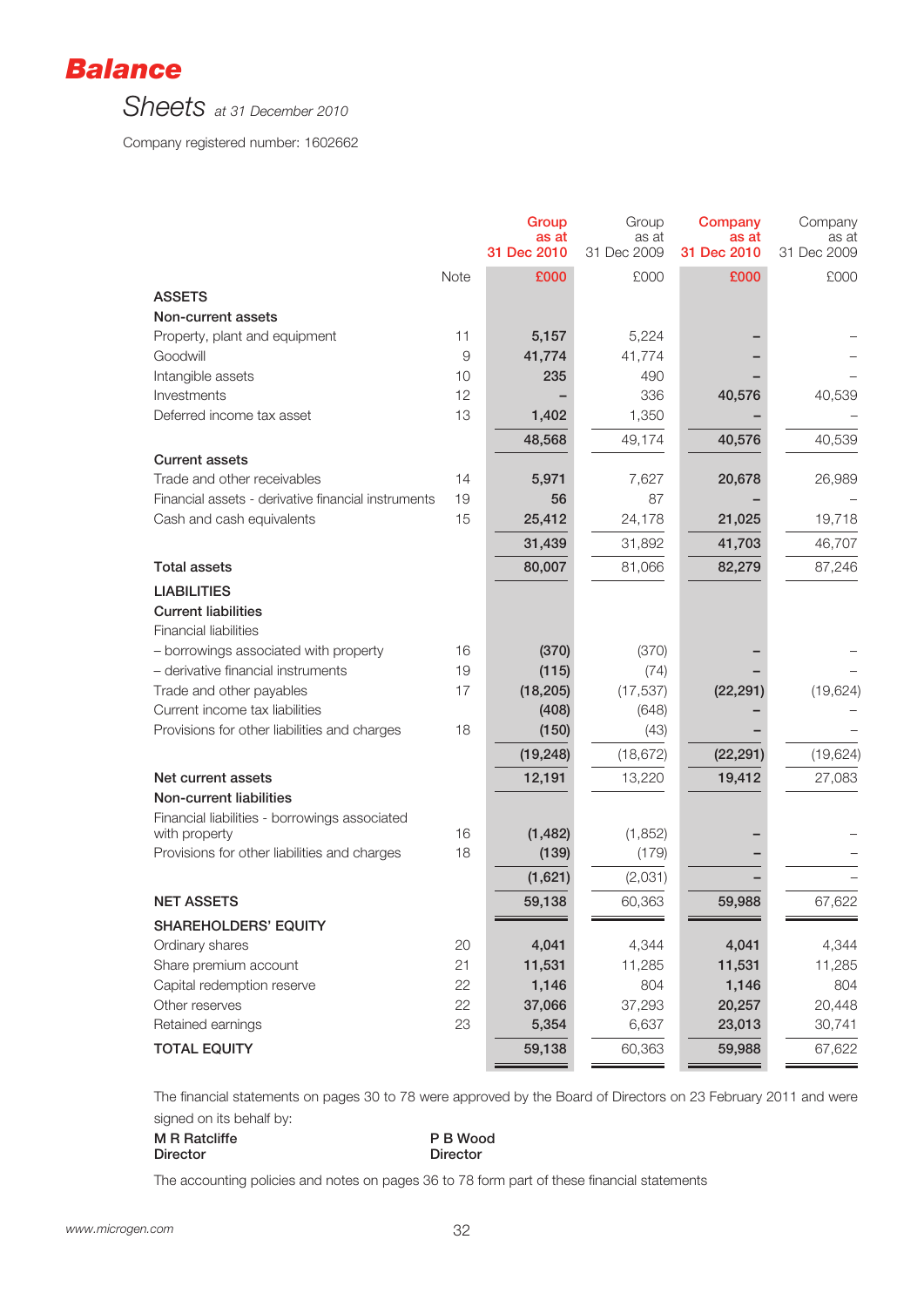# *Group Statement*

# *Of Changes in Shareholders' Equity*

*for the year ended 31 December 2010*

|                                                                                    |      | Ordinary | Share<br>premium | Retained     | Capital<br>redemption | Other                    | Total        |
|------------------------------------------------------------------------------------|------|----------|------------------|--------------|-----------------------|--------------------------|--------------|
|                                                                                    | Note | Shares   | account          | earnings     | reserve               | reserves                 | equity       |
|                                                                                    |      | £000     | £000             | £000         | £000                  | £000                     | £000         |
| At 1 January 2009                                                                  |      | 4,341    | 11,285           | 2,555        | 804                   | 37,256                   | 56,241       |
| Comprehensive income                                                               |      |          |                  |              |                       |                          |              |
| Shares issued under share option<br>schemes                                        | 20   | 3        |                  |              |                       |                          | 3            |
| Cash flow hedges                                                                   |      |          |                  |              |                       |                          |              |
| - net fair value gains in the period                                               | 22   |          |                  |              |                       | 37                       | 37           |
| Exchange rate adjustments                                                          | 23   |          |                  | 79           |                       |                          | 79           |
| Share options - value of employee<br>service                                       | 23   |          |                  | 158          |                       |                          | 158          |
| Deferred tax on financial<br>instruments                                           | 23   |          |                  | 18           |                       | $\overline{\phantom{0}}$ | 18           |
| Corporation tax on share options                                                   | 23   |          |                  | 73           |                       |                          | 73           |
| Reversal of impairment of Scisys<br>revaluation                                    | 12   |          |                  | 354          |                       |                          | 354          |
| Unrealised gain on investments                                                     | 12   |          |                  | 70           |                       |                          | 70           |
| Share options issued<br>from Microgen Employee<br>ShareParticipation Scheme Trust  | 23   |          |                  | 160          |                       |                          | 160          |
| Dividends                                                                          | 8    |          |                  | (5, 372)     |                       |                          | (5, 372)     |
| Retained profit for the year                                                       |      |          |                  | 8,542        |                       |                          | 8,542        |
| Total comprehensive income                                                         |      | 3        |                  | 4,082        |                       | 37                       | 4,122        |
| At 31 December 2009                                                                |      | 4,344    | 11,285           | 6,637        | 804                   | 37,293                   | 60,363       |
| Comprehensive income                                                               |      |          |                  |              |                       |                          |              |
| Shares issued under share option<br>schemes                                        | 20   | 39       | 246              | 191          |                       | (191)                    | 285          |
| Cash flow hedges                                                                   |      |          |                  |              |                       |                          |              |
| - net fair value losses in the period                                              | 22   |          |                  |              |                       | (36)                     | (36)         |
| Exchange rate adjustments                                                          | 23   |          |                  | 95           |                       |                          | 95           |
| Share options - value of employee<br>service                                       | 23   |          |                  | 215          |                       |                          | 215          |
| Deferred tax on financial<br>instruments                                           | 23   |          |                  | (18)         |                       |                          | (18)         |
| Corporation tax on share options                                                   | 23   |          |                  | 93           |                       |                          | 93           |
| Shares repurchased and cancelled 20, 23                                            |      | (342)    |                  | (6, 288)     | 342                   |                          | (6, 288)     |
| Share options issued from<br>Microgen Employee Share<br>Participation Scheme Trust | 23   |          |                  | $\mathbf{2}$ |                       |                          | $\mathbf{2}$ |
| Dividends paid                                                                     | 8    |          |                  | (2,084)      |                       |                          | (2,084)      |
| Retained profit for the year                                                       |      |          |                  | 6,511        |                       |                          | 6,511        |
| Total comprehensive income                                                         |      | (303)    | 246              | (1,283)      | 342                   | (227)                    | (1,225)      |
| At 31 December 2010                                                                |      | 4,041    | 11,531           | 5,354        | 1,146                 | 37,066                   | 59,138       |

microgen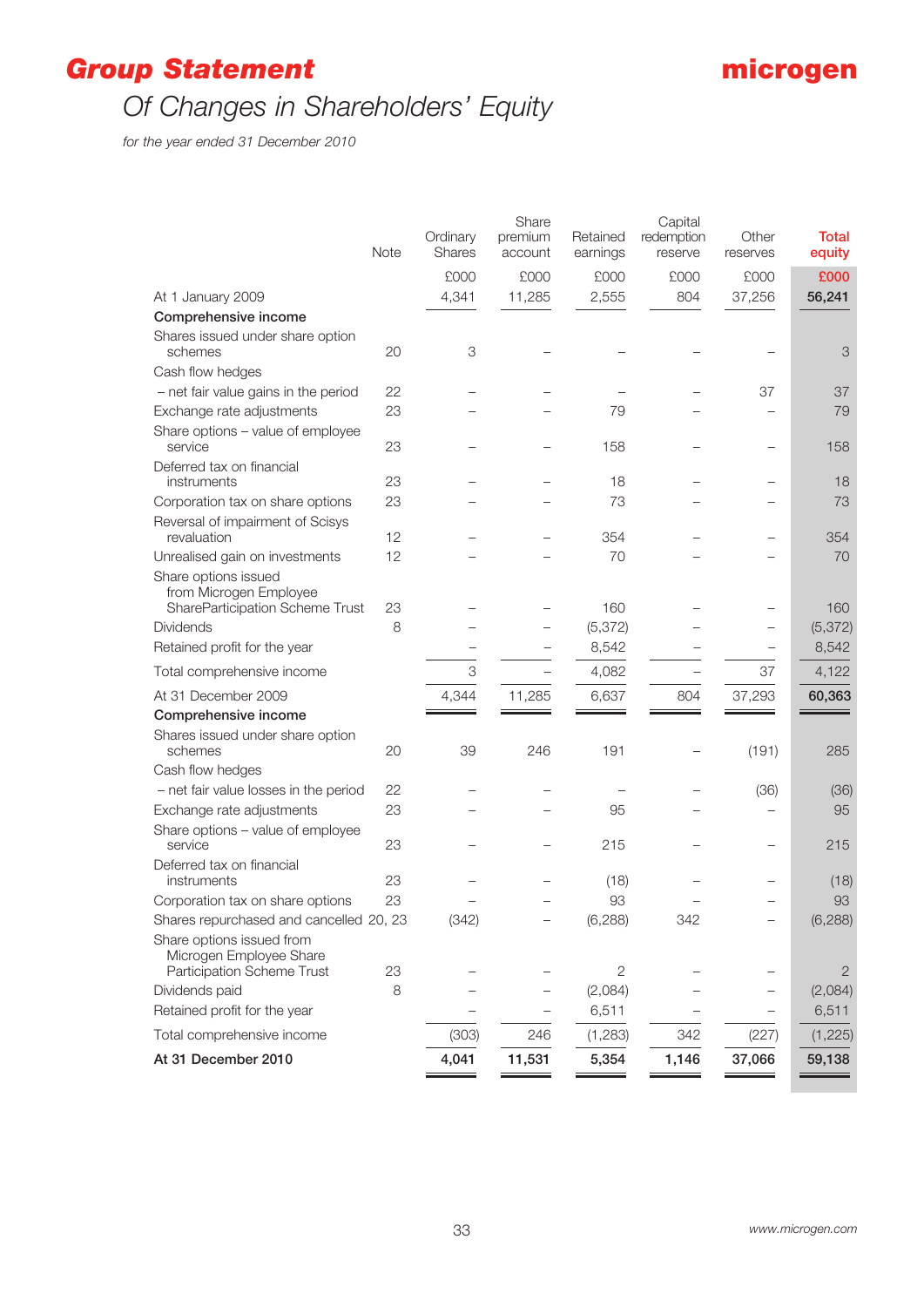# *Company Statement*

# *Of Changes in Shareholders' Equity*

*for the year ended 31 December 2010*

|                                                                                      | Note    | Ordinary<br><b>Shares</b> | Share<br>premium<br>account | Retained<br>earnings | Capital<br>redemption<br>reserve | Other<br>reserves | Total<br>equity    |
|--------------------------------------------------------------------------------------|---------|---------------------------|-----------------------------|----------------------|----------------------------------|-------------------|--------------------|
|                                                                                      |         | £000                      | £000                        | £000                 | £000                             | £000              | £000               |
| At 1 January 2009                                                                    |         | 4,341                     | 11,285                      | 17,478               | 804                              | 20,448            | 54,356             |
| Comprehensive income                                                                 |         |                           |                             |                      |                                  |                   |                    |
| Shares issued under share option<br>schemes                                          | 20      | 3                         |                             |                      |                                  |                   | 3                  |
| Share options - value of employee<br>service                                         | 23      |                           |                             | 158                  |                                  |                   | 158                |
| Reversal of impairment of<br>investment                                              | 12      |                           |                             | 354                  |                                  |                   | 354                |
| Unrealised gain on Scisys<br>revaluation                                             | 12      |                           |                             | 70                   |                                  |                   | 70                 |
| Exchange rate adjustments                                                            |         |                           |                             | 40                   |                                  |                   | 40                 |
| Share options issued from<br>Microgen Employee Share                                 |         |                           |                             |                      |                                  |                   |                    |
| Participation Scheme Trust<br>Dividends paid                                         | 23<br>8 |                           |                             | 160<br>(5, 372)      |                                  |                   | 160                |
| Dividends received                                                                   | 23      |                           |                             | 10,494               |                                  |                   | (5, 372)<br>10,494 |
| Retained profit for the year                                                         |         |                           |                             | 7,359                |                                  |                   | 7,359              |
| Total comprehensive income                                                           |         | 3                         | $\overline{\phantom{0}}$    | 13,263               |                                  |                   | 13,266             |
|                                                                                      |         |                           |                             |                      |                                  |                   |                    |
| At 31 December 2009                                                                  |         | 4,344                     | 11,285                      | 30,741               | 804                              | 20,448            | 67,622             |
| Comprehensive income                                                                 |         |                           |                             |                      |                                  |                   |                    |
| Shares issued under share option<br>schemes                                          | 20      | 39                        | 246                         | 191                  |                                  | (191)             | 285                |
| Share options - value of employee<br>service                                         | 23      |                           |                             | 373                  |                                  |                   | 373                |
| Shares repurchased and cancelled 20, 23                                              |         | (342)                     |                             | (6, 288)             | 342                              |                   | (6, 288)           |
| Share options issued from<br>Microgen Employee<br>ShareParticipation Scheme<br>Trust |         |                           |                             | $\overline{2}$       |                                  |                   | $\overline{2}$     |
| Dividends paid                                                                       | 8       |                           |                             | (2,084)              |                                  |                   | (2,084)            |
| Retained profit for the year                                                         |         |                           |                             | 78                   |                                  |                   | 78                 |
| Total comprehensive income                                                           |         | (303)                     | 246                         | (7, 728)             | 342                              | (191)             | (7,634)            |
| At 31 December 2010                                                                  |         | 4,041                     | 11,531                      | 23,013               | 1,146                            | 20,257            | 59,988             |
|                                                                                      |         |                           |                             |                      |                                  |                   |                    |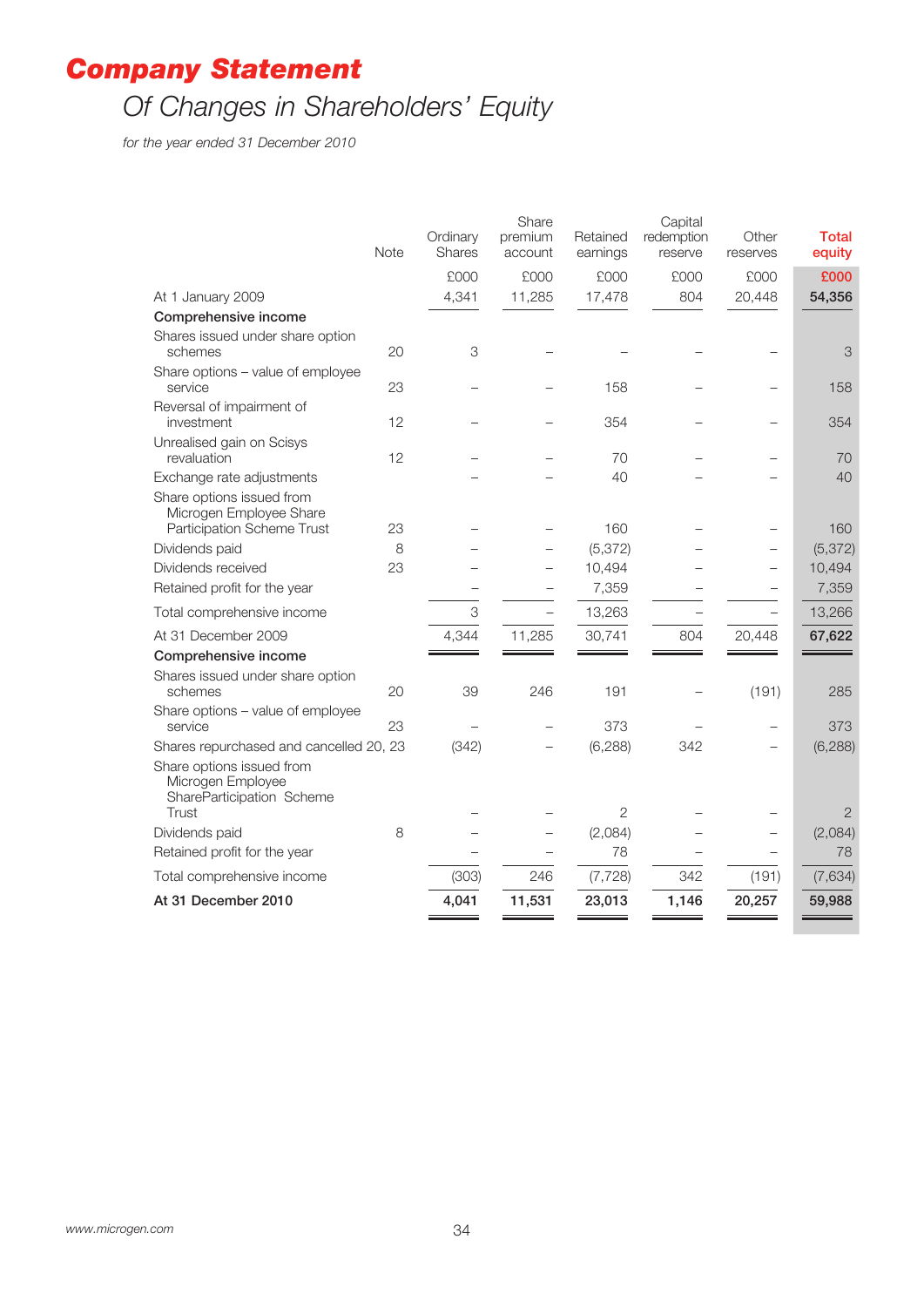# *Cash*

# *Flow Statements for the year ended 31 December 2010*

|                                                                 |             | Group<br><b>Year ended</b><br>31 Dec 2010 | Group<br>Year ended<br>31 Dec 2009 | Company<br><b>Year ended</b><br>31 Dec 2010 | Company<br>Year ended<br>31 Dec 2009 |
|-----------------------------------------------------------------|-------------|-------------------------------------------|------------------------------------|---------------------------------------------|--------------------------------------|
|                                                                 | <b>Note</b> | £000                                      | £000                               | £000                                        | £000                                 |
| Cash flows from operating activities                            |             |                                           |                                    |                                             |                                      |
| Cash generated from/(used in) operations                        | 24          | 11,348                                    | 9,788                              | (136)                                       | 616                                  |
| Interest received                                               |             | 140                                       | 162                                | 82                                          | 162                                  |
| Interest paid                                                   |             | (94)                                      | (205)                              |                                             |                                      |
| Tax paid                                                        |             | (1,506)                                   | (1,057)                            | (4)                                         |                                      |
| Net cash flows generated from/(used in)<br>operating activities |             | 9,888                                     | 8,688                              | (58)                                        | 778                                  |
| Cash flows from investing activities                            |             |                                           |                                    |                                             |                                      |
| Proceeds from sale of investments                               | 12          | 336                                       | 1,118                              | 336                                         | 1,118                                |
| Proceeds from disposal of subsidiary                            |             |                                           | 6,928                              |                                             | 7,400                                |
| Purchase of property, plant and equipment                       | 11          | (586)                                     | (541)                              |                                             |                                      |
| Net cash (used in)/generated from investing                     |             |                                           |                                    |                                             |                                      |
| activities                                                      |             | (250)                                     | 7,505                              | 336                                         | 8,518                                |
| Cash flows from financing activities                            |             |                                           |                                    |                                             |                                      |
| Net proceeds from issue of ordinary share capital               |             | 285                                       | 153                                | 285                                         | 153                                  |
| Dividends paid                                                  | 8           | (2,084)                                   | (5, 372)                           | (2,084)                                     | (5, 372)                             |
| Repayment of mortgage                                           |             | (370)                                     | (1,453)                            |                                             |                                      |
| Amounts borrowed from group undertakings                        |             |                                           |                                    | 9,116                                       | 10,387                               |
| Purchase of own shares                                          |             | (6, 288)                                  |                                    | (6, 288)                                    |                                      |
| Net cash (used in)/generated from financing                     |             |                                           |                                    |                                             |                                      |
| activities                                                      |             | (8, 457)                                  | (6,672)                            | 1,029                                       | 5,168                                |
| Net increase in cash and cash                                   |             |                                           |                                    |                                             |                                      |
| equivalents                                                     |             | 1,181                                     | 9,521                              | 1,307                                       | 14,464                               |
| Opening cash and cash equivalents                               | 15          | 24,178                                    | 14,675                             | 19,718                                      | 5,254                                |
| Effects of exchange rate changes                                |             | 53                                        | (18)                               |                                             |                                      |
| Closing cash and cash equivalents                               | 15          | 25,412                                    | 24,178                             | 21,025                                      | 19,718                               |

The accounting policies and notes on pages 36 to 78 form part of these financial statements

microgen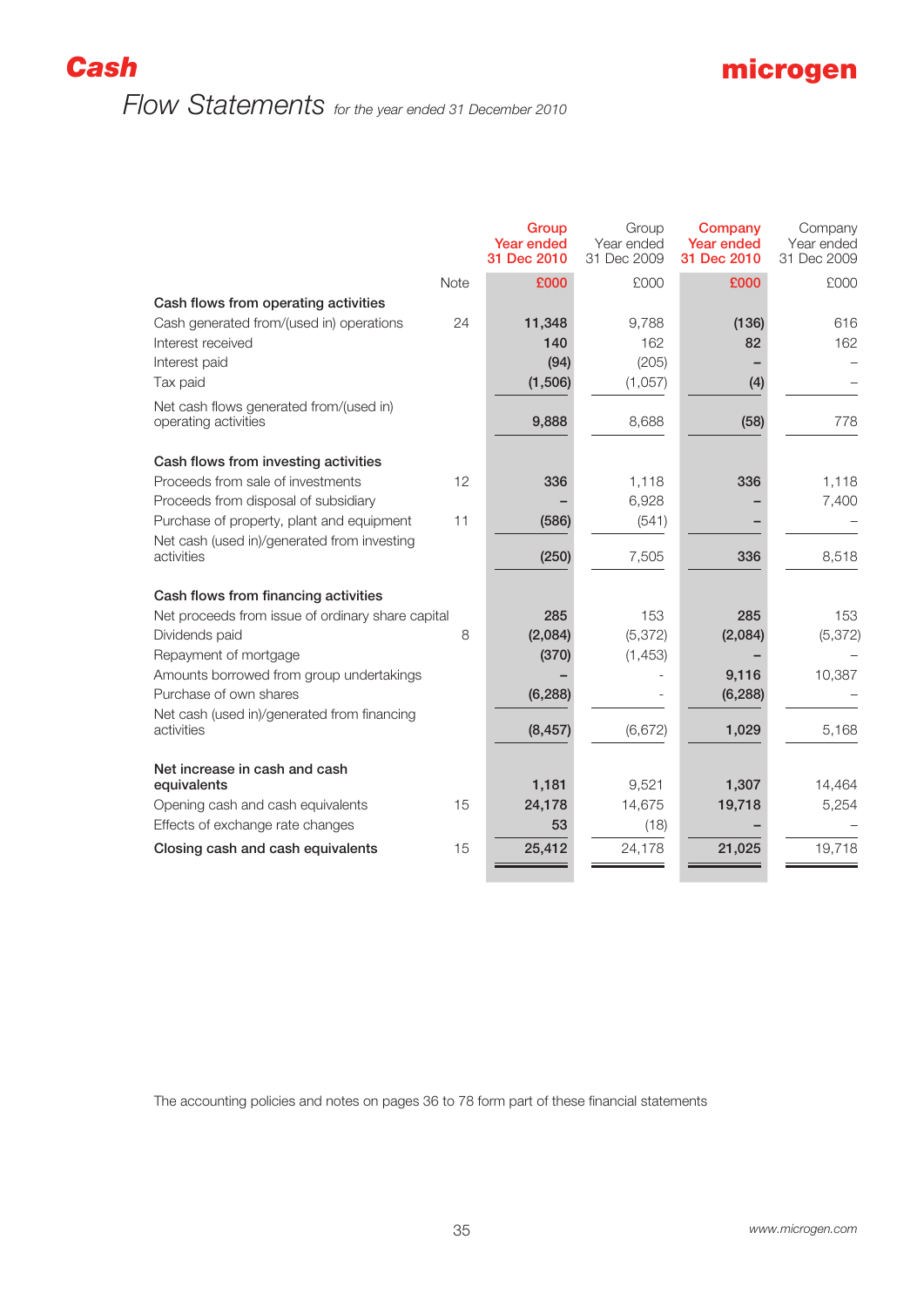#### Accounting Policies

#### General Information

The Company is a public limited company incorporated and domiciled in England and Wales.

The Group consolidated financial statements were authorised for issue by the Board of Directors on 23 February 2011.

### Summary of significant accounting policies

The principal accounting policies applied in the preparation of these consolidated financial statements are set out below. These policies have been consistently applied to all the years presented, unless otherwise stated.

### Basis of preparation

The financial statements have been prepared in accordance with International Financial Reporting Standards (``IFRS'') as adopted by the European Union and International Financial Reporting Interpretations Committee (``IFRIC'') interpretations and with those parts of the Companies Act 2006 applicable to companies reporting under IFRS.

The financial statements have been prepared on the historical cost basis, except for financial instruments which are recognised at fair value through the income statement. The principal accounting policies adopted are set out below and have been consistently applied to all the years presented.

The presentation of financial statements in conformity with IFRS requires the use of estimates. It also requires management to exercise its judgement in the process of applying the group's accounting policies. It also requires management to exercise its judgement in the process of applying the group's accounting policies. The areas involving a higher degree of judgement or complexity, or where assumptions and estimates are significant to the consolidated financial statements are disclosed on page 49.

# Going Concern

After making enquiries, the directors have a reasonable expectation that the group has adequate resources to continue in operational existence for the foreseeable future. The group therefore continues to adopt the going concern basis in preparing its consolidated financial statements.

### Changes in Accounting policy and disclosures

(a) New and amended standards adopted by the Group

The following new standards and amendments to standards are mandatory for the first time for the financial year beginning 1 January 2010.

- IFRS 5, Disclosures required in respect of non-current assets (or disposal groups) classified as held for sale or discontinued operations. Amendment to clarify that IFRS 5, 'Non-current assets held for sale and discontinued operations', specifies the disclosures required in respect of non-current assets (or disposal groups) classified as held for sale or discontinued operations. Also clarifies that the general requirements of IAS 1 still apply, particularly paragraph 15 (to achieve a fair presentation) and paragraph 125 (sources of estimation uncertainty) of IAS 1.
- IFRS 8, Disclosure of information about segment assets. Minor textual amendment to the standard and amendment to the basis for conclusions, to clarify that an entity is required to disclose a measure of segment assets only if that measure is regularly reported to the chief operating decision-maker.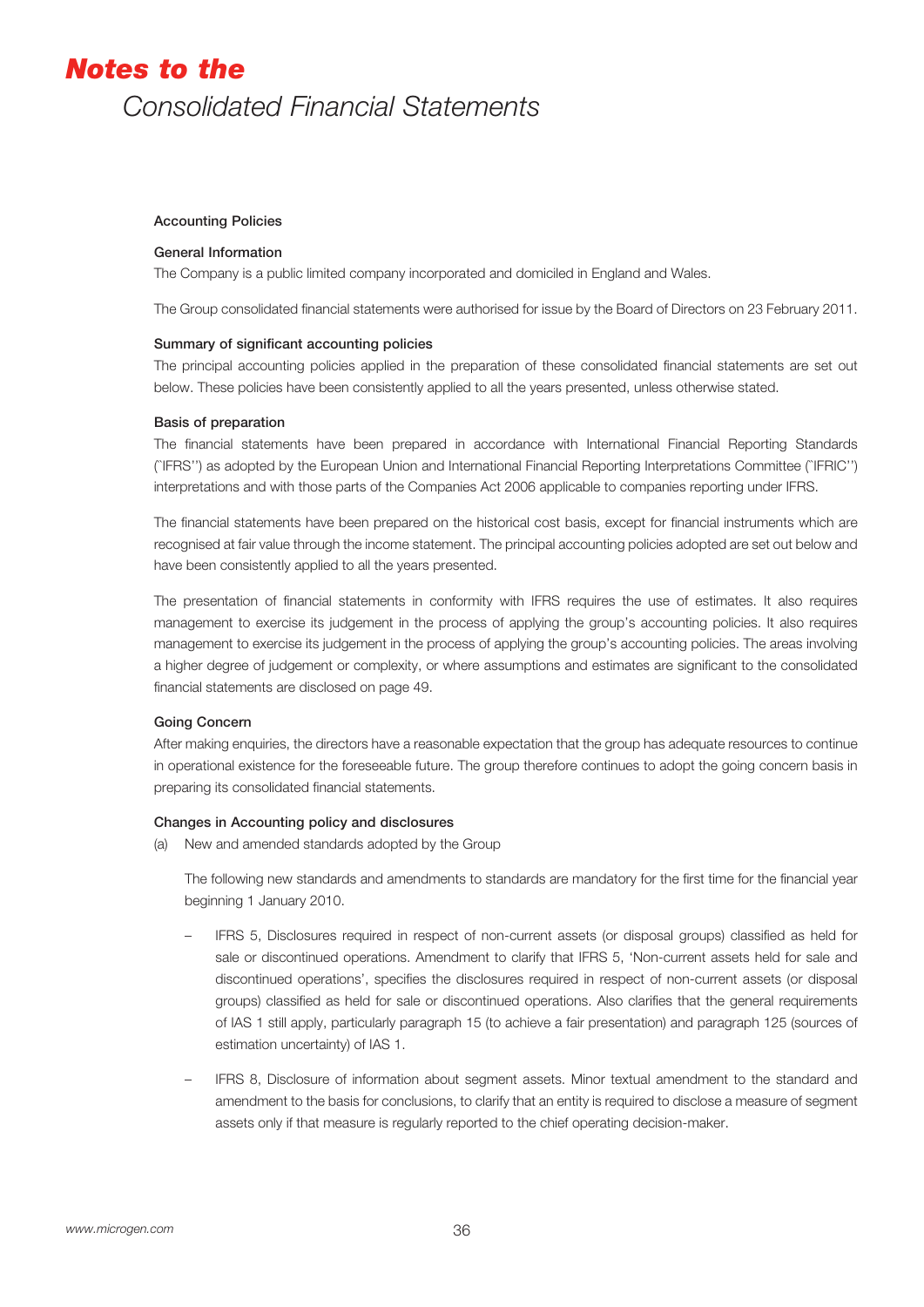- IAS 36, Unit of accounting for goodwill impairment test. Amendment to clarify that the largest cashgenerating unit (or group of units) to which goodwill should be allocated for the purposes of impairment testing is an operating segment as defined by paragraph 5 of IFRS 8, 'Operating segments' (that is, before the aggregation of segments with similar economic characteristics permitted by paragraph 12 of IFRS 8).
- IAS 38, Additional consequential amendments arising from IFRS 3 (revised). Amendments to paragraph 36 and 37 of IAS 38, 'Intangible assets', to clarify the requirements under IFRS 3 (2008) regarding accounting for intangible assets acquired in a business combination.
- IAS 39, Cash flow hedge accounting. Amendment to clarify when to recognise gains or losses on hedging instruments as a reclassification adjustment in a cash flow hedge of a forecast transaction that results subsequently in the recognition of a financial instrument. The amendment clarifies that gains or losses should be reclassified from equity to profit or loss in the period in which the hedged forecast cash flow affects profit or loss.
- (b) New and amended standards, and interpretations mandatory for the first time for the financial year beginning 1 January 2010 but not currently relevant to the group (although they may affect the accounting for future transactions and events). The following standards and amendments to existing standards have been published and are mandatory for the group's accounting periods beginning on or after 1 January 2010 or later periods, but the group has not early adopted them.
	- IFRS 3 (revised) , Business combinations , and consequential amendments to IAS 27, Consolidated separate financial statements, IAS 28 Investments in associates, and IAS 31, Interests in joint ventures, are effective prospectively to business combinations for which the acquisition date is on or after the beginning of the first annual reporting period beginning on or after 1 July 2009.
	- IAS 27 (revised), requires the effects of all transactions with non-controlling interests to be recorded in equity if there is no change in control and these transactions will no longer result in goodwill or gains and losses. IAS 27 (revised) has had no impact on the financial statements, as there are no non-controlling interests.
	- IFRC 17, 'Distribution of non-cash assets to owners' (effective on or after 1 July 2009). This interpretation provides guidance in accounting for arrangements whereby an entity distributes non-cash assets to shareholders either as a distribution of reserves or as dividends.
	- IFRIC 18, Transfers of assets from customers, effective for transfer of assets received on or after 1 July 2009. This interpretation clarifies the requirements of IFRS for agreements in which an entity receives from a customer an item of property, plant and equipment that the entity must then use either to connect the customer to a network or to provide the customer with ongoing access to a supply of goods or services.
	- IFRIC 9, 'Reassessment of embedded derivatives and IAS 39, Financial instruments: Recognition and measurement', effective 1 July 2009. This amendment to IFRIC 9 requires an entity to assess whether an embedded derivative should be separated from a host contract when an entity reclassifies a hybrid financial asset out of the 'fair value through profit or loss' category. This assessment is to be made based on circumstances that existed on the later of the date the entity first became a party to the contract and the date of any contract amendments that significantly change the cash flows of the contract. If the entity is unable to make this assessment, the hybrid instrument must remain classified as fair value through profit or loss in its entirety.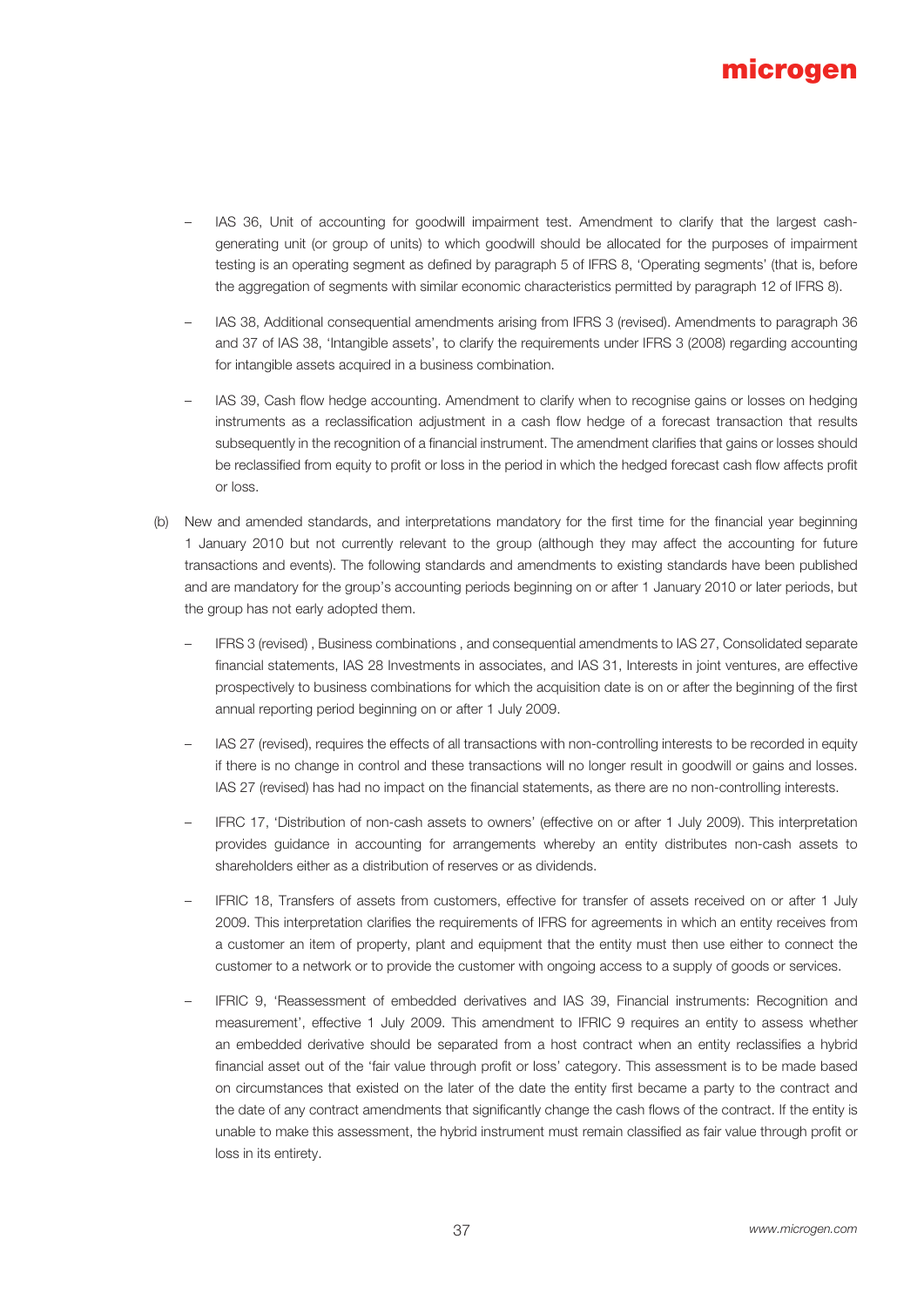### Accounting Policies (continued)

- IFRIC 16, 'Hedges of a net investment in a foreign operation' effective 1 July 2009. This amendment states that, in a hedge of a net investment in a foreign operation, qualifying hedge instruments may be held by any entity or entities within the group, including the foreign operation itself, as long as the designation, documentation and effectiveness requirements of IAS 39 that relate to a net investment hedge are satisfied. In particular, the group should clearly document its hedging strategy because of the possibility if different designations at different levels of the group. IAS 38 (amendment), Intangible assets, effective 1 January 2010. The amendment clarifies guidance in measuring the fair value of an intangible asset acquired in a business combination and permits the grouping of intangible assets as a single asset of each asset has similar useful economic lives.
- IAS 1 (amendment), 'Presentation of financial instruments'. The amendment clarifies that the potential settlement of a liability by the issue of equity is not relevant to its classification as current or non-current. By amending the definition of current liability, the amendment permits a liability to be classified as non-current (provided that the entity has an unconditional right to defer settlement by transfer of cash or other assets for at least 12 months after the accounting period) not withstanding the fact that the entity could be required by the counterpart to settle in shares at any time.
- IAS 36 (amendment), 'Impairment of assets', effective 1 January 2010. The amendment clarifies that the largest cash-generating unit (or group of units) to which goodwill should be allocated for the purposes of impairment testing is an operating segment, as defined by paragraph 5 of IFRS 8,'Operating segments' (that is, before the aggregation of segments with similar economic characteristics).
- IFRS 2 (amendment), 'Group cash-settled share-based payment transactions', effective from 1 January 2010. In addition to incorporating IFRIC 8, 'Scope of IFRS 2', and IFRIC 11, 'IFRS 2 - Group and treasury share transactions', the amendments expand on the guidance in IFRIC 11 to address the classification of group arrangements that were not covered by that interpretation.
- IFRS 5 (amendment), 'Non-current assets held for sale and discontinued operations'. The amendment clarifies that IFRS 5 specifies the disclosures required in respect of non-current assets (or disposal groups) classified as held for sale or discontinued operations. It also clarifies the general requirements of IAS 1 still to apply, in particular paragraph 15 (to achieve a fair presentation) and paragraph 125 (sources of estimation uncertainty) of IAS1.
- c) New standards, amendments and interpretations issued but not effective for the financial year beginning 1 January 2010 and not early adopted.

The group's and parent entity's assessment of the impact of these new standards and interpretations is set out below.

- IFRS 9, Financial Instruments
- Revised IAS 24 (revised), Related party disclosures
- IAS 32 amended, Classification of rights issues
- FRIC 19, Extinguishing financial liabilities with equity instruments
- IFRIC 14 amended, Prepayments of a minimum funding requirement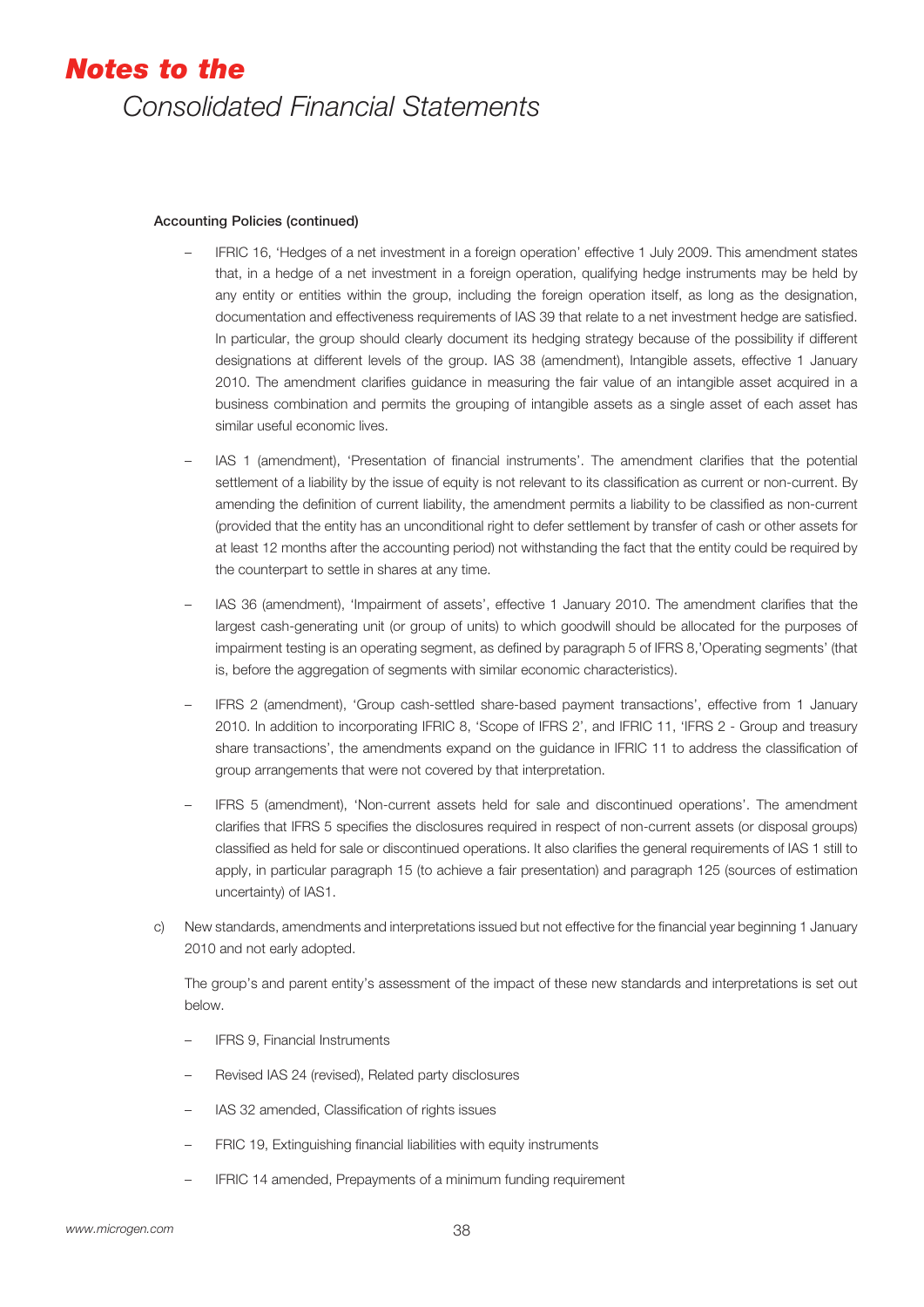# Basis of consolidation

The financial statements consolidate the results of Microgen plc and its subsidiary undertakings ("subsidiaries"). The results of the subsidiaries acquired are included within the income statement from the date that control passes to the Group. They are de-consolidated from the date on which control ceases.

Subsidiaries are all entities over which the Group has the power to govern the financial and operating policies generally accompanying a shareholding of more than one half of the voting rights.

The purchase method of accounting is used to account for the acquisition of subsidiaries by the Group. The cost of an acquisition is measured as the fair value of the assets given, equity instruments issued and liabilities incurred or assumed at the date of exchange, plus costs directly attributable to the acquisition. Identifiable assets and liabilities and contingent liabilities assumed in a business combination are measured initially at their fair values at acquisition date, irrespective of the extent of any minority interest. The excess of cost of acquisition over the fair value of the Group's share of the identifiable net assets is recorded as goodwill.

Inter-company transactions, balances and unrealised gains on transactions between group companies are eliminated on consolidation. The accounting policies adopted by the subsidiaries are consistent with those used by the Group.

### Revenue recognition

Revenue comprises the fair value of the consideration received or receivable for the sale of goods and services in the ordinary course of the group's activities. Revenue is shown net of value-added tax, returns, rebates and discounts and after eliminating sales within the group.

The Group's two operating business derive their revenues from some or all of the following categories of revenue:

- software based activity relating to the Group's intellectual property (comprising software licences, maintenance, support, funded development and related consultancy);
- managed services (comprising principally of application management services); and,
- general consultancy services.

The Group recognises revenue from each of these categories as follows:-

### Software based activity

### *Software licences*

The Group licences its software on an Initial Licence Fee, Perpetual Licence Fee or Annual Licence Fee basis. Licence Fees are first recognised when all of the following criteria are met:

- a signed contract or customer purchase order is in place;
- licence fee is fixed and determinable;
- evidence of software delivery has been received;
- collection of the debt is likely; and,
- no vendor specific obligations relating to the delivered software are outstanding.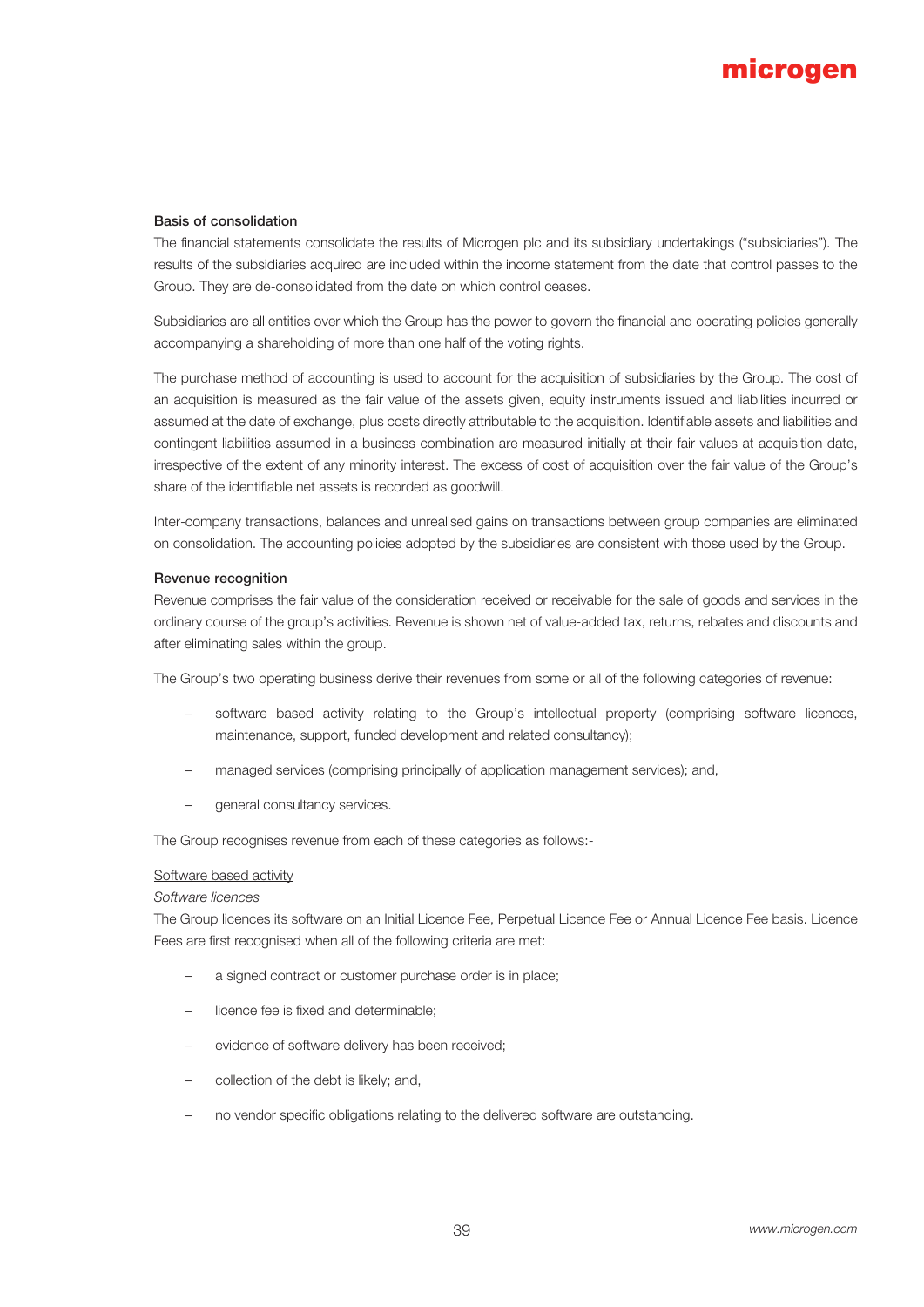### Revenue recognition (continued)

Once all of these criteria have been met, all of the Initial or Perpetual Licence Fee is recognised and recognition of the Annual Licence Fee commences. Annual Licence Fees are recognised in the period the services are provided, using a straight-line basis over the term of the licence. In assessing whether the collection of the debt is likely, any deferred payments for Licence Fees are recognised only if they are to be invoiced within 90 days of the period end and such invoice is payable within 30 days of the invoice date.

### *Maintenance*

Fees relating to the maintenance of the Group's software are recognised in the period the services are provided, using a straight-line basis over the term of the maintenance agreement.

### *Support fees*

Support fees are billed to customers where the Group's software is used by a customer as part of an IT solution and that customer contracts with the Group for support relating to that IT solution. The customer will commit to a minimum monthly, quarterly or annual fee that covers an agreed level of support and then agrees additional fees for support used over and above the minimum commitment. Revenue from support contracts are recognised as the fees are earned.

### *Funded development*

Where a customer seeks enhancement to the core functionality of a Group product such enhancements will be considered for inclusion in the product road map. Where customers wish to accelerate the product development the Group may undertake funded development work. Revenue for funded development work is recognised on a percentage completed basis after deferring a proportion of the revenue to cover the resolution of any issues arising after the enhancement has been delivered to the customer. Once the enhancement has been accepted by the customer the deferred portion of the revenue is recognised.

### *IPR consultancy*

The majority of consultancy services which relate to a project which includes the Group's software is contracted for on a time and materials basis and is recognised as such. Occasionally, small amounts of fixed priced or shared risk work is undertaken and this is recognised on a percentage completion basis after deferring a proportion of the overall revenue until the end of the project. The percentage completed is determined with reference to effort incurred to date and effort required to complete the development.

### Managed Services

Where the Group provides application management services to a customer for a third party software product or solution revenue from these services are recognised as the services are performed.

#### General Consultancy

The majority of general consultancy services are contracted for on a time and materials basis, with revenue and costs recognised as incurred. Revenue and costs on fixed price and shared risk contracts are recognised on a percentage completion basis after deferring a proportion of the overall revenue until the end of the project.

#### Segmental reporting

Operating segments are reported in a manner consistent with the internal reporting provided to key decision makers. These decision makers are responsible for allocating resources and assessing performance of the operating segments.

Segmental reporting is by business sector being Microgen Aptitude Solutions and Financial Systems.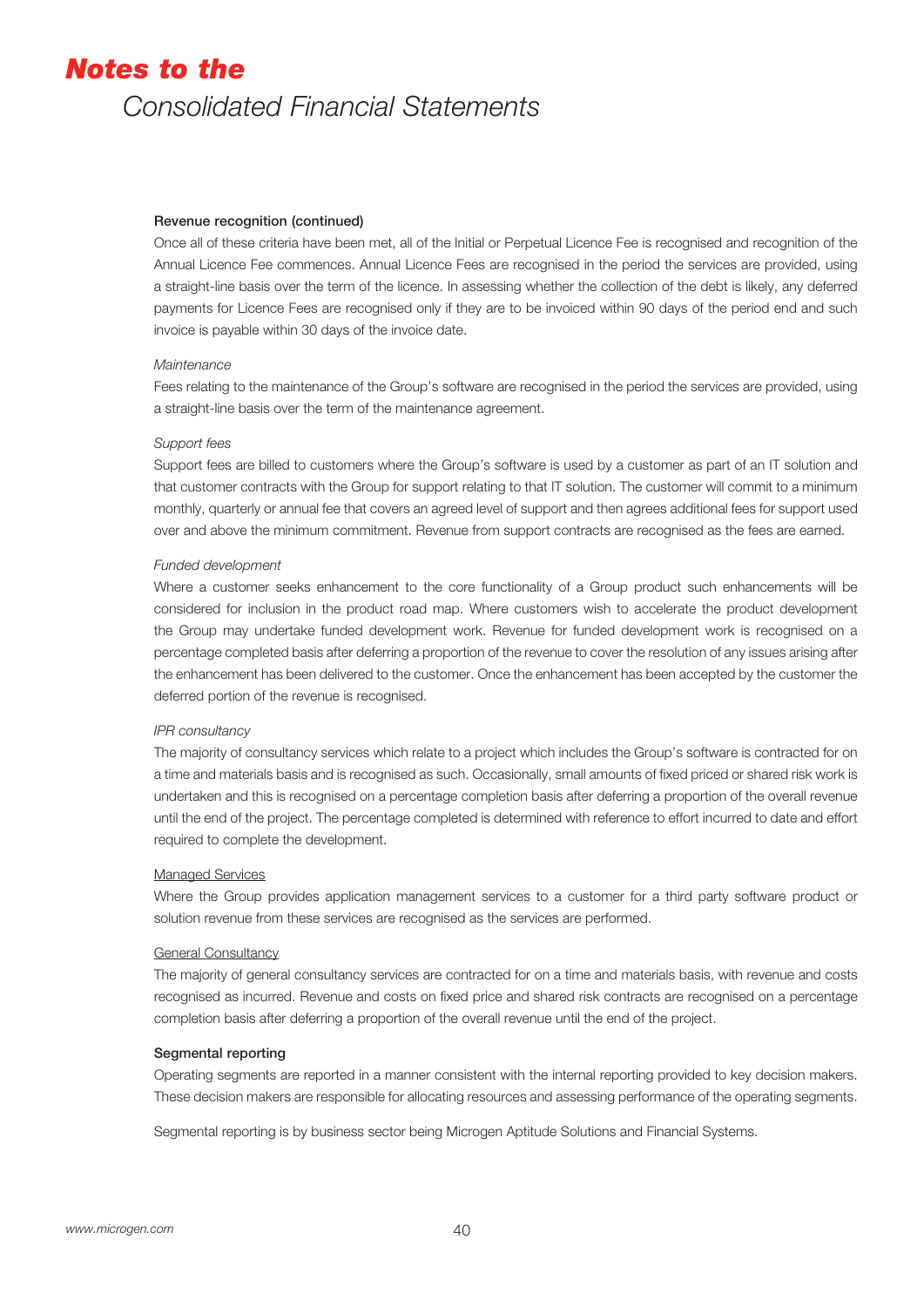The divisions and business categories are allocated central function costs in arriving at operating profit. Group overhead costs are not allocated into the divisions or business categories as the Board believes that these relate to Group activities as opposed to the division or business category.

### Exceptional items

Items that are both material in size and unusual and infrequent in nature are presented as exceptional items in the income statement. The directors are of the opinion that the separate recording of exceptional items provides helpful information about the Group's underlying business performance.

### Leasing

Leases where the lessor retains substantially all the risks and rewards of ownership are classified as operating leases. Operating lease rentals are charged to the income statement on a straight line basis over the life of the lease.

The Group has no material finance leases.

### Property, plant and equipment

Property, plant and equipment is shown at historic purchase cost less accumulated depreciation and adjusted for any impairment. Land is not depreciated. Costs include expenditure that is directly attributable to the acquisition of the items.

Depreciation is provided on assets so as to write off the cost of property, plant and equipment less their residual value over their estimated useful economic lives by equal annual instalments at the following rates.

| Freehold and long leasehold buildings | 2 per cent                                               |
|---------------------------------------|----------------------------------------------------------|
| Leasehold improvements                | $10 - 20$ per cent (or the life of the lease if shorter) |
| Plant and machinery                   | $20 - 50$ per cent                                       |
| Fixtures and fittings                 | 20 per cent                                              |

Estimation of the useful economic life includes an assessment of the expected rate of technological developments and the intensity at which the assets are expected to be used.

The assets residual values and useful economic lives are reviewed, and adjusted if appropriate, at each balance sheet date.

### Goodwill

Goodwill arising on consolidation represents the excess of the fair value of the consideration given over the fair value of the identifiable net assets acquired. Goodwill is capitalised on the balance sheet and subject to an annual impairment test. The carrying value of goodwill is cost less accumulated impairment losses. Goodwill is allocated to cash generating units for the purpose of impairment testing. The allocation is made to those cash generating units that are expected to benefit from the business combination in which the goodwill arose. Impairment reviews are carried out by the Board at least annually. Impairments to goodwill are charged to the income statement in the period which they arise.

### Intangible assets

### *Research and Development (``R&D'')*

Research expenditure is expensed to the income statement as incurred. Costs incurred on internal development projects relating to new or substantially improved products are recognised as intangible assets from the date upon which all IAS 38 criteria have been satisfied.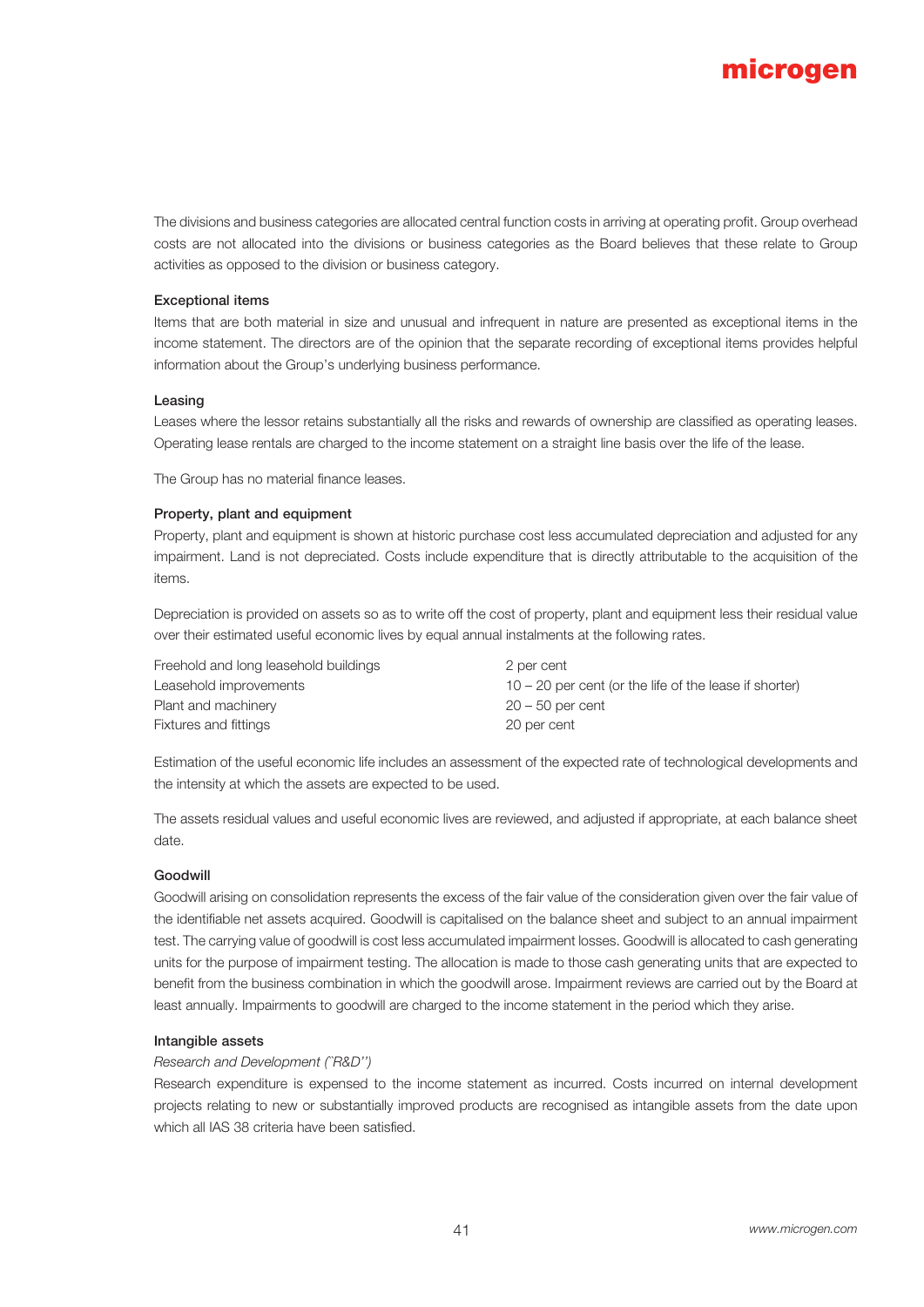### Intangible assets (continued)

In assessing the IAS 38 criteria it is considered that the technical feasibility of development has only been satisfied once the product is deployed into a live customer environment and there after development expenditure is minimal, therefore all research and development costs have been expensed when incurred.

### *Externally Acquired Software Intellectual Property Rights*

Rights in externally acquired software assets are capitalised at cost and amortised over their estimated useful economic life. Useful economic life is assessed on an individual basis.

### *In process R&D*

In process R&D is recognised only on acquisition. The fair value is derived based on time spent on the project at an average daily cost rate. The carrying value is stated at fair value at acquisition less accumulated amortisation and impairment losses. The useful economic life is assessed on an individual basis. Amortisation is charged on a straight line basis over the estimated useful economic life of the assets.

#### *Customer relationships*

Customer relationships are recognised only on acquisition. The fair value is derived based on discounted cash flows from estimated recurring revenue streams. The carrying value is stated at fair value at acquisition less accumulated amortisation and impairment losses. The useful economic life is assessed on an individual basis. Amortisation is charged on a straight line basis over the estimated economic useful life of the assets.

#### Finance income

Interest income is recognised on a time-proportion basis using the effective interest method.

#### Finance costs

The only interest expense incurred is in respect of the mortgage held on property. The expense is recorded as payments arise.

#### Impairment of non-financial assets

Assets that have an indefinite useful economic life are not subject to amortisation and are tested annually for impairment and whenever events or changes in circumstances indicate that the carrying amount may not be recoverable. Assets that are subject to amortisation are tested for impairment whenever events or changes in circumstances indicate that the carrying amount may not be recoverable. An impairment loss is recognised for the amount by which the asset's carrying amount exceeds its recoverable amount. The recoverable amount is the higher of an asset's fair value less costs to sell and value in use. For the purposes of assessing impairment, assets are grouped at the lowest levels for which there are separately identifiable cash flows. Non-financial assets other than goodwill that suffered an impairment are reviewed for possible reversal of the impairment at each reporting date. Any impairment of goodwill is not reversed.

#### **Investments**

Investments in subsidiaries are stated in the financial statements of the Company at cost less any provision for impairment. Other investments available for sale are stated at fair value with unrealised changes in value taken through the statement of other comprehensive income.

#### Cash and cash equivalents

Cash is defined as cash in hand and on demand deposits. Cash equivalents are defined as short term, highly liquid investments with original maturities of three months or less.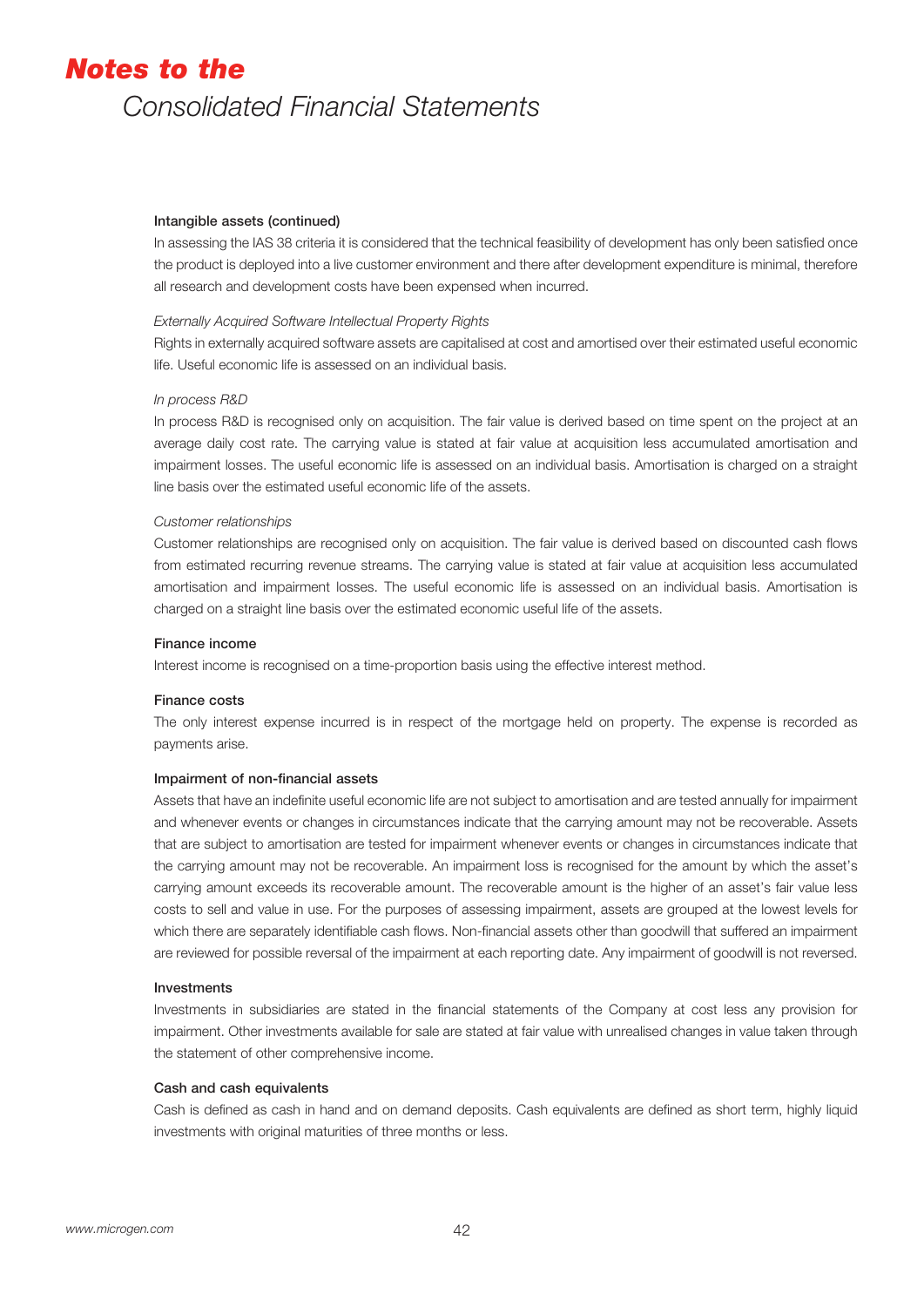### Share options and Performance Share Plan

The Group operates share-based compensation plans that are equity settled. The fair value of the employee services received in exchange for the grant of the options is recognised as an expense in the Group income statement over the vesting period with a corresponding adjustment to equity.

No charge is taken to the Company income statement as the new share options are treated in a similar manner to capital contributions with an addition to investments as all employees are employed by subsidiary companies.

The total amount to be expensed over the vesting period is determined by reference to the fair value of the options granted, excluding the impact of any non-market vesting conditions.

Non-market vesting conditions are included in assumptions about the number of options that are expected to become exercisable. At each balance sheet date, the entity revises its estimates of the number of options that are expected to become exercisable. It recognises the impact of the revision of original estimates, if any, in the income statement, with a corresponding adjustment to equity.

The proceeds received net of any directly attributable transaction costs are credited to share capital (nominal value) and share premium when the options are exercised.

The option pricing models used are the Black Scholes pricing model for the share save scheme and the Monte Carlo pricing model for the executive share option and performance share plan schemes.

### Foreign currency

Items included within the financial statements of each of the Group's entities are measured using the currency of the primary economic environment in which the entity operates. The consolidated financial statements are presented in sterling, which is Microgen plc's functional and presentational currency.

Foreign transactions are translated into the functional currency at the exchange rate ruling when the transaction is entered into. Foreign exchange gains and losses resulting from the settlement of such transactions and from the translation at year-end exchange rates of monetary assets and liabilities denominated in foreign currencies are recognised in the income statement.

On consolidation, the balance sheet of each overseas subsidiary is translated at the closing rate at the date of the balance sheet, and the income and expenses for each income statement are translated at the average exchange rate for the period. Exchange gains and losses arising thereon are recognised as a separate component of equity.

Exchange differences arising from the translation of the net investment in foreign subsidiaries are taken to shareholders' equity on consolidation. When a foreign operation is sold, such exchange differences are recognised in the income statement as part of the gain or loss on sale.

### Pensions

The Group operates defined contribution retirement benefit plans in respect of its UK employees. Employee and employer contributions are based on basic earnings for the current year. The schemes are funded by payments to a trustee-administered fund completely independent of the Group's finances. The expense is recognised on a monthly basis as accrued. The Group has no further payment obligations once the contributions have been paid.

The assets of the scheme are held separately from those of the company in an independently administered fund.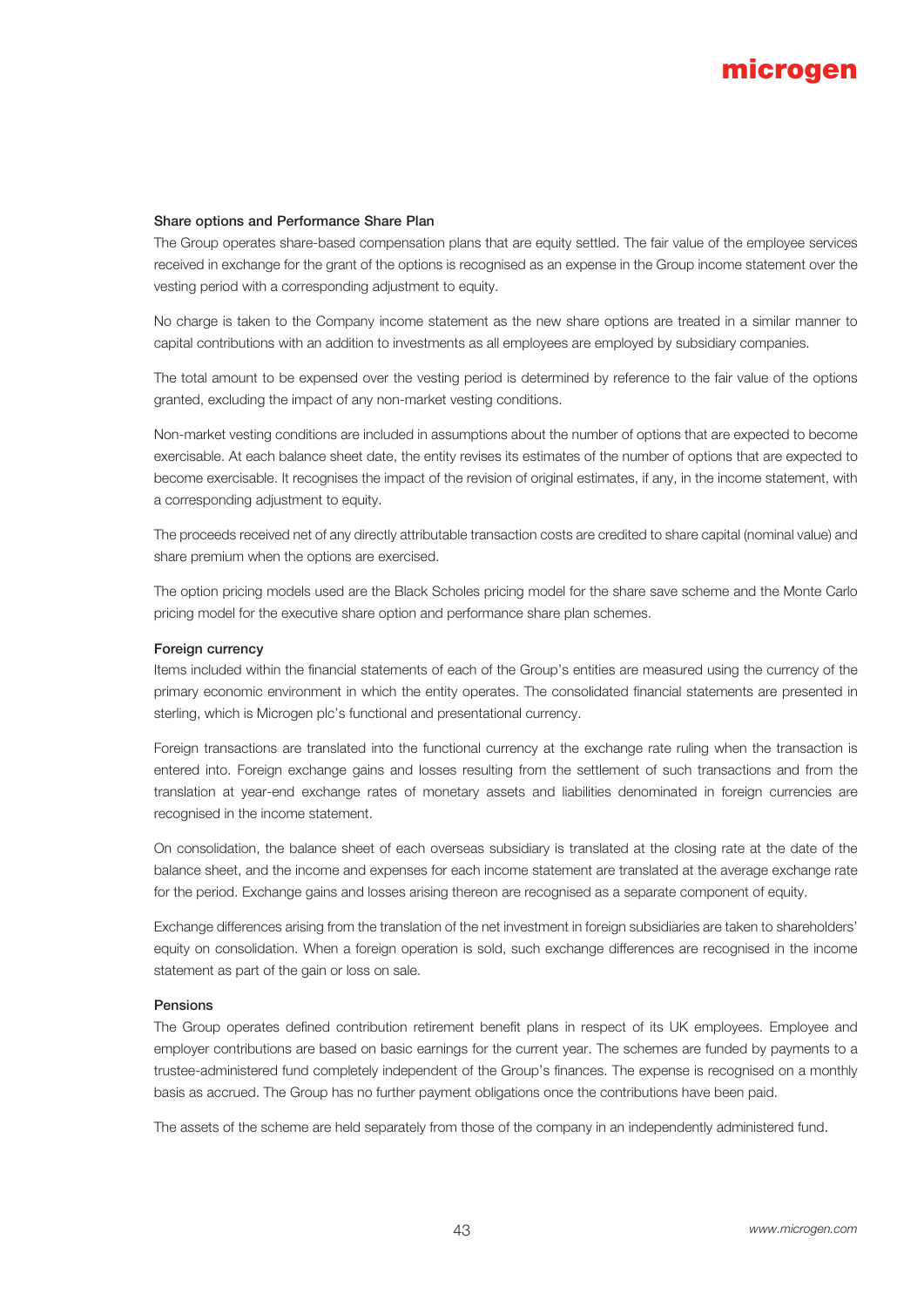### Taxation

The charge for current tax is based on the results for the year as adjusted for items which are non-assessable or disallowed. It is calculated using tax rates that have been enacted or substantively enacted by the balance sheet date.

Deferred income tax is provided in full, using the liability method, on temporary differences arising between the tax bases of assets and liabilities and their carrying amounts in the consolidated financial statements. However, the deferred income tax is not accounted for, if it arises from initial recognition of an asset or liability in a transaction other than a business combination that at the time of the transaction affects neither accounting nor taxable profit and loss.

Deferred income tax is determined using tax rates (and laws) that have been enacted or substantially enacted by the balance sheet date and are expected to apply when the related deferred income tax asset is realised or the deferred income tax liability is settled.

Deferred tax assets are recognised to the extent that it is probable that future taxable profit will be available against which the temporary differences can be utilised.

Deferred income tax is provided on temporary differences arising on investments in subsidiaries and associates, except where the timing of the reversal of the temporary difference is controlled by the Group and it is probable that the temporary difference will not reverse in the foreseeable future.

### Trade receivables

Trade receivables are recognised initially at fair value and to the extent that it is deemed necessary are subsequently measured at amortised cost using the effective interest method, less provision for impairment. A provision for impairment of trade receivables is established when there is objective evidence that the Group will not be able to collect all amounts due according to the original terms of the receivables.

The amount of the provision is the difference between the asset's carrying amount and the present value of estimated future cash flows, discounted at the effective interest rate. The amount of the provision is recognised in the income statement within other operating costs.

### Trade payables

Trade payables are recognised at fair value.

#### Share capital

Ordinary shares are classified as equity. Incremental costs directly attributable to the issue of new ordinary shares or options are shown in equity as a deduction, net of tax, from the proceeds.

#### Provisions for other liabilities and charges

Provisions are created for vacant or sublet properties when the Group has a legal obligation for future expenditure in relation to onerous leases. The provision is measured at the present value of management's best estimate of the expenditure required to settle the present obligation at the balance sheet date. The discount rate used to determine the present value reflects current market assessments of the time value of money and the risks specific to the liability.

#### **Borrowings**

Borrowings are initially stated at the amount of the net proceeds after deduction of any issue costs.

The carrying amount is increased by the finance costs in respect of the accounting period and reduced by payments made in the period. Borrowings are subsequently stated at amortised cost, any difference between the proceeds (net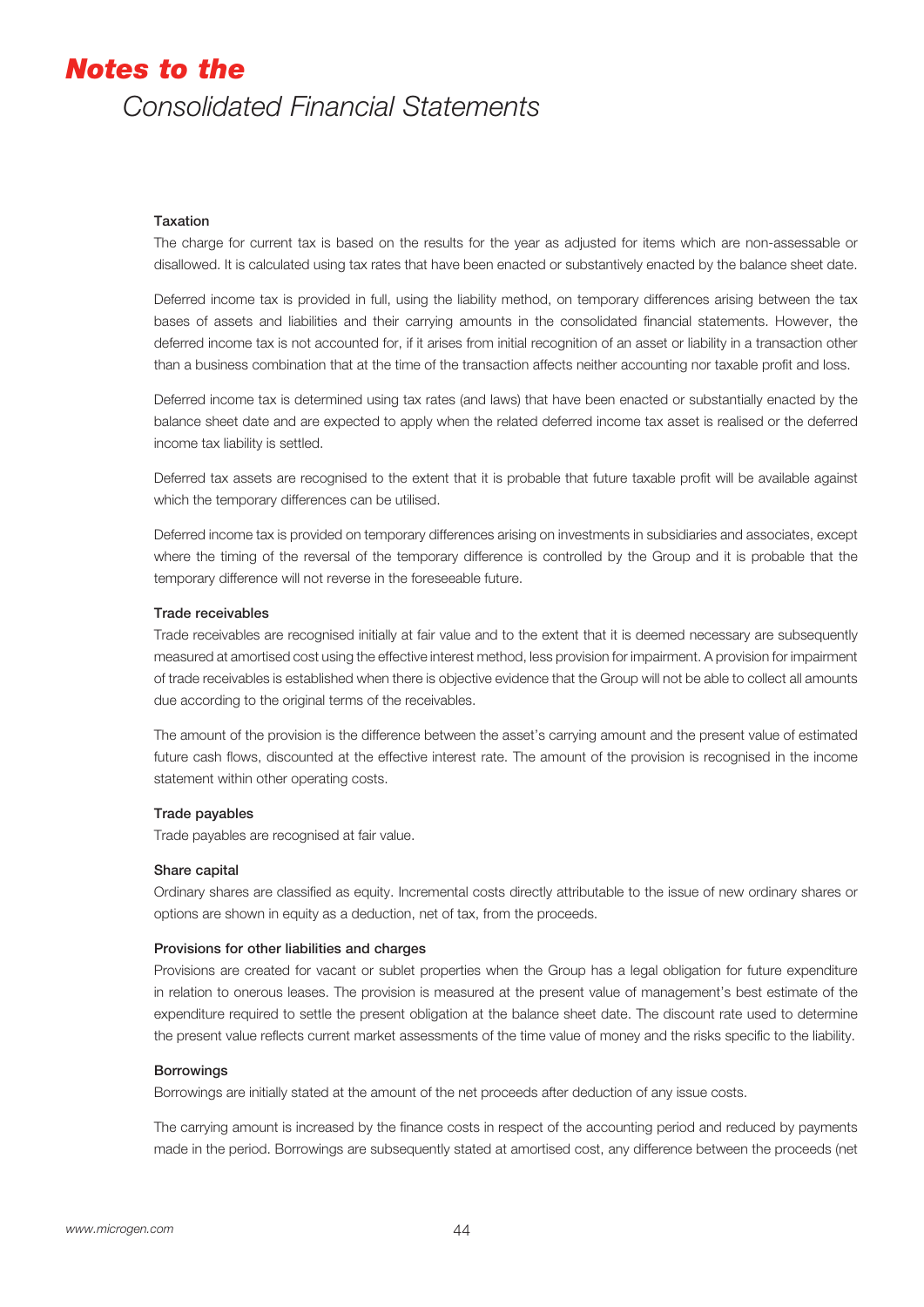of transaction costs) and the redemption value is recognised in the income statement over the period of the borrowings using the effective interest method.

#### Dividends

Dividend distribution to the company's shareholders is recognised as a liability in the Group's financial statements in the period in which the dividends are approved by the company's shareholders or in respect of interim dividends when they are paid.

Dividend income to the company received from subsidiary investments are recognised in the company income statement in the period in which they are paid out as post acquisition reserves. Dividends paid from pre acquisition reserves are recognised as a reduction in the cost of investment.

#### Accounting for derivative financial instruments and hedging activities

The Group has entered into derivative financial instruments in the form of forward exchange contracts, currency options and interest rate swaps. Derivatives are initially recognised and measured at fair value on the date a derivative contract is entered into and subsequently measured at fair value. The gain or loss on re-measurement is taken to the income statement except where the derivative is a designated hedging instrument. The accounting treatment of derivatives classified as hedges depends on their designation, which occurs on the date that the derivative contract is committed to. At year-end the Group has designated its derivatives as a hedge of the cost of a highly probable forecasted transaction or commitment ('cash flow hedge'). Gains or losses on cash flow hedges that are regarded as highly effective are recognised in equity. If the forecasted transaction or commitment results in future income or expenditure, gains or losses deferred in equity are transferred to the income statement in the same period as the underlying income or expenditure. The ineffective portions of the gain or loss on the hedging instrument are not recognised in equity, rather they are recognised immediately in profit or loss.

For the portion of hedges deemed ineffective or transactions that do not qualify for hedge accounting under IAS 39, any change in assets or liabilities is recognised immediately in the income statement. When a hedging instrument expires or is sold, any cumulative gain or loss existing in equity at that time remains in equity and is recognised when the forecasted transaction is ultimately recognised in the income statement.

#### Financial Risk Management

The Group's trading, multi-national operations and debt financing expose it to financial risks that include the effects of changes in foreign currency exchange rates, credit risks, liquidity and interest rates.

The Group manages these risks so as to limit any adverse effects on the financial performance of the Group.

### (a) Market risk – Foreign exchange

The Group's major foreign exchange exposures are to the Euro, Polish Zloty, South African Rand and US Dollar, arising from its trading subsidiaries in Europe, South Africa and the USA. Group policy in this area is to eliminate foreign currency cash flows between Group companies once the size and timing of transactions can be predicted with sufficient certainty. Since April 2007 this has been achieved by hedging Polish Zloty cash outflows 12 months in advance by using forward foreign currency contracts. These have the effect of fixing the sterling amount of Polish Zlotys to be paid in the future. The average remaining life of the forward exchange contracts at 31 December 2010 was 12 months (2009: 12 months).

In respect of its trading activities in Europe and the USA, the Group seeks to contract with its clients in sterling where possible to reduce the exchange risk.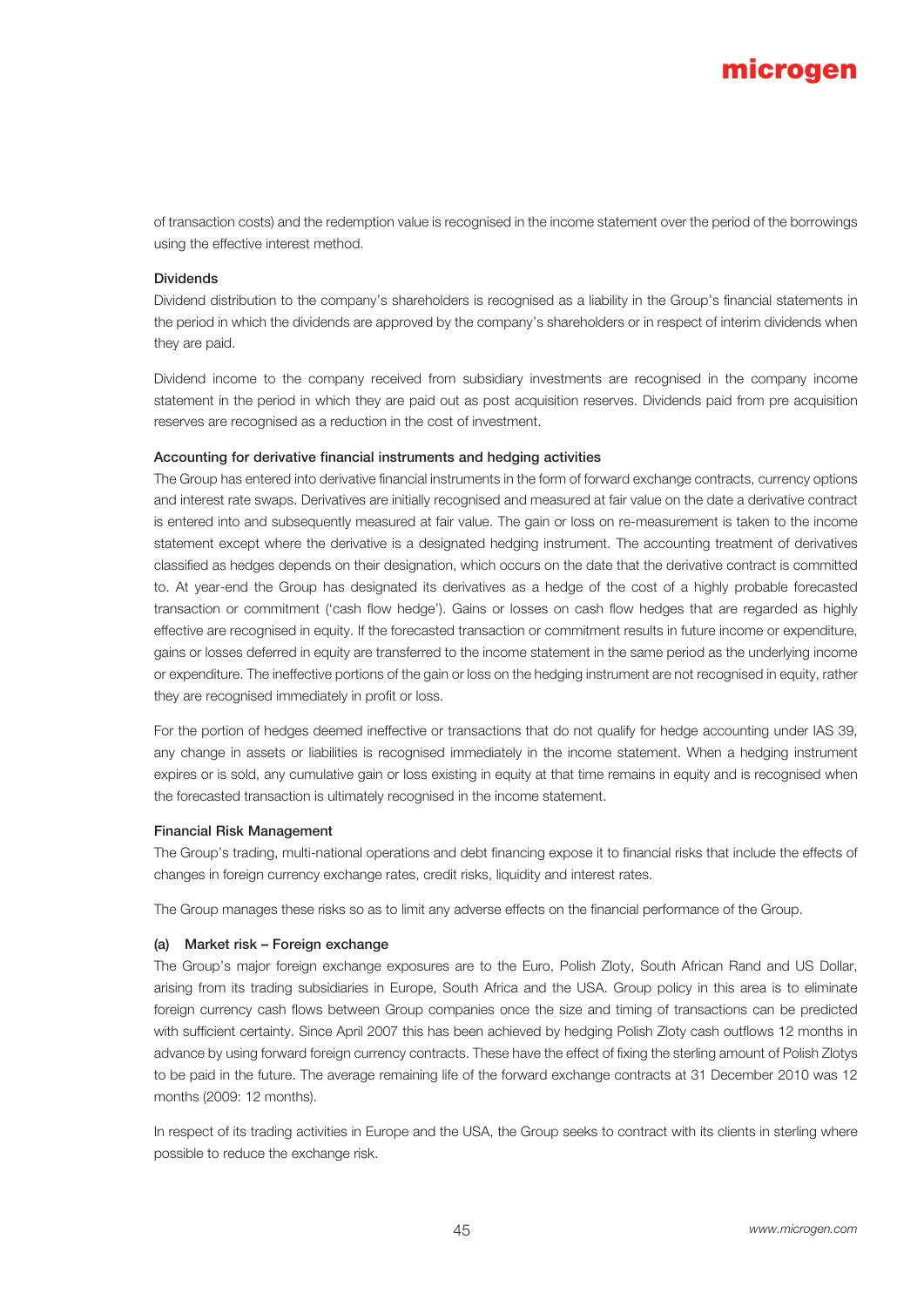# (a) Market risk – Foreign exchange (continued)

Given the above policy, the table below approximates the impact on the Group's profit before tax of a 5% exchange rate movement (strengthening of sterling against the specified currency) of the Group's major non sterling trading currencies during the year.

2010

2009

|                         | 2010<br>£000 | 2009<br>£000 |
|-------------------------|--------------|--------------|
| Polish Zloty gain       | 39           | 34           |
| Euro loss               | (22)         | (18)         |
| South African Rand loss | (65)         | (38)         |
| US Dollar loss          | (9)          | (6)          |
|                         | (57)         | (28)         |
|                         |              |              |

# (b) Market risk – Interest rate

The Group's major interest rate exposures arise from interest earned on its cash balances and interest payable on a 10 year sterling LIBOR variable rate commercial mortgage taken out to finance the UK Group property.

The Group's policies in this area are:

- to maximise the interest return on cash balances (subject to the constraints imposed by the need to limit credit and liquidity risk as detailed below)
- to remove interest rate risk on its mortgage liability by using interest rate swaps to convert variable rate debt to a fixed rate. The current swap was entered into in 2009 and expires in 2015.

Given the above policies the table below approximates the impact on the Group's profit before tax of a movement of 100 basis points in interest rates during the year

|                                                  | 2010 | 2009 |
|--------------------------------------------------|------|------|
|                                                  | £000 | £000 |
| Increase in interest receivable on cash balances | 203  | 175  |

There would be no impact on interest payable on the Group's mortgage liability as the rate has been fixed via an interest rate swap.

# (c) Credit risk

The Group's major credit risk exposures arise from its cash and trade receivable balances. The Group's policies in this area are:

- in respect of cash balances to ensure that deposits are always held across at least 2 financial institutions and
- in respect of trade receivables, the client or prospective client's credit risk is assessed at the commencement of any new project with payment terms agreed which are appropriate. Regular receivable reports are provided to senior management.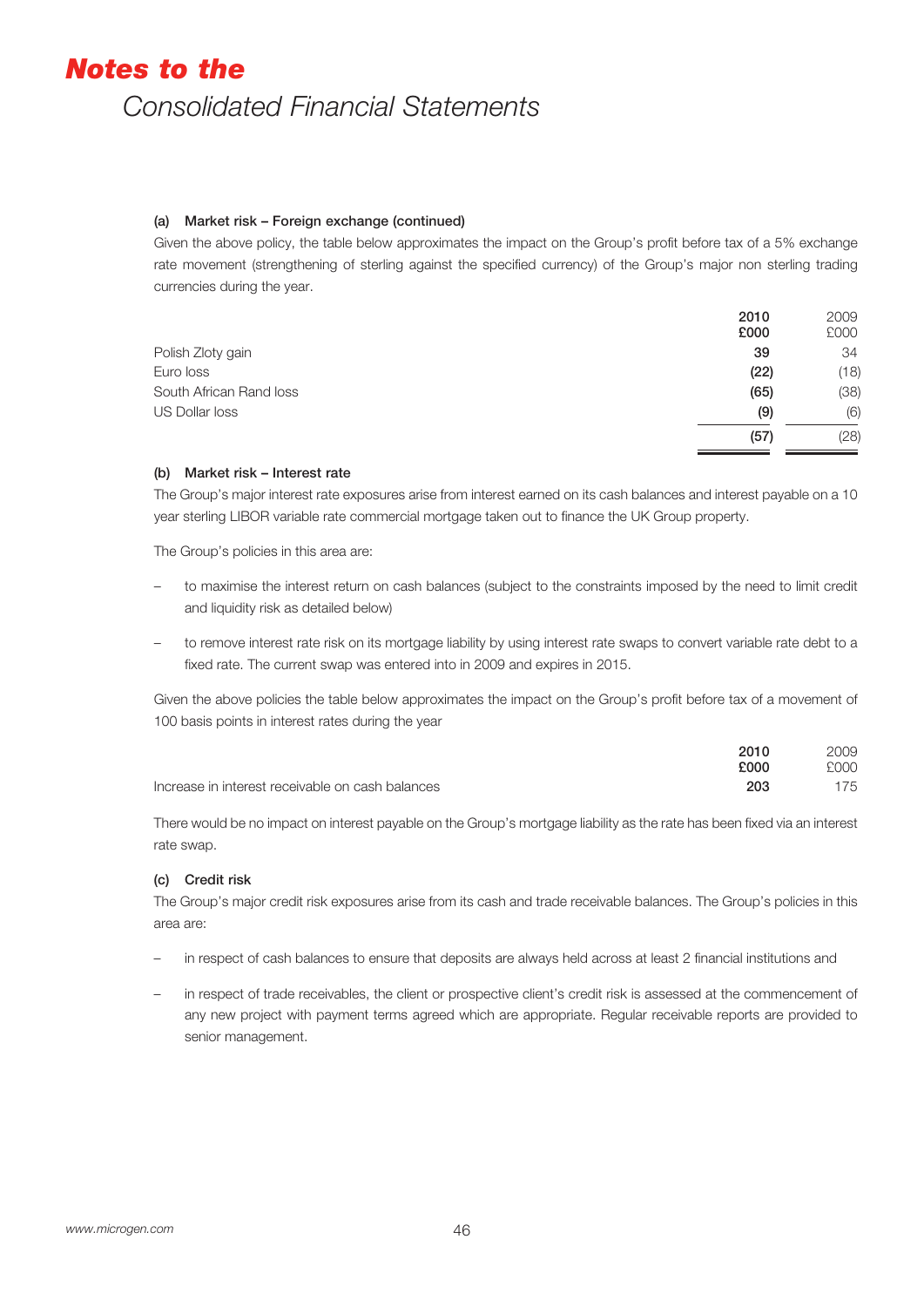

The table below shows the credit rating and balance of the six major counterparties at the balance sheet date:

|              | Current             | 31 December  | 31 December  |
|--------------|---------------------|--------------|--------------|
| Counterparty | Rating<br>(Moody's) | 2010<br>£000 | 2009<br>£000 |
| Bank A       | Aa3                 | 12,585       | 10,858       |
| Bank B       | Aa <sub>3</sub>     | 9,584        | 9,386        |
| Bank C       | Aa <sub>2</sub>     | 2,008        | 2,003        |
|              |                     | 24,177       | 22,247       |
| Customer A   | Aa <sub>2</sub>     | 1,143        | 999          |
| Customer B   | Aa1                 | 751          | 821          |
| Customer C   | A <sub>2</sub>      | 671          | 480          |
|              |                     | 2,565        | 2,300        |

# (d) Liquidity risk

The Group's major liquidity exposures arise from the need to settle its trade, employee and taxation liabilities as they fall due.

In addition, payments of mortgage principal and associated interest are made quarterly. Whilst the Group is comfortably able to finance all of these payments out of operating cash flows, policies are in place to further limit exposure to liquidity risk:

- surplus cash is never deposited for maturities of longer than 3 months; and
- uncommitted facilities will be entered into to support any specific expansion opportunities that arise.

Management monitors rolling forecasts of the Group's liquidity reserve on the basis of expected cash flow. The Group's liquidity management policy involves projecting cashflows in major currencies and considering the level of liquid assets necessary to meet these.

The table below analyses the Group's financial liabilities and net-settled derivative financial liabilities into relevant maturity groupings based on the remaining period at the balance sheet to the contractual maturity date. The amounts disclosed in the table are the contractual undiscounted cash flows.

| At 31 December 2010              | Less than<br>1 year<br>£000 | Between 1<br>and 2 years<br>£000 | Between 2<br>and 5 years<br>£000 | Over<br>5 years<br>£000 |
|----------------------------------|-----------------------------|----------------------------------|----------------------------------|-------------------------|
| <b>Borrowings</b>                | 396                         | 391                              | 1,138                            |                         |
| Derivative financial instruments | 115                         |                                  |                                  |                         |
| Trade and other payables         | 17,950                      |                                  |                                  |                         |
|                                  | 18,461                      | 391                              | 1.138                            |                         |
| At 31 December 2009              | Less than<br>1 year<br>£000 | Between 1<br>and 2 years<br>£000 | Between 2<br>and 5 years<br>£000 | Over<br>5 years<br>£000 |
| <b>Borrowings</b>                | 584                         | 452                              | 1,250                            | 381                     |
| Derivative financial instruments | 74                          |                                  |                                  |                         |
| Trade and other payables         | 17,537                      |                                  |                                  |                         |
|                                  | 18.195                      | 452                              | 1.250                            | 381                     |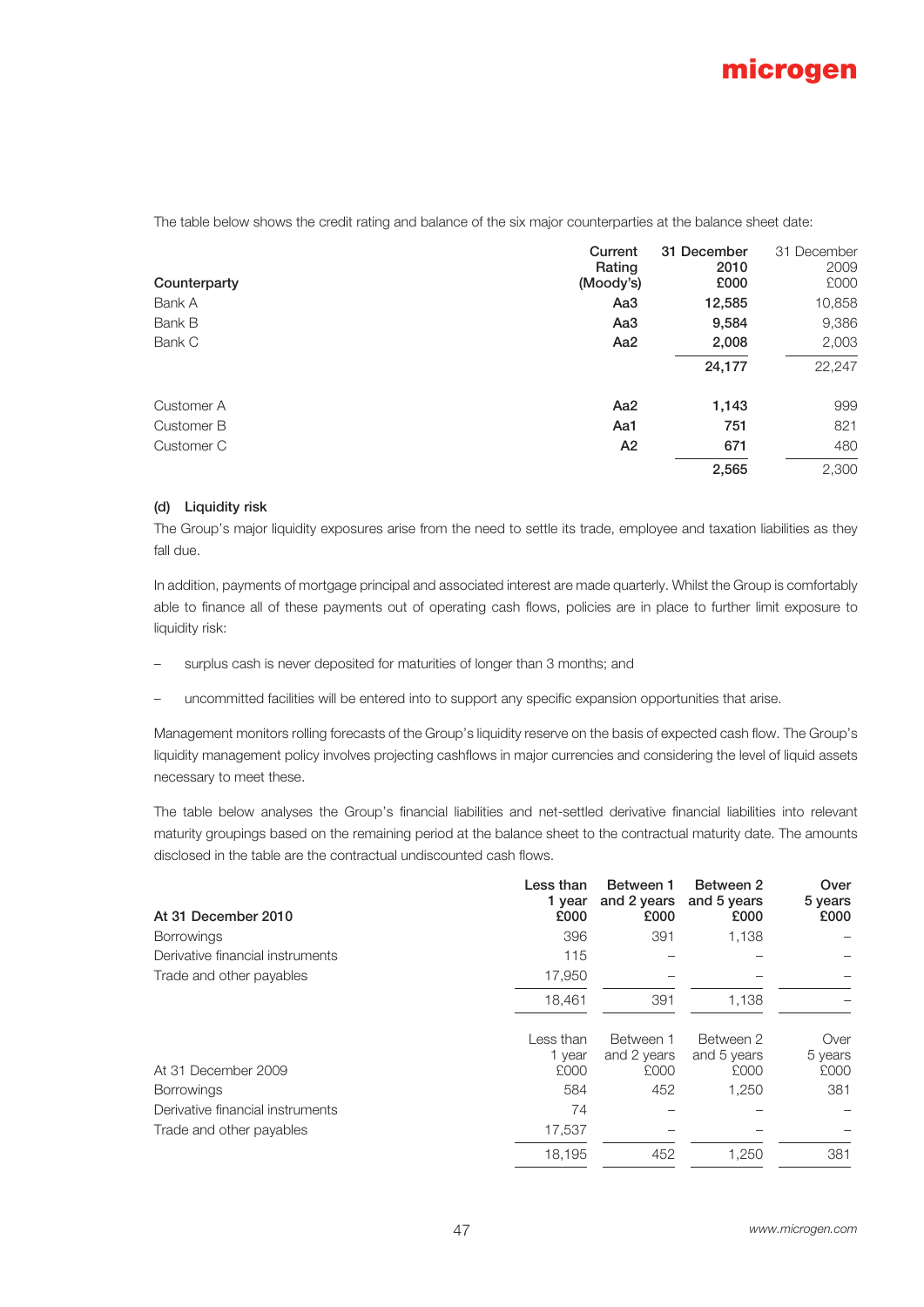# (d) Liquidity risk (continued)

The table below analyses the Group's derivative financial instruments which will be settled on a gross basis into the relevant maturity groups based on the remaining period at the balance sheet to the contractual maturity date. The amounts disclosed in the table are the contractual undiscounted cash flows.

|                                    | Less than<br>1 year | Between 1<br>and 2 years | Between 2<br>and 5 years | Over<br>5 years |
|------------------------------------|---------------------|--------------------------|--------------------------|-----------------|
| At 31 December 2010                | £000                | £000                     | £000                     | £000            |
| Forward foreign exchange contracts |                     |                          |                          |                 |
| - cash flow hedges                 |                     |                          |                          |                 |
| Outflow                            | (2,505)             |                          |                          |                 |
| Inflow                             | 2,527               |                          |                          |                 |
| Interest swap                      |                     |                          |                          |                 |
| - cash flow hedges                 |                     |                          |                          |                 |
| Outflow                            | (70)                | (55)                     | (74)                     |                 |
| Inflow                             | 26                  | 20                       | 27                       |                 |
| Net (outflow)/inflow               | (22)                | (35)                     | (47)                     |                 |
|                                    | Less than<br>1 year | Between 1<br>and 2 years | Between 2<br>and 5 years | Over<br>5 years |
| At 31 December 2009                | £000                | £000                     | £000                     | £000            |
| Forward foreign exchange contracts |                     |                          |                          |                 |
| - cash flow hedges                 |                     |                          |                          |                 |
| Outflow                            | (2, 261)            |                          |                          |                 |
| Inflow                             | 2,352               |                          |                          |                 |
| Interest swap                      |                     |                          |                          |                 |
| - cash flow hedges                 |                     |                          |                          |                 |
| Outflow                            | (85)                | (70)                     | (120)                    | (9)             |
| Inflow                             | 29                  | 24                       | 41                       | 3               |
| Net inflow                         | 35                  | (46)                     | (79)                     | (6)             |

# Fair value estimation

The fair values of the financial derivative instruments have been estimated based on discounted expected future cash flows.

The fair values of short-term deposits are assumed to approximate to their book values. In the case of loans due after more than one year the fair value of financial liabilities for disclosure purposes is estimated by discounting the future contractual cash flows at the current market interest rate available to the group for similar financial instruments.

# Capital risk management

The Group's objectives when managing capital are to safeguard the group's ability to continue as a going concern in order to provide returns for shareholders and benefits for other stakeholders and to maintain an optimal capital structure to reduce the cost of capital.

In order to maintain or adjust the capital structure, the Group may adjust the amount of dividends paid to shareholders, return capital to shareholders, issue new shares or sell assets to reduce debt.

The Group is in a net funds position in 2009 and 2010 and therefore is ungeared. The only borrowings held are in respect of the mortgage.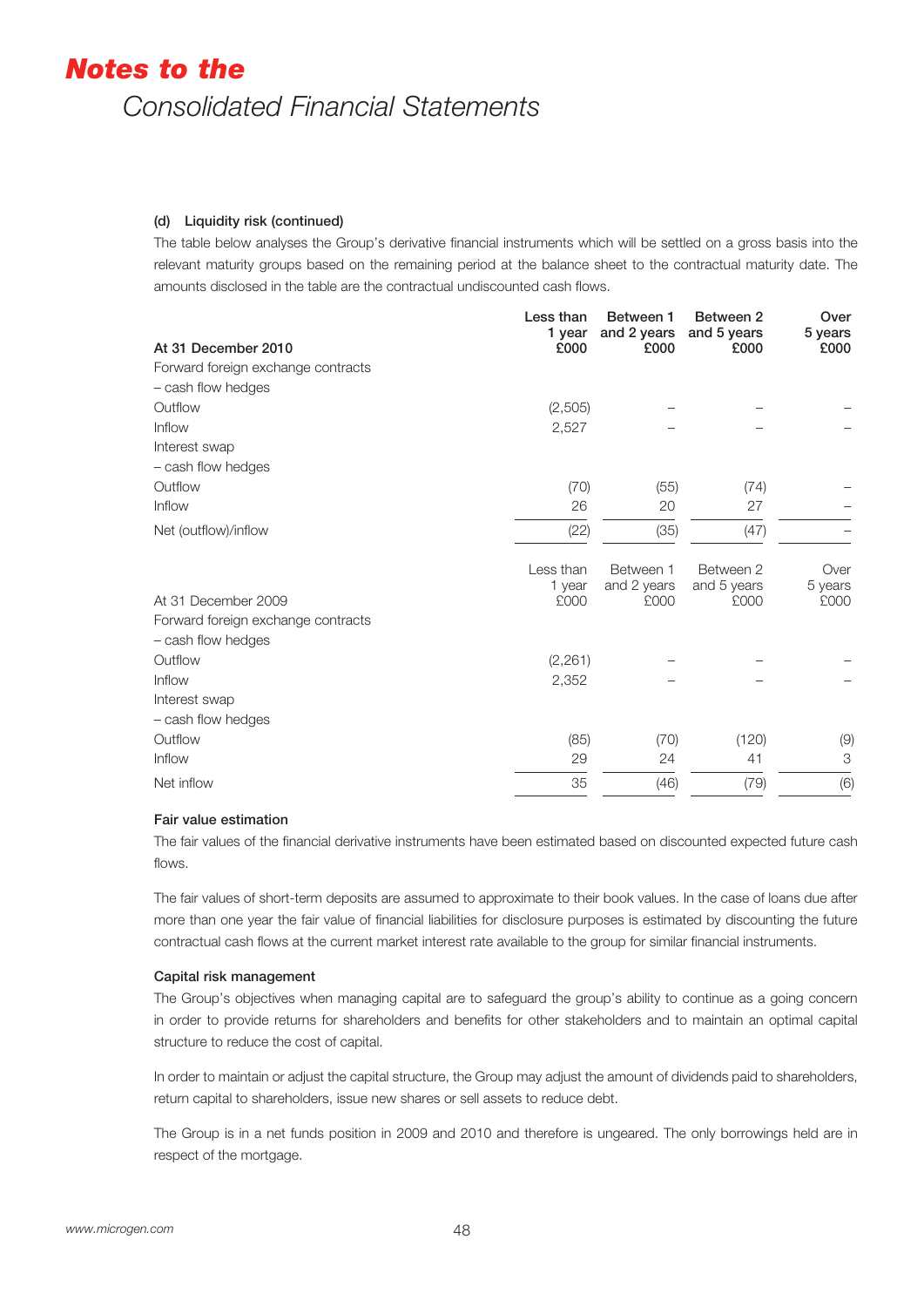During the period the Group complied with the externally imposed capital requirements to which it is subject relating to the Mortgage on the property, interest swap and foreign currency contracts. There are no further capital requirements to which the Group or Company is subject.

# Critical Accounting Estimates And Judgements

### (a) Impairment of freehold land and buildings

The Group has carried out an impairment review of its freehold land and buildings. Following the review performed in 2009 which resulted in an impairment of £896,000 the directors have not received any market information in 2010 to require an adjustment to the impairment provision established in 2009.

### (b) Impairment of goodwill

Determining whether goodwill is impaired requires an estimation of the value in use of the cash generating units to which goodwill has been allocated. The value in use calculation requires the Group to estimate the future cash flows expected to arise from the cash generating unit and a suitable discount rate in order to calculate present value. The discount rate applied in the value in use calculation approximates to the Group's weighted average cost of capital.

The Group annually reviews the goodwill valuation based on various scenarios and each of these scenarios have different growth rate assumptions and it also reviews the conversion to cash ratio. The growth rate assumptions are in relation to periods covered by Board approved plans.

Impairments recognised during the year are performed against the carrying value of goodwill. The impairment is recognised in the income statements in the period which it is deemed to arise.

### (c) Impairment of investments

The Group has also carried out an impairment review on the value of investments held in the Company. Where the investment is held in a company which has an ongoing trade the value is derived by a value in use calculation of the cash generating units. This is done on a similar basis to that used in the impairment of goodwill calculation as detailed above and is therefore subject to the same estimates by management. Where the investment is held in a company which is no longer trading the value is derived from the carrying value of the net assets on the balance sheet of that entity.

# (d) Valuation of intangibles

When valuing customer relationships on acquisition the Group uses various assumptions including estimated discount rates, expected levels of customer retention and profit margins relevant to the market in which the company operates. If any of these assumptions were to change materially, the resulting valuation is likely to be different.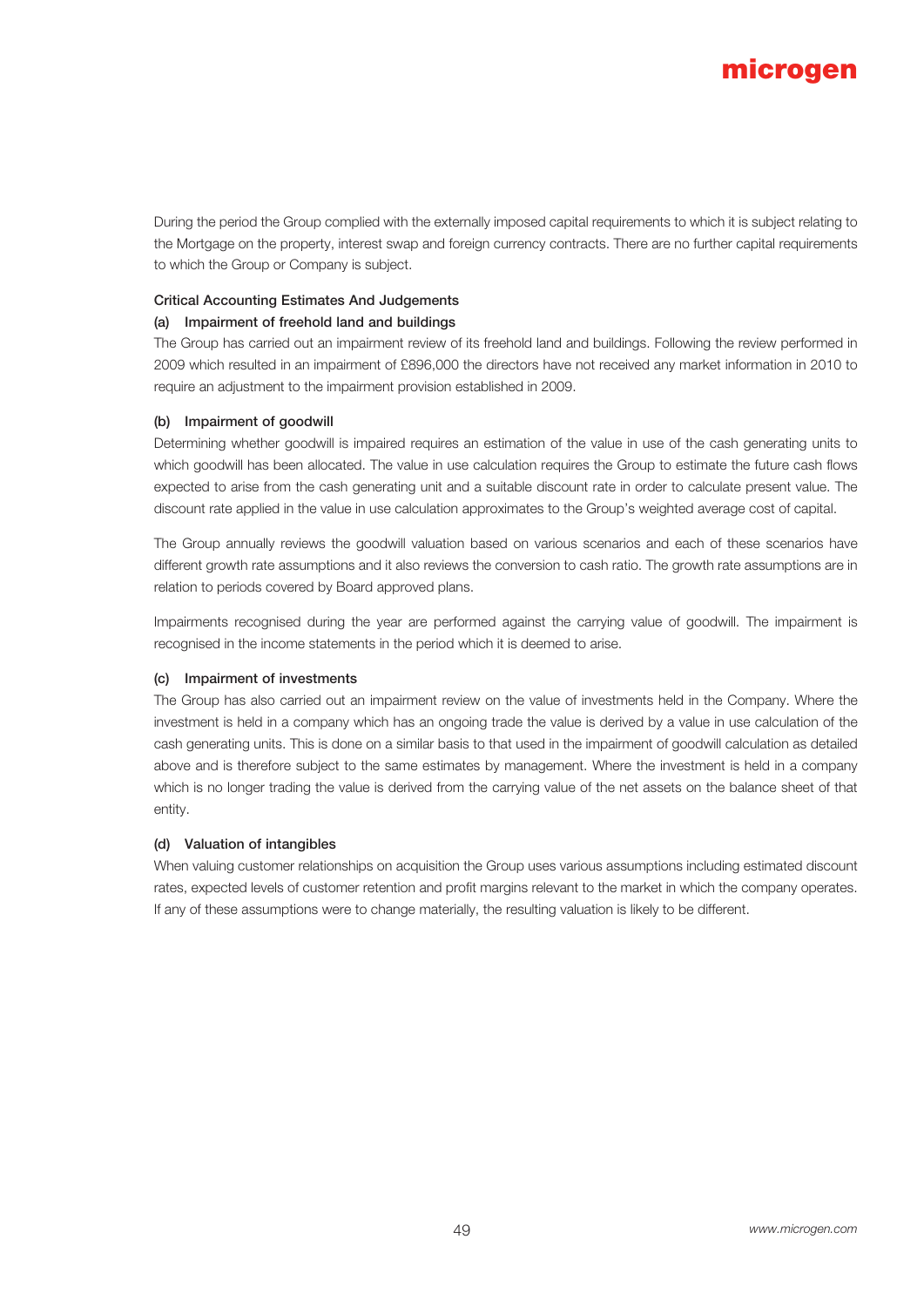# 1. Segmental Information

## Business segments

The Board has determined the operating segments based on the reports it receives from management to make strategic decisions.

The segmental analysis is split into Microgen Aptitude Solutions Division ("MASD") and Financial Systems Division ("FSD").

The principal activity of the Group is the provision of IT services and solutions, including software based activity generating the majority of its revenue from software licences, maintenance, support, funded development and related consultancy.

The divisions and business categories are allocated central function costs in arriving at operating profit/(loss). Group overhead costs are not allocated into the divisions or business categories as the Board believes that these relate to Group activities as opposed to the division or business category.

| Year ended 31 December 2010                     | <b>MASD</b><br>£000 | <b>FSD</b><br>£000 | Group<br>£000 | Total<br>£000 |
|-------------------------------------------------|---------------------|--------------------|---------------|---------------|
| Revenue                                         | 16.995              | 16,674             |               | 33,669        |
| Operating costs                                 | (14, 386)           | (8,590)            |               | (22, 976)     |
| Operating profit before Group overheads         | 2,609               | 8.084              |               | 10,693        |
| Unallocated Group overheads                     |                     |                    | (2,600)       | (2,600)       |
| Operating profit before intangible amortisation |                     |                    |               | 8,093         |
| Intangible amortisation                         |                     | (255)              |               | (255)         |
| Operating profit/(loss)                         | 2,609               | 7,829              | (2,600)       | 7,838         |
| Net finance income                              |                     |                    |               | 14            |
| Profit before tax                               |                     |                    |               | 7,852         |
| Income tax expense                              |                     |                    |               | (1, 341)      |
| Profit for the year                             |                     |                    |               | 6,511         |
|                                                 |                     |                    |               |               |

### (a) Revenue and operating profit by division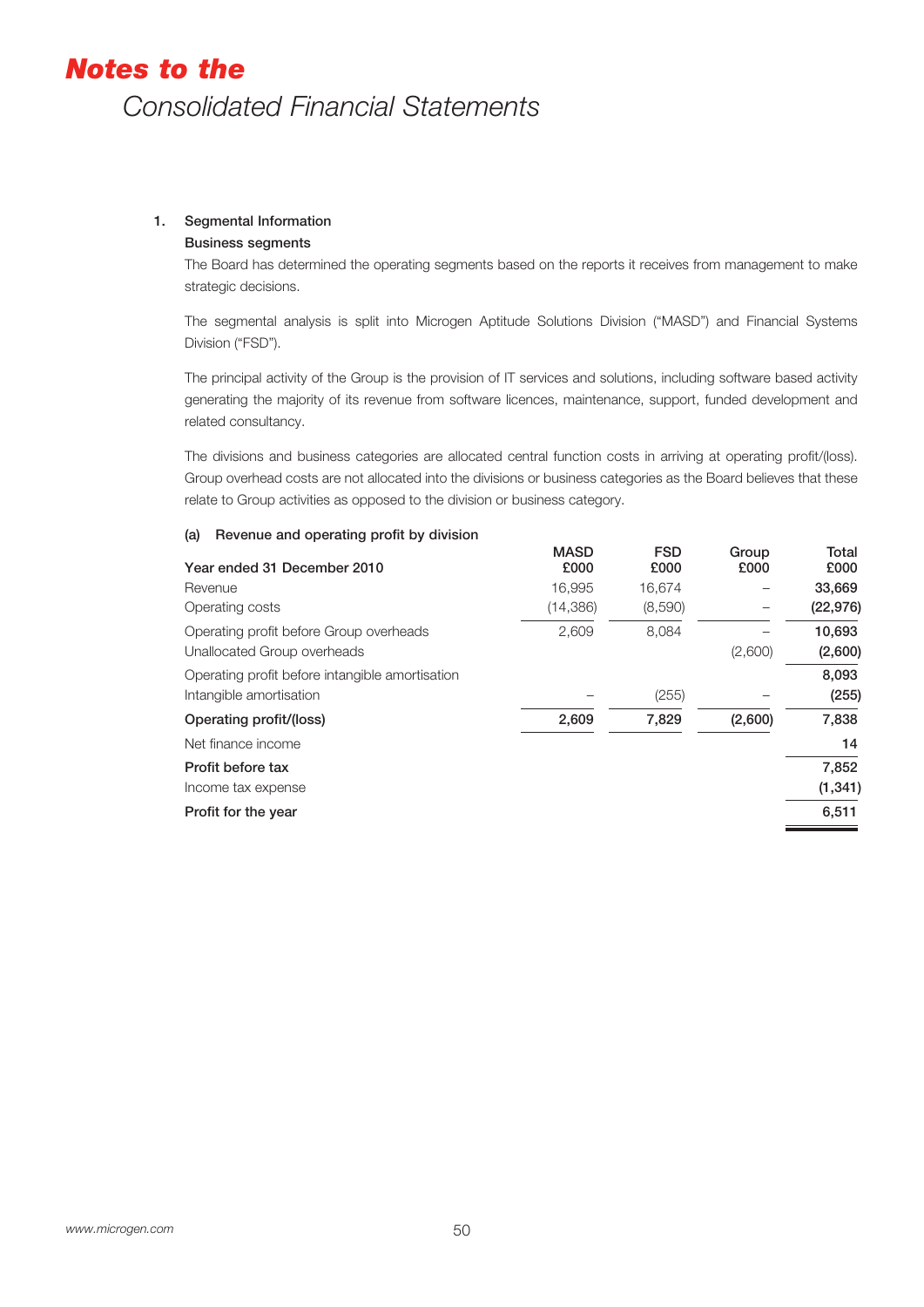# CONTINUING OPERATIONS

| <b>UUNTINUINU UFLIMITUI</b>                                                                                   | <b>MASD</b> | <b>FSD</b> | Group    | Total     |
|---------------------------------------------------------------------------------------------------------------|-------------|------------|----------|-----------|
| Year ended 31 December 2009                                                                                   | £000        | £000       | £000     | £000      |
| Revenue                                                                                                       | 11,806      | 17,254     |          | 29,060    |
| Operating costs                                                                                               | (11, 476)   | (9,042)    |          | (20, 518) |
| Operating profit before Group overheads                                                                       | 330         | 8,212      |          | 8,542     |
| Unallocated Group overheads                                                                                   |             |            | (2,598)  | (2,598)   |
| Operating profit before goodwill, property and<br>intangible impairment/amortisation and exceptional<br>items |             |            |          | 5,944     |
| Goodwill impairment                                                                                           |             | (2,000)    |          | (2,000)   |
| Property impairment                                                                                           |             |            | (896)    | (896)     |
| Intangible amortisation                                                                                       |             | (391)      |          | (391)     |
| Exceptional items                                                                                             |             |            |          |           |
| - Gain on sale of shares held in investments                                                                  |             |            | 205      | 205       |
| - Other                                                                                                       |             |            | 7        | 7         |
| - Goodwill adjustment                                                                                         |             |            | (560)    | (560)     |
|                                                                                                               |             | (2, 391)   | (1, 244) | (3,635)   |
| Operating profit/(loss)                                                                                       | 330         | 5,821      | (3,842)  | 2,309     |
| Net finance cost                                                                                              |             |            |          | (36)      |
| Profit before income tax                                                                                      |             |            |          | 2,273     |
| Income tax expense                                                                                            |             |            |          | (974)     |
| Profit for the year from continuing operations                                                                |             |            |          | 1,299     |
| <b>DISCONTINUED OPERATIONS</b>                                                                                |             |            |          |           |
| Profit for the year from discontinued operations (note 2)                                                     |             |            |          | 7,243     |
| Profit for the year                                                                                           |             |            |          | 8,542     |
| Other information<br>(b)                                                                                      |             |            |          |           |
|                                                                                                               | <b>MASD</b> | <b>FSD</b> | Group    | Total     |
| Year ended 31 December 2010                                                                                   | £000        | £000       | £000     | £000      |
| Capital expenditure                                                                                           |             |            |          |           |
| - property, plant and equipment (note 11)                                                                     | 342         | 141        | 103      | 586       |
| Depreciation (note 11)                                                                                        | (289)       | (68)       | (292)    | (649)     |
| Amortisation of intangible assets (note 10)                                                                   |             | (255)      |          | (255)     |
| Reversal of receivables impairment (note 14)                                                                  |             | 17         |          | 17        |
|                                                                                                               | <b>MASD</b> | <b>FSD</b> | Group    | Total     |
| Year ended 31 December 2009                                                                                   | £000        | £000       | £000     | £000      |
| Capital expenditure                                                                                           |             |            |          |           |
| - property, plant and equipment                                                                               | 309         | 86         | 86       | 481       |
| Depreciation                                                                                                  | (235)       | (160)      | (377)    | (772)     |
| Amortisation of intangible assets (note 10)                                                                   |             | (391)      |          | (391)     |
| Reversal of trade receivables impairment (note 14)                                                            |             | 99         |          | 99        |
|                                                                                                               |             |            |          |           |

The 2009 capital expenditure and depreciation excludes discontinued operations.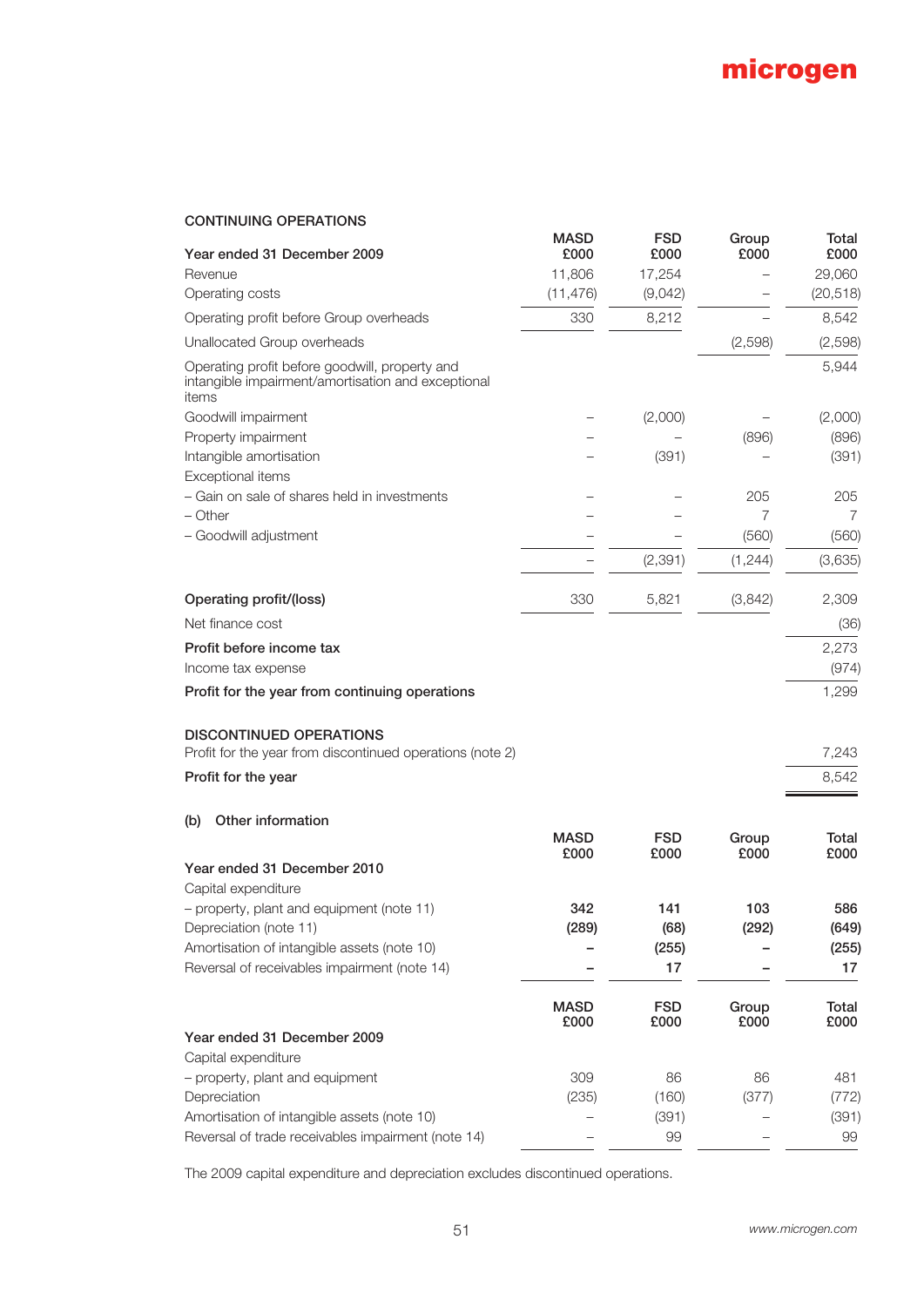| <b>MASD</b> |                                                                                            |                                                                |                                      |
|-------------|--------------------------------------------------------------------------------------------|----------------------------------------------------------------|--------------------------------------|
|             | <b>FSD</b><br>£000                                                                         | Group<br>£000                                                  | Total<br>£000                        |
|             |                                                                                            |                                                                |                                      |
|             |                                                                                            |                                                                | 80,007                               |
|             |                                                                                            | (3,836)                                                        | (20, 869)                            |
|             |                                                                                            |                                                                | 59,138                               |
|             |                                                                                            |                                                                |                                      |
|             | <b>FSD</b><br>£000                                                                         | Group<br>£000                                                  | Total<br>£000                        |
|             |                                                                                            |                                                                |                                      |
|             |                                                                                            |                                                                | 81,066                               |
|             |                                                                                            | (4,900)                                                        | (20, 703)                            |
|             |                                                                                            |                                                                | 60,363                               |
|             | £000<br>19,534<br>(5, 144)<br>14,390<br><b>MASD</b><br>£000<br>16.739<br>(4,210)<br>12,529 | 32,829<br>(11, 889)<br>20,940<br>27,854<br>(11, 593)<br>16.261 | 27,644<br>23,808<br>36,473<br>31,573 |

Sales between business segments are no greater than £250,000 per annum and hence are not disclosed.

Capital expenditure comprises additions to property, plant and equipment and intangible assets, including additions resulting from acquisitions through business combinations.

# (d) Geographical segments

The Group has two geographical segments for reporting purposes, the United Kingdom & Ireland and the Rest of the World.

The following table provides an analysis of the Group's sales by origin and by destination.

|                            | Sales revenue by origin Sales revenue by destination |        |                                                 |            |  |
|----------------------------|------------------------------------------------------|--------|-------------------------------------------------|------------|--|
|                            | Year ended                                           |        | Year ended Year ended                           | Year ended |  |
|                            |                                                      |        | 31 Dec 2010 31 Dec 2009 31 Dec 2010 31 Dec 2009 |            |  |
|                            | £000                                                 | £000   | £000                                            | £000       |  |
| United Kingdom and Ireland | 26,848                                               | 21.732 | 17.398                                          | 11.760     |  |
| Rest of World              | 6.821                                                | 7.328  | 16.271                                          | 17.300     |  |
|                            | 33,669                                               | 29,060 | 33,669                                          | 29,060     |  |

The following is an analysis of the carrying amount of segment assets, and additions to property, plant and equipment and intangible assets, analysed by the geographical area in which the assets are located.

|                            |                    | Carrying amount<br>of segment assets                    |                               | Capital expenditure |
|----------------------------|--------------------|---------------------------------------------------------|-------------------------------|---------------------|
|                            | Year ended<br>£000 | 31 Dec 2010 31 Dec 2009 31 Dec 2010 31 Dec 2009<br>£000 | Year ended Year ended<br>£000 | Year ended<br>£000  |
| United Kingdom and Ireland | 75.262             | 76.817                                                  | 313                           | 321                 |
| Rest of World              | 4.526              | 4.249                                                   | 273                           | 160                 |
|                            | 79.788             | 81.066                                                  | 586                           | 481                 |

The Company's business is to invest in its subsidiaries and, therefore, it operates in a single segment.

The 2009 capital expenditure excludes discontinued operations, which total £60,000.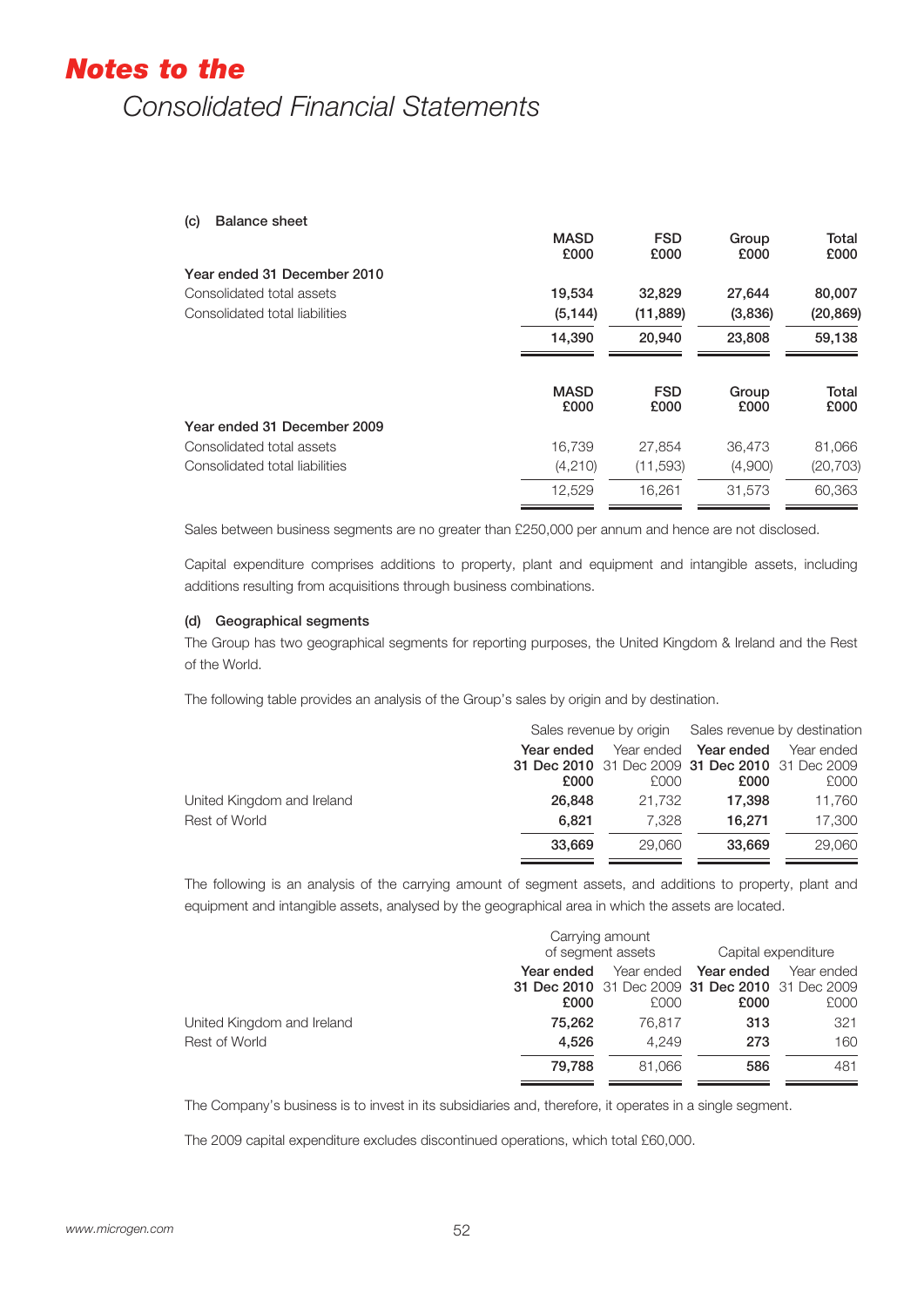# 2. Discontinued operations

The Billing Services Division was disposed of on 30 November 2009. There were no discontinued operations in 2010.

The results for Billing Services Division for 2009 are as follows:

|                                                         | 11 months   |
|---------------------------------------------------------|-------------|
|                                                         | ended       |
|                                                         | 30 Nov 2009 |
|                                                         | £000        |
| Revenue                                                 | 5,257       |
| Operating costs                                         | (3,796)     |
| Operating profit before exceptional items               | 1,461       |
| Exceptional income                                      | 6,189       |
| Profit from discontinued operations – before income tax | 7,650       |
| Income tax expense                                      | (407)       |
| Profit from discontinued operations – after income tax  | 7,243       |

The exceptional income in 2009 relates to the consideration received for the business of £7,531,000 less all associated costs of £537,000 and the net assets of the Billing Services Division as at the time of disposal of £805,000, which included cash of £172,000.

For 2009 operating costs included employee benefits of £1,805,000, depreciation of £72,000 and other operating costs of £1,919,000.

For 2009 the Income tax expense has been calculated using the standard corporation tax rate of 28%.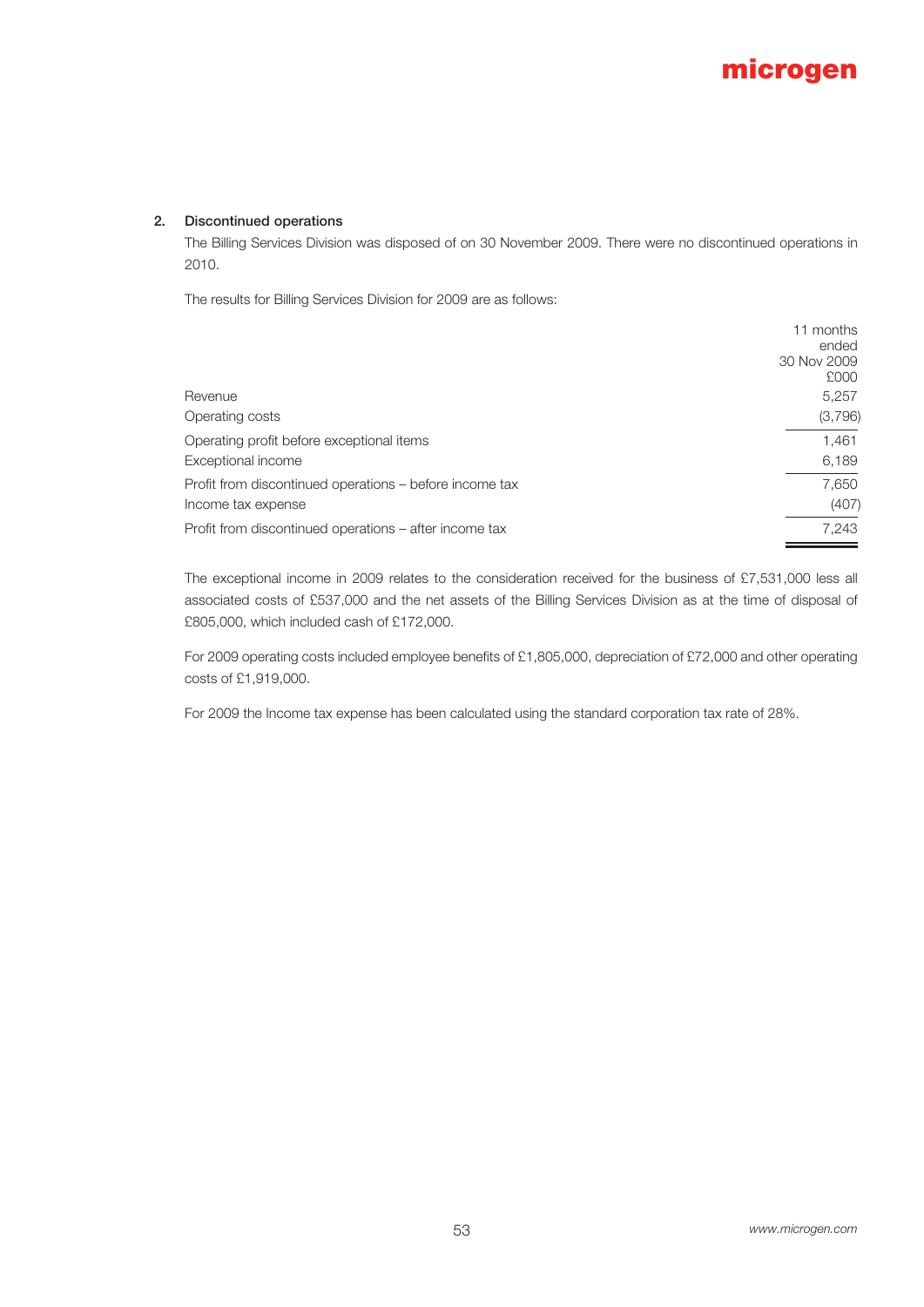# 3. Operating profit

The following items are included in operating costs:

|                                                                                   | Year ended<br>31 Dec 2010<br>£000 | Year ended<br>31 Dec 2009<br>£000 |
|-----------------------------------------------------------------------------------|-----------------------------------|-----------------------------------|
| Employee benefit expense (note 4)                                                 | 19,076                            | 16,961                            |
| Depreciation                                                                      | 649                               | 772                               |
| Intangibles amortisation (note 10)                                                | 255                               | 391                               |
| Goodwill impairment (note 9)                                                      |                                   | 2,000                             |
| Property impairment (note 11)                                                     |                                   | 896                               |
| Exceptional items:                                                                |                                   |                                   |
| - Gain on sale of shares held in investment (note 1)                              |                                   | (205)                             |
| - Other exceptional credit (note 1)                                               |                                   | (7)                               |
| - Goodwill adjustment (note 1)                                                    |                                   | 560                               |
| Other operating costs                                                             | 5,851                             | 5,383                             |
|                                                                                   | 25,831                            | 26,751                            |
| Profit from continuing operations has been arrived at after charging/(crediting): |                                   |                                   |
| Net foreign exchange gains                                                        | 27                                | (19)                              |
| Research, development and support costs - MASD                                    | 2,765                             | 2,827                             |
| Research, development and support costs - FSD                                     | 2,086                             | 2,038                             |
| Depreciation of property, plant and equipment within operating costs:             |                                   |                                   |
| - owned assets                                                                    | 649                               | 772                               |
| Amortisation of intangible assets (note 10)                                       | 255                               | 391                               |
| Goodwill impairment (note 9)                                                      |                                   | 2,000                             |
| Property impairment (note 11)                                                     |                                   | 896                               |
| Profit on disposal of investments                                                 |                                   | (6, 189)                          |
| Operating lease rentals payable:                                                  |                                   |                                   |
| - plant and machinery                                                             | 38                                | 37                                |
| $-$ other                                                                         | 487                               | 437                               |
| Repairs and maintenance expenditure on property, plant and equipment              | 126                               | 172                               |
| Reversal of trade receivables impairment                                          | (17)                              | (99)                              |

During the year the group obtained the following services from the Group's auditors at costs as detailed below:

|                                                                                                                                                                                              | Year ended<br>31 Dec 2010 31 Dec 2009<br>£000 | Year ended<br>£000 |
|----------------------------------------------------------------------------------------------------------------------------------------------------------------------------------------------|-----------------------------------------------|--------------------|
| Fees payable to Company auditor for the audit of the Parent Company and<br>consolidated financial statements<br>Fees payable to the Company's auditor and its associates for other services: | 65                                            | 76                 |
| - the audit of Company's subsidiaries pursuant to legislation                                                                                                                                | 65                                            | 80                 |
| - corporation and sales tax services                                                                                                                                                         | 186                                           | 140                |
| - overseas secondment services                                                                                                                                                               | 260                                           | 85                 |
| - services relating to corporate finance transactions                                                                                                                                        |                                               | 92                 |
|                                                                                                                                                                                              | 576                                           | 473                |
|                                                                                                                                                                                              |                                               |                    |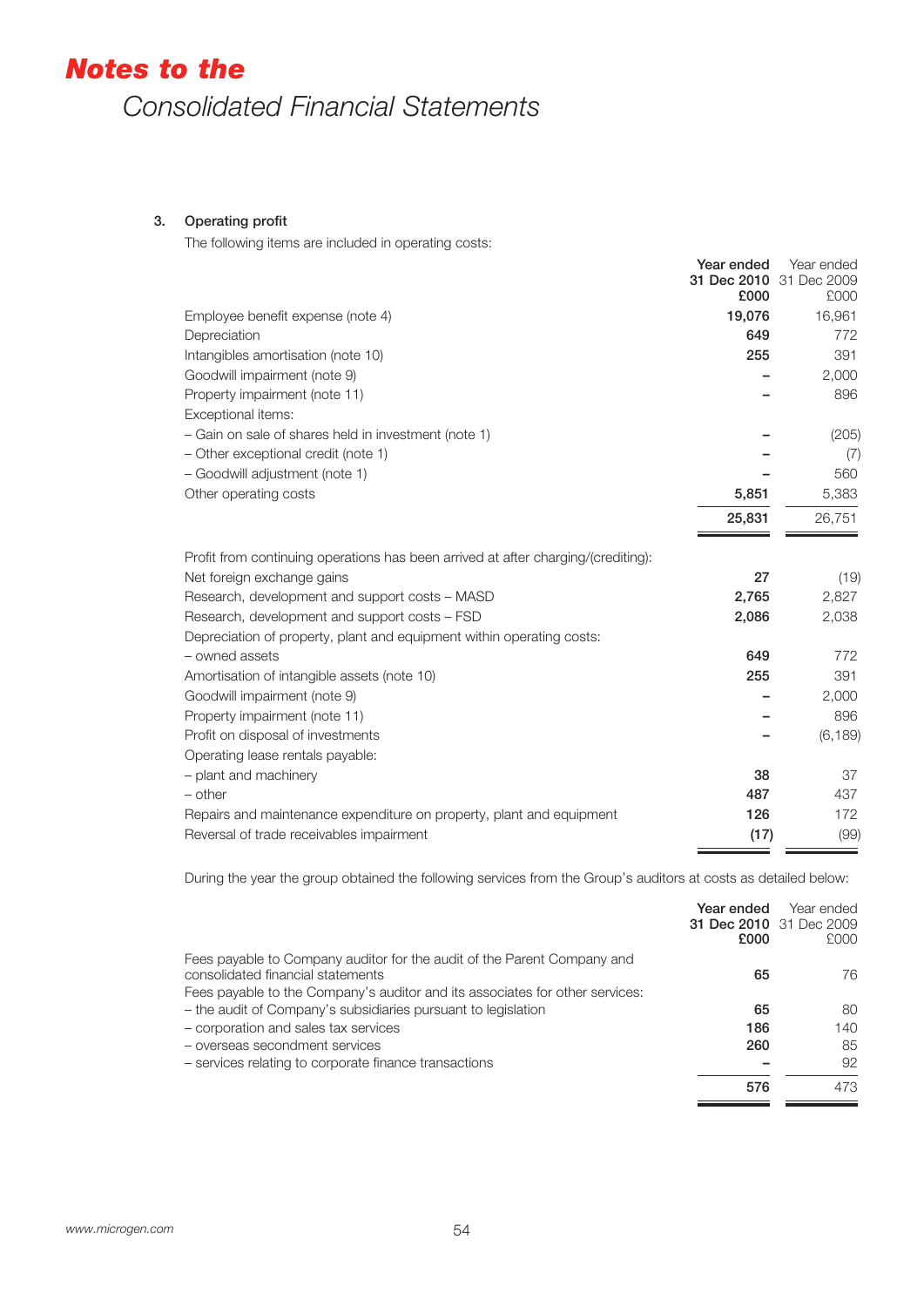A description of the work of the audit committee is included in the corporate governance statement on pages 14 to 18 and includes an explanation of how auditor objectivity and independence is safeguarded when non–audit services are provided by the auditors.

# 4. Employees and directors

|                                                                | Group      | Group                   |
|----------------------------------------------------------------|------------|-------------------------|
|                                                                | Year ended | Year ended              |
|                                                                |            | 31 Dec 2010 31 Dec 2009 |
|                                                                | £000       | £000                    |
| Employee benefit expense during the year including contractors |            |                         |
| Wages and salaries                                             | 17,346     | 15,391                  |
| Social security costs                                          | 1.144      | 1,035                   |
| Other pension costs (note 28)                                  | 371        | 377                     |
| Share based payments (note 27)                                 | 215        | 158                     |
|                                                                | 19,076     | 16.961                  |

Average monthly number of employees (including executive directors and external contractors) for the Group and Company.  $\overline{a}$ 

|                                        | Group<br>Year ended | Group<br>Year ended |
|----------------------------------------|---------------------|---------------------|
|                                        | 31 Dec 2010         | 31 Dec 2009         |
|                                        | <b>Number</b>       | Number              |
| By location:                           |                     |                     |
| United Kingdom and Ireland             | 152                 | 144                 |
| <b>Rest of World</b>                   | 108                 | 102                 |
|                                        | 260                 | 246                 |
|                                        | Group               | Group               |
|                                        | Year ended          | Year ended          |
|                                        | 31 Dec 2010         | 31 Dec 2009         |
|                                        | <b>Number</b>       | Number              |
| By category:                           |                     |                     |
| Development                            | 129                 | 126                 |
| Sales and marketing                    | 17                  | 15                  |
| Management, finance and administration | 43                  | 40                  |
| Consultants                            | 71                  | 65                  |
|                                        | 260                 | 246                 |
|                                        |                     |                     |

The average monthly number of employees includes 18 contractors (2009:14).

Headcount at 31 December 2010 was 264 (2009: 259) including 21 (2009: 18) contractors.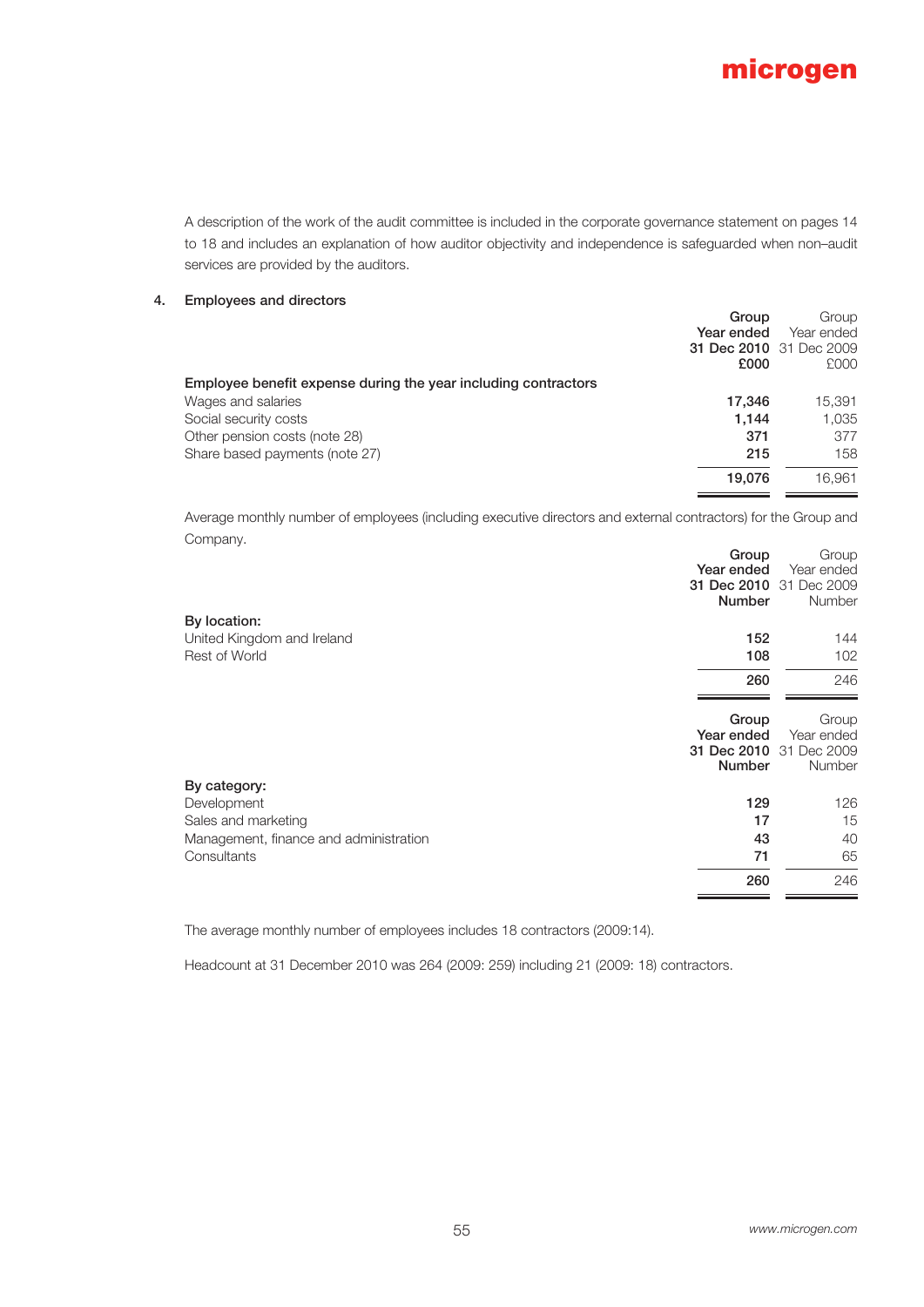# 4. Employees and directors (continued)

The Company has no employees.

|                                           | Year ended<br>£000 | Year ended<br>31 Dec 2010 31 Dec 2009<br>£000 |
|-------------------------------------------|--------------------|-----------------------------------------------|
| Key management compensation:              |                    |                                               |
| Salaries and short-term employee benefits | 2,712              | 2,807                                         |
| Post employment benefits                  | 143                | 112                                           |
| Share based payments                      | 169                | 110                                           |
|                                           | 3.024              | 3.029                                         |

Average monthly number of employees and directors in key management were 14 (2009: 14).

Key management compensation for the Group includes the Board of the Company and Operating Board of the Group.

|                                                        | Year ended | Year ended<br><b>31 Dec 2010</b> 31 Dec 2009 |
|--------------------------------------------------------|------------|----------------------------------------------|
|                                                        | £000       | £000                                         |
| <b>Directors</b>                                       |            |                                              |
| Aggregate emoluments                                   | 939        | 1.109                                        |
| Company contributions to money purchase pension scheme | 23         | 21                                           |
|                                                        | 962        | 1.130                                        |

The key management figures given above include the directors of Microgen plc.

The information required by the Companies Act and the Listing Rules of the Financial Services Authority is contained in the Directors' Report on Remuneration on pages 19 to 27.

# 5. Net finance income/cost

| 31 Dec 2010 31 Dec 2009<br>£000              | £000  |
|----------------------------------------------|-------|
| Finance cost                                 |       |
| (92)<br>Interest payable on bank borrowings  | (160) |
| Interest in respect of interest swap<br>(34) | (38)  |
| (126)                                        | (198) |
| Finance income                               |       |
| 117<br>Interest on bank deposits             | 149   |
| Interest on Corporation Tax<br>23            | 13    |
| 140                                          | 162   |
| 14<br>Net finance income/(cost)              | (36)  |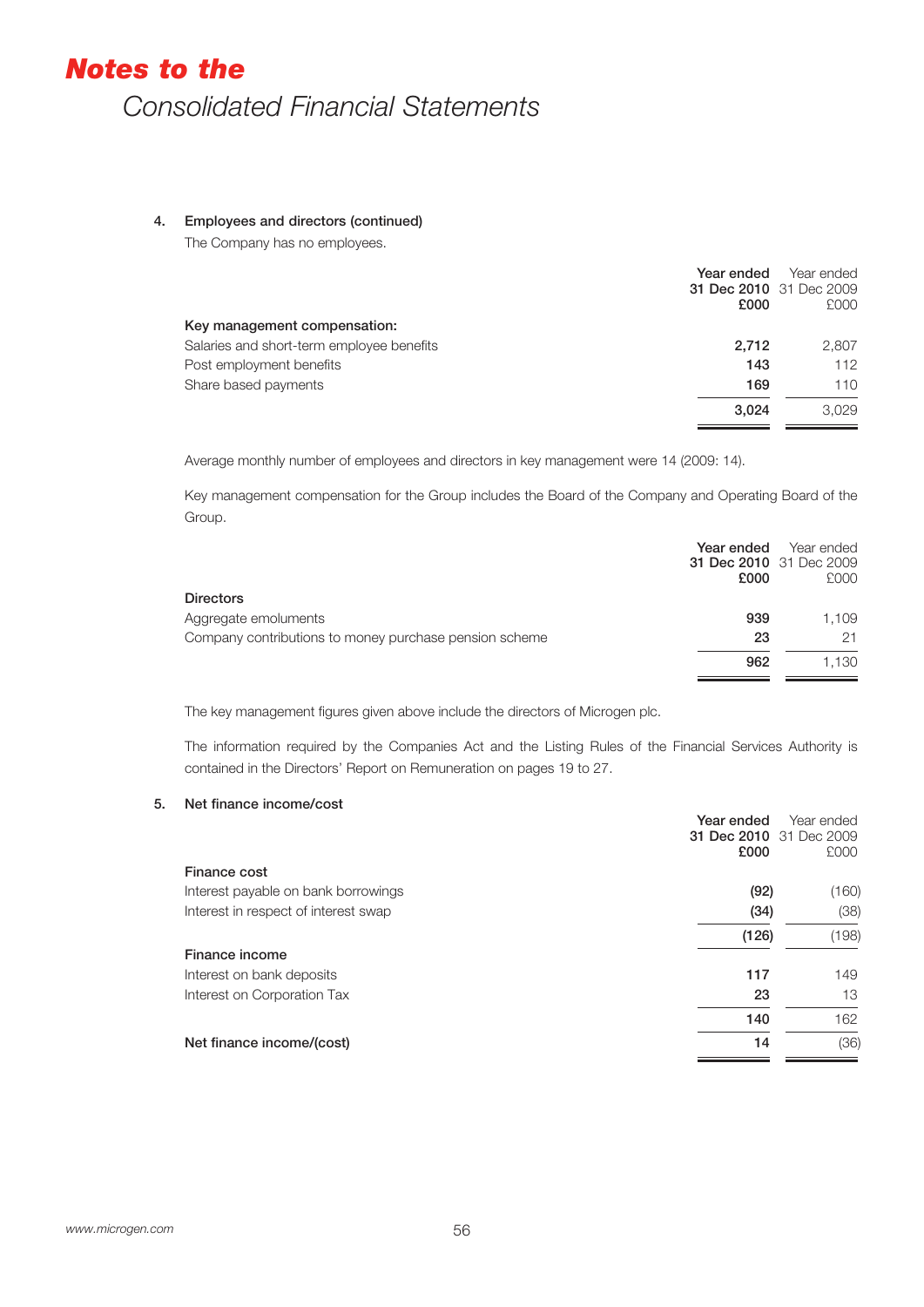

#### 6. Income tax expense

| Year ended<br>Year ended<br>31 Dec 2010 31 Dec 2009 |
|-----------------------------------------------------|
| £000<br>£000                                        |
|                                                     |
| (1,526)<br>(1, 105)                                 |
| (44)<br>160                                         |
| (1, 149)<br>(1,366)                                 |
|                                                     |
| (11)<br>264                                         |
| (89)<br>36                                          |
| 175<br>25                                           |
| (974)<br>(1, 341)                                   |
|                                                     |

Corporation tax is calculated at 28% (2009: 28%) of the estimated assessable profit for the year. Taxation for other jurisdictions is calculated at the rates prevailing in the respective jurisdictions.

A number of changes to the UK corporation tax system were announced in the June 2010 Budget Statement. Finance (No.2) Act 2010 includes legislation to reduce the rate by 1 per cent per annum to 27 per cent from 1 April 2011. This change has been substantively enacted at the balance sheet date and is therefore included in these financial statements.

Further reductions to the main rate of corporation tax are proposed to reduce the rate by 1 per cent per annum to 24 per cent by 1 April 2014. These changes had not been substantively enacted at the balance sheet date and, therefore, are not included in these financial statements.

The overall effect of these changes, if these applied to the deferred tax balance at 31 December 2010, would be to reduce the recognised deferred tax asset by up to £154,220 (11% of closing recognised deferred tax asset) and the unrecognised deferred tax asset by up to £266,408 (11% of closing unrecognised deferred tax asset).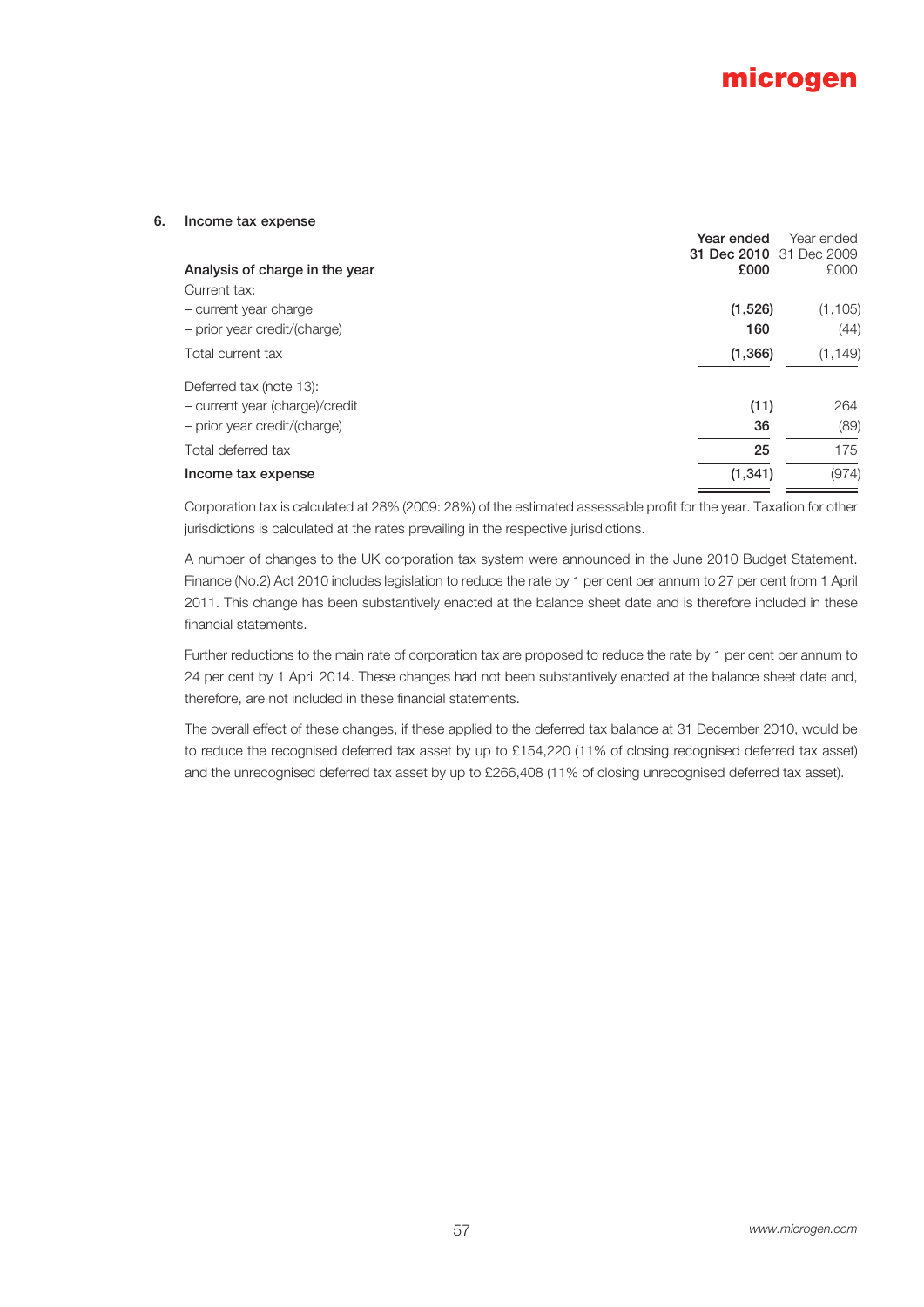*for the year ended 31 December 2010*

# 6. Income tax expense (continued)

The tax for the year is lower (2009: higher) than the standard rate of corporation tax in the UK (28%). The differences are explained below:

|                                                       | Year ended<br>31 Dec 2010<br>£000 | Year ended<br>31 Dec 2009<br>£000 |
|-------------------------------------------------------|-----------------------------------|-----------------------------------|
| Profit on ordinary activities before tax              | 7,852                             | 2,273                             |
| Tax at the UK corporation tax rate of 28% (2009: 28%) | (2, 199)                          | (636)                             |
| Effects of:                                           |                                   |                                   |
| Adjustment to tax in respect of prior period          | 196                               | (133)                             |
| Adjustment in respect of foreign tax rates            | 24                                | 5                                 |
| Expenses not deductible for tax purposes              |                                   |                                   |
| Goodwill and intangibles impairment                   |                                   | (560)                             |
| Income not taxable                                    |                                   | 56                                |
| Share based payment expenses                          | 13                                | 84                                |
| Revaluation of property                               |                                   | (251)                             |
| Changes in Goodwill                                   |                                   | (157)                             |
| Other                                                 | (11)                              | (26)                              |
| Changes in UK Corporation Tax Rates                   | (30)                              |                                   |
| Movement in unrecognised deferred taxation            | 360                               | 560                               |
| Utilisation of losses not previously recognised       | 306                               | 84                                |
| <b>Total taxation</b>                                 | (1, 341)                          | (974)                             |

The total tax charge of £1,341,000 (2009: £974,000) on continuing operations represents 17.1% (2009: 42.9%) of the Group profit before tax of £7,852,000 (2009: £2,273,000).

After adjusting for the impact of goodwill, property and intangible impairment/amortisation, goodwill adjustment, exceptional items, tax impact of share options, change in tax rates and prior year tax charges, the tax charge for the year of £2,221,000 (2009: £1,560,000) represents 27.4% (2009: 26.4%) of the profit before goodwill, property and intangible impairment/amortisation and exceptional items, which is the tax rate used for calculating the adjusted earnings per share.

# 7. Earnings per share

Basic earnings per share is calculated by dividing the earnings attributable to ordinary shareholders by the weighted average number of ordinary shares outstanding during the year, excluding 60,000 shares (2009: 64,213) held by the Microgen Employee Share Participation Scheme Trust, which are treated as cancelled for dividend purposes.

For diluted earnings per share, the weighted average number of ordinary shares in issue is adjusted to assume conversion of all dilutive potential ordinary shares. The Group has dilutive potential ordinary shares in the form of share options granted to employees where the exercise price is less than the average market price of the Company's ordinary shares during the year.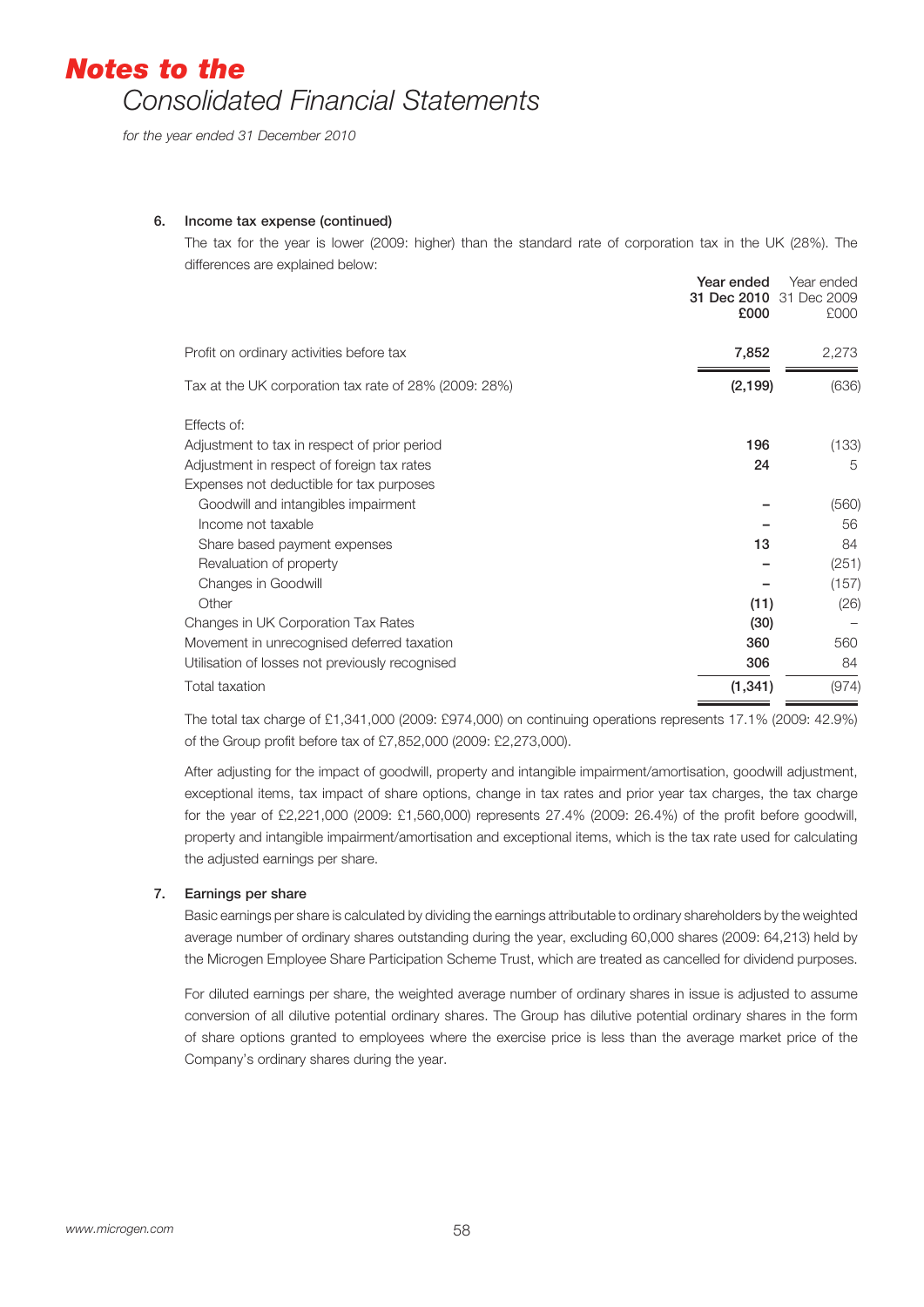

The calculation of the basic and diluted earnings per share is based on the following data:

|                                                   | Earnings<br>£000 | Year ended 31 Dec 2010<br>Weighted<br>average<br>number of<br>shares (in<br>thousands) | Per-share<br>amount<br>pence | Earnings<br>£000 | Year ended 31 Dec 2009<br>Weighted<br>average<br>number of<br>shares (in<br>thousands) | Per-share<br>amount<br>pence |
|---------------------------------------------------|------------------|----------------------------------------------------------------------------------------|------------------------------|------------------|----------------------------------------------------------------------------------------|------------------------------|
| <b>Basic EPS</b>                                  |                  |                                                                                        |                              |                  |                                                                                        |                              |
| Earnings attributable to<br>ordinary shareholders | 6,511            | 84,606                                                                                 | 7.7                          | 8.542            | 86,850                                                                                 | 9.8                          |
| Effect of dilutive<br>securities:                 |                  |                                                                                        |                              |                  |                                                                                        |                              |
| - share options                                   |                  | 2.014                                                                                  | (0.2)                        |                  | 1.894                                                                                  | (0.2)                        |
| <b>Diluted EPS</b>                                | 6,511            | 86,620                                                                                 | 7.5                          | 8.542            | 88,744                                                                                 | 9.6                          |

To provide an indication of the underlying operating performance per share the adjusted profit after tax figure shown below excludes goodwill impairment, property and intangibles impairment/amortisation, exceptional items and discontinued operations and has a tax charge using the effective rate of 27.4% (2009: 26.4%).

|                                        | Year ended 31 Dec 2010 |                    | Year ended 31 Dec 2009 |                    |
|----------------------------------------|------------------------|--------------------|------------------------|--------------------|
|                                        | <b>Basic EPS</b>       | <b>Diluted EPS</b> | Basic EPS              | <b>Diluted EPS</b> |
|                                        | pence                  | pence              | pence                  | pence              |
| Basic earnings per share               | 7.7                    | 7.5                | 9.8                    | 9.7                |
| Amortisation of intangibles net of tax | 0.2                    | 0.2                | 0.3                    | 0.3                |
| Discontinued operations                |                        |                    | (8.3)                  | (8.3)              |
| Exceptional charge net of tax          |                        |                    | 1.6                    | 1.6                |
| Prior years' tax charge                | (0.2)                  | (0.2)              | 0.2                    | 0.2                |
| Share options                          |                        |                    | (0.1)                  | (0.1)              |
| Goodwill impairment                    |                        |                    | 2.3                    | 2.3                |
| Tax losses recognised                  | (0.7)                  | (0.7)              | (0.7)                  | (0.7)              |
| Adjusted earnings per share            | 7.0                    | 6.8                | 5.1                    | 5.0                |

|                                                                                                                                                        | Year ended<br><b>31 Dec 2010</b> 31 Dec 2009<br>£000 | Year ended<br>£000 |
|--------------------------------------------------------------------------------------------------------------------------------------------------------|------------------------------------------------------|--------------------|
| Profit on ordinary activities before tax, goodwill, property and intangibles<br>impairment/amortisation, discontinued operations and exceptional items | 8,107                                                | 5,908              |
| Tax charge at a rate of 27.4% (2009: 26.4%)                                                                                                            | (2, 221)                                             | (1,560)            |
| Adjusted profit on ordinary activities after tax                                                                                                       | 5,886                                                | 4,348              |
| Discontinued operations                                                                                                                                |                                                      | 7,243              |
| Exceptional items net of tax                                                                                                                           |                                                      | (1,401)            |
| Prior years' tax charge                                                                                                                                | 196                                                  | (133)              |
| Share options                                                                                                                                          | 13                                                   | 129                |
| Amortisation of intangibles net of tax                                                                                                                 | (185)                                                | (288)              |
| Goodwill impairment                                                                                                                                    |                                                      | (2,000)            |
| Recognition of tax losses                                                                                                                              | 631                                                  | 644                |
| Change in UK Corporation Tax Rates                                                                                                                     | (30)                                                 |                    |
| Profit on ordinary activities after tax                                                                                                                | 6,511                                                | 8,542              |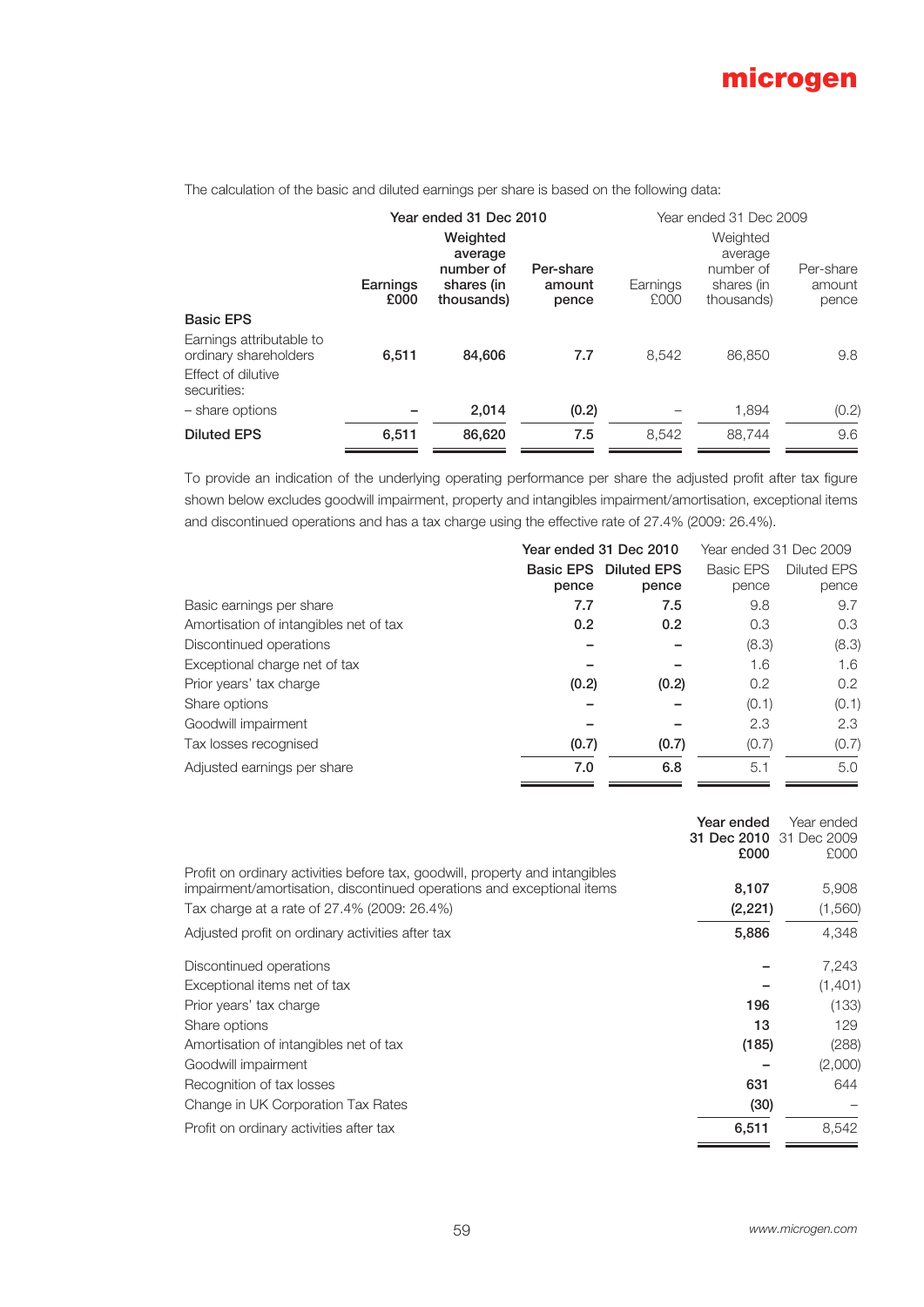*for the year ended 31 December 2010*

### 8. Dividends

|                                                                              | 2010<br>pence<br>per share | 2009<br>pence<br>per share | 2010<br>£000 | 2009<br>£000 |
|------------------------------------------------------------------------------|----------------------------|----------------------------|--------------|--------------|
| Dividends paid:                                                              |                            |                            |              |              |
| Interim dividend                                                             | 0.9                        | 0.8                        | 781          | 691          |
| Final dividend (prior year)                                                  | 1.5                        | 1.4                        | 1,303        | 1,209        |
| Special dividend                                                             |                            | 4.0                        | -            | 3,472        |
|                                                                              | 2.4                        | 6.2                        | 2.084        | 5.372        |
| Proposed but not recognised as a liability:<br>Final dividend (current year) | 2.1                        | 1.5                        | 1.698        | 1,303        |

The proposed final dividend was approved by the Board on 23 February 2011 but was not included as a liability as at 31 December 2010, in accordance with IAS 10 'Events after the Balance Sheet date'. If approved by the shareholders at the Annual General Meeting this final dividend will be payable on 6 May 2011 to shareholders on the register at the close of business on 15 April 2011.

### 9. Goodwill

| 31 Dec 2010 31 Dec 2009<br>£000                              |
|--------------------------------------------------------------|
|                                                              |
|                                                              |
| 60,269                                                       |
| (560)                                                        |
| 59,709                                                       |
|                                                              |
| (15,935)                                                     |
| (2,000)                                                      |
| (17, 935)                                                    |
| 41.774                                                       |
| £000<br>59,709<br>59,709<br>(17, 935)<br>(17, 935)<br>41,774 |

\* In 2009, a further £1,460,000 of tax losses in respect of Microgen Wealth Management Systems Limited, £340,000 in respect of Microgen Banking Systems Limited and £200,000 in respect of Microgen Asset Management Solutions Limited have been recognised. As a result of this change the goodwill was reduced by £560,000 with a corresponding increase to operating costs.

As a result of a revision to the accounting standards, with regard to the recognition of deferred tax assets in respect of acquired losses, when the recognition occurs more than one year after the acquisition; this no longer results in an adjustment to goodwill. The Group has recognised a further £2,378,000 of tax losses, leading to a £666,000 deferred tax credit in the tax charge. Please see note 6.

In 2009, the Group decided to end-of-life a number of smaller product lines within the Financial Systems Division, which resulted in a £2.0 million impairment to goodwill, being the value in use of the software products prior to termination.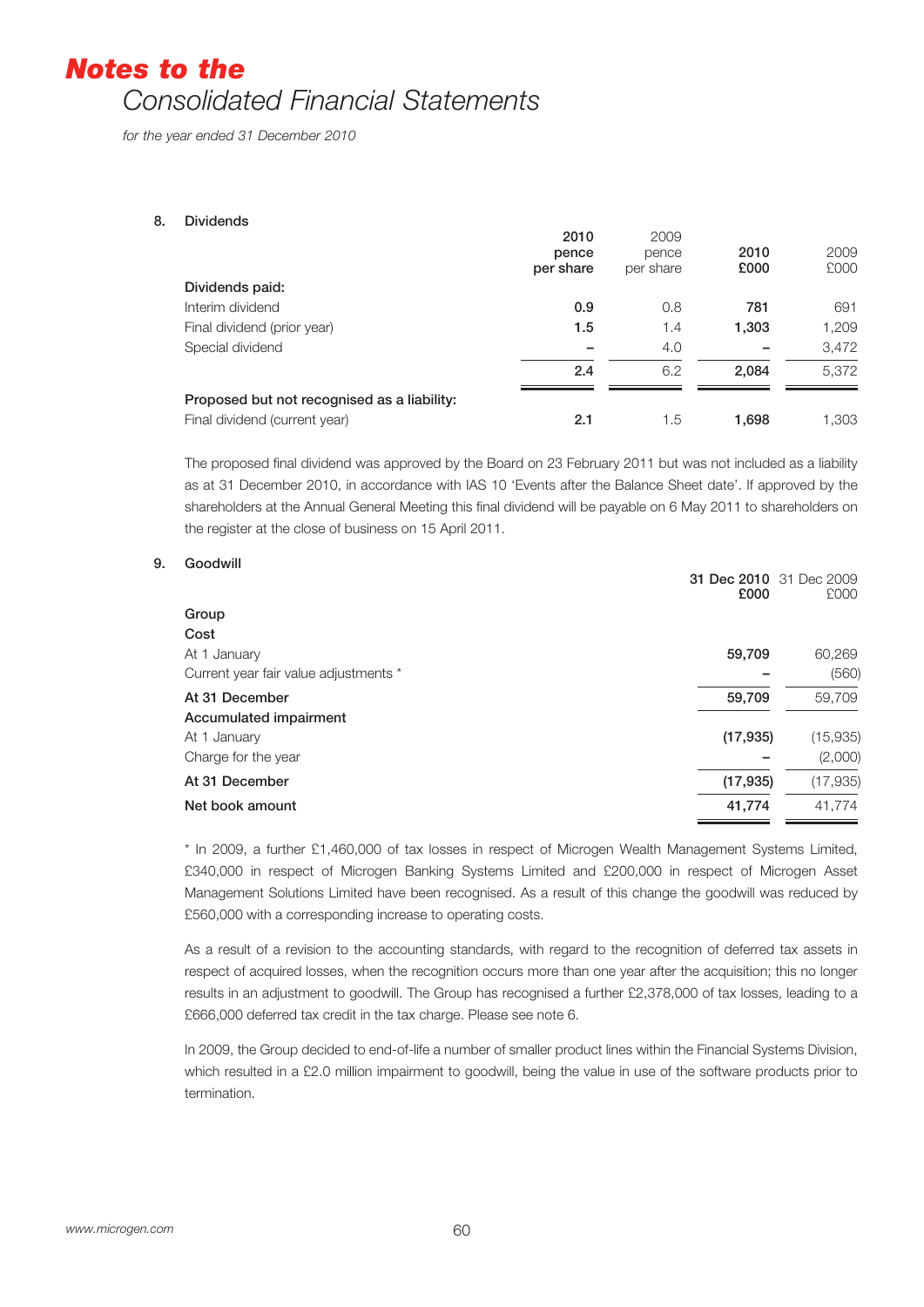Goodwill acquired in a business combination is allocated, at acquisition, to the cash generating units (CGUs) that are expected to benefit from that business combination. The carrying amount of goodwill had been allocated as follows:

|                     | Microgen<br>Aptitude<br>Solutions<br>£000 | Financial<br><b>Systems</b><br>£000 | Total<br>£000 |
|---------------------|-------------------------------------------|-------------------------------------|---------------|
| At 1 January 2010   | 12.347                                    | 29,427                              | 41,774        |
| Transfer            | 3.000                                     | (3,000)                             |               |
| At 31 December 2010 | 15.347                                    | 26,427                              | 41.774        |

The transfer of £3,000,000 is pursuant to the purchase by the Microgen Aptitude Solutions Division of elements of the consulting business of the Financial Systems Division. Whilst no clients have been transferred from the Financial Systems Division to the Microgen Aptitude Solutions Division there has been a transfer of employees and their know how including project implementation methodology and relevant sector experience.

The Group tests goodwill annually for impairment, or more frequently if there are indications that goodwill might be impaired.

Determining whether goodwill is impaired requires an estimation of the value in use of the CGUs to which goodwill has been allocated. The value in use calculation requires the Group to estimate the future cash flows expected to arise from the CGU and a suitable discount rate in order to calculate present value.

The Board approved plans project that operating income from the Microgen Aptitude Solutions Division will increase by 10% per annum for the next 5 years. The Financial Systems Division estimates project a reduction in operating income of 2.5% per annum over the same period. The terminal growth rates therafter are estimated to be no greater than 2.25% (2009: 2.25%). The conversion to cash ratio used is 72% based on the current UK corporation tax rate. The utilsation of deferred tax losses to offset the tax payable has not been considered. The discount rate applied to the CGUs was 9.8% (2009: 9.8%).

A movement of 5% in any of the assumptions would not result in an impairment. It is possible that outcomes within the forthcoming financial years different to the key assumptions could require a material adjustment to the carrying value of the Group's goodwill.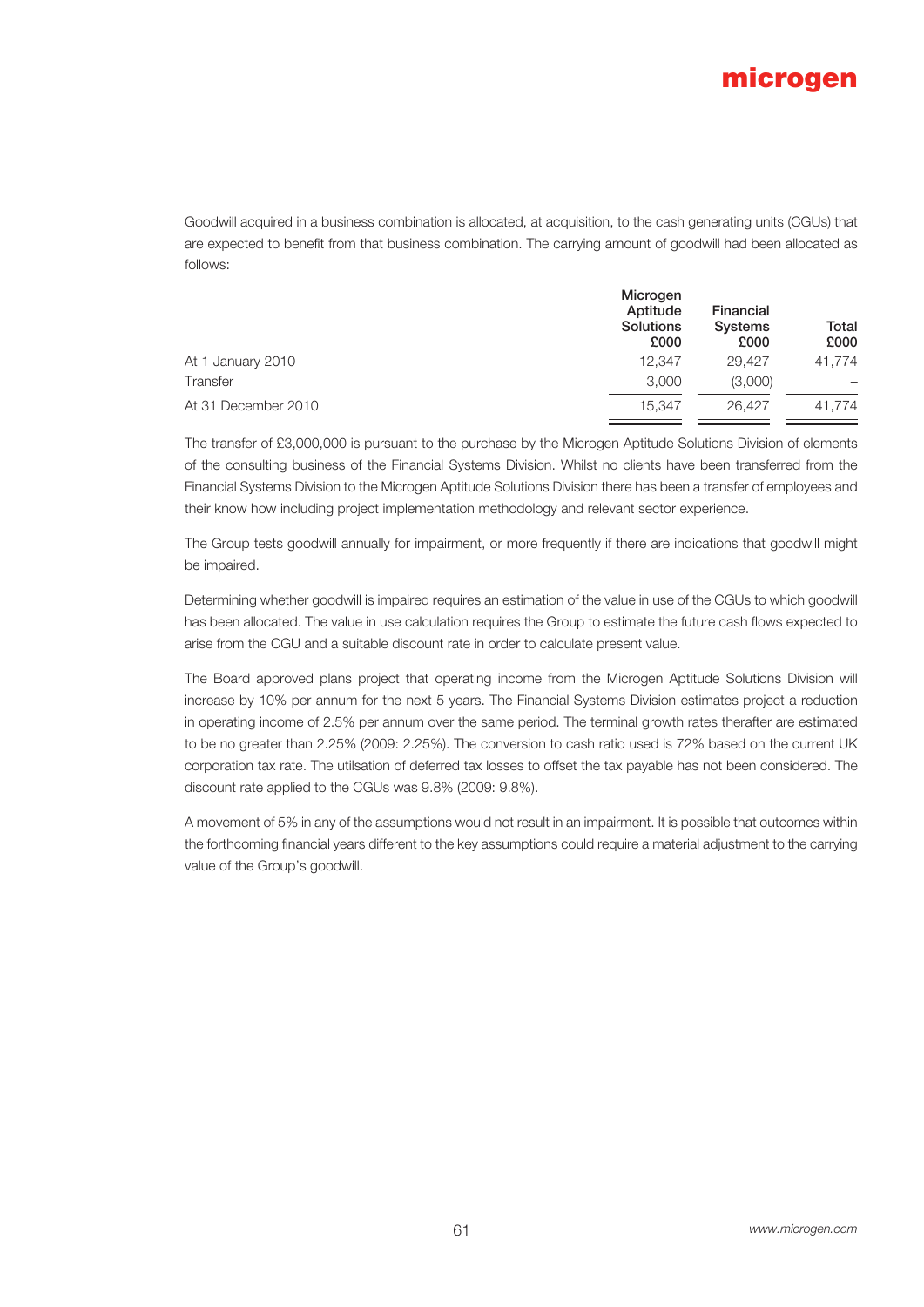*for the year ended 31 December 2010*

### 10. Intangible assets

| mumiyinin assam                        | Software<br><b>IPR</b> and<br>in process<br>£000 | Customer<br>R&D relationships<br>£000 | Total<br>£000 |
|----------------------------------------|--------------------------------------------------|---------------------------------------|---------------|
| Group                                  |                                                  |                                       |               |
| Cost                                   |                                                  |                                       |               |
| At 1 January 2010 and 31 December 2010 | 876                                              | 1,329                                 | 2,205         |
| Accumulated amortisation               |                                                  |                                       |               |
| At 1 January 2010                      | 476                                              | 1,239                                 | 1,715         |
| Charge for the year                    | 165                                              | 90                                    | 255           |
| At 31 December 2010                    | 641                                              | 1,329                                 | 1,970         |
| Net book amount                        |                                                  |                                       |               |
| At 31 December 2010                    | 235                                              |                                       | 235           |
|                                        | Software<br>IPR and<br>in process<br>£000        | Customer<br>R&D relationships<br>£000 | Total<br>£000 |
| Group                                  |                                                  |                                       |               |
| Cost                                   |                                                  |                                       |               |
| At 1 January 2009 and 31 December 2009 | 876                                              | 1,329                                 | 2,205         |
| <b>Accumulated amortisation</b>        |                                                  |                                       |               |
| At 1 January 2009                      | 301                                              | 1,023                                 | 1,324         |
| Charge for the year                    | 175                                              | 216                                   | 391           |
| At 31 December 2009                    | 476                                              | 1,239                                 | 1,715         |
| Net book amount<br>At 31 December 2009 | 400                                              | 90                                    | 490           |
|                                        |                                                  |                                       |               |

The Company held no intangible assets during the year (2009: nil).

The externally acquired software IPR and in process R&D relates to expected future benefits of development projects in progress at the date of acquisition. As at 31 December 2010 no internal research and development costs have been capitalised.

The customer relationships relate to expected benefits obtained from recurring level of business from customers obtained as a result of acquisitions.

Amortisation in the year is shown in operating costs.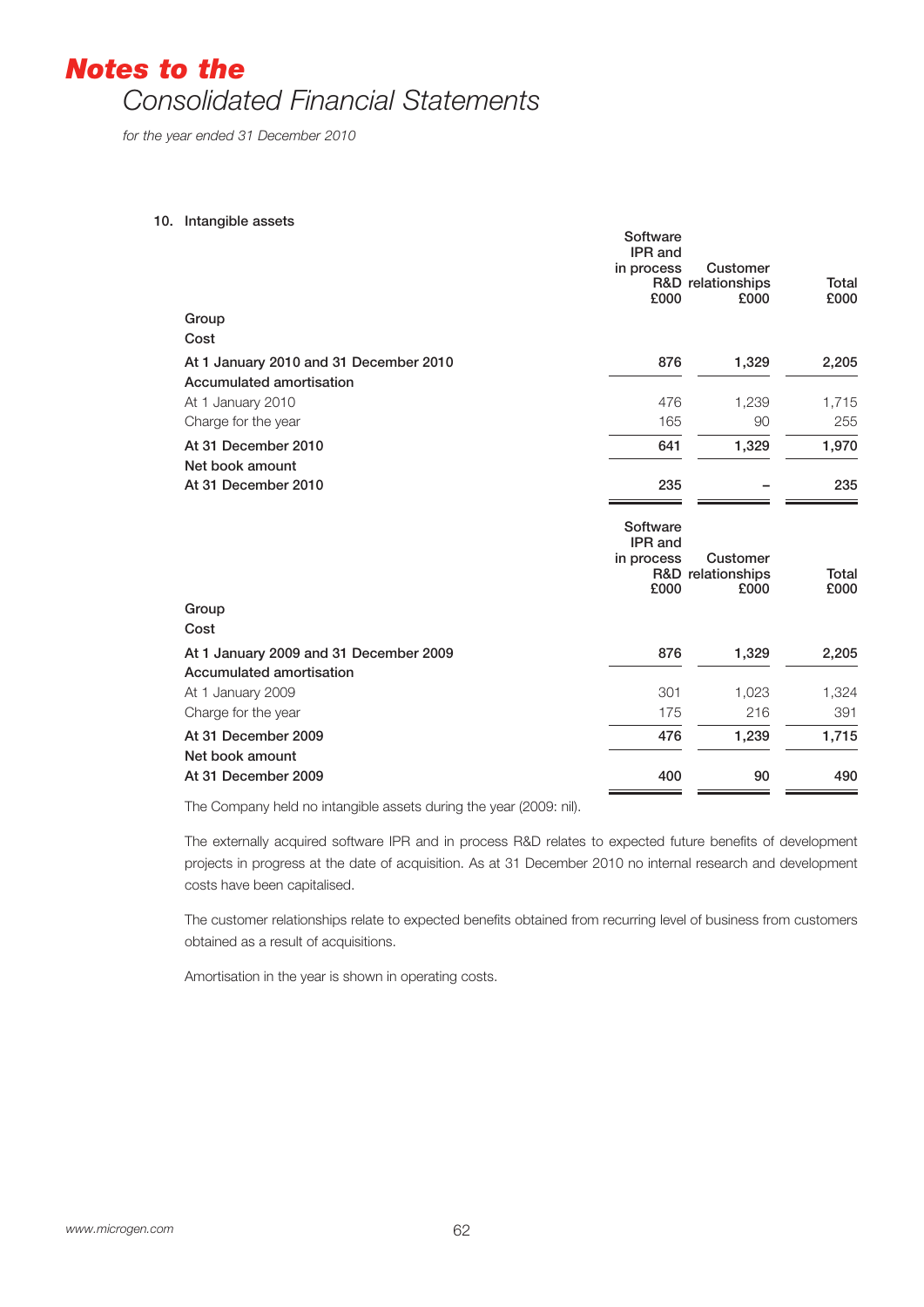## 11. Property, plant and equipment

| rioperty, plant and equipment | Freehold<br>land and<br>£000 | Leasehold<br>buildings improvements<br>£000 | Plant &<br>machinery<br>£000 | <b>Fixtures &amp;</b><br>fittings<br>£000 | Total<br>£000 |
|-------------------------------|------------------------------|---------------------------------------------|------------------------------|-------------------------------------------|---------------|
| Group                         |                              |                                             |                              |                                           |               |
| Cost                          |                              |                                             |                              |                                           |               |
| At 1 January 2010             | 4,573                        | 546                                         | 3,533                        | 416                                       | 9,068         |
| <b>Additions</b>              |                              | 6                                           | 575                          | 5                                         | 586           |
| <b>Disposals</b>              |                              | (77)                                        | (1,034)                      | (209)                                     | (1,320)       |
| Exchange movements            |                              |                                             | 79                           | 27                                        | 106           |
| At 31 December 2010           | 4,573                        | 475                                         | 3,153                        | 239                                       | 8,440         |
| Accumulated depreciation      |                              |                                             |                              |                                           |               |
| At 1 January 2010             | 323                          | 394                                         | 2,883                        | 244                                       | 3,844         |
| Charge for the year           | 70                           | 100                                         | 469                          | 10                                        | 649           |
| <b>Disposals</b>              |                              | (77)                                        | (1,034)                      | (209)                                     | (1, 320)      |
| Exchange movements            |                              |                                             | 83                           | 27                                        | 110           |
| At 31 December 2010           | 393                          | 417                                         | 2,401                        | 72                                        | 3,283         |
| Net book amount               |                              |                                             |                              |                                           |               |
| At 31 December 2010           | 4,180                        | 58                                          | 752                          | 167                                       | 5,157         |

|                                                          | Freehold<br>land and<br>£000 | Leasehold<br>buildings improvements<br>£000 | Plant &<br>machinery<br>£000 | Fixtures &<br>fittings<br>£000 | Total<br>£000 |
|----------------------------------------------------------|------------------------------|---------------------------------------------|------------------------------|--------------------------------|---------------|
| Group                                                    |                              |                                             |                              |                                |               |
| Cost                                                     |                              |                                             |                              |                                |               |
| At 1 January 2009                                        | 5,485                        | 1,457                                       | 7,778                        | 504                            | 15,224        |
| Additions                                                |                              | 11                                          | 475                          | 55                             | 541           |
| Disposals - continuing operations                        | (16)                         | (49)                                        | (341)                        | (13)                           | (419)         |
| Disposal with divestment of Billing<br>Services Division |                              | (872)                                       | (4,284)                      | (138)                          | (5, 294)      |
| Exchange movements                                       |                              | (1)                                         | (95)                         | 8                              | (88)          |
| Impairment                                               | (896)                        |                                             |                              |                                | (896)         |
| At 31 December 2009                                      | 4,573                        | 546                                         | 3,533                        | 416                            | 9,068         |
| Accumulated depreciation                                 |                              |                                             |                              |                                |               |
| At 1 January 2009                                        | 267                          | 1,101                                       | 6.958                        | 324                            | 8,650         |
| Charge for the year                                      | 72                           | 201                                         | 519                          | 49                             | 841           |
| Disposals – continuing operations                        | (16)                         | (49)                                        | (341)                        | (13)                           | (419)         |
| Disposal with divestment of Billing<br>Services Division |                              | (861)                                       | (4, 193)                     | (124)                          | (5, 178)      |
| Exchange movements                                       |                              | 2                                           | (60)                         | 8                              | (50)          |
| At 31 December 2009                                      | 323                          | 394                                         | 2,883                        | 244                            | 3,844         |
| Net book amount<br>At 31 December 2009                   | 4,250                        | 152                                         | 650                          | 172                            | 5,224         |

The Company held no property, plant and equipment in the year (2009: nil).

During 2009 the Directors impaired the carrying value of the Group's Freehold property in Fleet, Hampshire to £4,250,000. The charge was shown within the Group segment of the Income Statement.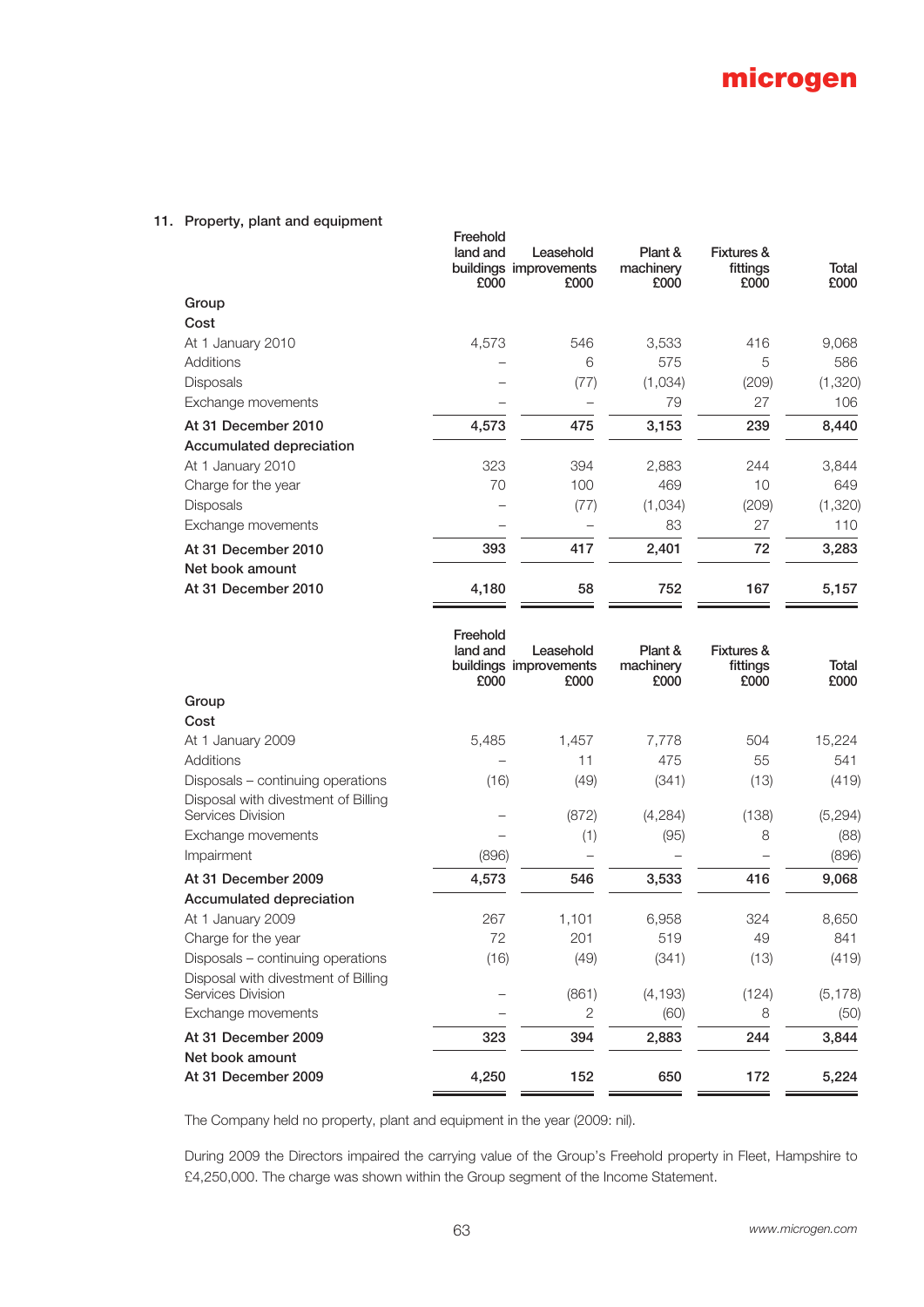*for the year ended 31 December 2010*

### 12. Investments

|                                                                              |                       |               | 2010<br>Investments<br>£000 | 2009<br>Investments<br>£000 |
|------------------------------------------------------------------------------|-----------------------|---------------|-----------------------------|-----------------------------|
| Group                                                                        |                       |               |                             |                             |
| <b>Balance</b>                                                               |                       |               |                             |                             |
| At 1 January                                                                 |                       |               | 336                         | 916                         |
| Reversal of prior year impairment                                            |                       |               |                             | 354                         |
| Unrealised gain in the year                                                  |                       |               |                             | 70                          |
| <b>Disposals</b>                                                             |                       |               | (336)                       | (1,004)                     |
| At 31 December                                                               |                       |               |                             | 336                         |
|                                                                              | 2010<br>Investment in | 2010          | 2010                        | 2009                        |
|                                                                              | subsidiaries<br>£000  | Other<br>£000 | Total<br>£000               | Investments<br>£000         |
| Company                                                                      |                       |               |                             |                             |
| <b>Balance</b>                                                               |                       |               |                             |                             |
| At 1 January                                                                 | 53,358                | 336           | 53,694                      | 54,274                      |
| Share based payments – share options granted to<br>employees of subsidiaries | 373                   |               | 373                         |                             |
| Reversal of prior year impairment                                            |                       |               |                             | 354                         |
| Unrealised gain in the year                                                  |                       |               |                             | 70                          |
| <b>Disposals</b>                                                             |                       | (336)         | (336)                       | (1,004)                     |
| At 31 December                                                               | 53,731                |               | 53,731                      | 53,694                      |
| Accumulated impairment                                                       |                       |               |                             |                             |
| At 31 December 2009 and 31 December 2010                                     | 13,155                |               | 13,155                      | 13,155                      |
| Net book amount                                                              |                       |               |                             |                             |
| At 31 December                                                               | 40,576                |               | 40,576                      | 40,539                      |

During 2010, the Company sold 770,686 shares in Scisys plc for a consideration of £336,000. In 2009 the Company sold 2,900,000 shares in Scisys plc for a total consideration of £1,209,000. In total, the Company made a gain of £345,000 from its investment in Scisys plc.

The Company also in 2009 sold all its shares in its subsidiary Microgen UK Limited which were held at cost of £nil at 30 November 2009.

The recoverable amounts of the investments are determined by calculating a value in use for the appropriate subsidiary investment. Management estimates discount rates using pre-tax rates that reflect current market assessments of the time value of money and the risks specific to the subsidiary investments.

Where the investment is held in a company which is no longer trading the value is derived from the carrying value of the net assets on the balance sheet of that entity.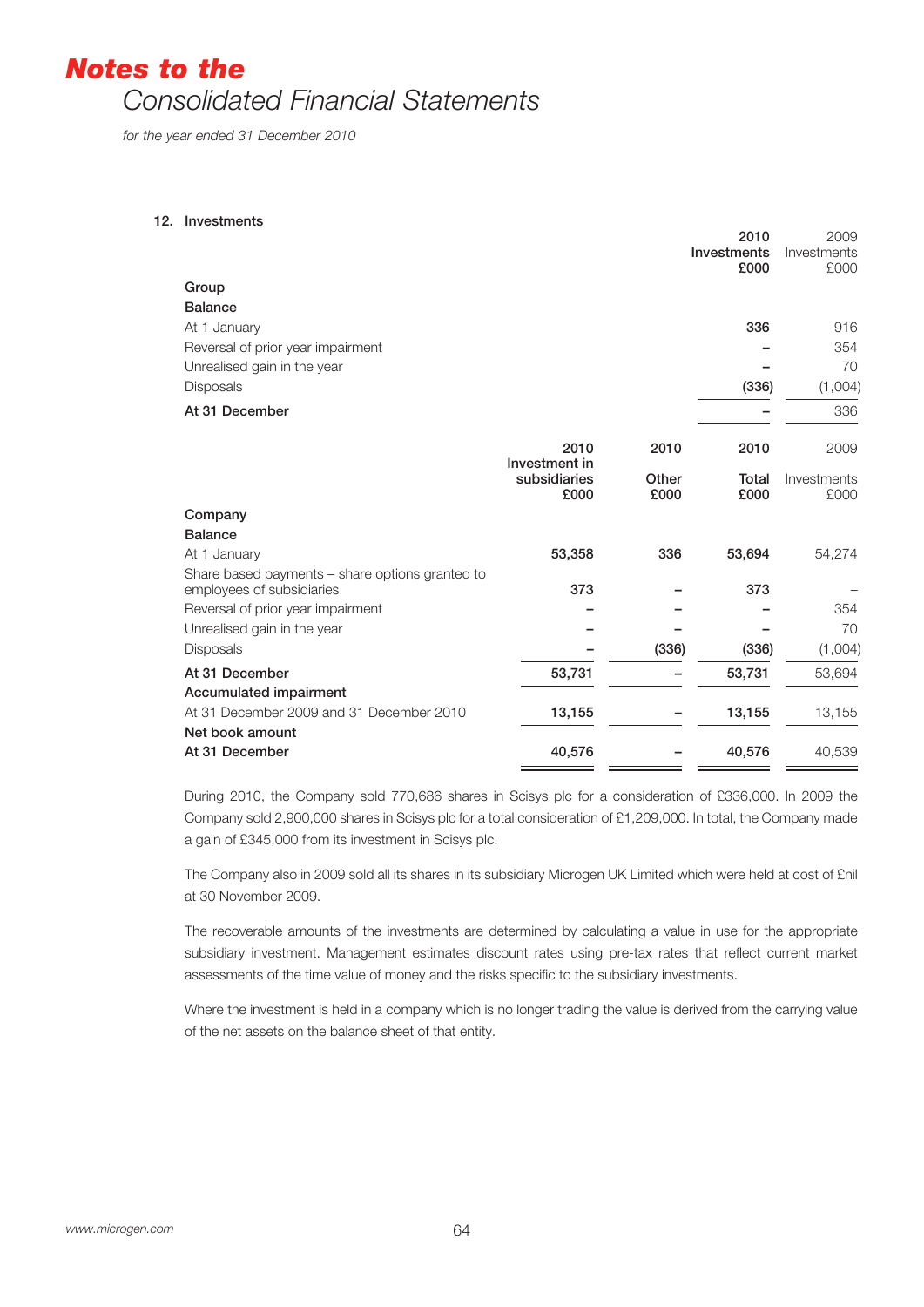|                                               | Country of      |             |                           |
|-----------------------------------------------|-----------------|-------------|---------------------------|
| <b>Principal subsidiaries</b>                 | incorporation   | Equity held | <b>Principal activity</b> |
| Microgen Aptitude Limited                     | England & Wales | 100%        | Software and Services     |
| Microgen (Channel Islands) Limited *          | Guernsey        | 100%        | Software and Services     |
| Microgen Wealth Management Systems Limited *  | England & Wales | 100%        | Software and Services     |
| Microgen Banking Systems Limited *            | England & Wales | 100%        | Software and Services     |
| Microgen Solutions Limited *                  | England & Wales | 100%        | Software and Services     |
| Microgen Asset Management Solutions Limited * | England & Wales | 100%        | Software and Services     |
| Microgen Solutions Inc.*                      | <b>USA</b>      | 100%        | Software and Services     |
| Microgen (South Africa) Limited *             | South Africa    | 100%        | Software and Services     |
| Microgen Poland Sp. Z.o.o.*                   | Poland          | 100%        | Development               |
|                                               |                 |             | Employment and Group      |
| Microgen Management Services Limited          | England & Wales | 100%        | Services                  |
| Microgen Financial Systems Limited            | England & Wales | 100%        | Software and Services     |
| Microgen South Korea Limited*                 | South Korea     | 100%        | Software and Services     |
| * Indirectly held by Microgen plc             |                 |             |                           |

### 13. Deferred income tax

Deferred tax is calculated in full on temporary differences under the liability method using a tax rate of 27.25% (2009: 28%).

The following are major deferred tax assets and liabilities recognised by the Group, and the movements thereon, during the current and prior reporting periods.

|                                                          | Accelerated<br>capital<br>allowances<br>£000 | Short term<br>timing<br>differences<br>£000 | Share-<br>based<br>payments<br>£000 | Taxable<br>trading<br>losses<br>£000 | Total<br>£000 |
|----------------------------------------------------------|----------------------------------------------|---------------------------------------------|-------------------------------------|--------------------------------------|---------------|
| Group                                                    |                                              |                                             |                                     |                                      |               |
| At 1 January 2009                                        | 421                                          | 295                                         | 126                                 | 518                                  | 1,360         |
| Credit/(charge) to income statement for<br>the year      | 55                                           | 26                                          | 129                                 | (57)                                 | 153           |
| Credit to equity (note 23)                               |                                              | 18                                          |                                     |                                      | 18            |
| Disposed with divestment of Billing<br>Services Division | (193)                                        | (17)                                        |                                     |                                      | (210)         |
| Exchange differences                                     |                                              | 29                                          |                                     |                                      | 29            |
| At 31 December 2009                                      | 283                                          | 351                                         | 255                                 | 461                                  | 1,350         |
| Credit/(charge) to income statement for<br>the year      | 11                                           | 89                                          | 35                                  | (110)                                | 25            |
| Charge to equity (note 23)                               |                                              | (18)                                        |                                     |                                      | (18)          |
| Exchange differences                                     |                                              | 45                                          |                                     |                                      | 45            |
| At 31 December 2010                                      | 294                                          | 467                                         | 290                                 | 351                                  | 1,402         |

Deferred tax assets have been recognised in respect of taxable losses and other temporary differences giving rise to deferred tax assets where it is probable that these assets will be recovered.

At the balance sheet date, the Group has unused tax losses of £10,172,000 (2009: £13,399,000) available for offset against future profits. A deferred tax asset has been recognised in respect of £1,284,000 (2009: £1,642,000) of such losses. No deferred tax asset has been recognised in respect of the remaining £8,888,000 (2009: £11,757,000) due to the unpredictability of future profit streams.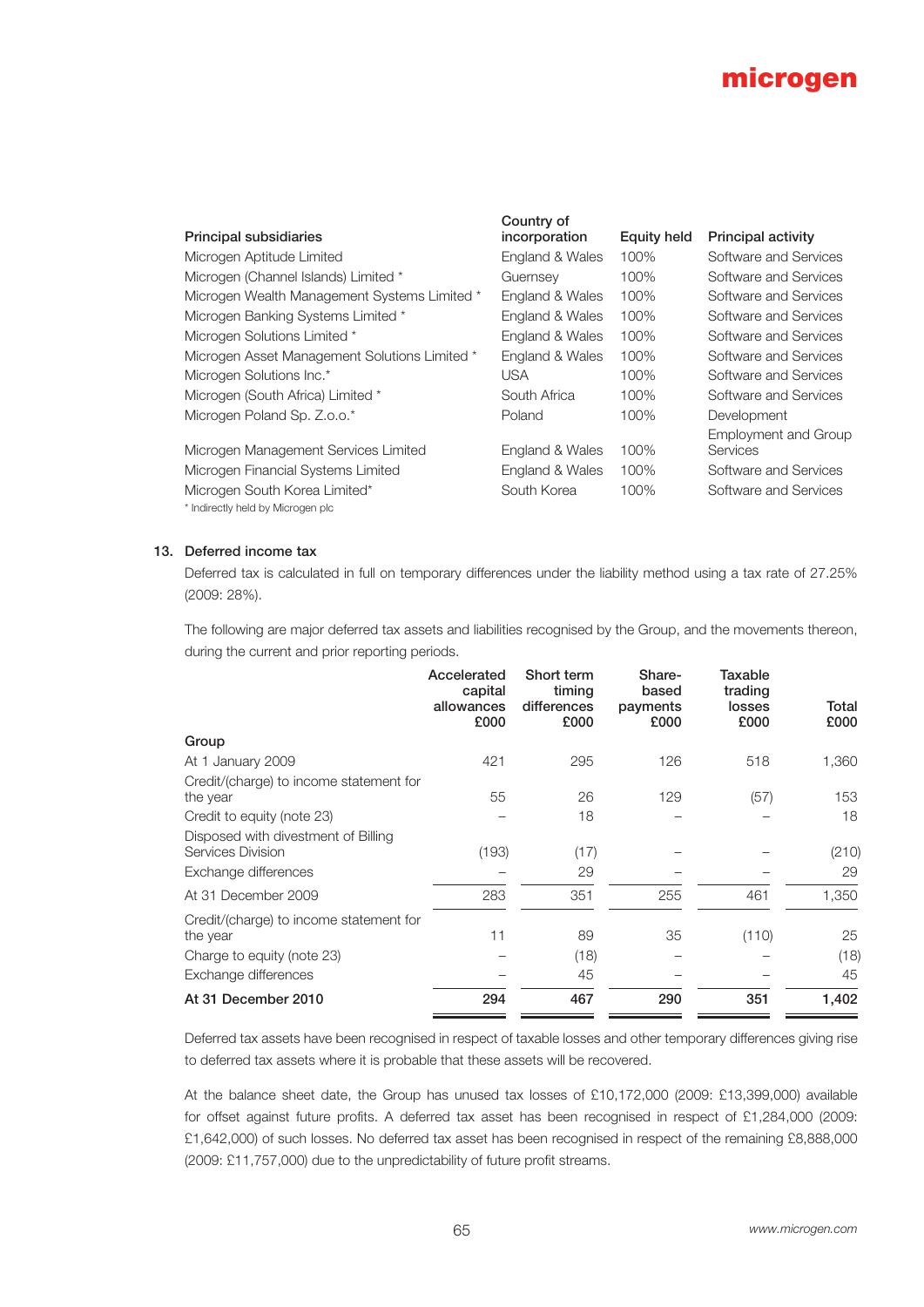*for the year ended 31 December 2010*

## 13. Deferred income tax (continued)

Deferred tax assets and liabilities are only offset where there is a legally enforceable right of offset and there is an intention to settle the balances net.

The following is the analysis of the deferred tax balances:

|                          | 31 Dec 2010 31 Dec 2009 |       |
|--------------------------|-------------------------|-------|
|                          | £000                    | £000  |
| Deferred tax assets      | 1.402                   | 1.389 |
| Deferred tax liabilities | -                       | (39)  |
|                          | 1.402                   | 1.350 |
|                          |                         |       |

Included in the deferred tax asset above, £760,000 is expected to be utilised in the next twelve months.

# 14. Trade and other receivables

|                                               | Group | Group | Company                                         | Company |
|-----------------------------------------------|-------|-------|-------------------------------------------------|---------|
|                                               |       |       | 31 Dec 2010 31 Dec 2009 31 Dec 2010 31 Dec 2009 |         |
|                                               | £000  | £000  | £000                                            | £000    |
| Trade receivables                             | 5,321 | 6,462 |                                                 |         |
| Less: provision for impairment of receivables | (78)  | (112) |                                                 |         |
| Trade receivables – net                       | 5,243 | 6,350 |                                                 |         |
| Amounts owed by group undertakings            |       |       | 20.497                                          | 26,989  |
| Other receivables                             | 66    | 68    | 60                                              |         |
| Prepayments and accrued income                | 662   | 1.209 | 121                                             |         |
|                                               | 5.971 | 7.627 | 20,678                                          | 26,989  |

Amounts due from group undertakings are unsecured and repayable on demand.

An impairment provision for all past due trade receivables is maintained as the Group's experience is that a proportion of all such receivables may not ultimately be collectable.

Within the trade receivables balance of £5,321,000 (2009: £6,462,000) there are balances totalling £1,495,000 (2009: £1,659,000) which, at 31 December 2010, were overdue for payment. Of this balance £1,478,000 (2009: £1,494,000) has been collected at 23 February 2011 (2009: 17 February 2010).

|                                                    |              | <b>Trade receivables</b> |  |
|----------------------------------------------------|--------------|--------------------------|--|
| The ageing of the trade receivables is as follows: | 2010<br>£000 | 2009<br>£000             |  |
| Not past due                                       | 3,826        | 4,803                    |  |
| Past due                                           |              |                          |  |
| Less than one month overdue                        | 1,484        | 1.137                    |  |
| One to two months overdue                          |              | 482                      |  |
| Two to three months overdue                        |              |                          |  |
| More than three months overdue                     | 3            | 39                       |  |
| At 31 December                                     | 5.321        | 6.462                    |  |

The Company had no trade receivables in either year.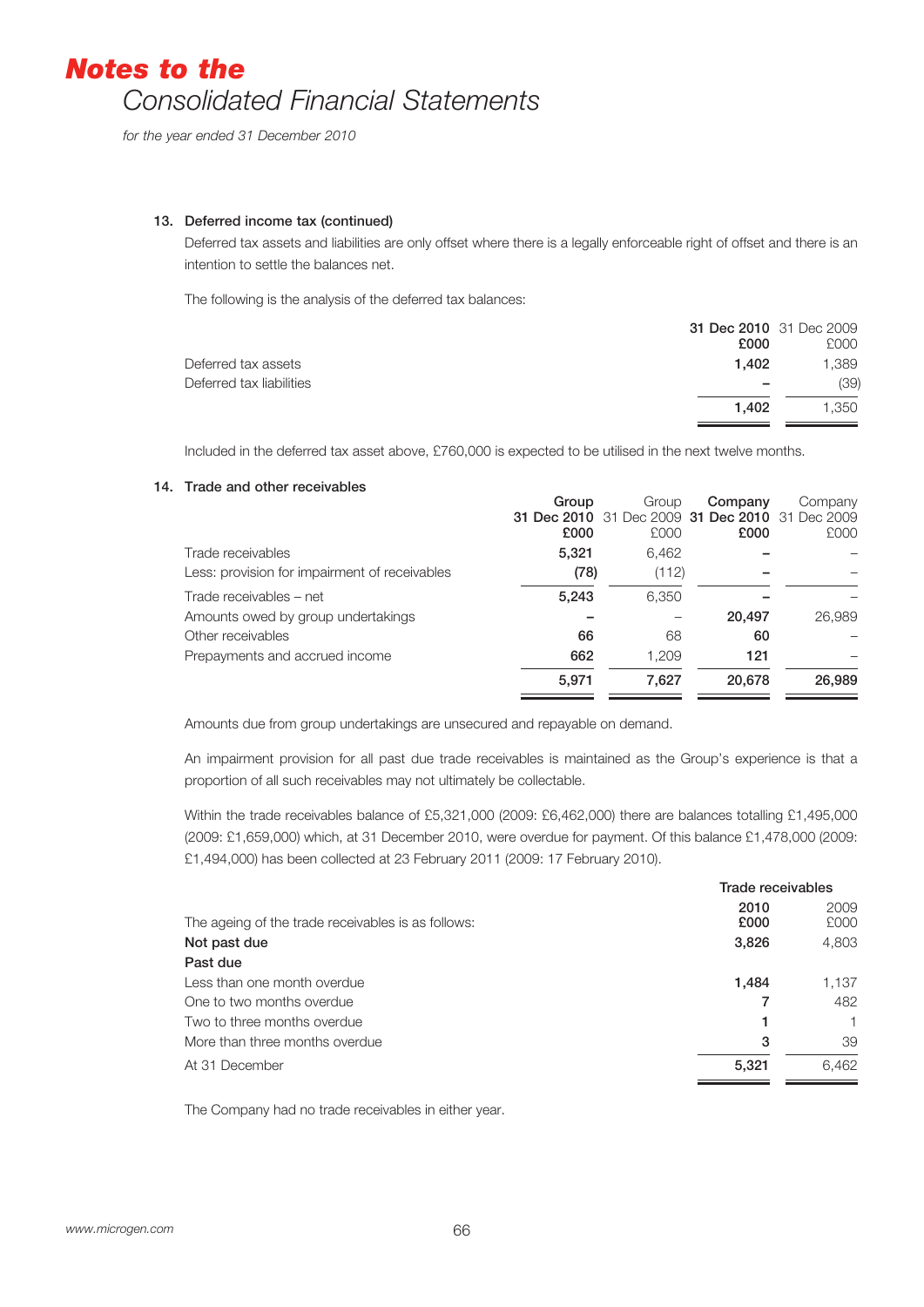Trade and other receivables are denominated in the following currencies:

|                   | Group | Group<br>31 Dec 2010 31 Dec 2009 31 Dec 2010 31 Dec 2009 | Company | Company |
|-------------------|-------|----------------------------------------------------------|---------|---------|
|                   | £000  | £000                                                     | £000    | £000    |
| Sterling          | 5,494 | 7.075                                                    | 20,678  | 26,989  |
| <b>SA Rand</b>    | 176   | 250                                                      |         |         |
| <b>US Dollars</b> | 289   | 269                                                      | -       |         |
| Other             | 12    | 33                                                       | -       |         |
|                   | 5,971 | 7.627                                                    | 20,678  | 26,989  |

Movements on the provision for impairment of trade receivables are as follows:

|                                          | Group<br>£000 | Group<br>31 Dec 2010 31 Dec 2009 31 Dec 2010 31 Dec 2009<br>£000 | Company<br>£000 | Company<br>£000 |
|------------------------------------------|---------------|------------------------------------------------------------------|-----------------|-----------------|
| At 1 January                             | 112           | 255                                                              |                 |                 |
| Receivables written off as uncollectable | (17)          | (44)                                                             |                 |                 |
| Unused provisions reversed               | (17)          | (99)                                                             |                 |                 |
| At 31 December                           | 78            | 112                                                              |                 |                 |

Creation and reversals of the provision for impaired trade receivables have been included in the income statement under other operating costs. Non-trade receivables do not contain any impaired assets.

The maximum exposure to credit risk at the reporting date is the fair value of each receivable class mentioned above. No collateral is held as security against these assets.

### 15. Cash and cash equivalents

Cash and cash equivalents are denominated in the following currencies:

|                          | Group  | Group  | Company                                         | Company |
|--------------------------|--------|--------|-------------------------------------------------|---------|
|                          |        |        | 31 Dec 2010 31 Dec 2009 31 Dec 2010 31 Dec 2009 |         |
|                          | £000   | £000   | £000                                            | £000    |
| UK Pounds Sterling       | 24,177 | 22,247 | 21,025                                          | 19.718  |
| South African Rand       | 896    | 809    |                                                 |         |
| United States Dollar     | 85     | 197    |                                                 |         |
| Polish Zloty             | 253    | 898    |                                                 |         |
| Other                    |        | 27     |                                                 |         |
| Cash at bank and in hand | 25.412 | 24.178 | 21,025                                          | 19.718  |

The effective interest rate on short term deposits was 0.35% (2009: 0.3%).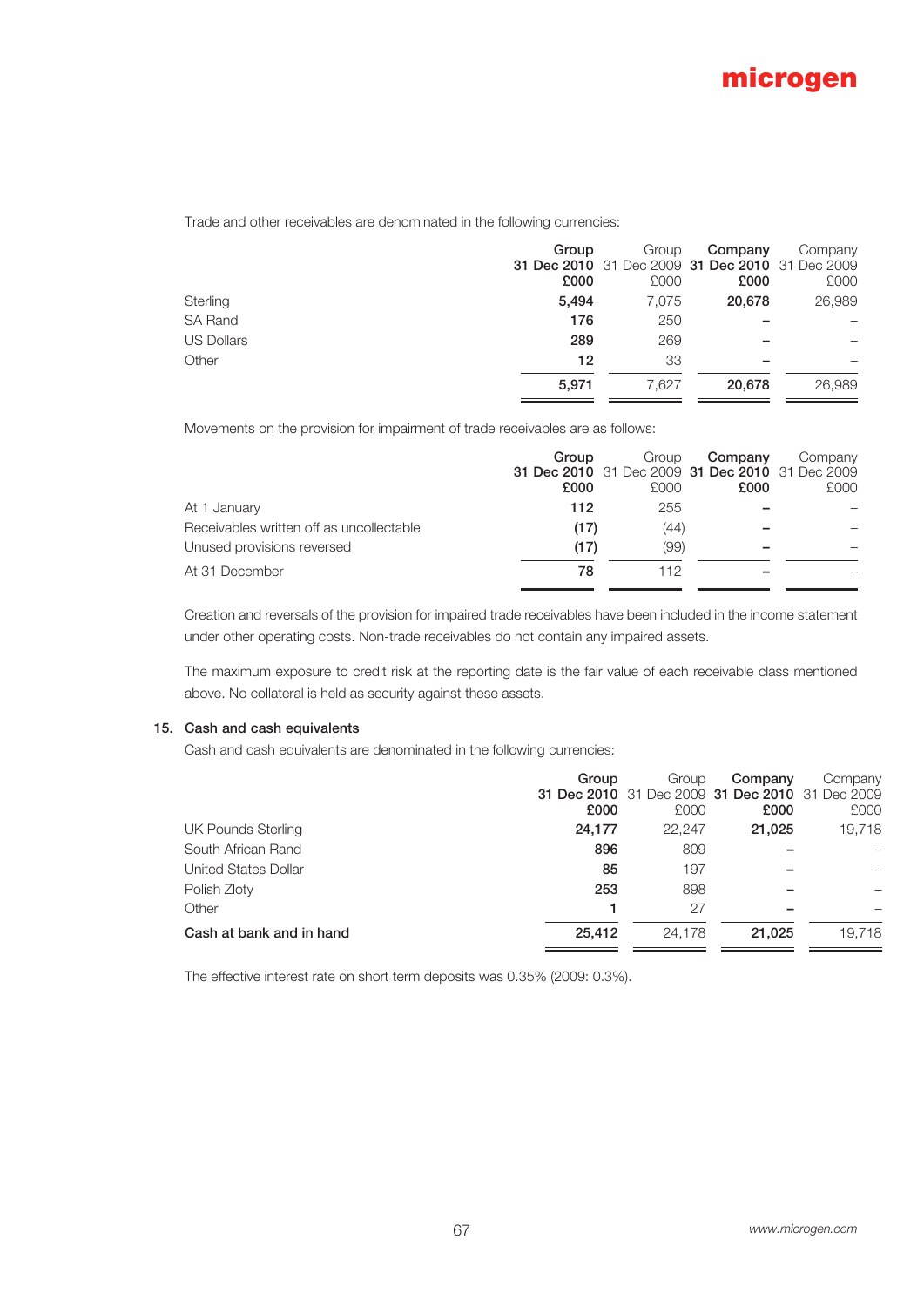*for the year ended 31 December 2010*

## 16. Financial liabilities – borrowings associated with property

|                                                                                    | Group<br>31 Dec 2010 31 Dec 2009<br>£000 | Group<br>£000 |
|------------------------------------------------------------------------------------|------------------------------------------|---------------|
| Bank loan                                                                          | 1.852                                    | 2,222         |
| The borrowings are repayable as follows:                                           |                                          |               |
| Within one year                                                                    | 370                                      | 370           |
| In the second year                                                                 | 370                                      | 370           |
| In the third to fifth years inclusive                                              | 1,112                                    | 1,111         |
| After five years                                                                   |                                          | 371           |
|                                                                                    | 1,852                                    | 2.222         |
| Less: Amount due for settlement within 12 months (shown under current liabilities) | 370                                      | 370           |
| Amount due for settlement after 12 months                                          | 1,482                                    | 1.852         |

The bank loan is secured by a fixed charge over the Group's freehold property in Fleet. The loan was raised on 25 November 2005; capital repayments commenced on 25 February 2007 and will continue until 25 November 2015. The loan is denominated in Pound Sterling and carries interest at LIBOR plus 0.8%, this is also the effective interest rate. The Group entered into an interest swap on 6 February 2009, effectively fixing the interest rate at 3.3% plus 0.8%.

The Company has nil borrowings at 2010 (2009: nil).

## 17. Trade and other payables – current

|                                       | Group  | Group  | Company                                         | Company |
|---------------------------------------|--------|--------|-------------------------------------------------|---------|
|                                       |        |        | 31 Dec 2010 31 Dec 2009 31 Dec 2010 31 Dec 2009 |         |
|                                       | £000   | £000   | £000                                            | £000    |
| Trade payables                        | 132    | 817    | 50                                              |         |
| Amounts owed to group undertakings    |        |        | 22,241                                          | 19,624  |
| Other tax and social security payable | 1,175  | 618    |                                                 |         |
| Other payables                        | 157    | 405    |                                                 |         |
| Accruals                              | 2,622  | 3.691  |                                                 |         |
| Deferred income                       | 14.119 | 12.006 |                                                 |         |
|                                       | 18.205 | 17.537 | 22,291                                          | 19,624  |

The amounts owed to group undertakings are unsecured, interest free and repayable upon demand.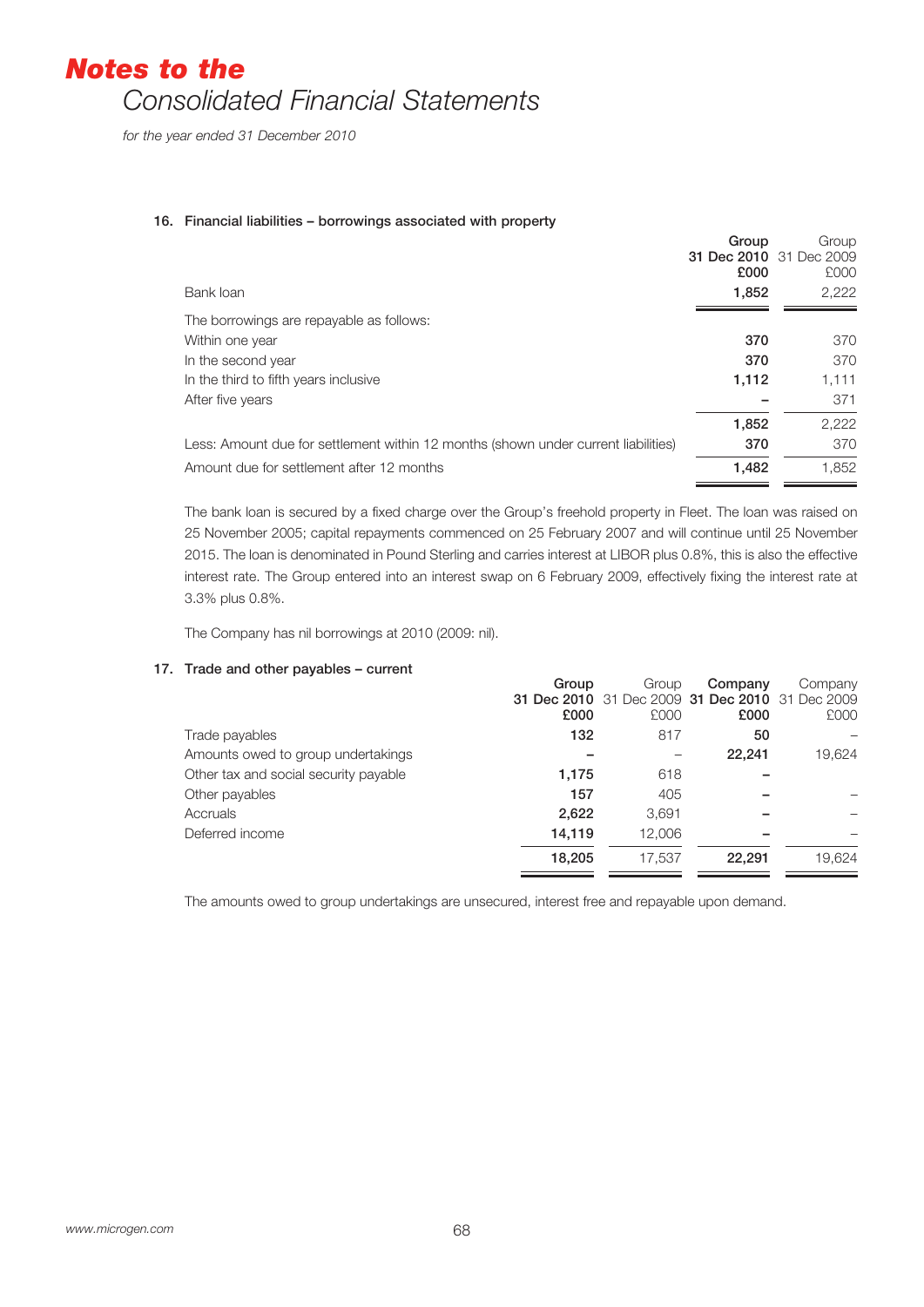

### 18. Provisions for other liabilities and charges

|                                        | Property provision |                         |  |
|----------------------------------------|--------------------|-------------------------|--|
|                                        |                    | 31 Dec 2010 31 Dec 2009 |  |
|                                        | £000               | £000                    |  |
| Group                                  |                    |                         |  |
| At 1 January                           | 222                | 391                     |  |
| Additions                              |                    | 93                      |  |
| Charged/(credited) to income statement | 66                 | (42)                    |  |
| Reclassified to accruals               | (4)                |                         |  |
| Foreign exchange                       | 5                  |                         |  |
| Disposal of Billing Services Division  |                    | (220)                   |  |
| At 31 December                         | 289                | 222                     |  |

Provisions have been analysed between current and non-current as follows:

|             |                                 | <b>Property provision</b> |  |  |
|-------------|---------------------------------|---------------------------|--|--|
|             | 31 Dec 2010 31 Dec 2009<br>£000 | £000                      |  |  |
| Current     | 150                             | 43                        |  |  |
| Non-current | 139                             | 179                       |  |  |
|             | 289                             | 222                       |  |  |

Pursuant to the Group's exit from unoccupied leasehold properties, the provision at 31 December 2010 relates solely to the cost of dilapidations in respect of its occupied leasehold premises.

Of the non-current provision, £139,000 is expected to unwind within 2 to 5 years (2009: £179,000) with zero unwinding after more than 5 years (2009: zero).

The Company does not hold any provisions for other liabilities and charges.

# 19. Financial instruments

Numerical financial instruments disclosures are set out below. Additional disclosures are set out in the accounting policies relating to risk management.

|                                                          | 31 Dec 2010           |                     | 31 Dec 2009    |                     |
|----------------------------------------------------------|-----------------------|---------------------|----------------|---------------------|
|                                                          | <b>Assets</b><br>£000 | Liabilities<br>£000 | Assets<br>£000 | Liabilities<br>£000 |
| Forward foreign exchange contracts – cash flow<br>hedges | 56                    | 43                  | 86             | 36                  |
| Currency options                                         |                       |                     |                |                     |
| Interest rate swaps – cash flow hedges                   |                       | 72                  |                | 38                  |
|                                                          | 56                    | 115                 | 87             | 74                  |

The company has no derivative financial instruments.

All financial instruments disclosed are current.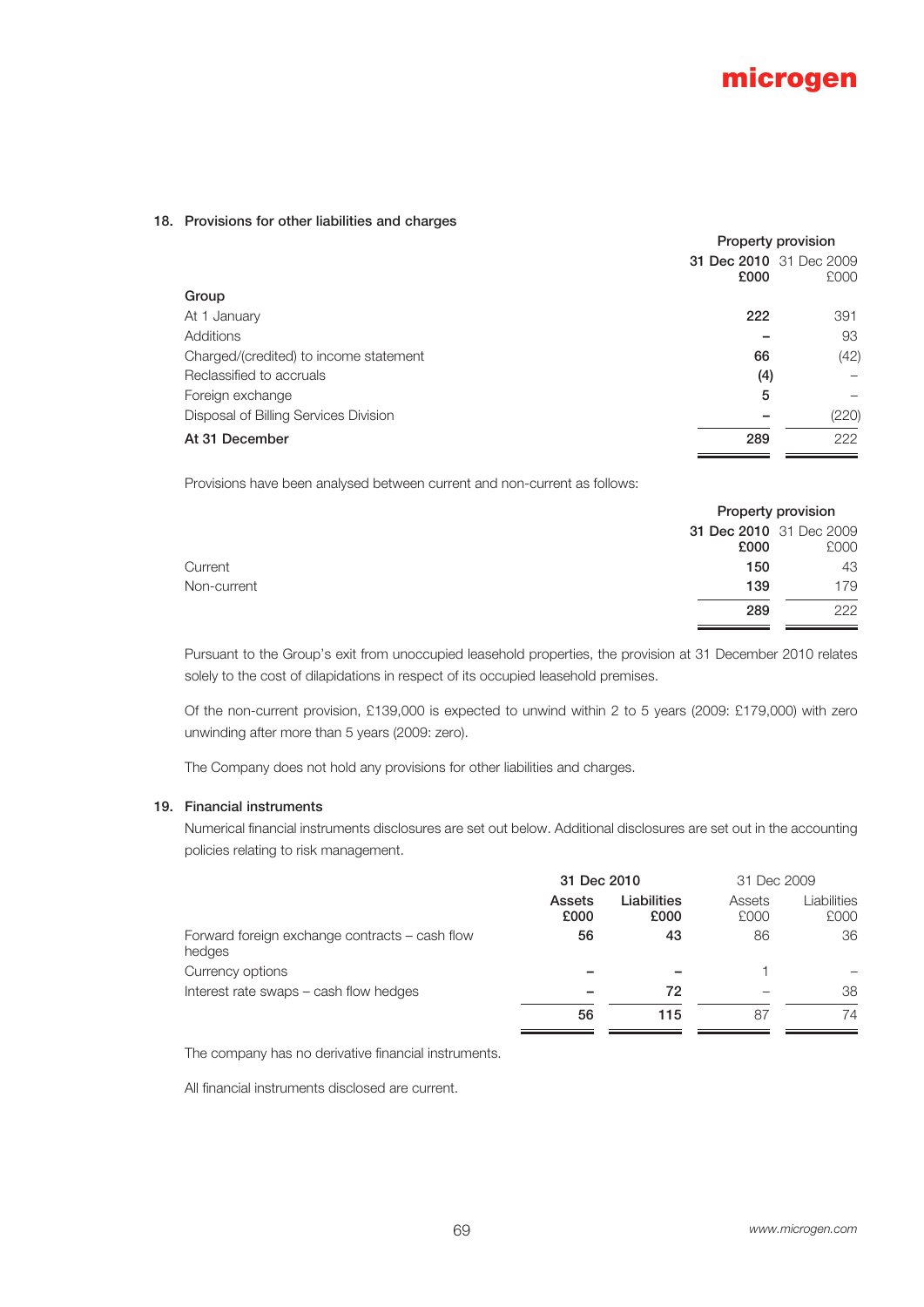*for the year ended 31 December 2010*

# 19. Financial instruments (continued)

## Currency derivatives

The forward foreign exchange contracts are used to hedge the Group's forecast Polish Zloty denominated costs over the next 12 months.

The notional principal amounts outstanding at the balance sheet date are as follows:

|                                                   | <b>31 Dec 2010</b> 31 Dec 2009<br>£000 | £000  |
|---------------------------------------------------|----------------------------------------|-------|
| Forward foreign exchange contracts – Polish Zloty | 2.505                                  | 2.261 |

The forward exchange contracts mature evenly across the year on a monthly basis.

At 31 December 2010, the fair value of the Group's currency derivatives is estimated to be approximately £13,000 (2009: £51,000), comprising £56,000 assets (2009: £87,000) and £43,000 liabilities (2009: £36,000), based on quoted market values.

The forward contracts are designated and effective as cash flow hedges and the fair value thereof has been deferred in equity. These will be transferred to the income statement over the next 12 months (2009: 12 months).

A gain of £56,000 (2009: loss of £287,000) has been transferred to the income statement in respect of contracts which have matured during the period.

### Interest rate swap

The Group uses an interest rate swap to manage its exposure to interest rate movements on its bank mortgage borrowings by swapping those borrowings from floating rate to fixed rate. The notional principal amount of the outstanding interest rate swap contracts at 31 December 2010 was £1,852,000 (2009: £2,222,000) and covers the interest rate exposure up to 27 November 2015. At 31 December 2010 the variable interest rate on the commercial mortgage was 1.51% (LIBOR plus 0.8%), which the fixed interest rate swap converted to a rate of 4.1% (3.3% plus 0.8%).

Amounts are due payable on a quarterly basis for the period of the contract.

The fair value of the swap entered into at 31 December 2010 is estimated at a liability of £72,000 (2009: £38,000).

This amount is based on discounted expected future cash flows. The movement of £34,000 (2009: £38,000) has been recognised in the income statement.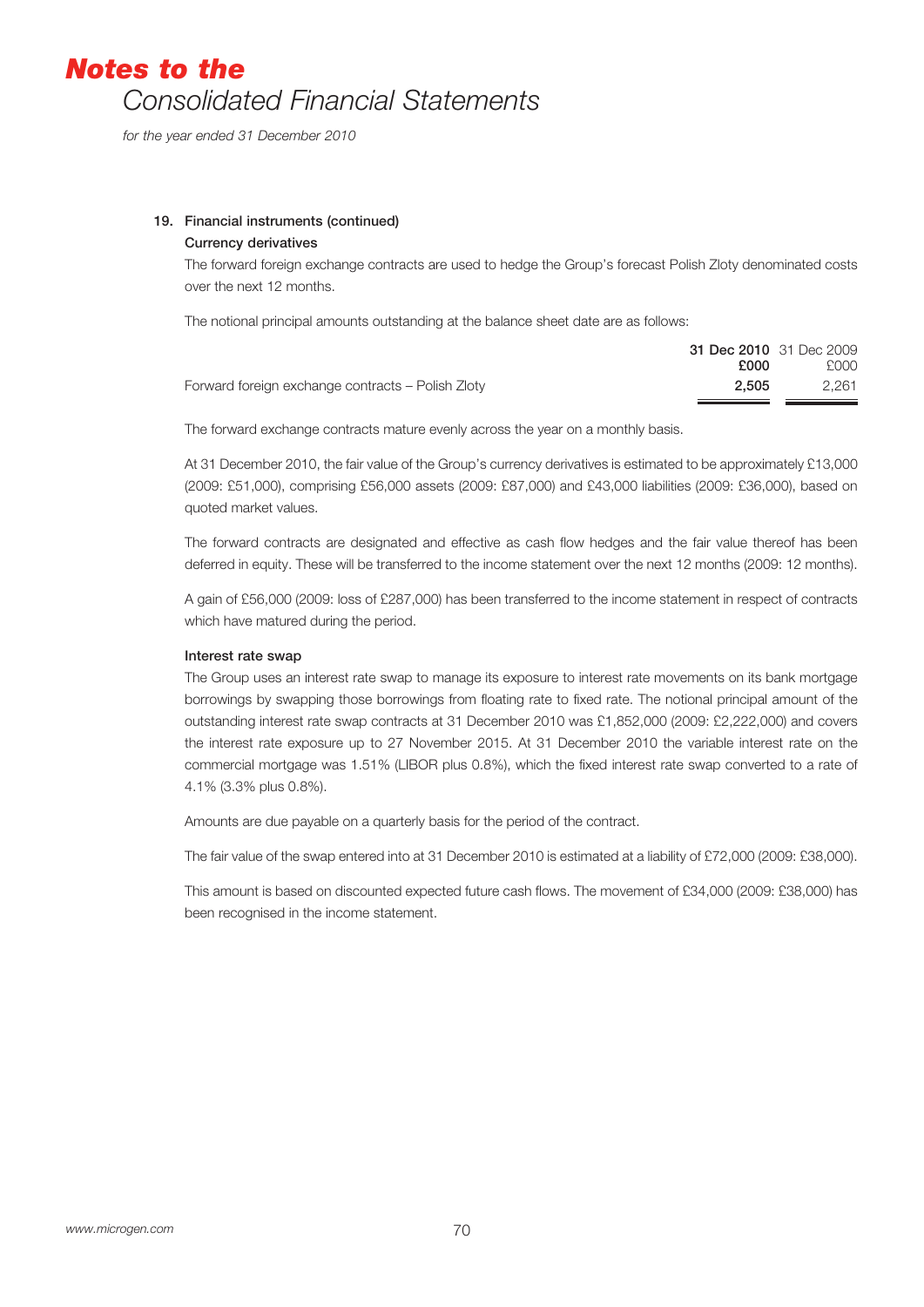### Fair values of non-derivative financial assets and financial liabilities

Where market values are not available, fair values of financial assets and financial liabilities have been calculated by discounting expected future cash flows at prevailing interest rates and by applying year-end exchange rates. The carrying amounts of short-term borrowings approximate to book value.

|                          |             | 31 Dec 2010        |                    | 31 Dec 2009        |                    |
|--------------------------|-------------|--------------------|--------------------|--------------------|--------------------|
|                          | <b>Note</b> | Book value<br>£000 | Fair value<br>£000 | Book value<br>£000 | Fair value<br>£000 |
| Group                    |             |                    |                    |                    |                    |
| Cash at bank and in hand | 15          | 25,412             | 25,412             | 24.178             | 24,178             |
| Long-term borrowings     | 16          | (1, 852)           | (1,925)            | (2,222)            | (2,261)            |
|                          |             | 31 Dec 2010        |                    | 31 Dec 2009        |                    |
|                          | <b>Note</b> | Book value<br>£000 | Fair value<br>£000 | Book value<br>£000 | Fair value<br>£000 |
| Company                  |             |                    |                    |                    |                    |
| Cash at bank and in hand | 15          | 21.025             | 21,025             | 19,718             | 19,718             |

The carrying amount of short term payables and receivables is equal to their fair value due to their short term nature.

Neither the Group or Company defaulted on any loans during the period. In addition the Group or Company did not breach the terms of any loan agreements during the year. The only external borrowings held relate to the loan in respect of the Fleet premises, against which a fixed charge is held.

### Credit quality of financial assets

The credit quality of financial assets that are neither past due or impaired can be assessed by reference to the customer type.

| 2010  | 2009  |
|-------|-------|
| £000  | £000  |
|       |       |
| 2.664 | 4.253 |
| 1.162 | 550   |
| 3.826 | 4.803 |
| 1.495 | 1.659 |
| 5.321 | 6.462 |
|       |       |

Of the total receivables past due at 31 December 2010 of £1,495,000 (2009: £1,659,000) a total of £1,478,000 (2009: £1,494,000) has been collected at 23 February 2011 (2009: 17 February 2010).

### Cash at bank and short-term bank deposits

|     | 2010<br>£000 | 2009<br>£000 |
|-----|--------------|--------------|
| Aa2 | 2,008        | 2,003        |
| Aa3 | 22,169       | 20,293       |
| A1  | 338          |              |
| A2  |              | 1,882        |
| A3  | 896          |              |
|     | 25,412       | 24,178       |

None of the financial assets that are fully performing have been renegotiated in the last year.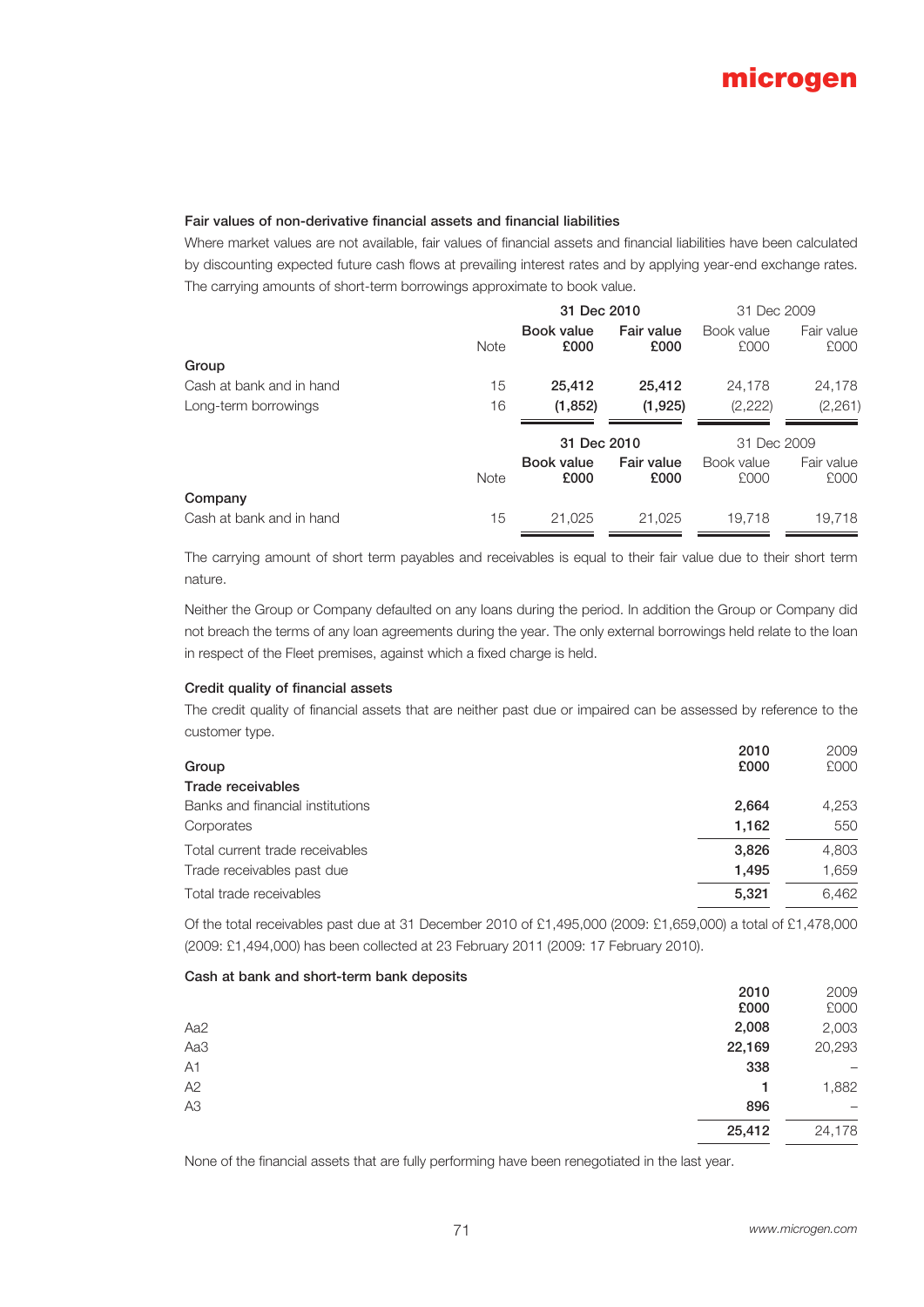*for the year ended 31 December 2010*

### 20. Ordinary shares

|                                       | 31 Dec 2010   |       | 31 Dec 2009 |       |
|---------------------------------------|---------------|-------|-------------|-------|
| Group and company                     | <b>Number</b> | £000  | Number      | £000  |
| Authorised ordinary shares of 5p each | 145,000,000   | 7.250 | 145,000,000 | 7.250 |
| Issued and fully paid:                |               |       |             |       |
| At 1 January                          | 86,897,277    | 4.344 | 86,830,192  | 4.341 |
| Issued under share option schemes     | 779,321       | 39    | 67.085      | 3     |
| Tender offer                          | (6,837,339)   | (342) |             |       |
| At 31 December                        | 80,839,259    | 4.041 | 86,897,277  | 4.344 |
|                                       |               |       |             |       |

Following a tender offer to all shareholders in 2010, the Company repurchased 6,837,339 ordinary shares for consideration of £6,154,000 in cash plus expenses of £134,000. These shares were then cancelled.

The number of ordinary shares for which Microgen employees hold options and the period to which the options are exercisable are as follows (note 27):

|                                                 | Year of | Exercise           | 2010      | 2009      |
|-------------------------------------------------|---------|--------------------|-----------|-----------|
| Period                                          | grant   | price              | Number    | Number    |
| Between 4 May 2003 and 4 May 2010               | 2000    | 397.5p             |           | 1,500     |
| Between 27 February 2004 and 27 February 2011   | 2001    | 168p               | 500       | 2,500     |
| Between 26 October 2004 and 26 October 2011     | 2001    | 87.5p              | 50,000    | 50,000    |
| Between 8 March 2005 and 8 March 2012 *         | 2002    | 93 <sub>p</sub>    | 60,000    | 60,000    |
| Between 8 March 2005 and 8 March 2012           | 2002    | 93 <sub>p</sub>    | 30,000    | 30,000    |
| Between 22 July 2005 and 22 July 2012           | 2002    | 42.5p              | 55,000    | 87,500    |
| Between 18 February 2006 and 18 February 2013   | 2003    | 20.33 <sub>p</sub> | 6,000     | 20,500    |
| Between 24 February 2006 and 24 February 2013   | 2003    | 24.5p              | 50,000    | 50,000    |
| Between 15 June 2006 and 15 June 2016           | 2006    | 59.33p             | 60,000    | 97,001    |
| Between 28 July 2006 and 28 July 2013           | 2003    | 42.5p              | 25,000    | 25,000    |
| Between 7 November 2006 and 7 November 2013     | 2003    | 42.5p              | 75,000    | 100,000   |
| Between 25 February 2007 and 25 February 2014   | 2004    | 55.8p              | 10,000    | 20,000    |
| Between 28 April 2007 and 28 April 2014         | 2004    | 60 <sub>p</sub>    | 67,500    | 175,000   |
| Between 1 March 2008 and 1 March 2015           | 2005    | 70.67p             | 20,000    | 20,000    |
| Between 1 March 2008 and 1 March 2015           | 2005    | 70.67p             |           | 25,000    |
| Between 22 September 2008 and 22 September 2015 | 2005    | 70.50 <sub>p</sub> | 345,000   | 520,500   |
| Between 1 November 2008 and 30 April 2009       | 2003    | 49.75p             |           | 4,046     |
| Between 24 May 2009 and 24 May 2016             | 2006    | 5p                 | 397,991   | 397,991   |
| Between 5 March 2010 and 5 March 2017           | 2007    | 5p                 | 93,340    | 100,000   |
| Between 5 March 2010 and 5 March 2017           | 2007    | 51.33p             |           | 25,000    |
| Between 6 August 2010 and 6 August 2017         | 2007    | 5p                 | 210,015   | 550,000   |
| Between 6 August 2010 and 6 August 2017         | 2007    | 46.83p             | 104,007   | 340,000   |
| Between 6 August 2010 and 6 August 2017         | 2007    | 46.83p             |           | 10,000    |
| Between 28 February 2011 and 28 February 2018   | 2008    | 48.17p             | 145,000   | 145,000   |
| Between 28 February 2011 and 28 February 2018   | 2008    | 5p                 | 25,000    | 25,000    |
| Between 2 May 2011 and 2 May 2018               | 2008    | 52.33p             | 1,000,000 | 1,000,000 |
| Between 2 December 2011 and 2 December 2018     | 2008    | 43.50 <sub>p</sub> | 250,000   | 295,000   |
| Between 2 December 2011 and 2 December 2018     | 2008    | 5p                 | 351,780   | 351,780   |
| Between 16 April 2013 and 16 April 2020         | 2010    | 76 <sub>p</sub>    | 50,000    |           |
| Between 13 December 2013 and 13 December 2020   | 2010    | 5p                 | 130,000   |           |
|                                                 |         |                    | 3,611,133 | 4,528,318 |

\* Share options issued by the Microgen Employee Share Participation Trust.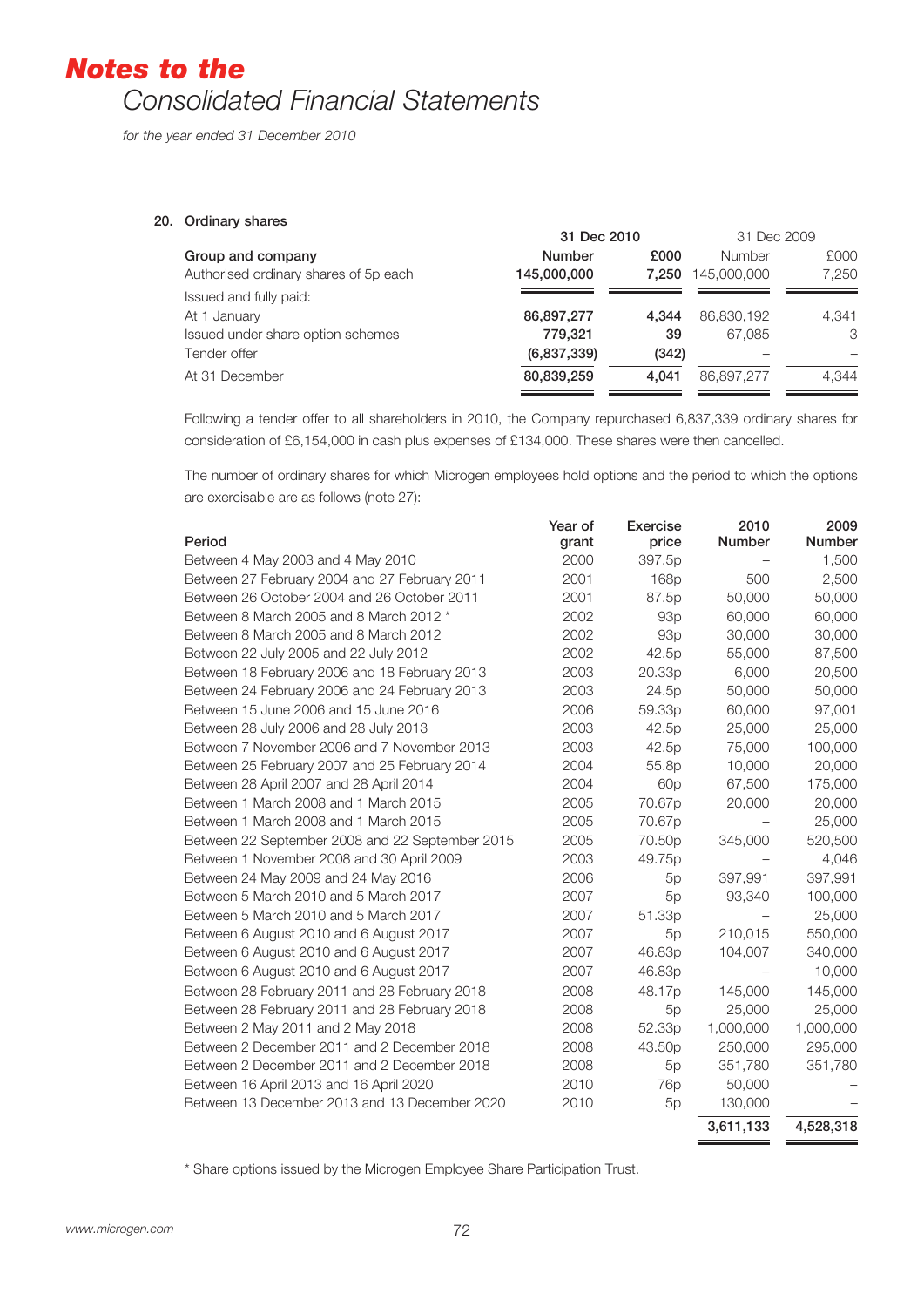

| 21. | Share premium account                                                                                                                                                |                            |                           |                           | £000                    |
|-----|----------------------------------------------------------------------------------------------------------------------------------------------------------------------|----------------------------|---------------------------|---------------------------|-------------------------|
|     | <b>Group and Company</b><br>At 1 January 2009 and 31 December 2009<br>Premium on shares issued during the year under the share option schemes<br>At 31 December 2010 |                            |                           |                           | 11,285<br>246<br>11,531 |
| 22. | <b>Capital Redemption Reserve and Other Reserves</b><br>Other reserves                                                                                               | Hedging<br>reserve<br>£000 | Merger<br>reserve<br>£000 | Other<br>reserves<br>£000 | Total<br>£000           |
|     | Group                                                                                                                                                                |                            |                           |                           |                         |
|     | At 1 January 2009                                                                                                                                                    | 11                         | 36,974                    | 271                       | 37,256                  |
|     |                                                                                                                                                                      |                            |                           |                           |                         |
|     | Cash flow hedges                                                                                                                                                     |                            |                           |                           |                         |
|     | - net fair value gains in the period net of tax                                                                                                                      | 37                         |                           |                           | 37                      |
|     | At 31 December 2009                                                                                                                                                  | 48                         | 36,974                    | 271                       | 37,293                  |
|     | Cash flow hedges                                                                                                                                                     |                            |                           |                           |                         |
|     | - transfers to net income                                                                                                                                            |                            |                           |                           |                         |
|     | - net fair value gains in the period net of tax                                                                                                                      | (36)                       |                           |                           | (36)                    |
|     | Shares issued under share option schemes                                                                                                                             |                            |                           | (191)                     | (191)                   |
|     | At 31 December 2010                                                                                                                                                  | 12                         | 36,974                    | 80                        | 37,066                  |
|     |                                                                                                                                                                      | Hedging<br>reserve<br>£000 | Merger<br>reserve<br>£000 | Other<br>reserves<br>£000 | Total<br>£000           |
|     | Company                                                                                                                                                              |                            |                           |                           |                         |
|     | At 1 January 2009                                                                                                                                                    |                            | 20,177                    | 271                       | 20,448                  |
|     | At 31 December 2009                                                                                                                                                  |                            | 20,177                    | 271                       | 20,448                  |
|     | Shares issued under share option schemes                                                                                                                             |                            |                           | (191)                     | (191)                   |
|     | At 31 December 2010                                                                                                                                                  |                            | 20,177                    | 80                        | 20,257                  |

Other reserves include interests of £27,540 (2009: £219,000) at cost in own shares held through ESOP trusts. The Microgen Employee Share Participation Trust ("the trust") was set up in March 1999 to facilitate the issue of replacement options to employees of Kaisha Technology Limited. As at 31 December 2010, the trust held 60,000 (2009: 64,213) ordinary shares of 5p each in Microgen plc, representing 0.07% (2009: 0.07%) of the issued share capital of the Company with a market value of £65,400 (2009: £56,828). 60,000 (2009: 64,213) ordinary shares are under option to employees. The options are first exercisable from the third anniversary of the original grant and for a further seven years thereafter.  $\overline{a}$ 

| <b>Capital Redemption Reserve</b>      | Total<br>£000 |
|----------------------------------------|---------------|
| Group and Company                      |               |
| At 1 January 2009 and 31 December 2009 | 804           |
| Shares purchased and then cancelled    | 342           |
| At 31 December 2010                    | 1.146         |

6,837,339 shares were purchased and subsequently cancelled pursuant to the tender which completed in September 2010.

The nominal value of these shares was £342,000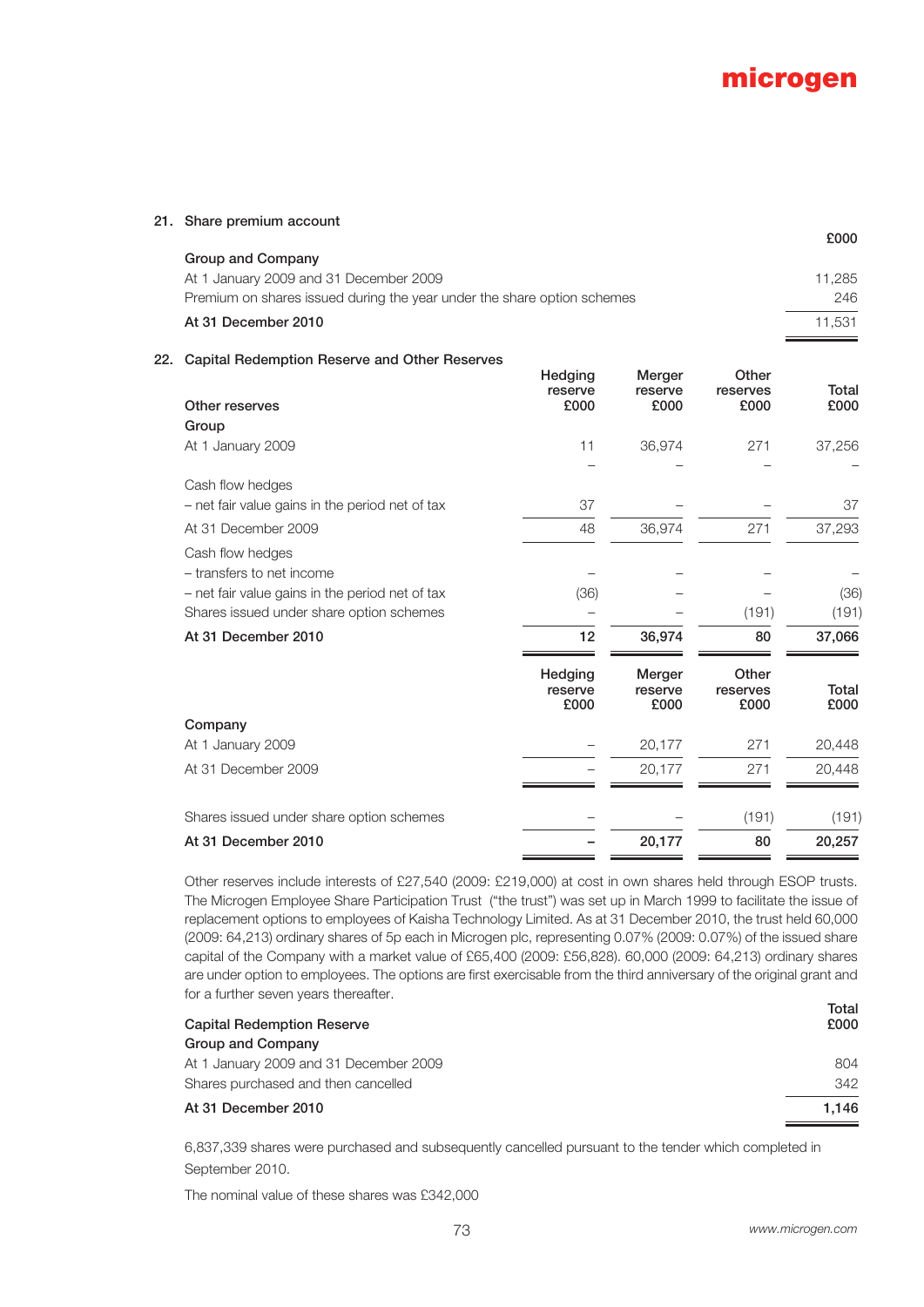*for the year ended 31 December 2010*

## 23. Retained earnings

|                                                                              | Group<br>£000 | Company<br>£000 |
|------------------------------------------------------------------------------|---------------|-----------------|
| At 1 January 2009                                                            | 2,555         | 17,478          |
| Profit for the year                                                          | 8,542         | 7,359           |
| Share options – value of employee service (note 27)                          | 158           | 158             |
| Deferred tax on financial instruments (note 13)                              | 18            |                 |
| Corporation tax on share options                                             | 73            |                 |
| Reversal of impairment of investment (note 12)                               | 354           | 354             |
| Unrealised gain on Scisys shares disposal (note 12)                          | 70            | 70              |
| Exchange rate adjustments                                                    | 79            | 40              |
| Share options issued from Microgen Employee Share Participation Scheme Trust | 160           | 160             |
| Dividends paid (note 8)                                                      | (5, 372)      | (5, 372)        |
| Dividends received                                                           |               | 10,494          |
| At 31 December 2009                                                          | 6,637         | 30,741          |
| Profit for the year                                                          | 6,511         | 78              |
| Share options – value of employee service (note 27)                          | 215           | 373             |
| Shares issued under share option schemes                                     | 191           | 191             |
| Deferred tax on financial instruments (note 13)                              | (18)          |                 |
| Corporation tax on share options                                             | 93            |                 |
| Shares repurchased and cancelled                                             | (6, 288)      | (6, 288)        |
| Exchange rate adjustments                                                    | 95            |                 |
| Share options issued from Microgen Employee Share Participation Scheme Trust | 2             | 2               |
| Dividends paid (note 8)                                                      | (2,084)       | (2,084)         |
| At 31 December 2010                                                          | 5,354         | 23,013          |

The profit for the financial year dealt with in the financial statements of the Company was £78,000 (2009: £7,359,000). As permitted by Section 408 of the Companies Act 2006, no separate income statement is presented in respect of the Company.

The dividend received in 2009 of £10,494,000 by the Company was received from Microgen UK Limited by settlement of the intercompany account between the companies.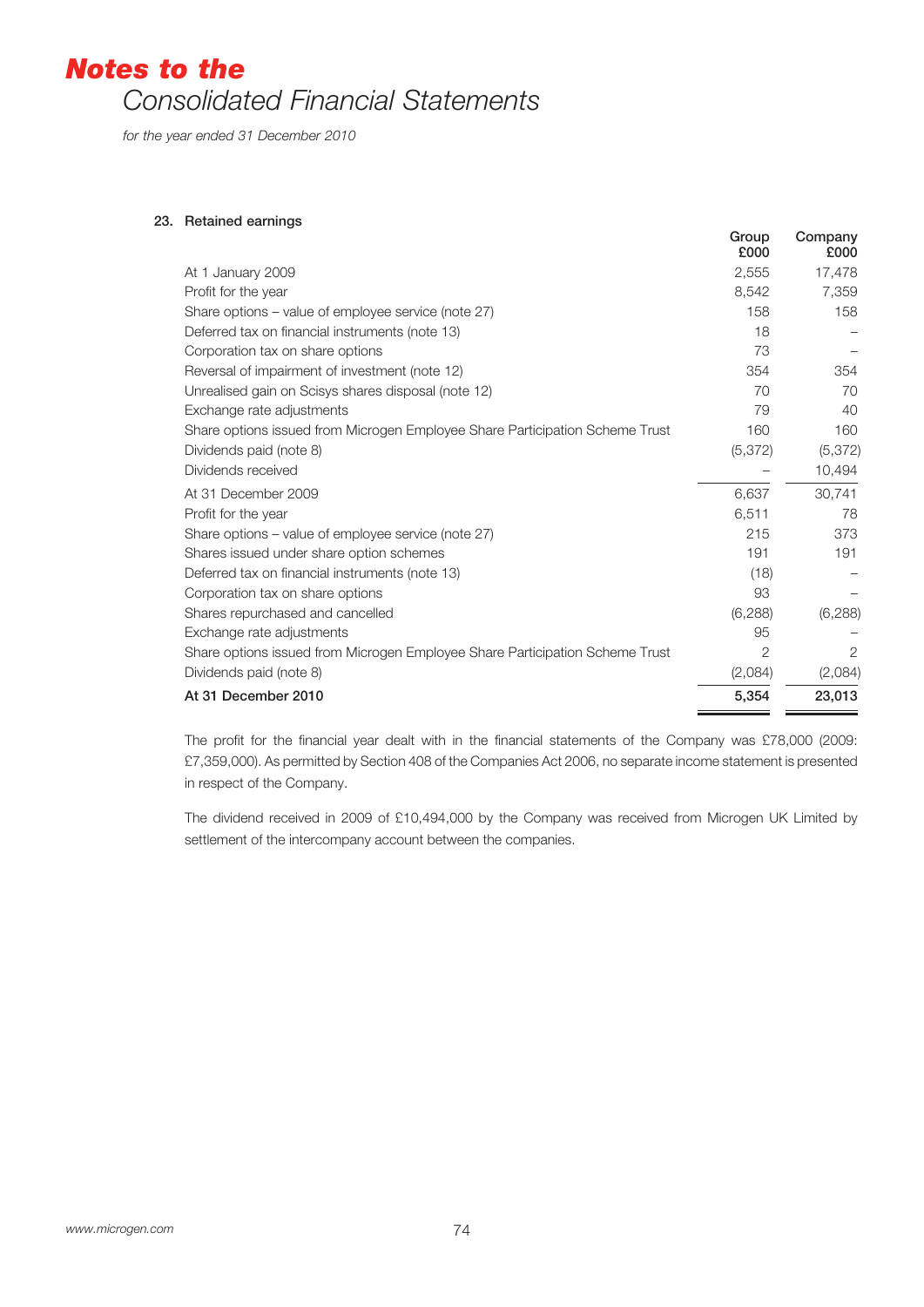## 24. Cash flow from operating activities

Reconciliation of profit for the year to net cash generated from operations

|     |                                                         | Group<br>Year ended<br>31 Dec 2010<br>£000 | Group<br>Year ended<br>£000 | Company<br>Year ended<br>31 Dec 2009 31 Dec 2010 31 Dec 2009<br>£000 | Company<br>Year ended<br>£000   |
|-----|---------------------------------------------------------|--------------------------------------------|-----------------------------|----------------------------------------------------------------------|---------------------------------|
|     | Profit for the year                                     | 6,511                                      | 8,542                       | 78                                                                   | 7,359                           |
|     | Adjustments for:                                        |                                            |                             |                                                                      |                                 |
|     | Taxation                                                | 1,341                                      | 1,381                       | 4                                                                    |                                 |
|     | Depreciation                                            | 649                                        | 841                         |                                                                      |                                 |
|     | Profit on disposal of subsidiary                        |                                            | (6, 189)                    |                                                                      | (6,994)                         |
|     | Trading assets of Billing Services Division on disposal |                                            | (552)                       |                                                                      |                                 |
|     | Profit on disposal of investment                        |                                            | (205)                       |                                                                      | (205)                           |
|     | Amortisation of intangible assets                       | 255                                        | 391                         |                                                                      |                                 |
|     | Property impairment                                     |                                            | 896                         |                                                                      |                                 |
|     | Share-based payment expense                             | 215                                        | 158                         |                                                                      |                                 |
|     | Change in value of goodwill (note 9)                    |                                            | 560                         |                                                                      |                                 |
|     | Goodwill impairment (note 9)                            |                                            | 2,000                       |                                                                      |                                 |
|     | Finance income                                          | (140)                                      | (162)                       | (82)                                                                 | (162)                           |
|     | Finance costs                                           | 126                                        | 198                         |                                                                      |                                 |
|     | Changes in working capital:                             |                                            |                             |                                                                      |                                 |
|     | Decrease in inventories                                 |                                            | 46                          |                                                                      |                                 |
|     | Decrease/(increase) in receivables                      | 1,656                                      | 179                         | (181)                                                                | 7,398                           |
|     | Increase/(decrease) in payables                         | 668                                        | 1,873                       | 45                                                                   | (6,780)                         |
|     | Increase/(decrease) in provisions                       | 67                                         | (169)                       |                                                                      |                                 |
|     | Cash generated from/(used in) operations                | 11,348                                     | 9,788                       | (136)                                                                | 616                             |
| 25. | Commitments                                             |                                            |                             |                                                                      |                                 |
|     |                                                         |                                            |                             | £000                                                                 | 31 Dec 2010 31 Dec 2009<br>£000 |
|     | Group                                                   |                                            |                             |                                                                      |                                 |

Contracts placed for future plant and equipment capital expenditure not provided in the financial statements and the statements of the statements of the statements of the statements of the statements of the statements of the statements of the statements of the statements of the statements of the statement

The Company has no unprovided financial commitments.

ä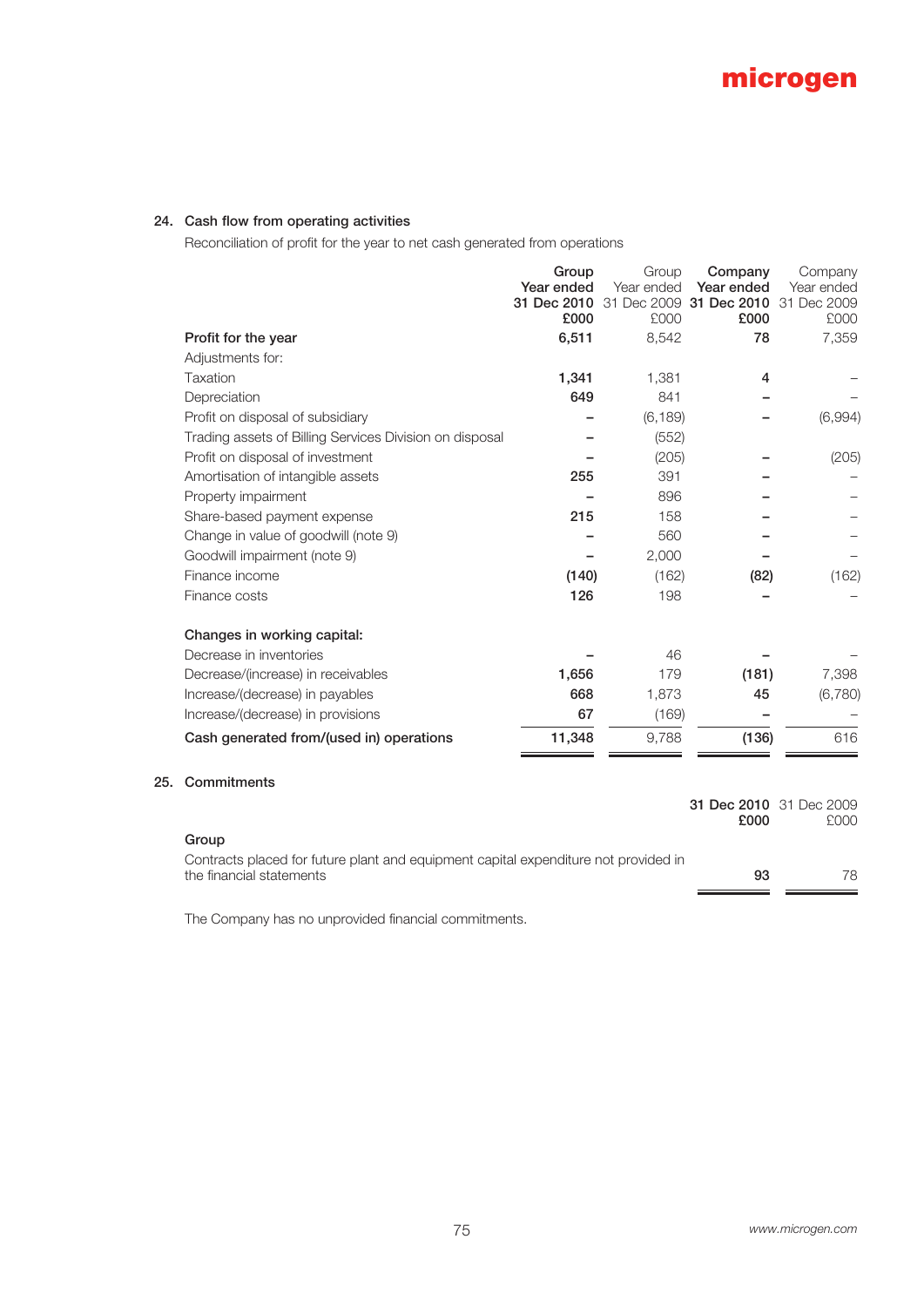*for the year ended 31 December 2010*

## 26. Operating leases – minimum lease payments

The Group leases various offices under non-cancellable operating lease agreements. The leases have various terms and renewal rights. The Group also leases plant and machines under non-cancellable operating lease agreements.

At the balance sheet date, the Group had outstanding commitments for future minimum lease payments under non-cancellable operating leases, which fall due as follows:

|                                        | 31 Dec 2010               |               | 31 Dec 2009        |               |
|----------------------------------------|---------------------------|---------------|--------------------|---------------|
|                                        | <b>Properties</b><br>£000 | Other<br>£000 | Properties<br>£000 | Other<br>£000 |
| Within one year                        | 297                       | 38            | 351                | 37            |
| In the second to fifth years inclusive | 229                       |               | 637                | 38            |
|                                        | 526                       | 41            | 988                | 75            |

The Company had no operating lease commitments during the year (2009: nil).

## 27. Share based payments

## Performance Share Plan

Under the 2006 Performance Share Plan (PSP), the Remuneration Committee is allowed to grant conditional allocations of par value options in the Company to key executives. The contractual life of an option is 10 years.

At the year end there were 12 (2009: 12) employees currently participating in the scheme.

The PSP is considered an Long Term Incentive Plan (LTIP) award.

Awards granted under the PSP will become exercisable from the third anniversary of the date of grant, subject to specific criteria being met. The performance conditions are structured so that 50 per cent of an award will be subject to an adjusted earnings per share target and 50 per cent are subject to a total shareholder return target.

Exercise of an option is subject to continued employment.

Details of the share options outstanding under the PSP during the year are as follows:

|                            | 2010          |                                 | 2009       |                                 |
|----------------------------|---------------|---------------------------------|------------|---------------------------------|
|                            |               | Weighted<br>average<br>exercise |            | Weighted<br>average<br>exercise |
|                            | <b>Number</b> | price                           | Number     | price                           |
| Outstanding at 1 January   | 1,424,771     | 5p                              | 2,010,000  | 5p                              |
| Granted                    | 130,000       | 5p                              |            | 5p                              |
| Lapsed                     | (43, 290)     | 5p                              | (457, 769) | 5p                              |
| Exercised                  | (303, 355)    | 5p                              | (127, 460) | 5p                              |
| Outstanding at 31 December | 1,208,126     | 5p                              | 1,424,771  | 5p                              |
| Exercisable at 31 December | 701,346       | 5p                              | 397,991    | 5p                              |

The share options outstanding at the end of the year have a weighted average remaining contractual life of 6.93 years (2009: 7.57 years).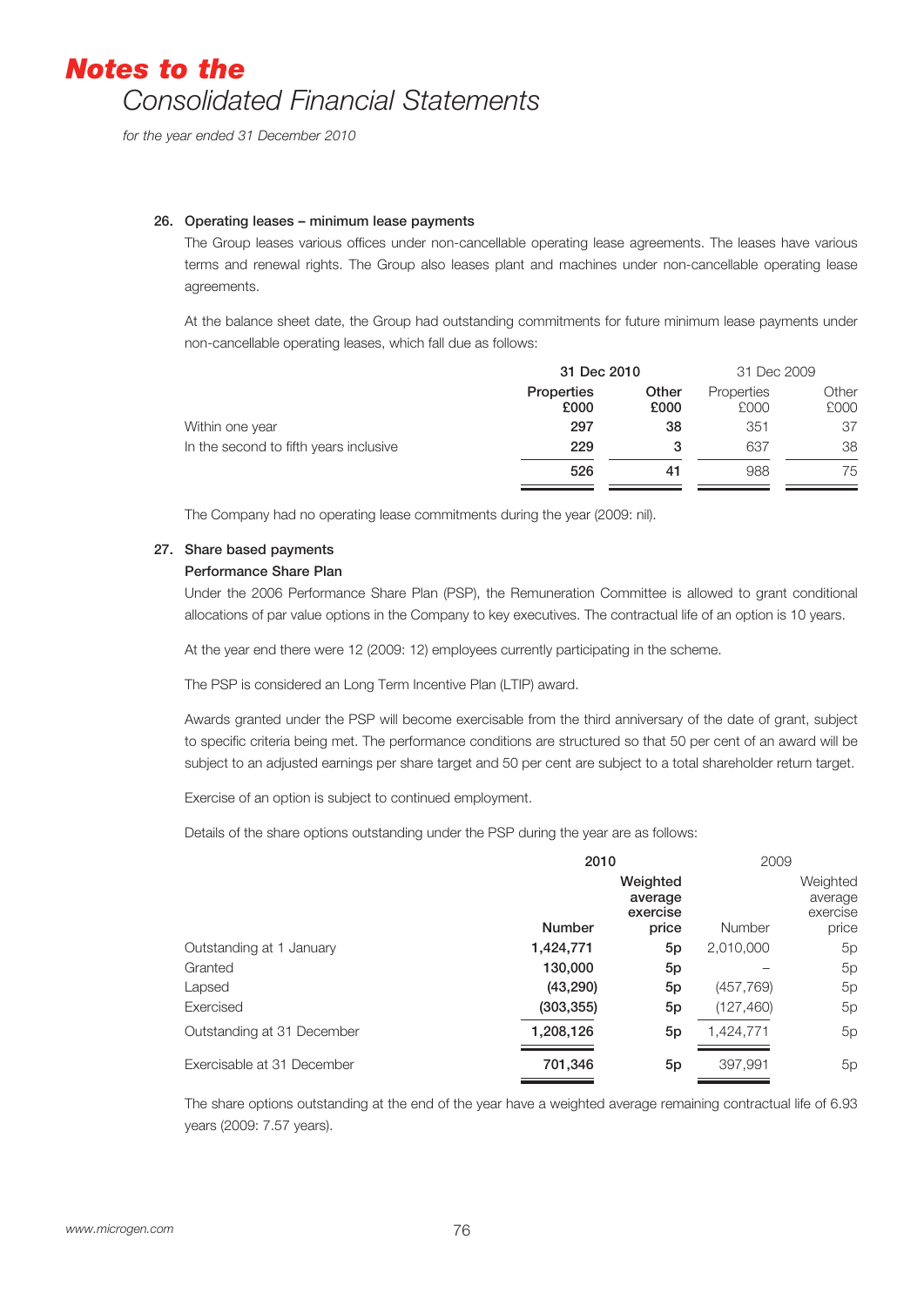# microgen

In 2010, 130,000 options were granted on 13 December 2010 (2009: no options were granted). The estimated fair value of the options granted on that date was 102.98p.

### Share options

The Group has set up several Share Option Plans, under which the Remuneration Committee can grant options over shares in the Company to employees of the Group. Options are granted with a fixed exercise price equal to the market price of the shares under option at the date of grant. The contractual life of an option is 10 years. 60 employees (2009: 91) currently participate in these Plans.

Options granted under the Share Option Plans will become exercisable on the third anniversary of the date of grant, subject to specific criteria being met. The present criteria are based on a combination of factors including adjusted earnings per share and share price growth over a minimum period of three years. Exercise of an option is subject to continued employment.

Details of the share options outstanding under the Share Option Plans during the year are as follows:

|                            | 2010          |                                 | 2009       |                                 |
|----------------------------|---------------|---------------------------------|------------|---------------------------------|
|                            |               | Weighted<br>average<br>exercise |            | Weighted<br>average<br>exercise |
|                            | <b>Number</b> | price                           | Number     | price                           |
| Outstanding at 1 January   | 3,099,501     | 55.33 <sub>p</sub>              | 4,352,374  | 52.40 <sub>p</sub>              |
| Granted                    | 50,000        | 78.00p                          |            |                                 |
| Lapsed                     | (266, 315)    | 54.68p                          | (900, 373) | 53.42p                          |
| Exercised                  | (480, 179)    | 56.67p                          | (352, 500) | 31.82p                          |
| Outstanding at 31 December | 2,403,007     | 55.61 <sub>p</sub>              | 3,099,501  | 55.33 <sub>p</sub>              |
| Exercisable at 31 December | 817,507       | 57.14 <sub>p</sub>              | 399,001    | 63.59p                          |

The weighted average share price at the date of exercise for share options exercised during the year under the Share Option Plans was 97.15p (2009: 91.46p).

The options outstanding at the end of the year have a weighted average remaining contractual life of 6.01 years (2009: 6.74 years). In 2010 50,000 options were granted (2009 nil).

Included within the outstanding share options at 31 December 2010 were outstanding share options of 1,417,991 (2009: 1,417,991) which whilst outside of the Association of British Insurers recommended limits have been approved by the Company's Shareholders.

In 2010, 50,000 options were granted on 16 April 2010 (2009: no options were granted). The estimated fair value of the options granted on that date was 30.94p.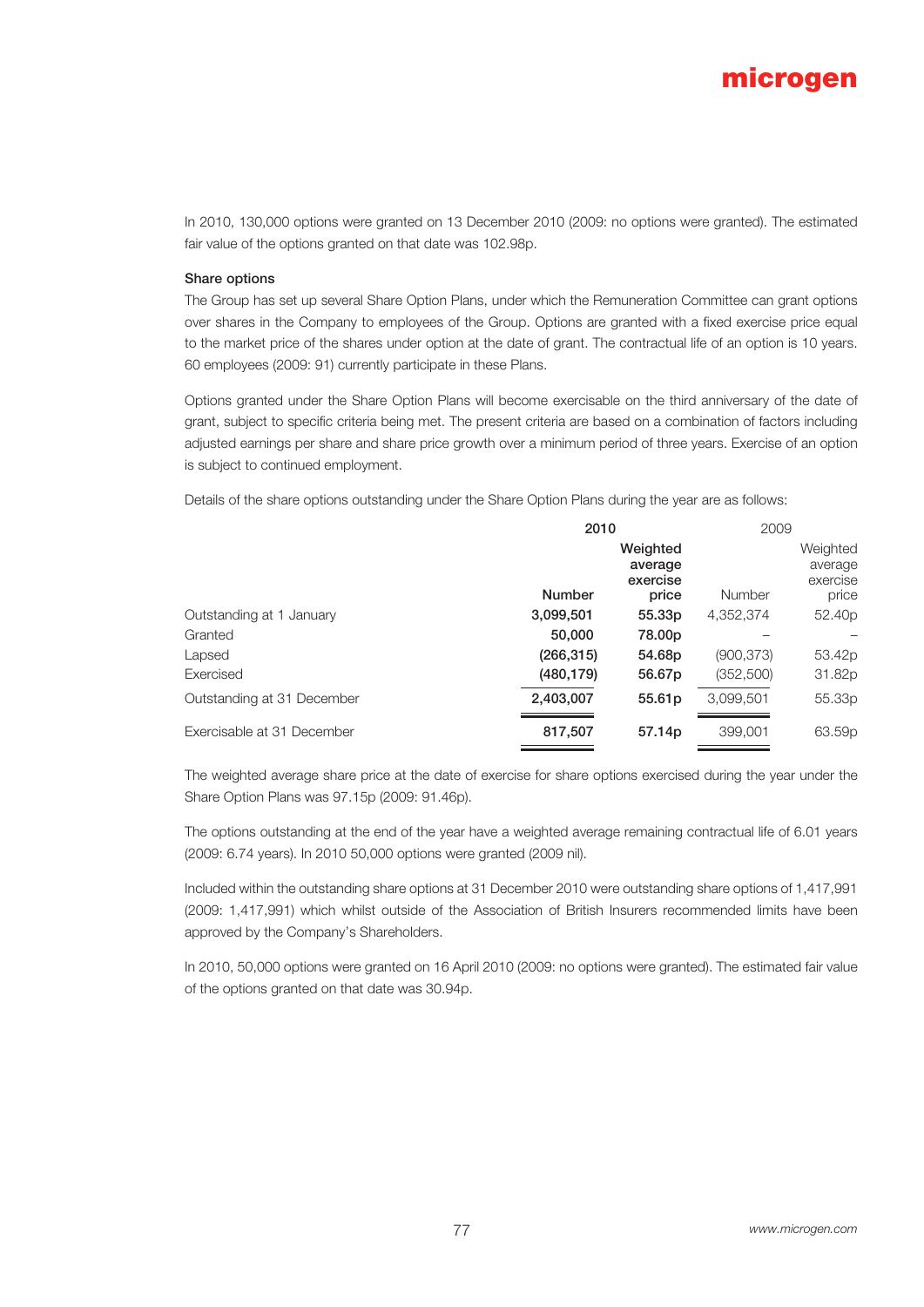*for the year ended 31 December 2010*

# 27. Share based payments (continued)

### Share Save Scheme

All eligible employees were able to contribute up to £250 per month over a 3, 5 or 7 year term to purchase Microgen shares at a discount. Exercise of an option is subject to continued employment. No share save invitation was issued in either 2010 or 2009. The scheme closed in May 2010.

Details of the share options outstanding under the share save scheme during the year are as follows:

|                            |               | 2010                            |           | 2009                            |  |
|----------------------------|---------------|---------------------------------|-----------|---------------------------------|--|
|                            |               | Weighted<br>average<br>exercise |           | Weighted<br>average<br>exercise |  |
|                            | <b>Number</b> | price                           | Number    | price                           |  |
| Outstanding at 1 January   | 4.046         | 49.75p                          | 26,982    | 68.08p                          |  |
| Lapsed                     | (4,046)       | 49.75p                          | (22, 936) | 71.31p                          |  |
| Outstanding at 31 December |               |                                 | 4.046     | 49.75p                          |  |
| Exercisable at 31 December |               |                                 | 4.046     | 49.75p                          |  |

The options outstanding at the end of 2009 had a weighted average remaining life of 0.67 years.

The Group recognised total expenses of £215,000 (2009: £158,000) related to equity-settled share-based payment transactions during the year. The total credit in the income statement was £180,000 (2009: £30,000). There was no deferred tax credit taken directly to equity on these transactions (2009: £nil).

### 28. Retirement benefit schemes

The Group operates defined contribution retirement benefit plans for qualifying employees in the UK. The assets of the plans are held separately from those of the Group in funds under the control of trustees.

The Group also operates defined contribution retirement benefit plans for its overseas employees with contributions up to 9.76% of basic salary.

The total expense recognised in the income statement of £371,000 (2009: £377,000) represents contributions payable to these plans by the Group at rates specified in the rules of the plans. As at 31 December 2010, contributions of £69,000 (2009: £92,000) due in respect of the 2010 reporting period had not been paid over to the plans and were included within accruals. The amounts were paid over subsequent to the balance sheet date.

### 29. Related party transactions

During the year, IT consultancy services of £1,100 (2009: £nil) were invoiced to Sagentia Group plc, a company which Mr Ratcliffe is chairman. Mr Ratcliffe is also the chairman of the Company. No balances were outstanding at the year end (2009: £nil).

The Company acts as the Group's treasury vehicle and during the year borrowed a net £9,116,000 (2009: £10,387,000) from its subsidiary companies.

There were no further related party transactions in the year ended 31 December 2010 (2009: nil), as defined by International Accounting Standard No 24 "Related Party Disclosures" other than key management compensation as disclosed in note 4.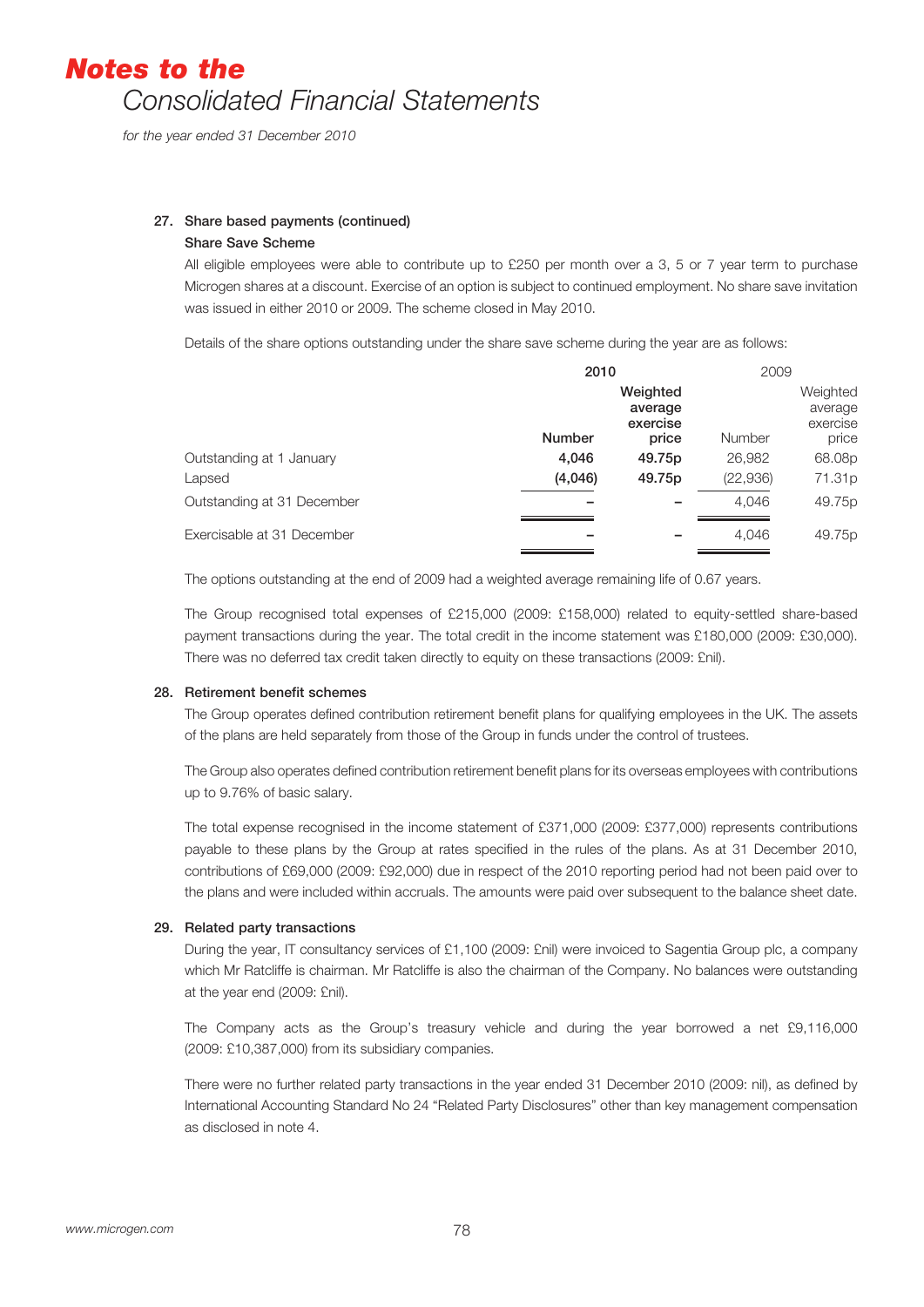

# microgen

| <b>Shareholder Analysis</b>             | Number of    | Percentage of | Number of           | Percentage of                  |
|-----------------------------------------|--------------|---------------|---------------------|--------------------------------|
| Range                                   | Shareholders | overall total | shares              | overall total                  |
| $1 - 1,000$                             | 705          | 55.8%         | 191,929             | 0.2%                           |
| $1,001 - 5,000$                         | 343          | 27.1%         | 813,382             | 1.0%                           |
| $5,001 - 50,000$                        | 145          | 11.5%         | 2,367,134           | 2.9%                           |
| $50,001 - 500,000$                      | 50           | 3.9%          | 7,723,345           | 9.6%                           |
| 500,001 and above                       | 21           | 1.7%          | 69,743,469          | 86.3%                          |
| Totals                                  | 1,264        | 100%          | 80,839,259          | 100%                           |
|                                         |              |               | Number of<br>shares | Percentage of<br>overall total |
| Investor type                           |              |               |                     |                                |
| Nominee Companies                       |              |               | 58,143,931          | 72.0%                          |
| Private individuals                     |              |               | 13,451,190          | 16.6%                          |
| Banks and bank nominees                 |              |               | 4,666,530           | 5.8%                           |
| Pension funds                           |              |               | 4,206,692           | 5.2%                           |
| Limited companies                       |              |               | 354,737             | 0.4%                           |
| Deceased accounts                       |              |               | 15,176              | 0.0%                           |
| Investment trusts                       |              |               | 1,001               | 0.0%                           |
| Other institutions                      |              |               | 2                   | 0.0%                           |
| <b>Totals</b>                           |              |               | 80,839,259          | 100.0%                         |
| Registered Office and Group Head Office |              | Registrar     |                     |                                |

Microgen plc Fleet House 3 Fleetwood Park Fleet Hampshire GU51 2QJ

Telephone: 01252 772 300 Facsimile: 01252 772 303 e-mail: investors@microgen.com

Capita Registrars The Registry 34 Beckenham Road Beckenham Kent BR3 4TU

Telephone: 0871 664 0300 Facsimile: 01484 601 512 e-mail ssd@capitaregistrars.com

Microgen plc ordinary shares are listed on the main market of the London Stock Exchange.

## Shareholders' enquiries

Enquiries regarding shareholdings or dividends should in the first instance be addressed to Capita Registrars.

Please note that calls will cost 10p per minute plus network extras. Lines are open 8.30 am - 5.30 pm Monday to Friday.

# Annual General Meeting

The forthcoming Annual General Meeting will be held at 9.00 a.m. on 19 April 2011 at Fleet House, 3 Fleetwood Park, Barley Way, Fleet, Hampshire, GU51 2QJ. Details are given in a separate notice to shareholders enclosed with this Annual Report. A copy of the Notice of Annual General Meeting together with this Annual Report is posted on the Company's website www.microgen.com.